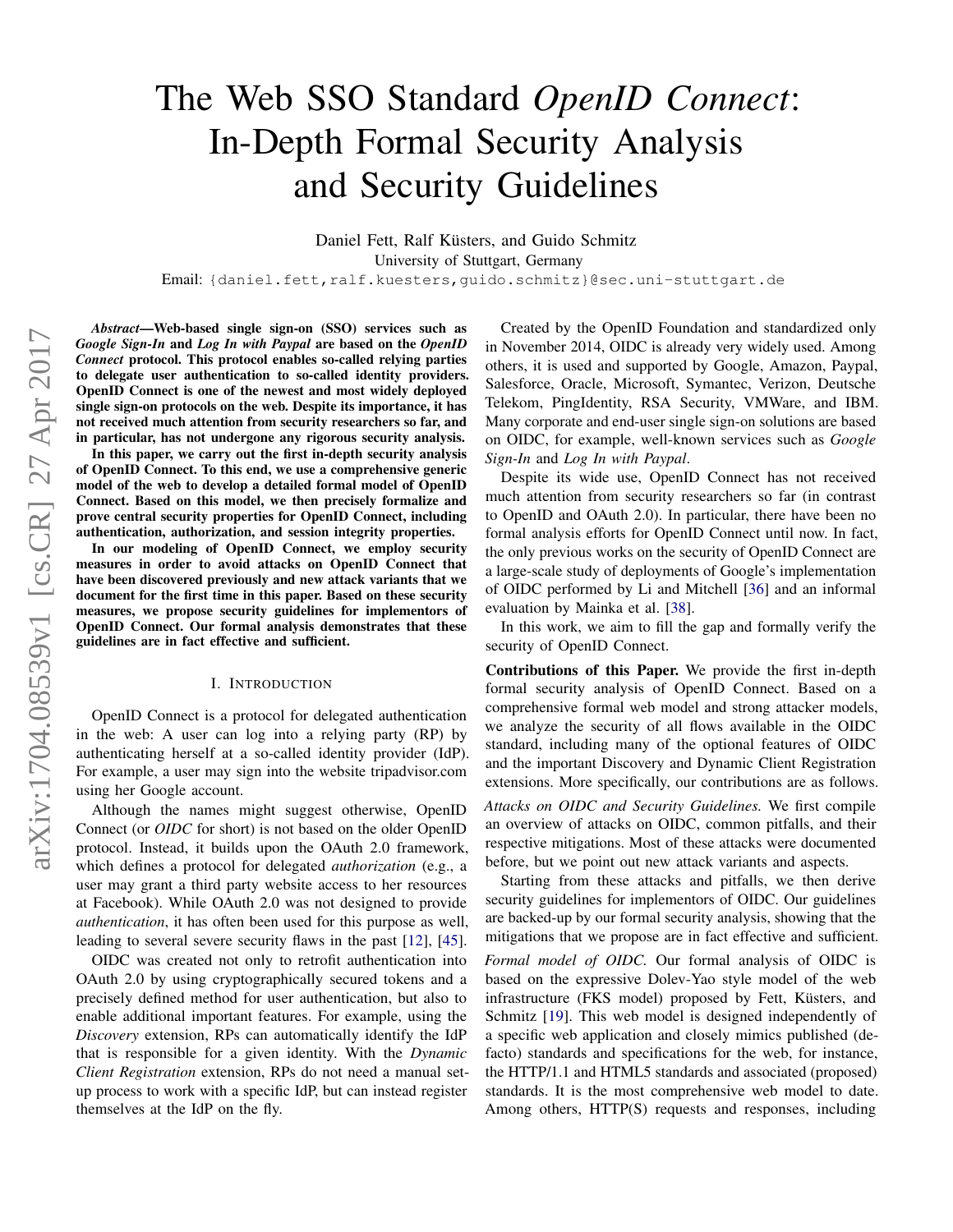several headers, such as cookie, location, referer, authorization, strict transport security (STS), and origin headers, are modeled. The model of web browsers captures the concepts of windows, documents, and iframes, including the complex navigation rules, as well as modern technologies, such as web storage, web messaging (via postMessage), and referrer policies. JavaScript is modeled in an abstract way by so-called *scripts* which can be sent around and, among others, can create iframes, access other windows, and initiate XMLHttpRequests. Browsers may be corrupted dynamically by the adversary.

The FKS model has already been used to analyze the security of the BrowserID single sign-on system [\[19\]](#page-12-1), [\[21\]](#page-12-2), the security and privacy of the SPRESSO SSO system [\[22\]](#page-12-3), and the security of OAuth 2.0 [\[23\]](#page-12-4), each time uncovering new and severe attacks that have been missed by previous analysis attempts.

Using the generic FKS model, we build a formal model of OIDC, closely following the standard. We employ the defenses and mitigations discussed earlier in order to create a model with state-of-the-art security features in place. Our model includes RPs and IdPs that (simultaneously) support all modes of OIDC and can be dynamically corrupted by the adversary.

*Formalization of security properties.* Based on this model of OIDC, we formalize four main security properties of OIDC: authentication, authorization, session integrity for authentication, and session integrity for authorization. We also formalize further OIDC specific properties.

*Proof of Security for OpenID Connect.* Using the model and the formalized security properties, we then show, by a manual yet detailed proof, that OIDC in fact satisfies the security properties. This is the first proof of security of OIDC. Being based on an expressive and comprehensive formal model of the web, including a strong attacker model, as well as on a modeling of OpenID Connect which closely follows the standard, our security analysis covers a wide range of attacks.

Structure of this Paper. We provide an informal description of OIDC in Section [II.](#page-1-0) Attacks and security guidelines are discussed in Section [III.](#page-4-0) In Section [IV,](#page-6-0) we briefly recall the FKS model. The model and analysis of OIDC are then presented in Section [V.](#page-7-0) Related work is discussed in Section [VI.](#page-11-0) We conclude in Section [VII.](#page-12-5) All details of our work, including the proofs, are provided in the appendix.

## II. OPENID CONNECT

<span id="page-1-0"></span>The OpenID Connect protocol allows users to authenticate to RPs using their existing account at an IdP. $<sup>1</sup>$  $<sup>1</sup>$  $<sup>1</sup>$  (Typically, this</sup> is an email account at the IdP.) OIDC was defined by the OpenID Foundation in a *Core* document [\[42\]](#page-13-3) and in extension documents (e.g., [\[41\]](#page-13-4), [\[43\]](#page-13-5)). Supporting technologies were standardized at the IETF, e.g., [\[32\]](#page-13-6), [\[33\]](#page-13-7). (Recall that OpenID Connect is not to be confused with the older OpenID standards, which are very different to OpenID Connect.)

<span id="page-1-1"></span><sup>1</sup>Note that the OIDC standard also uses the terms *client* for RP and *OpenID provider (OP)* for the IdP. We here use the more common terms RP and IdP.

<span id="page-1-6"></span><span id="page-1-5"></span><span id="page-1-4"></span><span id="page-1-3"></span><span id="page-1-2"></span>

<span id="page-1-9"></span><span id="page-1-7"></span>Figure 1. OpenID Connect — high level overview.

Central to OIDC is a cryptographically signed document, the *id token*. It is created by the user's IdP and serves as a one-time proof of the user's identity to the RP.

A high-level overview of OIDC is given in Figure [1.](#page-1-2) First, the user requests to be logged in at some RP and provides her email address [A](#page-1-3). RP now retrieves operational information (e.g., some URLs) for the remaining protocol flow (*discovery*,  $\boxed{B}$  $\boxed{B}$  $\boxed{B}$ ) and registers itself at the IdP  $\boxed{C}$  $\boxed{C}$  $\boxed{C}$ . The user is then redirected to the IdP, where she authenticates herself  $\boxed{D}$  $\boxed{D}$  $\boxed{D}$ (e.g., using a password). The IdP issues an id token to RP  $\overline{E}$  $\overline{E}$  $\overline{E}$ , which RP can then verify to ensure itself of the user's identity. (The way of how the IdP sends the id token to the RP is subject to the different modes of OIDC, which are described in detail later in this section. In short, the id token is either relayed via the user's browser or it is fetched by the RP from the IdP directly.) The id token includes an identifier for the IdP (the  $is sure$ ),<sup>[2](#page-1-8)</sup> a user identifier (unique at the respective IdP), and is signed by the IdP. The RP uses the issuer identifier and the user identifier to determine the user's identity. Finally, the RP may set a session cookie in the user's browser which allows the user to access the services of RP  $\overline{F}$  $\overline{F}$  $\overline{F}$ .

Before we explain the modes of operation of OIDC, we first present some basic concepts used in OIDC. At the end of this section, we discuss the relationship of OIDC to OAuth 2.0.

#### <span id="page-1-10"></span>*A. Basic Concepts*

We have seen above that id tokens are essential to OIDC. Also, to allow users to use any IdP to authenticate to any RP, the RP needs to *discover* some information about the IdP. Additionally, the IdP and the RP need to establish some sort of relationship between each other. The process to establish such a relationship is called *registration*. Both, discovery and registration, can be either a manual task or a fully automatic process. Further, OIDC allows users to *authorize* an RP to access user's data at IdP on the user's behalf. All of these concepts are described in the following.

Authentication and ID Tokens. The goal of OIDC is to *authenticate* a user to an RP, i.e., the RP gets assured of the identity of the user interacting with the RP. This assurance is based on id tokens. As briefly mentioned before, an id token is a document signed by the IdP. It contains several *claims*,

<span id="page-1-8"></span> $2$ The issuer identifier of an IdP is an HTTPS URL without any query or fragment components.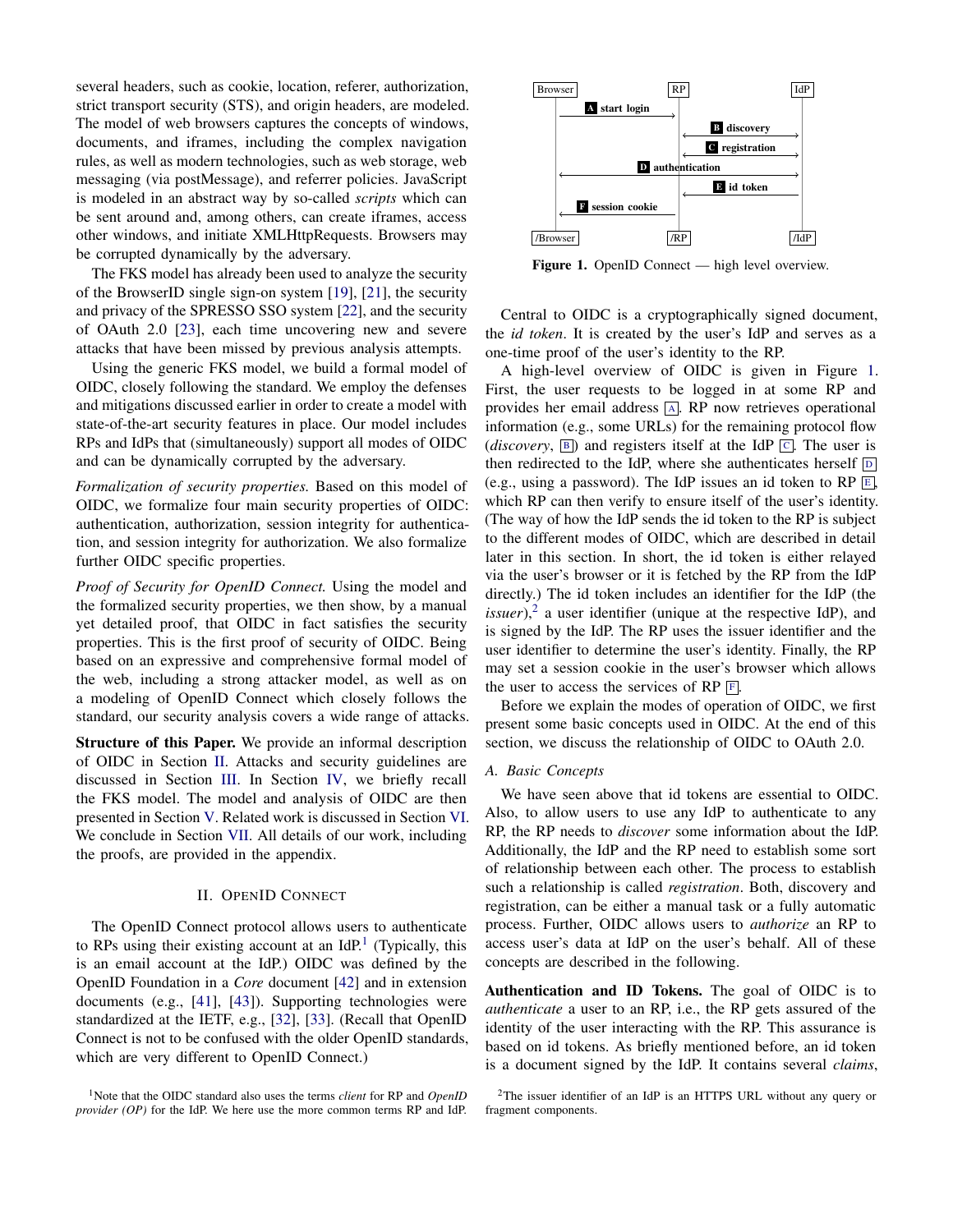i.e., information about the user and further meta data. More precisely, an id token contains a user identifier (unique at the respective IdP) and the issuer identifier of the IdP. Both identifiers in combination serve as a global user identifier for authentication. Also, every id token contains an identifier for the RP at the IdP, which is assigned during registration (see below). The id token may also contain a nonce chosen by the RP during the authentication flow as well as an expiration timestamp and a timestamp of the user's authentication at the IdP to prevent replay attacks. Further, an id token may contain information about the particular method of authentication and other claims, such as data about the user and a hash of some data sent outside of the id token.

When an RP validates an id token, it checks in particular whether the signature of the token is correct (we will explain below how RP obtains the public key of the IdP), the issuer identifier is the one of the currently used IdP, the id token is issued for this RP, the nonce is the one RP has chosen during this login flow, and the token has not expired yet. If the id token is valid, the RP trusts the claims contained in the id token and is confident in the user's identity.

Discovery and Registration. The OIDC protocol is heavily based on redirection of the user's browser: An RP redirects the user's browser to some IdP and vice-versa. Hence, both parties, the RP and the IdP, need some information about the respective URLs (so-called *endpoints*) pointing to each other. Also, the RP needs a public key of the IdP to verify the signature of id tokens. Further, an RP can contact the IdP directly to exchange protocol information. This exchange may include authentication of the RP at the IdP.

More specifically, an RP and an IdP need to exchange the following information: (1) a URL where the user can authenticate to the IdP (*authorization endpoint*), (2) one or more URLs at RP where the user's browser can be redirected to by the IdP after authentication (*redirection endpoint*), (3) a URL where the RP can contact the IdP in order to retrieve an id token (*token endpoint*), (4) the issuer identifier of the IdP, (5) the public key of the IdP to verify the id token's signature, (6) an identifier of the RP at IdP (*client id*), and optionally (7) a secret used by RP to authenticate itself to the token endpoint (*client secret*). (Recall that *client* is another term for RP, and in particular does not refer to the browser.)

This information can be exchanged manually by the administrator of the RP and the administrator of the IdP, but OIDC also allows one to completely automate the discovery of IdPs [\[43\]](#page-13-5) and dynamically register RPs at an IdP [\[41\]](#page-13-4).

During the automated discovery, the RP first determines which IdP is responsible for the email address provided by the user who wants to log in using the WebFinger protocol [\[33\]](#page-13-7). As a result, the RP learns the issuer identifier of the IdP and can retrieve the URLs of the authorization endpoint and the token endpoint from the IdP. Furthermore, the RP receives a URL where it can retrieve the public key to verify the signature of the id token (*JWKS URI*), and a URL where the RP can register itself at the IdP (*client registration endpoint*).

If the RP has not registered itself at this IdP before, it starts the registration ad-hoc at the client registration endpoint: The RP sends its redirection endpoint URLs to the IdP and receives a new client id and (optionally) a client secret in return.

Authorization and Access Tokens. OIDC allows users to authorize RPs to access the user's data stored at IdPs or act on the user's behalf at IdPs. For example, a photo printing service (the RP) might access or manage the user's photos on Google Drive (the IdP). For authorization, the RP receives a so-called *access token* (besides the id token). Access tokens follow the concept of so-called *bearer tokens*, i.e., they are used as the only authentication component in requests from an RP to an IdP. In our example, the photo printing service would have to add the access token to each HTTP request to Google Drive.

## <span id="page-2-1"></span>*B. Modes*

OIDC defines three modes: the *authorization code mode*, the *implicit mode*, and the *hybrid mode*. While in the authorization code mode, the id token is retrieved by an RP from an IdP in direct server-to-server communication (back channel), in the implicit mode, the id token is relayed from an IdP to an RP via the user's browser (front channel). The hybrid mode is a combination of both modes and allows id tokens to be exchanged via the front and the back channel at the same time.

We now provide a detailed description of all three modes.

Authorization Code Mode. In this mode, an RP redirects the user's browser to an IdP. At the IdP, the user authenticates and then the IdP issues a so-called *authorization code* to the RP. The RP now uses this code to obtain an id token from the IdP. *Step-by-Step Protocol Flow.* The protocol flow is depicted in Figure [2.](#page-3-0) First, the user starts the login process by entering her email address<sup>[3](#page-2-0)</sup> in her browser (at some web page of an RP), which sends the email address to the RP in  $\boxed{1}$  $\boxed{1}$  $\boxed{1}$ .

Now, the RP uses the OIDC discovery extension [\[43\]](#page-13-5) to gather information about the IdP: As the first step (in this extension), the RP uses the WebFinger mechanism [\[33\]](#page-13-7) to discover information about which IdP is responsible for this email address. For this discovery, the RP contacts the server of the email domain in  $\boxed{2}$  $\boxed{2}$  $\boxed{2}$  (in the figure, the server of the user's email domain is depicted as the same party as the IdP). The result of the WebFinger request in  $\boxed{3}$  $\boxed{3}$  $\boxed{3}$  contains the issuer identifier of the IdP (which is also a URL). With this information, the RP can continue the discovery by requesting the OIDC configuration from the IdP in  $[4]$  $[4]$  $[4]$  and  $[5]$  $[5]$  $[5]$ . This configuration contains meta data about the IdP, including all endpoints at the IdP and a URL where the RP can retrieve the public key of the IdP (used to later verify the id token's signature). If the RP does not know this public key yet, the RP retrieves the key (Steps  $\boxed{6}$  $\boxed{6}$  $\boxed{6}$  and  $\boxed{7}$  $\boxed{7}$  $\boxed{7}$ ). This concludes the OIDC discovery in this login flow.

Next, if the RP is not registered at the IdP yet, the RP starts the OIDC dynamic client registration extension [\[41\]](#page-13-4): In Step  $\boxed{8}$  $\boxed{8}$  $\boxed{8}$  the RP contacts the IdP and provides its redirect URIs.

<span id="page-2-0"></span><sup>&</sup>lt;sup>3</sup>Note that OIDC also allows other types of user ids, such as personal URLs.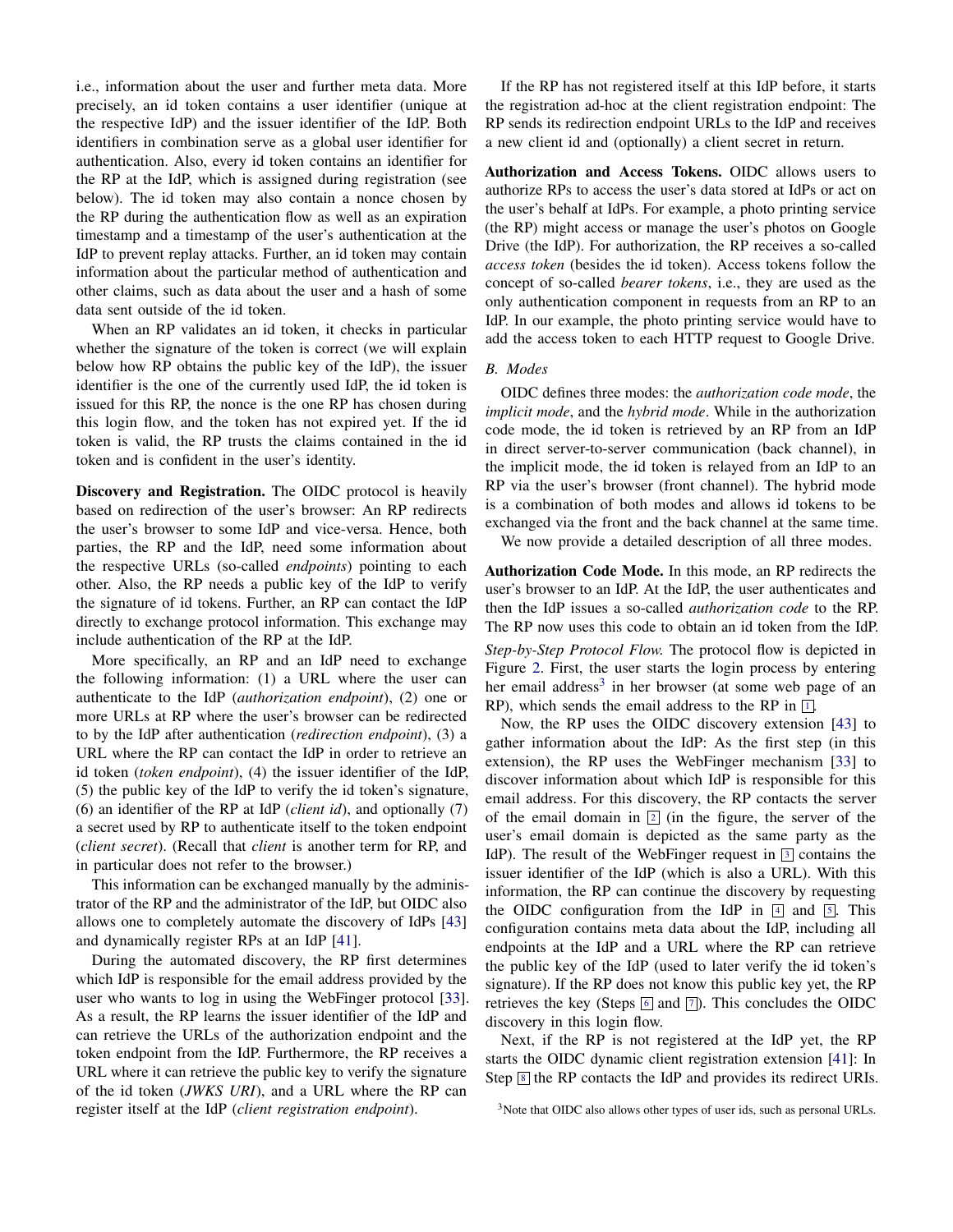<span id="page-3-14"></span><span id="page-3-4"></span><span id="page-3-2"></span><span id="page-3-1"></span><span id="page-3-0"></span>

<span id="page-3-19"></span><span id="page-3-15"></span>Figure 2. OpenID Connect authorization code mode. Note that data depicted below the arrows is either transferred in URI parameters, HTTP headers, or POST bodies.

In return, the IdP issues a client id and (optionally) a client secret to the RP in Step  $\boxed{9}$  $\boxed{9}$  $\boxed{9}$ . This concludes the registration.

Now, the core part of the OIDC protocol starts: the RP redirects the user's browser to the IdP in  $\boxed{10}$  $\boxed{10}$  $\boxed{10}$ . This redirect contains the information that the authorization code mode is used. Also, this redirect contains the client id of the RP, a redirect URI, and a *state* value, which serves as a Cross-Site Request Forgery (CSRF) token when the browser is later redirected back to the RP. The redirect may also optionally include a nonce, which will be included in the id token issued later in this flow. This data is sent to the IdP by the browser  $\boxed{11}$  $\boxed{11}$  $\boxed{11}$ . The user authenticates to the IdP  $\boxed{12}$  $\boxed{12}$  $\boxed{12}$ ,  $\boxed{13}$  $\boxed{13}$  $\boxed{13}$ , and the IdP redirects the user's browser back to the RP in  $\boxed{14}$  $\boxed{14}$  $\boxed{14}$  and  $\boxed{15}$  $\boxed{15}$  $\boxed{15}$  (using the redirect URI from the request in  $\boxed{11}$  $\boxed{11}$  $\boxed{11}$ . This redirect contains an

<span id="page-3-3"></span>authorization code, the *state* value as received in  $\boxed{10}$  $\boxed{10}$  $\boxed{10}$ , and the issuer identifier.<sup>[4](#page-3-16)</sup> If the *state* value and the issuer identifier are correct, the RP contacts the IdP in  $\overline{16}$  $\overline{16}$  $\overline{16}$  at the token endpoint with the received authorization code, its client id, its client secret (if any), and the redirect URI used to obtain the authorization code. If these values are correct, the IdP responds with a fresh access token and an id token to the RP in  $\overline{17}$  $\overline{17}$  $\overline{17}$ . If the id token is valid, then the RP considers the user to be logged in (under the identifier composed from the user id in the id token and the issuer identifier). Hence, the RP may set a session cookie at the user's browser in  $\boxed{18}$  $\boxed{18}$  $\boxed{18}$ .

<span id="page-3-10"></span><span id="page-3-9"></span><span id="page-3-8"></span><span id="page-3-7"></span><span id="page-3-6"></span><span id="page-3-5"></span>Implicit Mode. The implicit mode (depicted in Figure [3](#page-14-0) in Appendix [A\)](#page-14-1) is similar to the authorization code mode, but instead of providing an authorization code, the IdP issues an id token right away to the RP (via the user's browser) when the user authenticates to the IdP. Hence, the Steps  $\boxed{1-\boxed{13}}$  $\boxed{1-\boxed{13}}$  $\boxed{1-\boxed{13}}$  $\boxed{1-\boxed{13}}$  $\boxed{1-\boxed{13}}$  of the authorization code mode (Figure [2\)](#page-3-0) are the same. After these steps, the IdP redirects the user's browser to the redirection endpoint at the RP, providing an id token, (optionally) an access token, the *state* value, and the issuer identifier. These values are not provided as a URL parameter but in the URL fragment instead. Hence, the browser does not send them to the RP at first. Instead, the RP has to provide a JavaScript that retrieves these values from the fragment and sends them to the RP. If the id token is valid, the issuer is correct, and the *state* matches the one previously chosen by the RP, the RP considers the user to be logged in and issues a session cookie.

<span id="page-3-18"></span><span id="page-3-17"></span><span id="page-3-13"></span><span id="page-3-12"></span><span id="page-3-11"></span>Hybrid Mode. The hybrid mode (depicted in Figure [4](#page-15-0) in Appendix [A\)](#page-14-1) is a combination of the authorization code mode and the implicit mode: First, this mode works like the implicit mode, but when IdP redirects the browser back to RP, the IdP issues an authorization code, and either an id token or an access token or both. $5$  The RP then retrieves these values as in the implicit mode (as they are sent in the fragment like in the implicit mode) and uses the authorization code to obtain a (potentially second) id token and a (potentially second) access token from IdP.

#### <span id="page-3-21"></span>*C. Relationship to OAuth 2.0*

Technically, OIDC is derived from OAuth 2.0. It goes, however, far beyond what was specified in OAuth 2.0 and introduces many new concepts: OIDC defines a method for authentication (while retaining the option for authorization) using a new type of tokens, the id token. Some messages and tokens in OIDC can be cryptographically signed or encrypted while OAuth 2.0 does neither use signing nor encryption. The new hybrid flow combines features of the implicit mode and the authorization code mode. Importantly, with ad-hoc discovery and dynamic registration, OIDC standardizes and automates a process that is completely out of the scope of OAuth 2.0.

<span id="page-3-16"></span><sup>4</sup>The issuer identifier will be included in this message in an upcoming revision of OIDC to mitigate the IdP Mix-Up attack, see Section [III-A.](#page-4-1)

<span id="page-3-20"></span><sup>5</sup>The choice of the IdP to issue either an id token or an access token or both depends on the IdP's configuration and the request in Step  $\boxed{3}$  $\boxed{3}$  $\boxed{3}$  in Figure [4.](#page-15-0)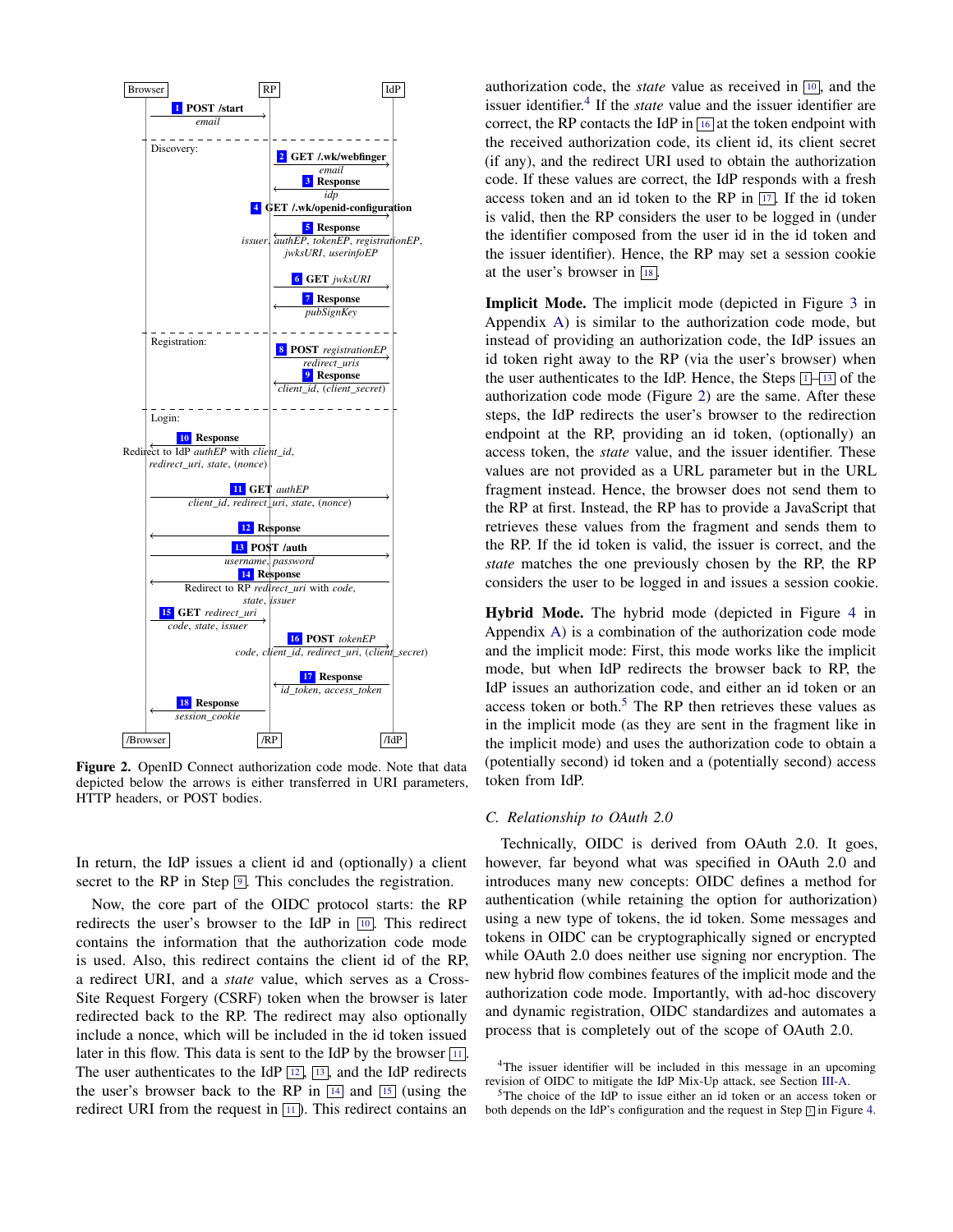These new features and their interplay potentially introduce new security flaws. It is therefore not sufficient to analyze the security of OAuth 2.0 to derive any guarantees for OIDC. OIDC rather requires a new security analysis. (See Section [V](#page-7-0) for a more detailed discussion. In Section [III](#page-4-0) we describe attacks that cannot be applied to OAuth 2.0.)

## III. ATTACKS AND SECURITY GUIDELINES

<span id="page-4-0"></span>In this section, we present a concise overview of known attacks on OIDC and present additions that have not been documented so far. We also summarize mitigations and implementation guidelines that have to be implemented to avoid these attacks.

The main focus of this work is to prove central security properties of OIDC, by which these mitigations and implementation guidelines are backed up. Moreover, further (potentially unknown types of) attacks on OIDC that can be captured by our security analysis are ruled out as well.

The rest of the section is structured as follows: we first present the attacks, mitigations and guidelines, then point out differences to OAuth 2.0, and finally conclude with a brief discussion.

#### <span id="page-4-1"></span>*A. Attacks, Mitigations, and Guidelines*

(Mitigations and guidelines are presented along with every class of attack.)

IdP Mix-Up Attacks. In two previously reported attacks [\[23\]](#page-12-4), [\[38\]](#page-13-2), the aim was to confuse the RP about the identity of the IdP. In both attacks, the user was tricked into using an *honest* IdP to authenticate to an *honest* RP, while the RP is made to believe that the user authenticated to the attacker. The RP therefore, after successful user authentication, tries to use the authorization code or access token at the attacker, which then can impersonate the user or access the user's data at the IdP. We present a detailed description of an application of the IdP Mix-Up attack to OpenID Connect in Appendix [A.](#page-14-1)

The IETF OAuth Working Group drafted a proposal for a mitigation technique [\[31\]](#page-13-8) that is based on a proposal in [\[23\]](#page-12-4) and that also applies to OpenID Connect. The proposal is that the IdP puts its identity into the response from the authorization endpoint. (This is already included in our description of OIDC above, see the issuer in Step  $\boxed{14}$  $\boxed{14}$  $\boxed{14}$  in Figure [2.](#page-3-0)) The RP can then check that the user authenticated to the expected IdP.

Attacks on the State Parameter. The *state* parameter is used in OIDC to protect against attacks on session integrity, i.e., attacks in which an attacker forces a user to be logged in at some RP (under the attacker's account). Such attacks can arise from session swapping or CSRF vulnerabilities.

OIDC recommends the use of the *state* parameter. It should contain a nonce that is bound to the user's session. Attacks that can result from omitting or incorrectly using *state* were described in the context of OAuth 2.0 in [\[8\]](#page-12-6), [\[35\]](#page-13-9), [\[37\]](#page-13-10), [\[44\]](#page-13-11).

The nonce for the *state* value should be chosen freshly for *each login attempt* to prevent an attack described in [\[23\]](#page-12-4) (Section 5.1) where the same state value is used first in a userinitiated login flow with a malicious IdP and then in a login flow with an honest IdP (forcefully initiated by the attacker with the attacker's account and the user's browser).

Code/Token/State Leakage. Care should be taken that a value of *state* or an authorization code is not inadvertently sent to an untrusted third party through the *Referer* header. The *state* and the authorization code parameters are part of the redirection endpoint URI (at the RP), the *state* parameter is also part of the authorization endpoint URI (at the IdP). If, on either of these two pages, a user clicks on a link to an external page, or if one of these pages embeds external resources (images, scripts, etc.), then the third party will receive the full URI of the endpoint, including these parameters, in the Referer header that is automatically sent by the browser.

Documents delivered at the respective endpoints should therefore be vetted carefully for links to external pages and resources. In modern browsers, *referrer policies* [\[18\]](#page-12-7) can be used to suppress the Referer header. As a second line of defense, both parameters should be made single-use, i.e., *state* should expire after it has been used at the redirection endpoint and authorization code after it has been redeemed at IdP.

In a related attack, an attacker that has access to logfiles or browsing histories (e.g., through malicious browser extensions) can steal authentication codes, access tokens, id tokens, or *state* values and re-use these to impersonate a user or to break session integrity. A subset of these attacks was dubbed *Cutand-Paste Attacks* by the IETF OAuth working group [\[31\]](#page-13-8).

There are drafts for RFCs that tackle specific aspects of these leakage attacks, e.g., [\[13\]](#page-12-8) which discusses binding the *state* parameter to the browser instance, and [\[30\]](#page-13-12) which discusses binding the access token to a TLS session. Since these mitigations are still very early IETF drafts, subject to change, and not easy to implement in the majority of the existing OIDC implementations, we did not model them.

In our analysis, we assume that implementations keep logfiles and browsing histories (of honest browsers) secret and employ referrer policies as described above.

Naïve RP Session Integrity Attack. So far, we have assumed that after Step  $\boxed{10}$  $\boxed{10}$  $\boxed{10}$  (Figure [2\)](#page-3-0), the RP remembers the user's choice (which IdP is used) in a session; more precisely, the user's choice is stored in RP's session data. This way, in Step  $\overline{15}$  $\overline{15}$  $\overline{15}$ , the RP looks up the user's selected IdP in the session data. In [\[23\]](#page-12-4), this is called *explicit user intention tracking*.

There is, however, an alternative to storing the IdP in the session. As pointed out by [\[23\]](#page-12-4), some implementations put the identity of the IdP into the *redirect uri* (cf. Step  $\boxed{10}$  $\boxed{10}$  $\boxed{10}$ ), e.g., by appending it as the last part of the path or in a parameter. Then, in Step  $\boxed{15}$  $\boxed{15}$  $\boxed{15}$ , the RP can retrieve this information from the URI. This is called *naïve user intention tracking*.

RPs that use naïve user intention tracking are susceptible to the naïve RP session integrity attack described in [\[23\]](#page-12-4): An attacker obtains an authorization code, id token, or access token for his own account at an honest IdP (HIdP). He then waits for a user that wants to log in at some RP using the attacker's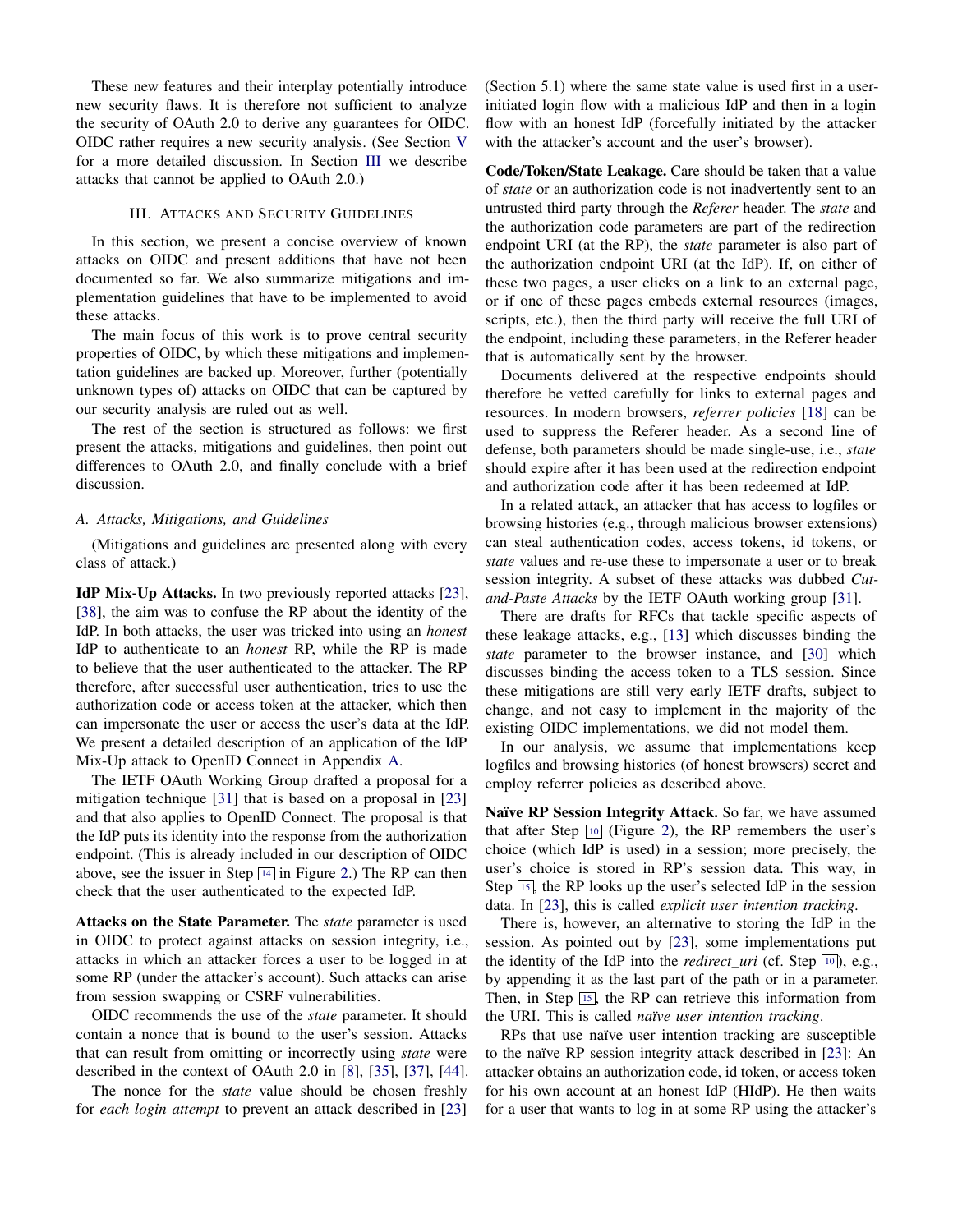IdP (AIdP) such that AIdP obtains a valid *state* for this RP. AIdP then redirects the user to the redirection endpoint URI of RP using the identity of HIdP plus the obtained *state* value and code or (id) token. Since the RP cannot see that the user originally wanted to log in using AIdP instead of HIdP, the user will now be logged in under the attacker's identity.

Therefore, an RP should always use sessions to store the user's chosen IdP (explicit user intention tracking), which, as mentioned, is also what we do in our formal OIDC model.

307 Redirect Attack. Although OIDC explicitly allows for any redirection method to be used for the redirection in Step [14](#page-3-14) of Figure [2,](#page-3-0) IdPs should not use an HTTP 307 status code for redirection. Otherwise, credentials entered by the user at an IdP will be repeated by the browser in the request to RP (Step  $\overline{15}$  $\overline{15}$  $\overline{15}$  of Figure [2\)](#page-3-0), and hence, malicious RPs would learn these credentials and could impersonate the user at the IdP. This attack was presented in [\[23\]](#page-12-4). In our model, we exclusively use the 303 status code, which prevents re-sending of form data.

Injection Attacks. It is well known that Cross-Site Scripting (XSS) and SQL Injection attacks on RPs or IdPs can lead to theft of access tokens, id tokens, and authorization codes (see, for example, [\[8\]](#page-12-6), [\[27\]](#page-12-9), [\[37\]](#page-13-10), [\[38\]](#page-13-2), [\[44\]](#page-13-11)). XSS attacks can, for example, give an attacker access to session ids. Besides using proper escaping (and Content Security Policies [\[46\]](#page-13-13) as a second line of defense), OIDC endpoints should therefore be put on domains separate from other, potentially more vulnerable, web pages on IdPs and RPs.[6](#page-5-0) (See *Third-Party Resources* below for another motivation for this separation.)

In OIDC implementations, data that can come from untrusted sources (e.g., client ids, user attributes, *state* and *nonce* values, redirection URIs) must be treated as such: For example, a malicious IdP might try to inject user attributes containing malicious JavaScript to the RP. If the RP displays this data without applying proper escaping, the JavaScript is executed.

We emphasize that in a similar manner, attackers can try to inject additional parameters into URIs by appending them to existing parameter values, e.g., the *state*. Since data is often passed around in OIDC, proper escaping of such parameters can be overlooked easily.

As a result of such parameter injection attacks or independently, parameter pollution attacks can be a threat for OIDC implementations. In these attacks, an attacker introduces duplicate parameters into URLs (see, e.g., [\[6\]](#page-12-10)). For example, a simple parameter pollution attack could be launched as follows: A malicious RP could redirect a user to an honest IdP, using a client id of some honest RP but appending two redirection URI parameters, one pointing to the honest RP and one pointing to the attacker's RP. Now, if the IdP checks the first redirection URI parameter, but afterwards redirects to the URI in the second parameter, the attacker learns authentication data that belongs to the honest RP and can impersonate the user.

Mitigations against all these kinds of injection attacks are well known: implementations have to vet incoming data carefully, and properly escape any output data. In our model, we assume that these mitigations are implemented.

CSRF Attacks and Third-Party Login Initiation. Some endpoints need protection against CSRF in addition to the protection that the *state* parameter provides, e.g., by checking the origin header. Our analysis shows that the RP only needs to protect the URI on which the login flow is started (otherwise, an attacker could start a login flow using his own identity in a user's browser) and for the IdP to protect the URI where the user submits her credentials (otherwise, an attacker could submit his credentials instead).

In the OIDC Core standard [\[42\]](#page-13-3), a so-called *login initiation endpoint* is described which allows a third party to start a login flow by redirecting a user to this endpoint, passing the identity of an IdP in the request. The RP will then start a login flow at the given IdP. Members of the OIDC foundation confirmed to us that this endpoint is essentially an intentional CSRF protection bypass. We therefore recommend login initiation endpoints not to be implemented (they are not a mandatory feature), or to require explicit confirmation by the user.

Server-Side Request Forgery (SSRF). SSRF attacks can arise when an attacker can instruct a server to send HTTP(S) requests to other hosts, causing unwanted side-effects or revealing information [\[40\]](#page-13-14). For example, if an attacker can instruct a server behind a firewall to send requests to other hosts behind this firewall, the attacker might be able to call services or to scan the internal network (using timing attacks). He might also instruct the server to retrieve very large documents from other sources, thereby creating Denial of Service attacks.

SSRF attacks on OIDC were described for the first time in [\[38\]](#page-13-2), in the context of the OIDC Discovery extension: An attacker could set up a malicious discovery service that, when queried by an RP, answers with links to arbitrary, networkinternal or external servers (in Step  $\overline{5}$  $\overline{5}$  $\overline{5}$  of Figure [2\)](#page-3-0).

We here, for the first time, point out that not only RPs can be vulnerable to SSRF, but also IdPs. OIDC defines a way to indirectly pass parameters for the authorization request (cf. Step  $\boxed{11}$  $\boxed{11}$  $\boxed{11}$  in Figure [2\)](#page-3-0). To this end, the IdP accepts a new parameter, *request*\_*uri* in the authorization request. This parameter contains a URI from which the IdP retrieves the additional parameters (e.g., *redirect*\_*uri*). The attacker can use this feature to easily mount an SSRF attack against the IdP even without any OIDC extensions: He can put an arbitrary URI in an authorization request causing the IdP to contact this URI.

This new attack vector shows that not only RPs but also IdPs have to protect themselves against SSRF by using appropriate filtering and limiting mechanisms to restrict unwanted requests that originate from a web server (cf. [\[40\]](#page-13-14)).

SSRF attacks typically depend on an application specific context, such as the structure of and (vulnerable) services in an internal network. In our model, attackers can trigger SSRF requests, but the model does not contain vulnerable

<span id="page-5-0"></span><sup>&</sup>lt;sup>6</sup>Since scripts on one origin can often access documents on the same origin, origins of the OIDC endpoints should be free from untrusted scripts.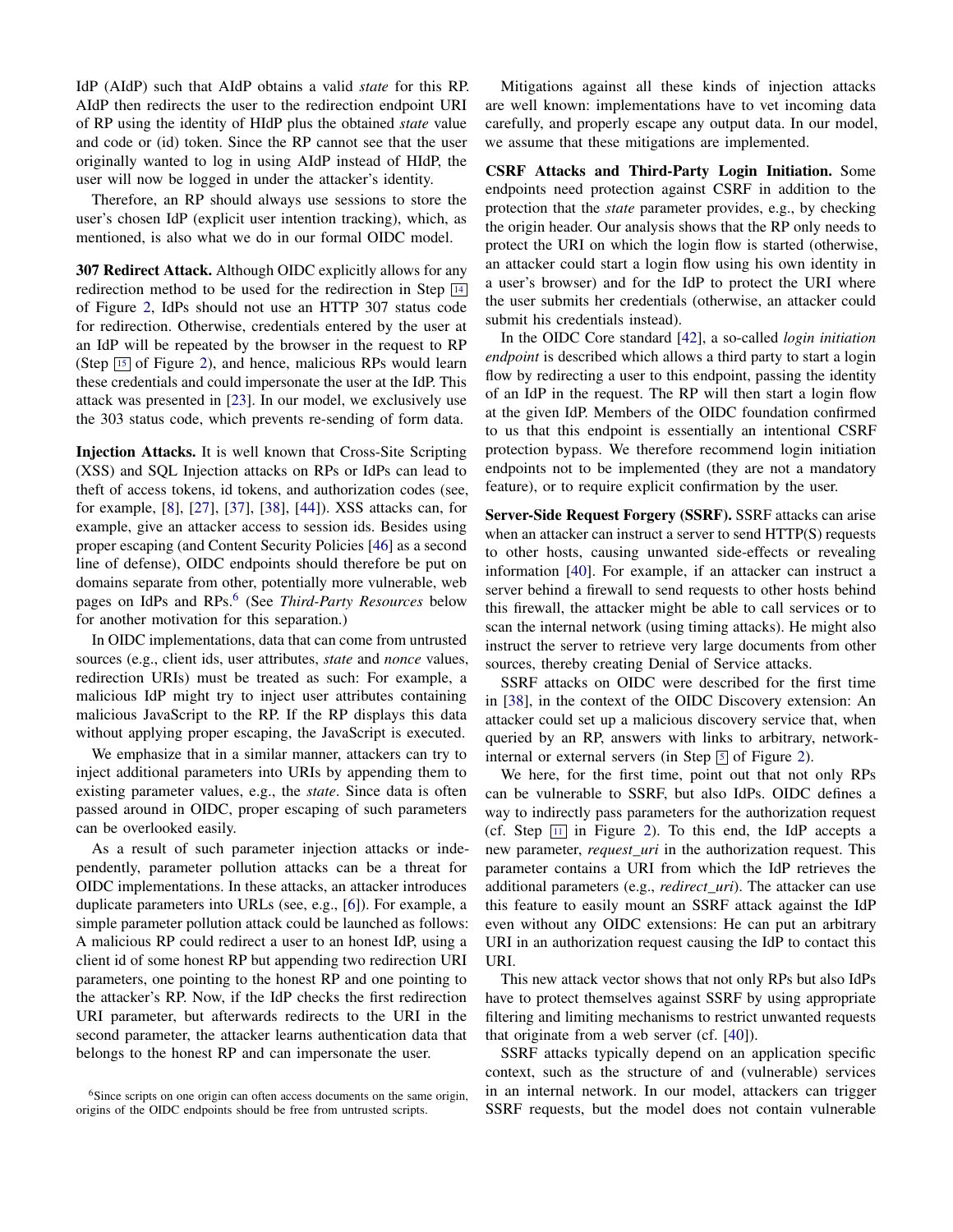applications/services aside from OIDC. (Our analysis focuses on the security of the OIDC standard itself, rather than on specific applications and services.) Timing and performance properties, while sometimes relevant for SSRF attacks, are also outside of our analysis.

Third-Party Resources. RPs and IdPs that include third-party resources, e.g., tracking or advertisement scripts, subject their users to token theft and other attacks by these third parties. If possible, RPs and IdPs should therefore avoid including thirdparty resources on any web resources delivered from the same origins<sup>[6](#page-5-0)</sup> as the OIDC endpoints (see also Section [V-F\)](#page-11-1). For newer browsers, *subresource integrity* [\[2\]](#page-12-11) can help to reduce the risks associated with embedding third-party resources. With subresource integrity, websites can instruct supporting web browsers to reject third-party content if this content does not match a specific hash. In our model, we assume that websites do not include untrusted third-party resources.

Transport Layer Security. The security of OIDC depends on the confidentiality and integrity of the transport layer. In other words, RPs and IdPs should use HTTPS. Endpoint URIs that are provided for the end user and that are communicated, e.g., in the discovery phase of the protocol, should only use the https:// scheme. HTTPS Strict Transport Security and Public Key Pinning can be used to further strengthen the security of the OIDC endpoints. (In our model, we assume that users enter their passwords only over HTTPS web sites because otherwise, any authentication could be broken trivially.)

**Session Handling.** Sessions are typically identified by a nonce that is stored in the user's browser as a cookie. It is a well known best practice that cookies should make use of the *secure* attribute (i.e., the cookie is only ever used over HTTPS connections) and the *HttpOnly* flag (i.e., the cookie is not accessible by JavaScript). Additionally, after the login, the RP should replace the session id of the user by a freshly chosen nonce in order to prevent session fixation attacks: Otherwise, a network attacker could set a login session cookie that is bound to a known *state* value into the user's browser (see [\[48\]](#page-13-15)), lure the user into logging in at the corresponding RP, and then use the session cookie to access the user's data at the RP (*session fixation*, see [\[39\]](#page-13-16)). In our model, RPs use two kinds of sessions: Login sessions (which are valid until just before a user is authenticated at the RP) and service sessions (which signify that a user is already signed in to the RP). For both sessions, the secure and HttpOnly flags are used.

## *B. Relationship to OAuth 2.0*

Many, but not all of the attacks described above can also be applied to OAuth 2.0. The following attacks in particular are only applicable to OIDC: (1) Server-side request forgery attacks are facilitated by the ad-hoc discovery and dynamic registration features. (2) The same features enable new ways to carry out injection attacks. (3) The new OIDC feature thirdparty login initiation enables new CSRF attacks. (4) Attacks

on the id token only apply to OIDC, since there is no such token in OAuth 2.0.

It is interesting to note that on the other hand, some attacks on OAuth 2.0 cannot be applied to OIDC (see [\[23\]](#page-12-4), [\[37\]](#page-13-10) for further discussions on these attacks): (1) OIDC setups are less prone to open redirector attacks since placeholders are not allowed in redirection URIs. (2) TLS is mandatory for some messages in OIDC, while it is optional in OAuth 2.0. (3) The nonce value can prevent some replay attacks when the state value is not used or leaks to an attacker.

## *C. Discussion*

In this section, our focus was to provide a concise overview of known attacks on OIDC and present some additions, namely SSRF at IdPs and third-party login initiation, along with mitigations and implementation guidelines. Our formal analysis of OIDC, which is the main focus of our work and is presented in the next sections, shows that the mitigations and implementation guidelines presented above are effective and that we can exclude other, potentially unknown types of attacks.

#### IV. THE FKS WEB MODEL

<span id="page-6-0"></span>Our formal security analysis of OIDC is based on the FKS model, a generic Dolev-Yao style web model proposed by Fett et al. in [\[19\]](#page-12-1). Here, we only briefly recall this model following the description in [\[23\]](#page-12-4) (see Appendices [B](#page-18-0)ff. for a full description, and [\[19\]](#page-12-1), [\[21\]](#page-12-2), [\[22\]](#page-12-3) for comparison with other models and discussion of its scope and limitations).

The FKS model is designed independently of a specific web application and closely mimics published (de-facto) standards and specifications for the web, for example, the HTTP/1.1 and HTML5 standards and associated (proposed) standards. The FKS model defines a general communication model, and, based on it, web systems consisting of web browsers, DNS servers, and web servers as well as web and network attackers.

*Communication Model.* The main entities in the model are *(atomic) processes*, which are used to model browsers, servers, and attackers. Each process listens to one or more (IP) addresses. Processes communicate via *events*, which consist of a message as well as a receiver and a sender address. In every step of a run, one event is chosen non-deterministically from a "pool" of waiting events and is delivered to one of the processes that listens to the event's receiver address. The process can then handle the event and output new events, which are added to the pool of events, and so on.

As usual in Dolev-Yao models (see, e.g., [\[1\]](#page-12-12)), messages are expressed as formal terms over a signature Σ. The signature contains constants (for (IP) addresses, strings, nonces) as well as sequence, projection, and function symbols (e.g., for encryption/decryption and signatures). For example, in the web model, an HTTP request is represented as a term *r* containing a nonce, an HTTP method, a domain name, a path, URI parameters, request headers, and a message body. For instance, an HTTP request for the URI <http://ex.com/show?p=1> is represented as  $r := \langle \text{HTTPReq}, n_1, \text{GET}, \text{ex.com}, \langle \text{show}, \langle \langle p, 1 \rangle \rangle, \langle \rangle, \langle \rangle \rangle$  where the body and the list of request headers is empty. An HTTPS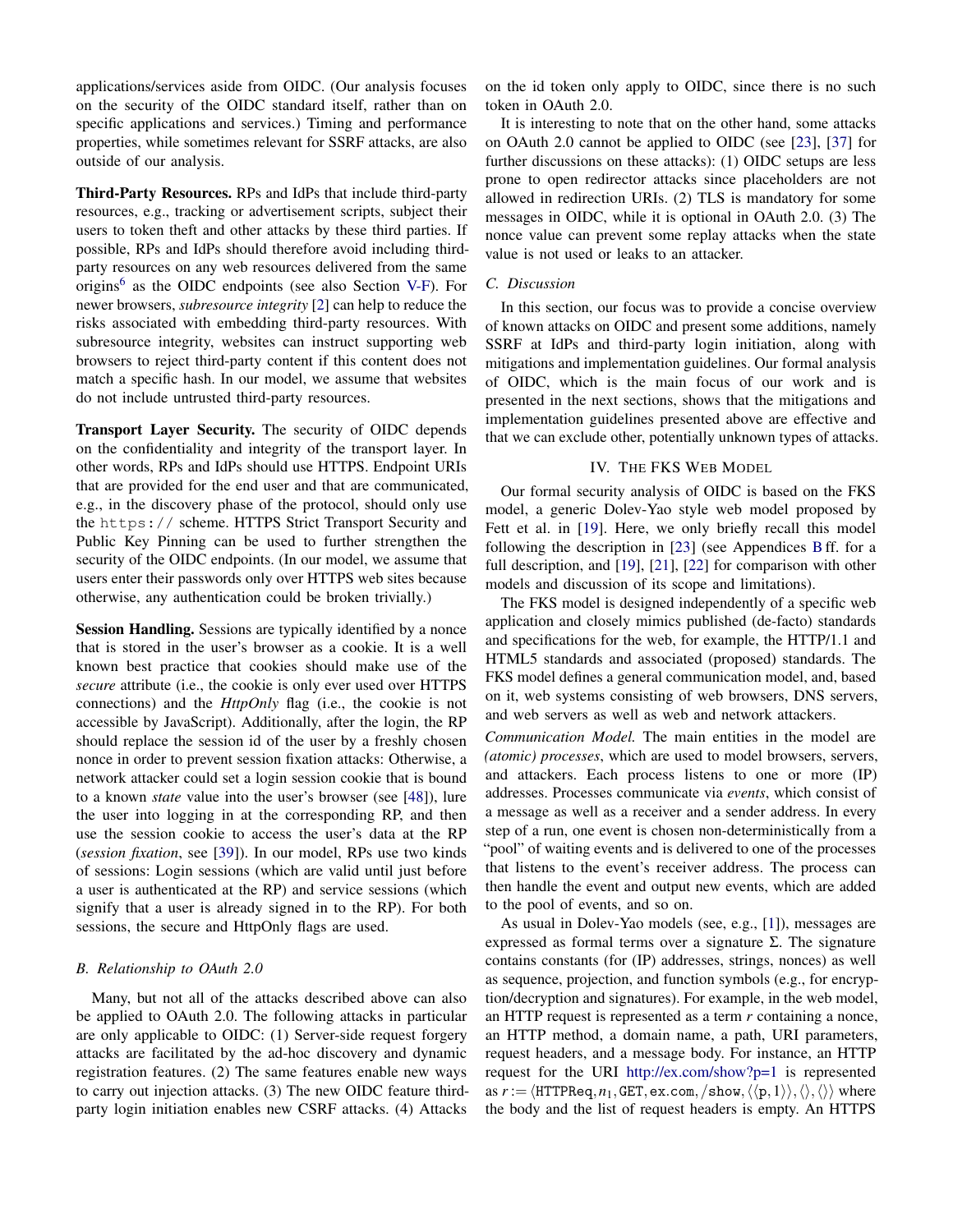request for *r* is of the form  $enc_a(\langle r, k' \rangle, \text{pub}(k_{ex.com}))$ , where  $k'$  is a fresh symmetric key (a nonce) generated by the sender of the request (typically a browser); the responder is supposed to use this key to encrypt the response.

The *equational theory* associated with  $\Sigma$  is defined as usual in Dolev-Yao models. The theory induces a congruence relation  $\equiv$  on terms, capturing the meaning of the function symbols in Σ. For instance, the equation in the equational theory which captures asymmetric decryption is  $dec_a(enc_a(x, pub(y)), y) = x$ . With this, we have that, for  $\text{example, } \text{dec}_{a}(\text{enc}_{a}(\langle r, k' \rangle, \text{pub}(k_{\text{ex.com}})), k_{\text{ex.com}}) \equiv \langle r, k' \rangle, \text{ i.e.,}$ these two terms are equivalent w.r.t. the equational theory.

A *(Dolev-Yao) process* consists of a set of addresses the process listens to, a set of states (terms), an initial state, and a relation that takes an event and a state as input and (nondeterministically) returns a new state and a sequence of events. The relation models a computation step of the process. It is required that the output can be computed (formally, derived in the usual Dolev-Yao style) from the input event and the state.

The so-called *attacker process* is a Dolev-Yao process which records all messages it receives and outputs all events it can possibly derive from its recorded messages. Hence, an attacker process carries out all attacks any Dolev-Yao process could possibly perform. Attackers can corrupt other parties.

A *script* models JavaScript running in a browser. Scripts are defined similarly to Dolev-Yao processes. When triggered by a browser, a script is provided with state information. The script then outputs a term representing a new internal state and a command to be interpreted by the browser (see also the specification of browsers below). We give an annotated example for a script in Algorithm [22](#page-42-0) in the appendix. Similarly to an attacker process, the so-called *attacker script* outputs everything that is derivable from the input.

A *system* is a set of processes. A *configuration* of this system consists of the states of all processes in the system, the pool of waiting events, and a sequence of unused nonces. Systems induce *runs*, i.e., sequences of configurations, where each configuration is obtained by delivering one of the waiting events of the preceding configuration to a process, which then performs a computation step. The transition from one configuration to the next configuration in a run is called a *processing step*. We write, for example,  $Q = (S, E, N) \rightarrow (S', E', N')$  to denote the transition from the configuration  $(S, E, N)$  to the configuration  $(S', E', N')$ , where *S* and *S'* are the states of the processes in the system,  $E$  and  $E'$  are pools of waiting events, and  $N$  and  $N'$  are sequences of unused nonces.

A *web system* formalizes the web infrastructure and web applications. It contains a system consisting of honest and attacker processes. Honest processes can be web browsers, web servers, or DNS servers. Attackers can be either *web attackers* (who can listen to and send messages from their own addresses only) or *network attackers* (who may listen to and spoof all addresses and therefore are the most powerful attackers). A web system further contains a set of scripts (comprising honest scripts and the attacker script).

In our analysis of OIDC, we consider either one network

attacker or a set of web attackers (see Section [V\)](#page-7-0). In our OIDC model, we need to specify only the behavior of servers and scripts. These are not defined by the FKS model since they depend on the specific application, unless they become corrupted, in which case they behave like attacker processes and attacker scripts; browsers are specified by the FKS model (see below). The modeling of OIDC servers and scripts is outlined in Section [V](#page-7-0) and with full details provided in Appendices [F](#page-36-0) and [G.](#page-46-0)

*Web Browsers.* An honest browser is thought to be used by one honest user, who is modeled as part of the browser. User actions, such as following a link, are modeled as nondeterministic actions of the web browser. User credentials are stored in the initial state of the browser and are given to selected web pages when needed. Besides user credentials, the state of a web browser contains (among others) a tree of windows and documents, cookies, and web storage data (localStorage and sessionStorage).

A *window* inside a browser contains a set of *documents* (one being active at any time), modeling the history of documents presented in this window. Each represents one loaded web page and contains (among others) a script and a list of subwindows (modeling iframes). The script, when triggered by the browser, is provided with all data it has access to, such as a (limited) view on other documents and windows, certain cookies, and web storage data. Scripts then output a command and a new state. This way, scripts can navigate or create windows, send XMLHttpRequests and postMessages, submit forms, set/change cookies and web storage data, and create iframes. Navigation and security rules ensure that scripts can manipulate only specific aspects of the browser's state, according to the relevant web standards.

A browser can output messages on the network of different types, namely DNS and HTTP(S) (including XMLHttpRequests), and it processes the responses. Several HTTP(S) headers are modeled, including, for example, cookie, location, strict transport security (STS), and origin headers. A browser, at any time, can also receive a so-called trigger message upon which the browser non-deterministically choses an action, for instance, to trigger a script in some document. The script now outputs a command, as described above, which is then further processed by the browser. Browsers can also become corrupted, i.e., be taken over by web and network attackers. Once corrupted, a browser behaves like an attacker process.

#### V. ANALYSIS

<span id="page-7-0"></span>We now present our security analysis of OIDC, including a formal model of OIDC, the specifications of central security properties, and our theorem which establishes the security of OIDC in our model.

More precisely, our formal model of OIDC uses the FKS model as a foundation and is derived by closely following the OIDC standards Core, Discovery, and Dynamic Client Registration [\[41\]](#page-13-4)–[\[43\]](#page-13-5). (As mentioned above, the goal in this work is to analyze OIDC itself instead of concrete implementations.) We then formalize the main security properties for OIDC,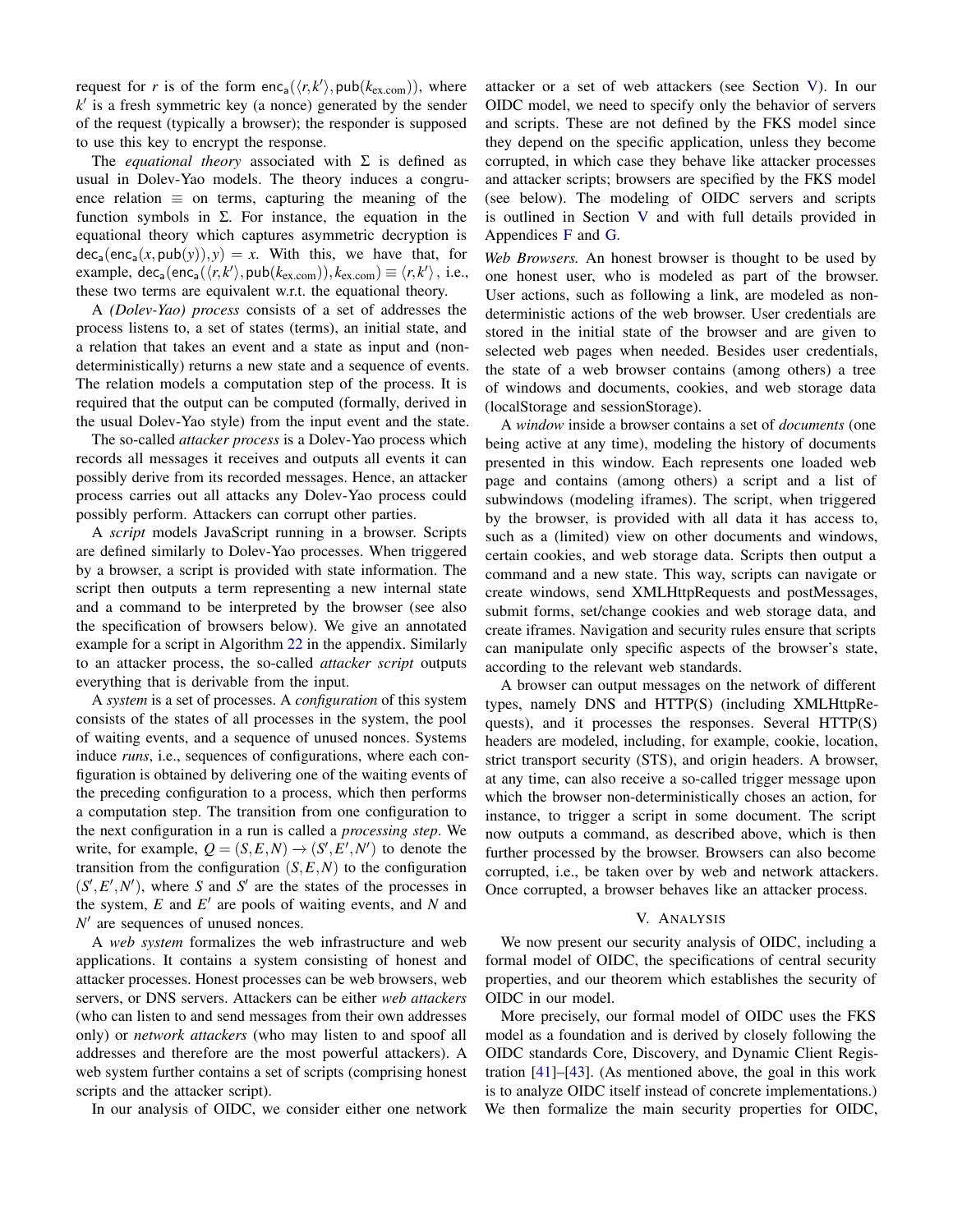namely authentication, authorization, session integrity for authentication, and session integrity for authorization. We also formalize secondary security properties that capture important aspects of the security of OIDC, for example, regarding the outcome of the dynamic client registration. We then state and prove our main theorem. Finally, we discuss the relationship of our work to the analysis of OAuth 2.0 presented in [\[23\]](#page-12-4) and conclude with a discussion of the results.

We refer the reader to Appendices [F](#page-36-0)-I for full details, including definitions, specifications, and proofs. To provide an intuition of the abstraction level, syntax, and concepts that we use for the modeling without reading all details, we extensively annotated Algorithms [17,](#page-39-0) [20,](#page-40-0) and [22](#page-42-0) in Appendix [F.](#page-36-0)

#### *A. Model*

Our model of OIDC includes all features that are commonly found in real-world implementations, for example, all three modes, a detailed model of the Discovery mechanism [\[43\]](#page-13-5) (including the WebFinger protocol [\[33\]](#page-13-7)), and Dynamic Client Registration [\[41\]](#page-13-4) (including dynamic exchange of signing keys). RPs, IdPs, and, as usual in the FKS model, browsers can be corrupted by the adversary dynamically.

We do not model less used features, in particular OIDC logout, self-issued OIDC providers ("personal, self-hosted OPs that issue self-signed ID Tokens", [\[42\]](#page-13-3)), and ACR/AMR (Authentication Class/Methods Reference) values that can be used to indicate the level of trust in the authentication of the user to the IdP.

Since the FKS model has no notion of time, we overapproximate by never letting tokens, e.g., id tokens, expire. Moreover, we subsume user claims (information about the user that can be retrieved from IdPs) by user identifiers, and hence, in our model users have identities, but no other properties.

We have two versions of our OIDC model, one with a network attacker and one with an unbounded number of web attackers, as explained next. The reason for having two versions is that while the authentication and authorization properties can be proven assuming a network attacker, such an attacker could easily break session integrity. Hence, for session integrity we need to assume web attackers (see the explanations for session integrity in Section [V-B\)](#page-8-0).

OIDC Web System with a Network Attacker. We model OIDC as a class of web systems (in the sense of Section [IV\)](#page-6-0) which can contain an unbounded finite number of RPs, IdPs, browsers, and one network attacker.

More formally, an *OIDC web system with a network attacker*  $(OIDC<sup>n</sup>)$  consists of a network attacker, a finite set of web browsers, a finite set of web servers for the RPs, and a finite set of web servers for the IdPs. Recall that in  $OIDC<sup>n</sup>$ , since we have a network attacker, we do not need to consider web attackers (as the network attacker subsumes all web attackers). All non-attacker parties are initially honest, but can become corrupted dynamically upon receiving a special message and then behave just like a web attacker process.

As already mentioned in Section [IV,](#page-6-0) to model OIDC based on the FKS model, we have to specify the protocol specific behavior only, i.e., the servers for RPs and IdPs as well as the scripts that they use. We start with a description of the servers. *Web Servers.* Since RPs and IdPs both are web servers, we developed a generic model for HTTPS server processes for the FKS model. We call these processes *HTTPS server base processes*. Their definition covers decrypting received HTTPS messages and handling HTTP(S) requests to external webservers, including DNS resolution.

RPs and IdPs are derived from this HTTPS server base process. Their models follow the OIDC standard closely and include the mitigations discussed in Section [III.](#page-4-0)

An RP waits for users to start a login flow and then nondeterministically decides which mode to use. If needed, it starts the discovery and dynamic registration phase of the protocol, and finally redirects the user to the IdP for user authentication. Afterwards, it processes the received tokens and uses them according to their type (e.g., with an access token, the RP would retrieve an id token from the IdP). If an id token is received that passes all checks, the user will be logged in. As mentioned briefly in Section [III,](#page-4-0) RPs manage two kinds of sessions: The *login sessions*, which are used only during the user login phase, and *service sessions*.

The IdP provides several endpoints according to its role in the login process, including its OIDC configuration endpoint and endpoints for receiving authentication and token requests.

*Scripts.* Three scripts (altogether 30 lines of code) can be sent from honest IdPs and RPs to web browsers. The script *script\_rp\_index* is sent by an RP when the user visits the RP's web site. It starts the login process. The script *script\_rp\_get\_fragment* is sent by an RP during an implicit or hybrid mode flow to retrieve the data from the URI fragment. It extracts the access token, authorization code, and *state* from the fragment part of its own URI and sends this information in the body of a POST request back to the RP. IdP sends the script *script\_idp\_form* for user authentication at the IdP.

OIDC Web System with Web Attackers. We also consider a class of web systems where the network attacker is replaced by an unbounded finite set of web attackers and a DNS server is introduced. We denote such a system by *OIDC<sup>w</sup>* and call it an *OIDC web system with web attackers*. Such web systems are used to analyze session integrity, see below.

#### <span id="page-8-0"></span>*B. Main Security Properties*

Our primary security properties capture authentication, authorization and session integrity for authentication and authorization. We will present these security properties in the following, with full details in Appendix [H.](#page-47-0)

*Authentication Property.* The most important property for OIDC is the authentication property. In short, it captures that a network attacker (and therefore also web attackers) should be unable to log in as an honest user at an honest RP using an honest IdP.

Before we define this property in more detail, recall that in our modeling, an RP uses two kinds of sessions: login sessions, which are only used for the login flow, and service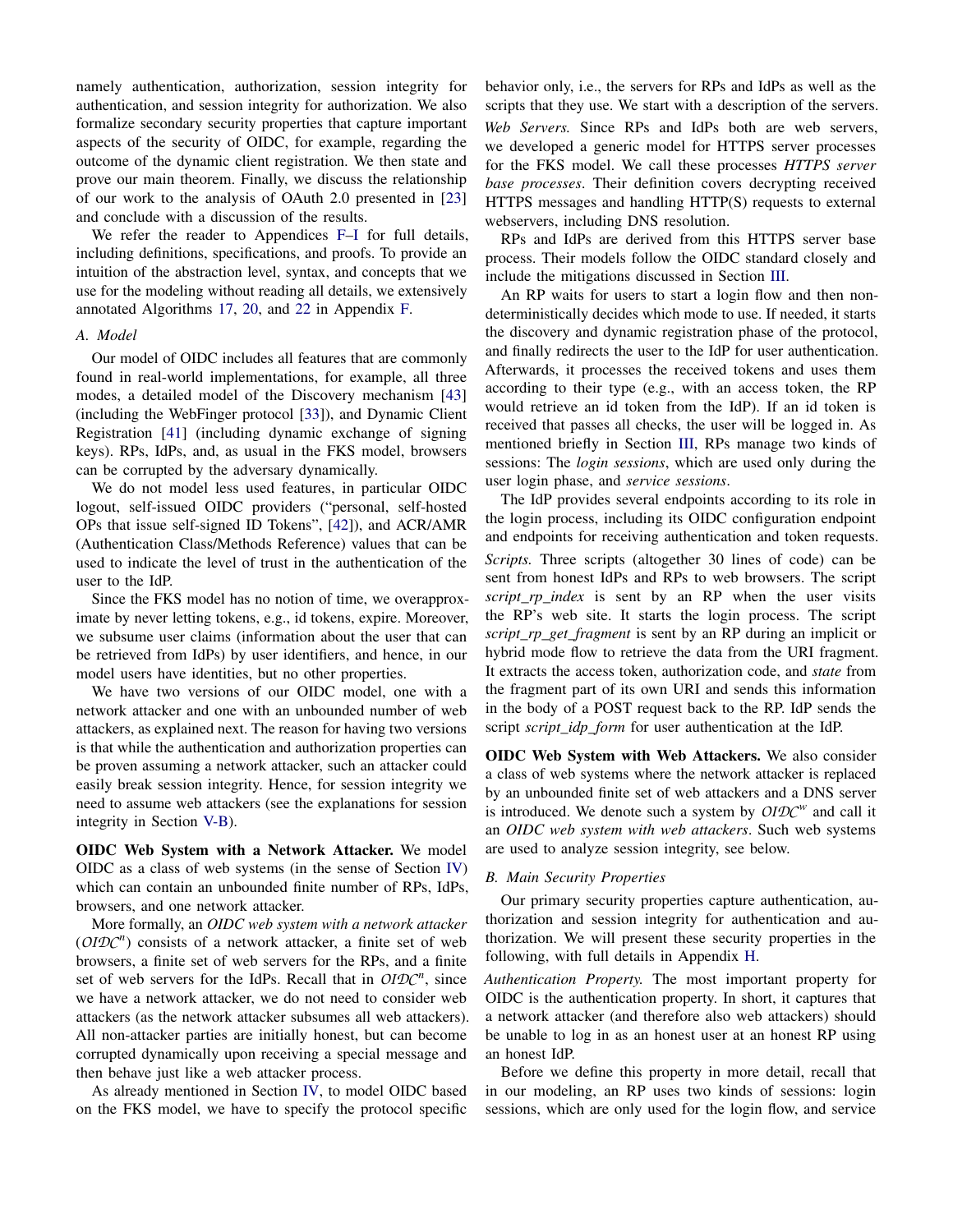sessions, which are used after a user/browser was logged in (see Section [III-A](#page-4-1) for details). When a login session has finished successfully (i.e., the RP received a valid id token), the RP uses a fresh nonce as the service session id, stores this id in the session data of the login session, and sends the service session id as a cookie to the browser. In the same step, the RP also stores the issuer, say *d*, that was used in the login flow and the identity (email address) of the user, say *id*, as a pair  $\langle d, id \rangle$ , referred to as a global user identifier in Section [II-A.](#page-1-10)

Now, our authentication property defines that a network attacker should be unable to get hold of a service session id by which the attacker would be considered to be logged in at an honest RP under an identity governed by an honest IdP for an honest user/browser.

In order to define the authentication property formally, we first need to define the precise notion of a service session. In the following, as introduced in Section [IV,](#page-6-0) (*S*,*E*,*N*) denotes a configuration in the run  $\rho$  with its components *S*, a mapping from processes to states of these processes, *E*, a set of events in the network that are waiting to be delivered to some party, and *N*, a set of nonces that have not been used yet. By governor $(id)$  we denote the IdP that is responsible for a given user identity (email address) *id*, and by dom(governor(*id*)), we denote the set of domains that are owned by this IdP. By  $S(r)$ .sessions[*lsid*] we denote a data structure in the state of *r* that contains information about the login session identified by *lsid*. This data structure contains, for example, the identity for which the login session with the id *lsid* was started and the service session id that was issued after the login session.

We can now define that there is a service session identified by a nonce *n* for an identity *id* at some RP *r* iff there exists a login session (identified by some nonce *lsid*) such that *n* is the service session associated with this login session, and *r* has stored that the service session is logged in for the id *id* using an issuer *d* (which is some domain of the governor of *id*).

*Definition 1 (Service Sessions).* We say that there is a *service session identified by a nonce n for an identity id at some RP r* in a configuration (*S*,*E*,*N*) of a run  $\rho$  of an OIDC web system iff there exists some login session id *lsid* and a domain  $d \in \text{dom}(\text{governor}(id))$ such that  $S(r)$ .sessions[*lsid*][loggedInAs]  $\equiv \langle d, id \rangle$  and  $S(r)$ .sessions[*lsid*][serviceSessionId]  $\equiv n$ .

By  $d_{\theta}(S(\text{attacker}))$  we denote all terms that can be computed (derived in the usual Dolev-Yao style, see Section [IV\)](#page-6-0) from the attacker's knowledge in the state *S*. We can now define that an OIDC web system with a network attacker is secure w.r.t. authentication iff the attacker can never get hold of a service session id (*n*) that was issued by an honest RP *r* for an identity *id* of an honest user (browser) at some honest IdP (governor of *id*).

*Definition 2 (Authentication Property).* Let *OIDC<sup>n</sup>* be an OIDC web system with a network attacker. We say that *OIDC<sup>n</sup> is secure w.r.t. authentication* iff for every run  $\rho$  of *OIDC<sup>n</sup>*, every configuration  $(S, E, N)$  in  $\rho$ , every  $r \in \mathbb{RP}$  that is honest

in *S*, every browser *b* that is honest in *S*, every identity *id* ∈ ID with governor(*id*) being an honest IdP, every service session identified by some nonce *n* for *id* at *r*, we have that *n* is not derivable from the attackers knowledge in *S* (i.e.,  $n \notin d_{\emptyset}(S(\text{attacker}))).$ 

*Authorization Property.* Intuitively, authorization for OIDC means that a network attacker should not be able to obtain or use a protected resource available to some honest RP at an IdP for some user unless certain parties involved in the authorization process are corrupted. As the access control for such protected resources relies only on access tokens, we require that an attacker does not learn access tokens that would allow him to gain unauthorized access to these resources.

To define the authorization property formally, we need to reason about the state of an honest IdP, say *i*. In this state, *i* creates *records* containing data about successful authentications of users at *i*. Such records are stored in *S*(*i*).records. One such record, say *x*, contains the authenticated user's identity in  $x[$ subject], two $^7$  $^7$  access tokens in  $x[$ access\_tokens], and the client id of the RP in *x*[client\_id].

We can now define the authorization property. It defines that an OIDC web system with a network attacker is secure w.r.t. authorization iff the attacker cannot get hold of an access token that is stored in one of *i*'s records for an identity of an honest user/browser *b* and an honest RP *r*.

*Definition 3 (Authorization Property).* Let *OIDC<sup>n</sup>* be an OIDC web system with a network attacker. We say that *OIDC<sup>n</sup> is secure w.r.t. authorization* iff for every run ρ of *OIDC<sup>n</sup>*, every configuration (*S,E,N*) in  $\rho$ , every  $r \in \mathsf{RP}$  that is honest in *S*, every  $i \in \text{IdP}$  that is honest in *S*, every browser *b* that is honest in *S*, every identity *id* ∈ ID owned by *b* and governor( $id$ ) = *i*, every nonce *n*, every term  $x \in S(i)$ . records with *x*[subject]  $\equiv id$ ,  $n \in x$ [access\_tokens], and the client id *x*[client\_id] having been issued by *i* to  $r$ ,<sup>[8](#page-9-1)</sup> we have that *n* is not derivable from the attackers knowledge in *S* (i.e.,  $n \notin d_{\mathbf{0}}(S(\text{attacker}))).$ 

*Session Integrity for Authentication.* The two session integrity properties capture that an attacker should be unable to forcefully log a user/browser in at some RP. This includes attacks such as CSRF and session swapping. Note that we define these properties over  $OIDC<sup>w</sup>$ , i.e., we consider web attackers instead of a network attacker. The reason is that OIDC deployments typically use cookies to track the login sessions of users. Since a network attacker can put cookies into browsers over unencrypted connections and these cookies are then also used for encrypted connections, cookies have no integrity in the presence of a network attacker (see also [\[48\]](#page-13-15)). In particular, a network attacker could easily break the session integrity of typical OIDC deployments.

For session integrity for authentication we say that a user/browser that is logged in at some RP must have expressed

<span id="page-9-0"></span><sup>7</sup> In the hybrid mode, IdPs can issue two access tokens, cf. Section [II-B.](#page-3-0)

<span id="page-9-1"></span><sup>8</sup>See Definition [54](#page-47-1) in Appendix [H-B.](#page-47-2)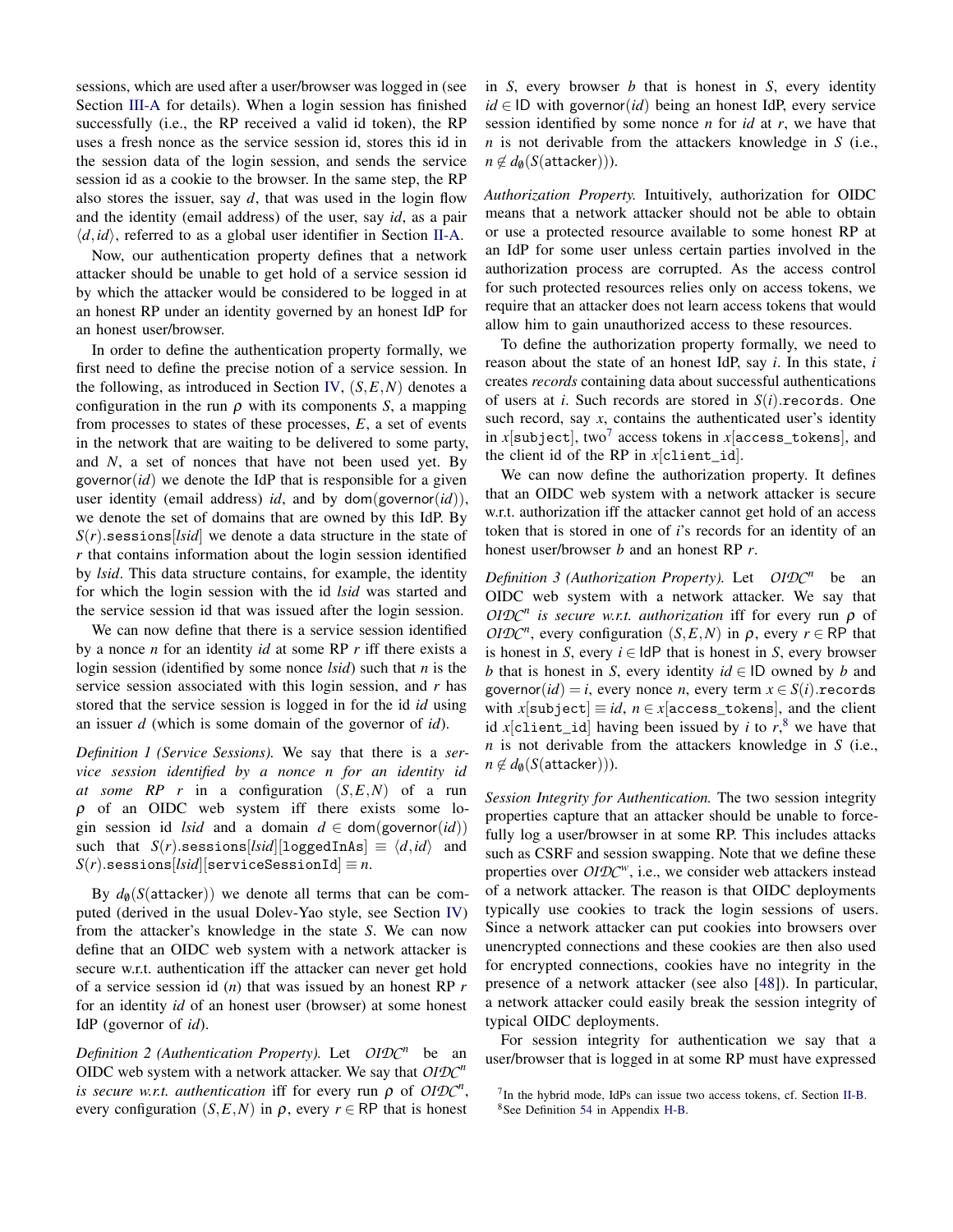her wish to be logged in to that RP in the beginning of the login flow. Note that not even a malicious IdP should be able to forcefully log in its users (more precisely, its user's browsers) at an honest RP. If the IdP is honest, then the user must additionally have authenticated herself at the IdP with the same user account that RP uses for her identification. This excludes, for example, cases where (1) the user is forcefully logged in to an RP by an attacker that plays the role of an IdP, and (2) where an attacker can force an honest user to be logged in at some RP under a false identity issued by an honest IdP.

In our formal definition of session integrity for authentication (below), loggedIn $_{\rho}^{Q}(b, r, u, i, Isid)$  denotes that in the processing step *Q* (see below), the browser *b* was authenticated (logged in) to an RP *r* using the IdP *i* and the identity *u* in an RP login session with the session id *lsid*. (Here, the processing step  $Q$  corresponds to Step  $\boxed{18}$  $\boxed{18}$  $\boxed{18}$  in Figure [2.](#page-3-0)) The user authentication in the processing step *Q* is characterized by the browser *b* receiving the service session id cookie that results from the login session *lsid*.

By started $\frac{Q'}{P}(b, r, \text{lsid})$  we denote that the browser *b*, in the processing step Q' triggered the script *script\_rp\_index* to start a login session which has the session id *lsid* at the RP *r*. (Compare Section [IV](#page-6-0) on how browsers handle scripts.) Here,  $Q'$  corresponds to Step  $\boxed{1}$  $\boxed{1}$  $\boxed{1}$  in Figure [2.](#page-3-0)

By authenticated $\overline{Q}^{\dot{\theta}'}(\overline{b}, r, u, i, k$ *sid*) we denote that in the processing step  $Q''$ , the user/browser *b* authenticated to the IdP *i*. In this case, authentication means that the user filled out the login form (in *script*\_*idp*\_*form*) at the IdP *i* and, by this, consented to be logged in at  $r$  (as in Step  $\boxed{13}$  $\boxed{13}$  $\boxed{13}$  in Figure [2\)](#page-3-0).

Using these notations, we can now define security w.r.t. session integrity for authentication of an OIDC web system with web attackers in a straightforward way:

*Definition 4 (Session Integr. for Authentication).* Let *OIDC<sup>w</sup>* be an OIDC web system with web attackers. We say that *OIDC<sup>w</sup> is secure w.r.t. session integrity for authentication* iff for every run ρ of *OIDC<sup>w</sup>* , every processing step *Q* in ρ with  $Q = (S, E, N) \rightarrow (S', E', N')$  (for some *S*, *S'*, *E*, *E'*, *N*,  $N'$ ), every browser *b* that is honest in *S*, every  $i \in$  IdP, every identity *u* that is owned by *b*, every  $r \in \mathsf{RP}$  that is honest in *S*, every nonce *lsid*, with loggedIn $_{\rho}^{Q}(b, r, u, i, Isid)$ , we have that (1) there exists a processing step  $Q'$  in  $\rho$  (before  $Q$ ) such that started $\frac{\partial^{\prime}}{\partial}(b, r, \text{lsid})$ , and (2) if *i* is honest in *S*, then there exists a processing step  $Q''$  in  $\rho$  (before *Q*) such that authenticated $\tilde{\varrho}''(b,r,u,i,lsid)$ .

*Session Integrity for Authorization.* For session integrity for authorization we say that if an RP uses some access token at some IdP in a session with a user, then that user expressed her wish to authorize the RP to interact with *some* IdP. Note that one cannot guarantee that the IdP with which RP interacts is the one the user authorized the RP to interact with. This is because the IdP might be malicious. In this case, for example in the discovery phase, the malicious IdP might just claim (in Step  $\boxed{3}$  $\boxed{3}$  $\boxed{3}$  in Figure [2\)](#page-3-0) that some other IdP is responsible for the authentication of the user. If, however, the IdP the user is

logged in with is honest, then it should be guaranteed that the user authenticated to that IdP and that the IdP the RP interacts with on behalf of the user is the one intended by the user.

For the formal definition, we use two additional predicates: usedAuthorization $^Q_\rho(b,r,i,lsid)$  means that the RP *r*, in a login session (session id *lsid*) with the browser *b* used some access token to access services at the IdP *i*. By actsOnUsersBehalf $^Q_p(b, r, u, i, Isid)$  we denote that the RP *r* not only used *some* access token, but used one that is bound to the user's identity at the IdP *i*.

Again, starting from our informal definition above, we define security w.r.t. session integrity for authorization of an OIDC web system with web attackers in a straightforward way (and similarly to session integrity for authentication):

*Definition 5 (Session Integr. for Authorization).* Let *OIDC<sup>w</sup>* be an OIDC web system with web attackers. We say that *OIDC<sup>w</sup> is secure w.r.t. session integrity for authentication* iff for every run  $\rho$  of *OIDC<sup>w</sup>*, every processing step *Q* in  $\rho$  with  $Q = (S, E, N) \rightarrow (S', E', N')$  (for some *S*, *S'*, *E*,  $E'$ , *N*, *N'*), every browser *b* that is honest in *S*, every  $i \in \text{IdP}$ , every identity *u* that is owned by *b*, every  $r \in \text{RP}$ that is honest in *S*, every nonce *lsid*, we have that (1) if usedAuthorization $\frac{\partial}{\partial}(b, r, i, Isid)$ , then there exists a processing step  $Q'$  in  $\rho$  (before  $Q$ ) such that started $\frac{Q'}{P}(b, r, l \sinh d)$ , and (2) if *i* is honest in *S* and actsOnUsersBehalf $^{\mathcal{Q}}_\rho(b,r,u,i,lsid)$ , then there exists a processing step  $Q''$  in  $\rho$  (before *Q*) such that authenticated $\varrho''(b,r,u,i,lsid)$ .

#### <span id="page-10-0"></span>*C. Secondary Security Properties*

We define the following secondary security properties that capture specific aspects of OIDC. We use these secondary security properties during our proof of the above main security properties. Nonetheless, these secondary security properties are important and interesting in their own right.

We define and prove the following properties (see the corresponding lemmas in Appendices [I-C](#page-49-1) and [I-E](#page-54-0) for details): Integrity of Issuer Cache: If a relying party requests the issuer identifier from an identity provider (cf. Steps  $\boxed{2}$  $\boxed{2}$  $\boxed{2}$  –  $\boxed{3}$  $\boxed{3}$  $\boxed{3}$  in Figure [2\)](#page-3-0), then the RP will only receive an origin that belongs to this IdP in the response. In other words, honest IdPs do not use attacker-controlled domains as issuer identifiers, and the attacker is unable to alter this information on the way to the RP or in the *issuer cache* at the RP.

Integrity of OIDC Configuration Cache: (1) Honest IdPs only use endpoints under their control in their OIDC configuration document (cf. Steps  $[4]-5$  $[4]-5$  $[4]-5$  $[4]-5$  in Figure [2\)](#page-3-0) and (2) this information (which is stored at the RP in the so-called *OIDC configuration cache*) cannot be altered by an attacker.

Integrity of JWKS Cache: RPs receive only "correct" signing keys from honest IdPs, i.e., keys that belong to the respective IdP (cf. Steps  $6\overline{-7}$  $6\overline{-7}$  $6\overline{-7}$  $6\overline{-7}$  in Figure [2\)](#page-3-0).

Integrity of Client Registration: Honest RPs register only redirection URIs that point to themselves and that these URIs always use HTTPS. Recall that when an RP registers at an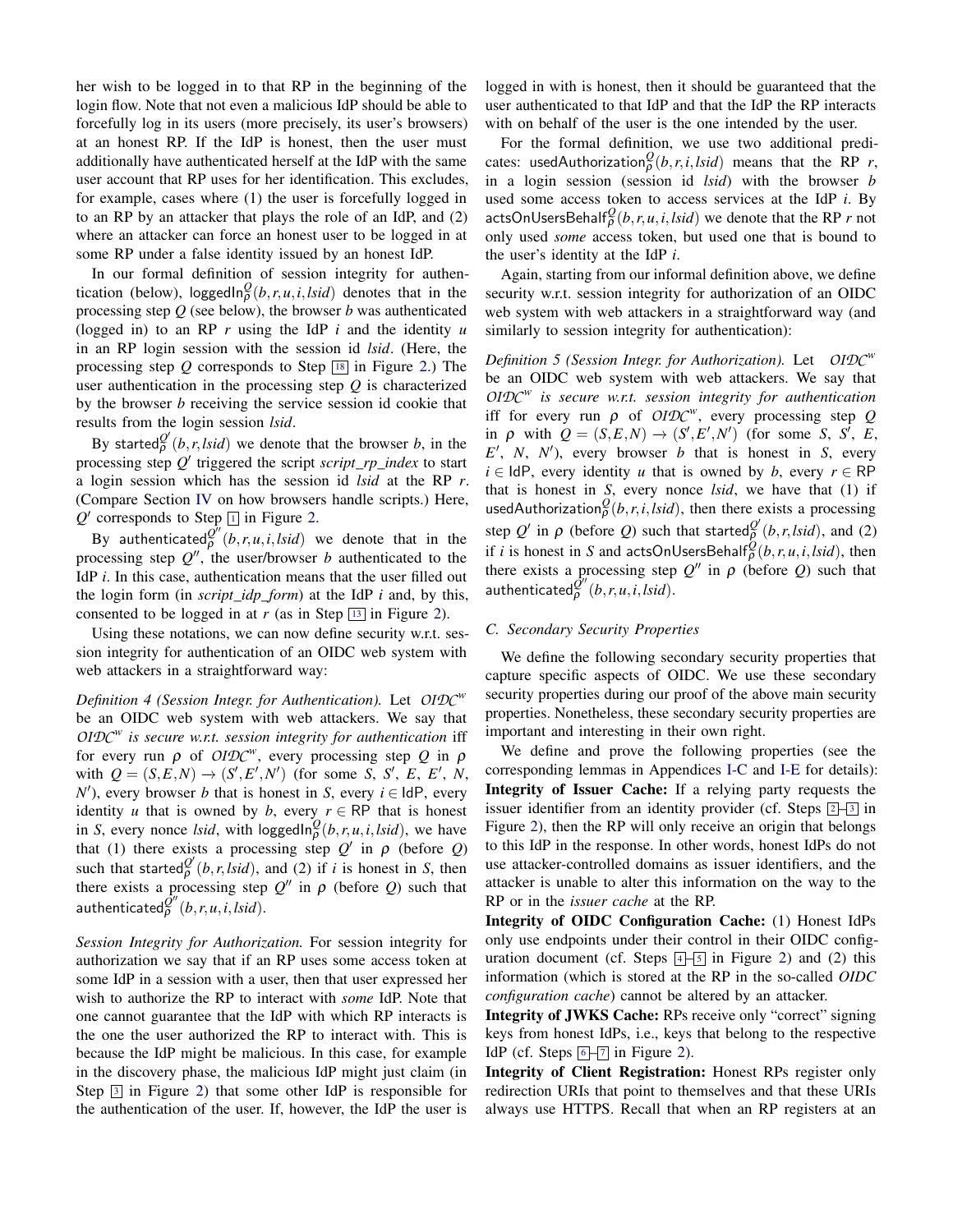IdP, the IdP issues a freshly chosen client id to the RP and then stores RP's redirection URIs.

Third Parties Do Not Learn Passwords: Attackers cannot learn user passwords. More precisely, we define that secretOfID(*id*), which denotes the password for a given identity *id*, is not known to any party except for the browser *b* owning the id and the identity provider *i* governing the id (as long as *b* and *i* are honest).

Attacker Does Not Learn ID Tokens: Attackers cannot learn id tokens that were issued by honest IdPs for honest RPs and identities of honest browsers.

Third Parties Do Not Learn State: If an honest browser logs in at an honest RP using an honest IdP, then the attacker cannot learn the *state* value used in this login flow.

#### *D. Theorem*

The following theorem states that OIDC is secure w.r.t. authentication and authorization in presence of the network attacker, and that OIDC is secure w.r.t. session integrity for authentication and authorization in presence of web attackers. For the proof we refer the reader to Appendix [I.](#page-49-0)

<span id="page-11-3"></span>*Theorem 1.* Let  $OIDC^n$  be an OIDC web system with a network attacker. Then, *OIDC<sup>n</sup>* is secure w.r.t. authentication and authorization. Let *OIDC<sup>w</sup>* be an OIDC web system with web attackers. Then, *OIDC<sup>w</sup>* is secure w.r.t. session integrity for authentication and authorization.

## *E. Comparison to OAuth 2.0*

As described in Section [II-C,](#page-3-21) OIDC is based on OAuth 2.0. Since a formal proof for the security of OAuth 2.0 was conducted in [\[23\]](#page-12-4), one might be tempted to think that a proof for the security of OIDC requires little more than an extension of the proof in [\[23\]](#page-12-4). The specific set of features of OIDC introduces, however, important differences that call for new formulations of security properties and require new proofs:

Dynamic Discovery and Registration: Due to the dynamic discovery and registration, RPs can directly influence and manipulate the configuration data that is stored in IdPs. In OAuth, this configuration data is fixed and assumed to be "correct", greatly limiting the options of the attacker. See, for example, the variant [\[38\]](#page-13-2) of the IdP Mix-up attack that only works in OIDC (mentioned in Section [III-A\)](#page-4-1).

Different set of modes: Compared to OAuth, OIDC introduces the hybrid mode, but does not use the resource owner password credentials mode and the client credentials mode.

New endpoints, messages, and parameters: With additional endpoints (and associated HTTPS messages), the attack surface of OIDC is, also for this reason, larger than that of OAuth. The registration endpoints, for example, could be used in ways that break the security of the protocol, which is not possible in OAuth where these endpoints do not exist. In a similar vein, new parameters like nonce, request\_uri, and the id token, are contained in several messages (some of which are also present in the original OAuth flow) and potentially change the security requirements for these messages.

Authentication mechanism: The authentication mechanisms employed by OIDC and OAuth are quite different. This shows, in particular, in the fact that OIDC uses the id token mechanism for authentication, while OAuth uses a different, non-standardized mechanism. Additionally, unlike in OAuth, authentication can happen multiple times during one OIDC flow (see the description of the hybrid mode in Section [II-B\)](#page-2-1). This greatly influences (the formulation of) security properties, and hence, also the security proofs.

In summary, taking all these differences into account, our security proofs had to be carried out from scratch. At the same time, our proof is more modular than the one in [\[23\]](#page-12-4) due to the secondary security properties we identified. Moreover, our security properties are similar to the ones by Fett et al. in [\[23\]](#page-12-4) only on a high level. The underlying definitions in many aspects differ from the ones used for OAuth.<sup>[9](#page-11-2)</sup>

## <span id="page-11-1"></span>*F. Discussion*

Using our detailed formal model, we have shown that OIDC enjoys a high level of security regarding authentication, authorization, and session integrity. To achieve this security, it is essential that implementors follow the security guidelines that we stated in Section [III.](#page-4-0) Clearly, in practice, this is not always feasible—for example, many RPs want to include thirdparty resources for advertisement or user tracking on their origins. As pointed out, however, not following the security guidelines we outline can lead to severe attacks.

We have shown the security of OIDC in the most comprehensive model of the web infrastructure to date. Being a model, however, some features of the web are not included in the FKS model, for example browser plugins. Such technologies can under certain circumstances also undermine the security of OIDC in a manner that is not reflected in our model. Also, user-centric attacks such as phishing or clickjacking attacks are also not covered in the model.

Nonetheless, our formal analysis and the guidelines (along with the attacks when these guidelines are not followed) provide a clear picture of the security provided by OIDC for a large class of adversaries.

#### VI. RELATED WORK

<span id="page-11-0"></span>As already mentioned in the introduction, the only previous works on the security of OIDC are [\[36\]](#page-13-1), [\[38\]](#page-13-2). None of these works establish security guarantees for the OIDC standard: In [\[36\]](#page-13-1), the authors find implementation errors in deployments of Google Sign-In (which, as mentioned before, is based on OIDC). In [\[38\]](#page-13-2), the authors describe a variant of the IdP Mix-Up attack (see Section [III\)](#page-4-0), highlight the possibility of SSRF attacks at RPs, and show some implementation-specific flaws.

<span id="page-11-2"></span><sup>9</sup>As an example, in [\[23\]](#page-12-4), the definitions rely on a notion of *OAuth sessions* which are defined by *connected HTTP(S) messages*, i.e., messages that are created by a browser or server in response to another message. In our model, the attacker is involved in each flow of the protocol (for providing the client id, without receiving any prior message), making it hard to apply the notion of OAuth sessions. We instead define the properties using the existing session identifiers. (See Definitions [54,](#page-47-1) [52,](#page-47-3) [56](#page-47-4)[–60](#page-48-0) in Appendix [H](#page-47-0) for details.)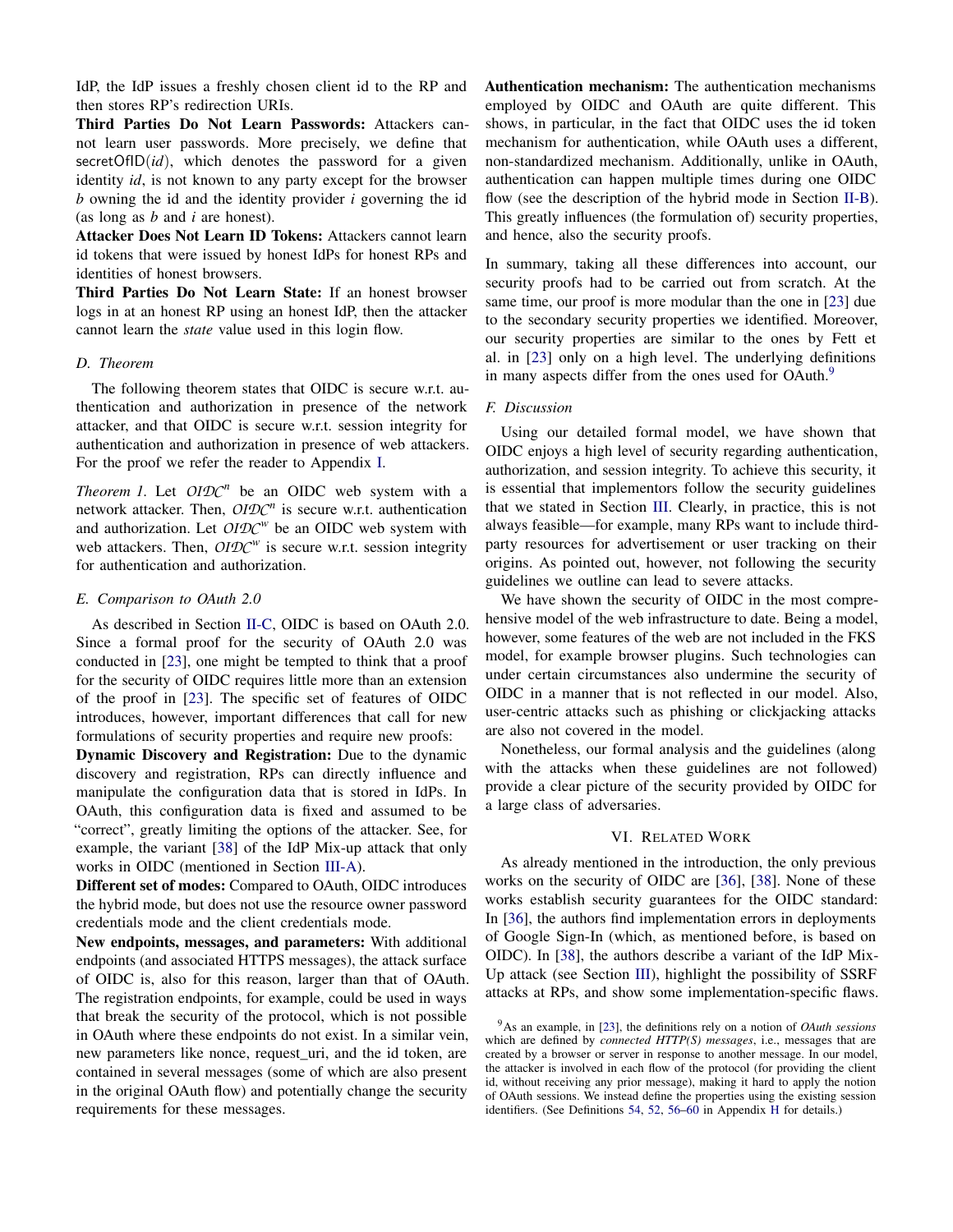In our work, however, we aim at establishing and proving security properties for OIDC.

In general, there have been only few formal analysis efforts for web applications, standards, and browsers so far. Most of the existing efforts are based on formal representations of (parts of) web browsers or very limited models of web mechanisms and applications [\[3\]](#page-12-13)–[\[5\]](#page-12-14), [\[9\]](#page-12-15)–[\[11\]](#page-12-16), [\[14\]](#page-12-17)–[\[17\]](#page-12-18), [\[25\]](#page-12-19), [\[26\]](#page-12-20), [\[28\]](#page-12-21), [\[34\]](#page-13-17), [\[47\]](#page-13-18).

Only [\[7\]](#page-12-22), [\[8\]](#page-12-6) and [\[19\]](#page-12-1), [\[21\]](#page-12-2)–[\[23\]](#page-12-4) were based on a generic formal model of the web infrastructure. In [\[8\]](#page-12-6), Bansal, Bhargavan, Delignat-Lavaud, and Maffeis analyze the security of OAuth 2.0 with the tool ProVerif in the applied pi-calculus and the WebSpi library. They identify previously unknown attacks on the OAuth 2.0 implementations of Facebook, Yahoo, Twitter, and many other websites. They do not, however, establish security guarantees for OAuth 2.0 and their model is much less expressive than the FKS model.

The relationship of our work to [\[19\]](#page-12-1), [\[21\]](#page-12-2)–[\[23\]](#page-12-4) has been discussed in detail throughout the paper.

#### VII. CONCLUSION

<span id="page-12-5"></span>Despite being the foundation for many popular and critical login services, OpenID Connect had not been subjected to a detailed security analysis, let alone a formal analysis, before. In this work, we filled this gap.

We developed a detailed and comprehensive formal model of OIDC based on the FKS model, a generic and expressive formal model of the web infrastructure. Using this model, we stated central security properties of OIDC regarding authentication, authorization, and session integrity, and were able to show that OIDC fulfills these properties in our model. By this, we could, for the first time, provide solid security guarantees for one of the most widely deployed single sign-on systems.

To avoid previously known and newly described attacks, we analyzed OIDC with a set of practical and reasonable security measures and best practices in place. We documented these security measures so that they can now serve as guidelines for secure implementations of OIDC.

#### VIII. ACKNOWLEDGEMENTS

This work was partially supported by *Deutsche Forschungsgemeinschaft* (DFG) through Grant KU 1434/10-1.

#### **REFERENCES**

- <span id="page-12-12"></span>[1] M. Abadi and C. Fournet. Mobile Values, New Names, and Secure Communication. In *POPL 2001*, pages 104–115. ACM Press, 2001.
- <span id="page-12-11"></span>[2] Subresource Integrity – W3C Recommendation 23 June 2016. Jun. 23, 2016.
- <span id="page-12-13"></span>[3] D. Akhawe, A. Barth, P. E. Lam, J. Mitchell, and D. Song. Towards a Formal Foundation of Web Security. In *CSF 2010*, pages 290–304. IEEE Computer Society, 2010.
- [4] A. Armando, R. Carbone, L. Compagna, J. Cuéllar, G. Pellegrino, and A. Sorniotti. An authentication flaw in browser-based single sign-on protocols: Impact and remediations. *Computers & Security*, 33:41–58. Elsevier, 2013.
- <span id="page-12-14"></span>[5] A. Armando, R. Carbone, L. Compagna, J. Cuéllar, and M. L. Tobarra. Formal Analysis of SAML 2.0 Web Browser Single Sign-on: Breaking the SAML-based Single Sign-on for Google Apps. In V. Shmatikov, editor, *FMSE 2008*, pages 1–10. ACM, 2008.
- <span id="page-12-10"></span>[6] M. Balduzzi, C. T. Gimenez, D. Balzarotti, and E. Kirda. Automated Discovery of Parameter Pollution Vulnerabilities in Web Applications. In *NDSS 2011*. The Internet Society, 2011.
- <span id="page-12-22"></span>[7] C. Bansal, K. Bhargavan, A. Delignat-Lavaud, and S. Maffeis. Keys to the Cloud: Formal Analysis and Concrete Attacks on Encrypted Web Storage. In *POST 2013*, volume 7796 of *LNCS*, pages 126–146. Springer, 2013.
- <span id="page-12-6"></span>[8] C. Bansal, K. Bhargavan, A. Delignat-Lavaud, and S. Maffeis. Discovering Concrete Attacks on Website Authorization by Formal Analysis. *Journal of Computer Security*, 22(4):601–657. IOS Press, 2014.
- <span id="page-12-15"></span>[9] L. Bauer, S. Cai, L. Jia, T. Passaro, M. Stroucken, and Y. Tian. Run-time Monitoring and Formal Analysis of Information Flows in Chromium. In *NDSS 2015*. The Internet Society, 2015.
- [10] N. Bielova, D. Devriese, F. Massacci, and F. Piessens. Reactive noninterference for a browser model. In *NSS 2011*, pages 97–104. IEEE, 2011.
- <span id="page-12-16"></span>[11] A. Bohannon and B. C. Pierce. Featherweight Firefox: formalizing the core of a web browser. In *USENIX conference on Web application development*, pages 11–11. USENIX Association, 2010.
- <span id="page-12-0"></span>[12] J. Bradley. The problem with OAuth for Authentication. Blog post. Jan. 2012. [http://www.thread-safe.com/2012/01/](http://www.thread-safe.com/2012/01/problem-with-oauth-for-authentication.html) [problem-with-oauth-for-authentication.html.](http://www.thread-safe.com/2012/01/problem-with-oauth-for-authentication.html)
- <span id="page-12-8"></span>[13] J. Bradley, T. Lodderstedt, and H. Zandbelt. Encoding claims in the OAuth 2 state parameter using a JWT – draft-bradley-oauthjwt-encoded-state-05. IETF. Dec. 2015. [https://tools.ietf.org/html/](https://tools.ietf.org/html/draft-bradley-oauth-jwt-encoded-state-05) [draft-bradley-oauth-jwt-encoded-state-05.](https://tools.ietf.org/html/draft-bradley-oauth-jwt-encoded-state-05)
- <span id="page-12-17"></span>[14] M. Bugliesi, S. Calzavara, R. Focardi, and W. Khan. CookiExt: Patching the browser against session hijacking attacks. *Journal of Computer Security*, 23(4):509–537, 2015.
- [15] M. Bugliesi, S. Calzavara, R. Focardi, W. Khan, and M. Tempesta. Provably Sound Browser-Based Enforcement of Web Session Integrity. In *CSF 2014*, pages 366–380. IEEE Computer Society, 2014.
- [16] S. Calzavara, R. Focardi, N. Grimm, and M. Maffei. Micro-policies for Web Session Security. In *CSF 2016*, pages 179–193. IEEE Computer Society, 2016.
- <span id="page-12-18"></span>[17] Y. Cao, Y. Shoshitaishvili, K. Borgolte, C. Krügel, G. Vigna, and Y. Chen. Protecting Web-Based Single Sign-on Protocols against Relying Party Impersonation Attacks through a Dedicated Bi-directional Authenticated Secure Channel. In *RAID 2014*, volume 8688 of *LNCS*, pages 276–298. Springer, 2014.
- <span id="page-12-7"></span>[18] J. Eisinger and E. Stark. Referrer Policy – Editor's Draft, 28 March 2016. W3C. Mar. 2016. [https://w3c.github.io/webappsec-referrer-policy/.](https://w3c.github.io/webappsec-referrer-policy/)
- <span id="page-12-1"></span>[19] D. Fett, R. Küsters, and G. Schmitz. An Expressive Model for the Web Infrastructure: Definition and Application to the BrowserID SSO System. In *S&P 2014*, pages 673–688. IEEE Computer Society, 2014.
- <span id="page-12-23"></span>[20] D. Fett, R. Küsters, and G. Schmitz. Analyzing the BrowserID SSO System with Primary Identity Providers Using an Expressive Model of the Web. Technical Report arXiv:1411.7210, arXiv, 2014. [http:](http://arxiv.org/abs/1411.7210) [//arxiv.org/abs/1411.7210.](http://arxiv.org/abs/1411.7210)
- <span id="page-12-2"></span>[21] D. Fett, R. Küsters, and G. Schmitz. Analyzing the BrowserID SSO System with Primary Identity Providers Using an Expressive Model of the Web. In *ESORICS 2015*, volume 9326 of *LNCS*, pages 43–65. Springer, 2015.
- <span id="page-12-3"></span>[22] D. Fett, R. Küsters, and G. Schmitz. SPRESSO: A Secure, Privacy-Respecting Single Sign-On System for the Web. In *CCS 2015*, pages 1358–1369. ACM, 2015.
- <span id="page-12-4"></span>[23] D. Fett, R. Küsters, and G. Schmitz. A Comprehensive Formal Security Analysis of OAuth 2.0. In *CCS 2016*, pages 1204–1215. ACM, 2016.
- <span id="page-12-24"></span>[24] D. Fett, R. Küsters, and G. Schmitz. A Comprehensive Formal Security Analysis of OAuth 2.0. Technical Report arXiv:1601.01229, arXiv, 2016. Available at [http://arxiv.org/abs/1601.01229.](http://arxiv.org/abs/1601.01229)
- <span id="page-12-19"></span>[25] T. Groß, B. Pfitzmann, and A. Sadeghi. Browser Model for Security Analysis of Browser-Based Protocols. In *ESORICS 2005*, volume 3679 of *Lecture Notes in Computer Science*, pages 489–508. Springer, 2005.
- <span id="page-12-20"></span>[26] A. Guha, M. Fredrikson, B. Livshits, and N. Swamy. Verified Security for Browser Extensions. In *S&P 2011*, pages 115–130. IEEE Computer Society, 2011.
- <span id="page-12-9"></span>[27] D. Hardt (ed.). RFC6749 - The OAuth 2.0 Authorization Framework. IETF. Oct. 2012. [https://tools.ietf.org/html/rfc6749.](https://tools.ietf.org/html/rfc6749)
- <span id="page-12-21"></span>[28] D. Hedin, L. Bello, and A. Sabelfeld. Information-flow security for JavaScript and its APIs. *Journal of Computer Security*, 24(2):181–234. IOS Press, 2016.
- <span id="page-12-25"></span>[29] HTML5, W3C Recommendation. Oct. 28, 2014.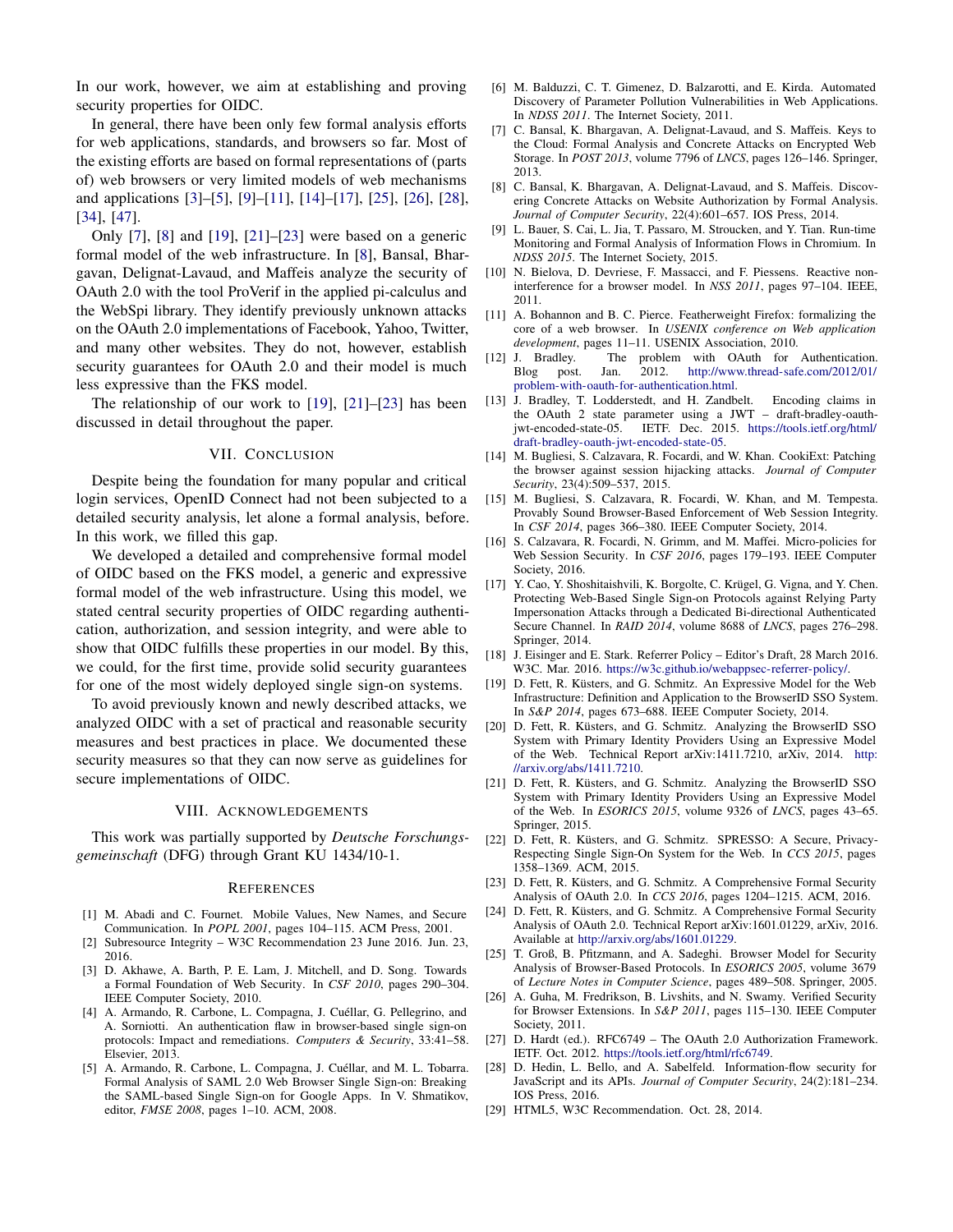- <span id="page-13-12"></span>[30] M. Jones, J. Bradley, and B. Campbell. OAuth 2.0 Token Binding – draft-ietf-oauth-token-binding-01. IETF. Mar. 2016. [https://tools.ietf.org/](https://tools.ietf.org/html/draft-ietf-oauth-token-binding-01) [html/draft-ietf-oauth-token-binding-01.](https://tools.ietf.org/html/draft-ietf-oauth-token-binding-01)
- <span id="page-13-8"></span>[31] M. Jones, J. Bradley, and N. Sakimura. OAuth 2.0 Mix-Up Mitigation – draft-ietf-oauth-mix-up-mitigation-01. IETF. Jul. 2016. [https://tools.ietf.](https://tools.ietf.org/html/draft-ietf-oauth-mix-up-mitigation-01) [org/html/draft-ietf-oauth-mix-up-mitigation-01.](https://tools.ietf.org/html/draft-ietf-oauth-mix-up-mitigation-01)
- <span id="page-13-6"></span>[32] M. Jones, J. Bradley, and N. Sakimura. RFC7519 – JSON Web Token (JWT). IETF. May 2015. [https://tools.ietf.org/html/rfc7519.](https://tools.ietf.org/html/rfc7519)
- <span id="page-13-7"></span>[33] P. Jones, G. Salgueiro, M. Jones, and J. Smarr. RFC7033 - WebFinger. IETF. Sep. 2013. [https://tools.ietf.org/html/rfc7033.](https://tools.ietf.org/html/rfc7033)
- <span id="page-13-17"></span>[34] F. Kerschbaum. Simple Cross-Site Attack Prevention. In *SecureComm 2007*, pages 464–472. IEEE Computer Society, 2007.
- <span id="page-13-9"></span>[35] W. Li and C. J. Mitchell. Security issues in OAuth 2.0 SSO implementations. In *ISC 2014*, pages 529–541. Springer, 2014.
- <span id="page-13-1"></span>[36] W. Li and C. J. Mitchell. Analysing the Security of Google's Implementation of OpenID Connect. In *DIMVA 2016*, volume 9721, pages 357–376. Springer, 2016.
- <span id="page-13-10"></span>[37] T. Lodderstedt (ed.), M. McGloin, and P. Hunt. RFC6819 - OAuth 2.0 Threat Model and Security Considerations. IETF. Jan. 2013. [https:](https://tools.ietf.org/html/rfc6819) [//tools.ietf.org/html/rfc6819.](https://tools.ietf.org/html/rfc6819)
- <span id="page-13-2"></span>[38] C. Mainka, V. Mladenov, J. Schwenk, and T. Wich. SoK: Single Sign-On Security – An Evaluation of OpenID Connect. In *EuroS&P 2017*, 2017. IEEE Computer Society, 2017.
- <span id="page-13-16"></span>[39] Open Web Application Security Project (OWASP). Session fixation. [https://www.owasp.org/index.php/Session\\_Fixation.](https://www.owasp.org/index.php/Session_Fixation)
- <span id="page-13-14"></span>[40] G. Pellegrino, O. Catakoglu, D. Balzarotti, and C. Rossow. Uses and Abuses of Server-Side Requests. In *RAID 2016*, volume 9854 of *LNCS*, pages 393–414. Springer, 2016.
- <span id="page-13-4"></span>[41] N. Sakimura, J. Bradley, and M. Jones. OpenID Connect Dynamic Client Registration 1.0 incorporating errata set 1. OpenID Foundation. Nov. 8, 2014. [http://openid.net/specs/openid-connect-registration-1\\_0.html.](http://openid.net/specs/openid-connect-registration-1_0.html)
- <span id="page-13-3"></span>[42] N. Sakimura, J. Bradley, M. Jones, B. de Medeiros, and C. Mortimore. OpenID Connect Core 1.0 incorporating errata set 1. OpenID Foundation. Nov. 8, 2014. [http://openid.net/specs/openid-connect-core-1\\_0.html.](http://openid.net/specs/openid-connect-core-1_0.html)
- <span id="page-13-5"></span>[43] N. Sakimura, J. Bradley, M. Jones, and E. Jay. OpenID Connect Discovery 1.0 incorporating errata set 1. OpenID Foundation. Nov. 8, 2014. [http://openid.net/specs/openid-connect-discovery-1\\_0.html.](http://openid.net/specs/openid-connect-discovery-1_0.html)
- <span id="page-13-11"></span>[44] S.-T. Sun and K. Beznosov. The Devil is in the (Implementation) Details: An Empirical Analysis of OAuth SSO Systems. In *CCS 2012*, pages 378–390. ACM, 2012.
- <span id="page-13-0"></span>[45] R. Wang, Y. Zhou, S. Chen, S. Qadeer, D. Evans, and Y. Gurevich. Explicating SDKs: Uncovering Assumptions Underlying Secure Authentication and Authorization. In *USENIX Security 2013*, pages 399–314. USENIX Association, 2013.
- <span id="page-13-13"></span>[46] M. West. Content Security Policy Level 3 - W3C Working Draft, 13 September 2016. W3C. Sep. 2016. [https://www.w3.org/TR/2016/](https://www.w3.org/TR/2016/WD-CSP3-20160913/) [WD-CSP3-20160913/.](https://www.w3.org/TR/2016/WD-CSP3-20160913/)
- <span id="page-13-18"></span>[47] S. Yoshihama, T. Tateishi, N. Tabuchi, and T. Matsumoto. Information-Flow-Based Access Control for Web Browsers. *IEICE Transactions*, 92-D(5):836–850, 2009.
- <span id="page-13-15"></span>[48] X. Zheng, J. Jiang, J. Liang, H. Duan, S. Chen, T. Wan, and N. Weaver. Cookies Lack Integrity: Real-World Implications. In *USENIX Security 2015)*, pages 707–721. USENIX Association, 2015.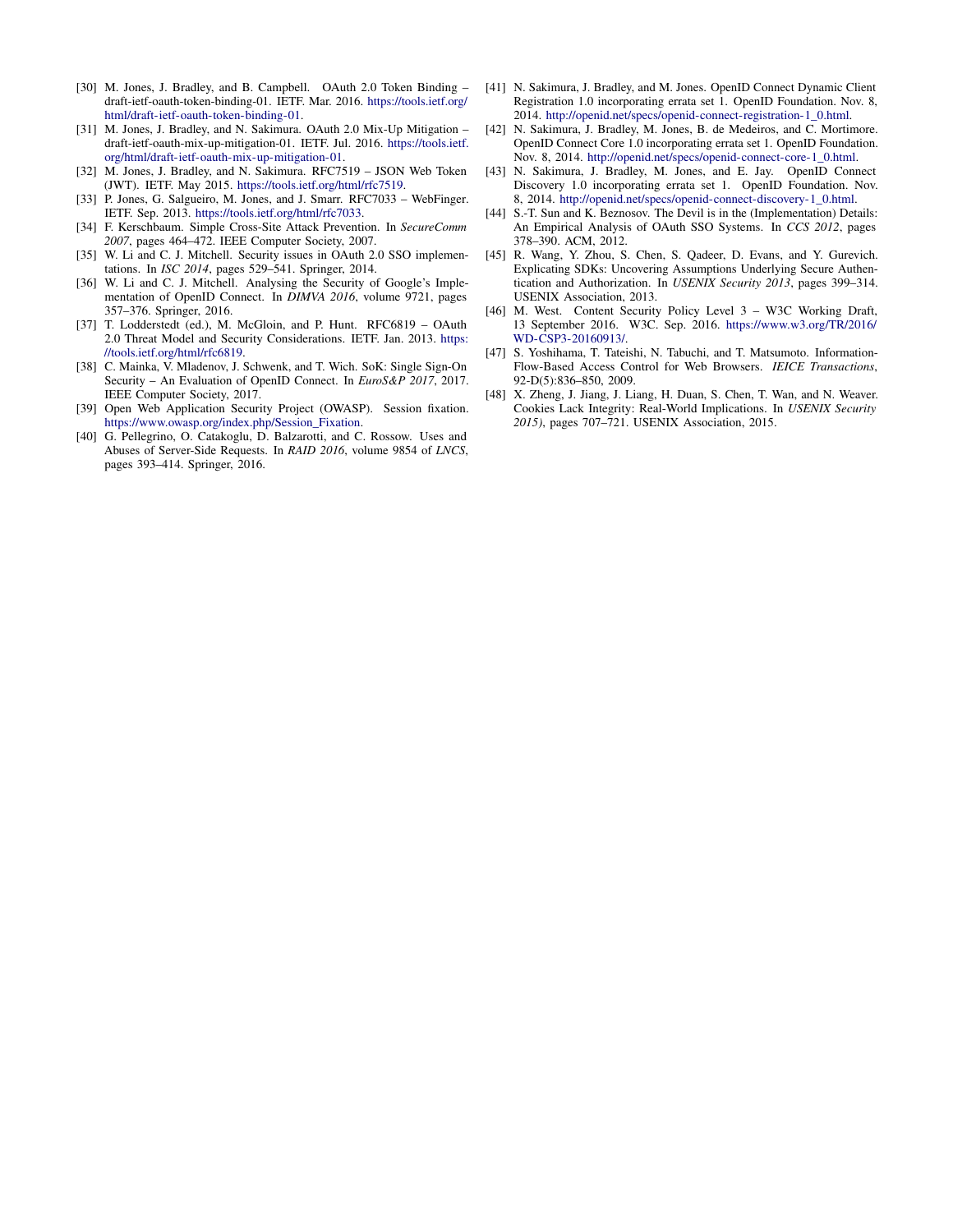<span id="page-14-0"></span>

Figure 3. OpenID Connect implicit mode.

## <span id="page-14-1"></span>APPENDIX A THE IDP MIX-UP ATTACK

As described in Section [III-A](#page-4-1) above, in the IdP Mix-Up attack, an honest RP gets confused about which IdP is used in a login flow. The honest RP assumes that the login uses the attacker's IdP and interacts with this IdP, while the user's browser interacts with an honest IdP and relays the data acquired at this IdP to the RP. As a result, the attacker learns information such as authorization codes and access tokens he is not supposed to know and that allow him to break the authentication and authorization properties.

There exist several variants of this attack [\[23\]](#page-12-4), [\[38\]](#page-13-2). Here, we describe two variants of this attack using the hybrid mode of OIDC. The normal flow of the hybrid mode is depicted in Figure [4,](#page-15-0) the attack is depicted in Figures [5](#page-16-0) and [6](#page-17-0) (without the mitigation against the Mix-Up attack presented in Section [III-A\)](#page-4-1).

To start the login flow, the user selects an IdP at RP (by entering her email address) in Step  $\Box$ . This step is the only difference between the two variants that we describe: In Variant 1, the user selects a malicious IdP, say AIdP. In Variant 2, the user selects an honest IdP, but the request is intercepted by the attacker and altered such that the attacker replaces the honest IdP by AIdP (*email* is replaced by *email*<sup> $\prime$ </sup> in Steps  $\boxed{1}$  $\boxed{1}$  $\boxed{1}$  and  $\boxed{2}$  $\boxed{2}$  $\boxed{2}$  in Figure [5\)](#page-16-0).<sup>[10](#page-14-2)</sup>

Now, RP starts with the discovery phase of the protocol. As RP thinks that the user wants to login with AIdP, it retrieves the OIDC configuration from AIdP (Steps  $\boxed{5}$  $\boxed{5}$  $\boxed{5}$  and  $\boxed{6}$  $\boxed{6}$  $\boxed{6}$ ). In this configuration, the attacker does not let all endpoint URLs point to himself, as would be usual for OIDC, but instead sets the authorization endpoint to be the one of HIdP. Next, the RP registers itself at AIdP (Steps  $\boxed{9}$  $\boxed{9}$  $\boxed{9}$  and  $\boxed{10}$  $\boxed{10}$  $\boxed{10}$ ). In this step, AIdP issues the same client id to RP which RP is registered with at HIdP (client id are always public). This is important as HIdP will later redirect the user's browser back to RP and checks the redirect URI based on the client id.

Next, RP redirects the user's browser to HIdP (Variant 1) or AIdP (Variant 2) in Step  $\boxed{11}$  $\boxed{11}$  $\boxed{11}$ . In Variant 1 of the attack, a vigilant user might now be able to detect that she tried to log in using AIdP but instead is redirected to HIdP. This does not happen in Variant 2, but here the attacker needs to replace the redirection to AIdP by a redirection to HIdP (which should not be any problem if he succeeded in altering the first step of the protocol).

The user then authenticates at HIdP and is redirected back to RP along with an authorization code and an access token (depending on the sub-mode of the hybrid flow, IdPs do not send id tokens in this step). Now, RP retrieves the authorization code and the access token from the user's browser and continues the login flow. As RP still assumes that AIdP is used in this case, it tries to redeem the authorization code for an id token (and a second access token) at AIdP in Step [19](#page-16-8) .

<span id="page-14-2"></span> $10$ This initial request is often unencrypted in practice, see [\[23\]](#page-12-4).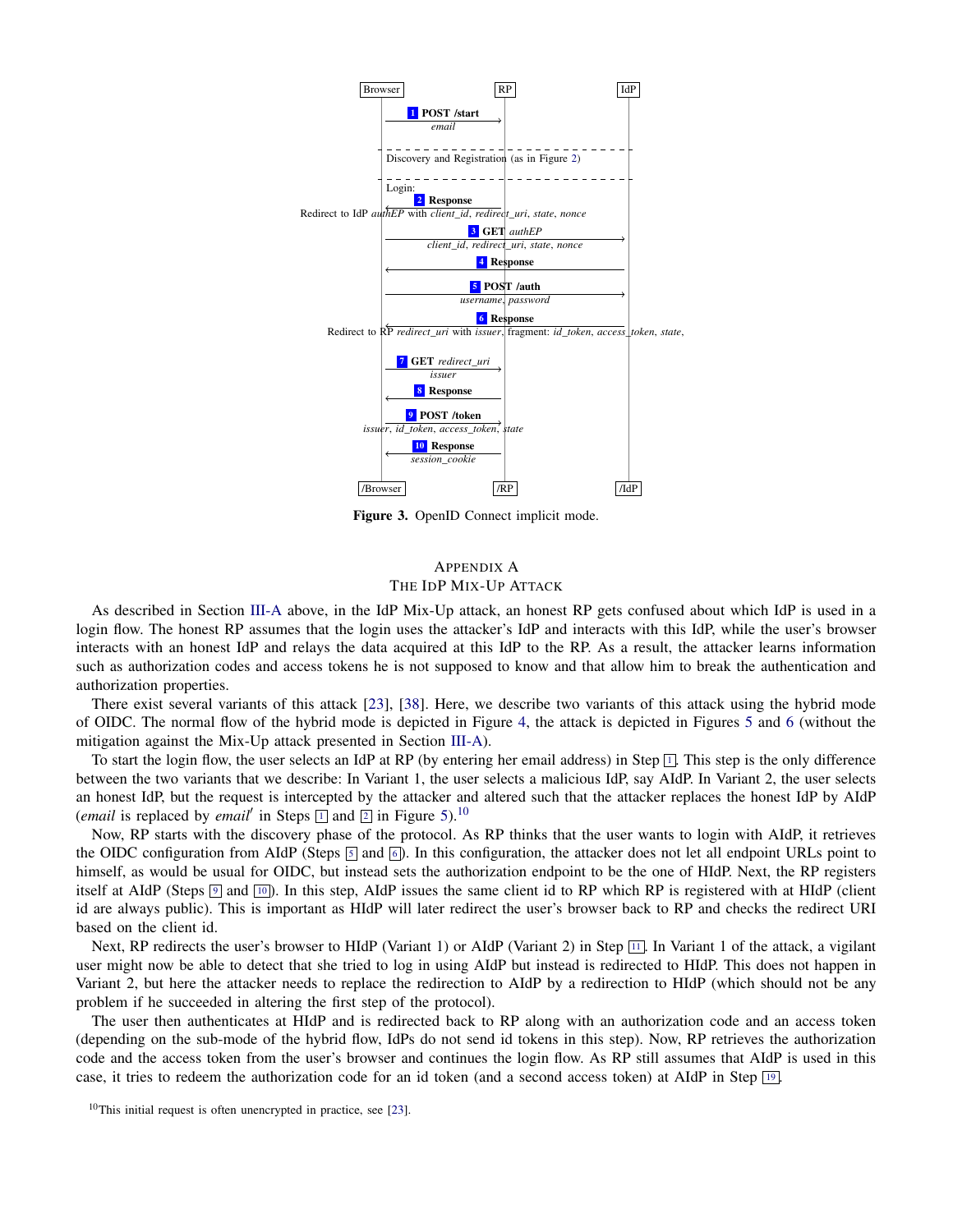<span id="page-15-1"></span><span id="page-15-0"></span>

Figure 4. OpenID Connect hybrid mode.

As the authorization code has not been redeemed at HIdP yet, the code is still valid and the attacker may start a second login flow (pretending to be the user) at RP (Steps  $[20ff]$  $[20ff]$  $[20ff]$ .). The attacker skips the authentication at HIdP and returns to RP with the authorization code he has learned before. RP now redeems this code at HIdP and receives an id token issued for the honest user and consequently assumes that the attacker has the identity of the user and logs the attacker in.

In another variation of the attack, if HIdP does not issue client secrets to RPs, the attacker can also redeem the authorization code by himself (Steps  $\boxed{26}f$  $\boxed{26}f$  $\boxed{26}f$ .). In this case, the attacker receives an access token valid for the user's account. With this access token, he can retrieve data of the user or act on the user's behalf at HIdP. (As he redeems the authorization code, he cannot use it to log himself into the RP in this case.)

In any case, the attacker can also respond to the authorization code sent to his token endpoint in Step  $\boxed{24}$  $\boxed{24}$  $\boxed{24}$  with a mock access token and a mock id token (which will not be used in the following). In the next step, the RP might then use the access token learned *from the honest IdP* in Step  $\boxed{18}$  $\boxed{18}$  $\boxed{18}$  to retrieve data of the user from AIdP (Steps  $\boxed{24}$  $\boxed{24}$  $\boxed{24}$ ff.).<sup>[11](#page-15-2)</sup> Then the attacker learns also this access token, which (as described in the paragraph above) grants him unauthorized access to the user's account at HIdP.

This shows that, using the IdP Mix-Up attack, an attacker can successfully impersonate users at RPs and access their data at honest IdPs. The mitigation presented in Section [III-A](#page-4-1) would have prevented the attack in Step [16](#page-16-10) ff.

<span id="page-15-2"></span> $11$  Depending on the RP implementation, the RP might choose to use the mock access token or the one learned from the honest IdP in this step. In the real-world implementation mod\_auth\_openidc, the access token from the honest IdP was used.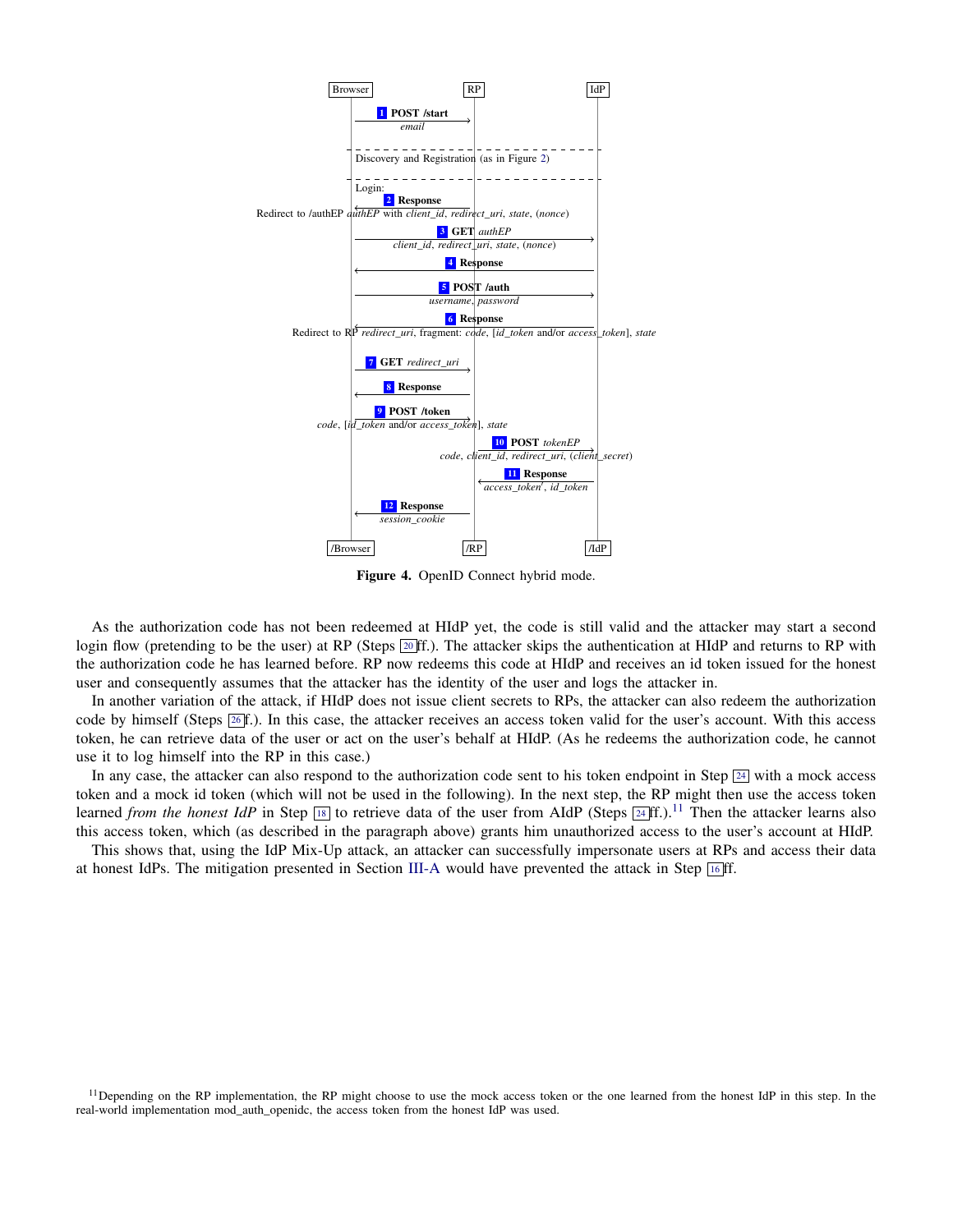<span id="page-16-6"></span><span id="page-16-5"></span><span id="page-16-4"></span><span id="page-16-3"></span><span id="page-16-2"></span><span id="page-16-1"></span><span id="page-16-0"></span>

<span id="page-16-10"></span><span id="page-16-9"></span><span id="page-16-8"></span><span id="page-16-7"></span>Figure 5. Attack on OpenID Connect hybrid mode.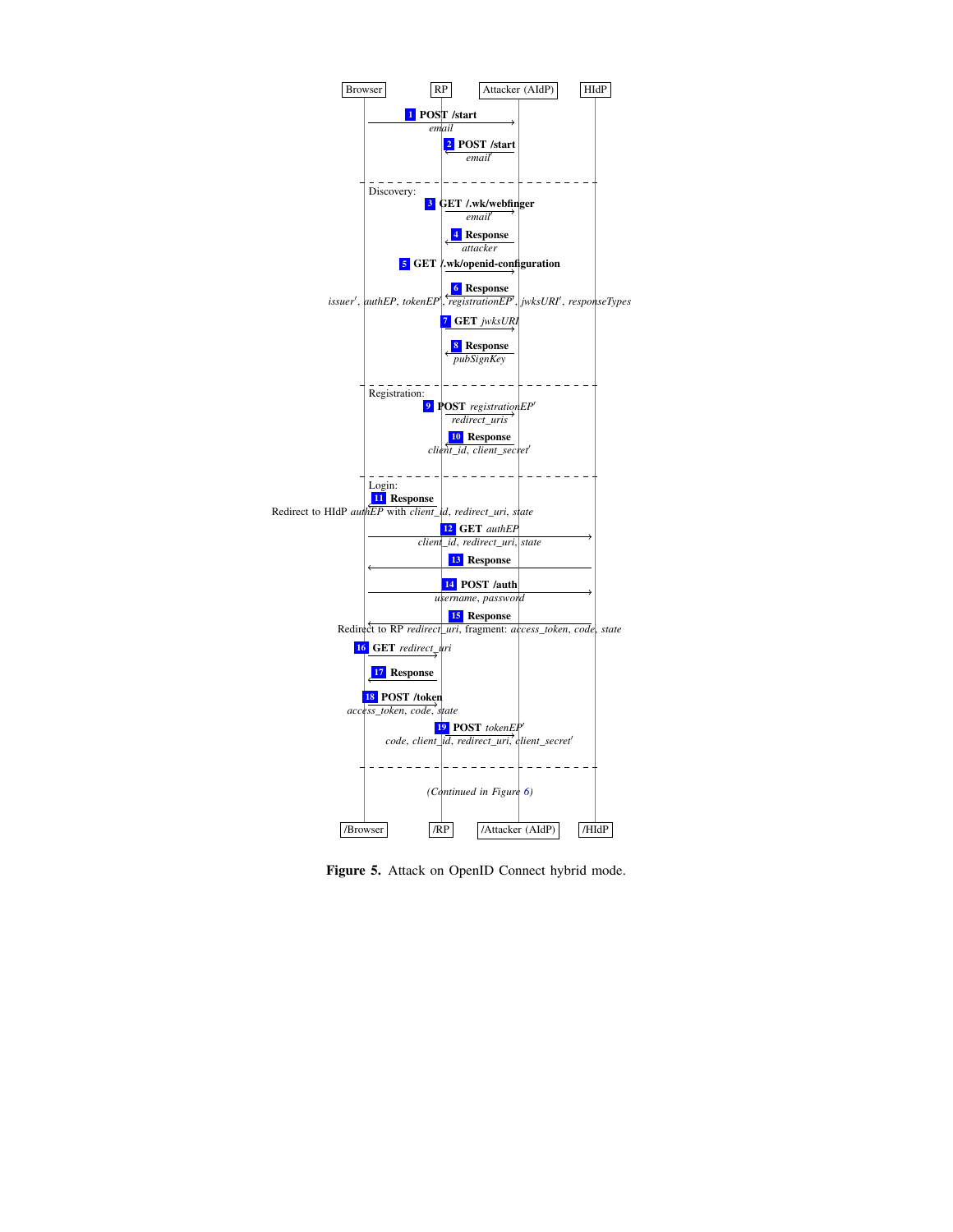<span id="page-17-3"></span><span id="page-17-2"></span><span id="page-17-1"></span><span id="page-17-0"></span>

Figure 6. Attack on OpenID Connect hybrid mode (continued).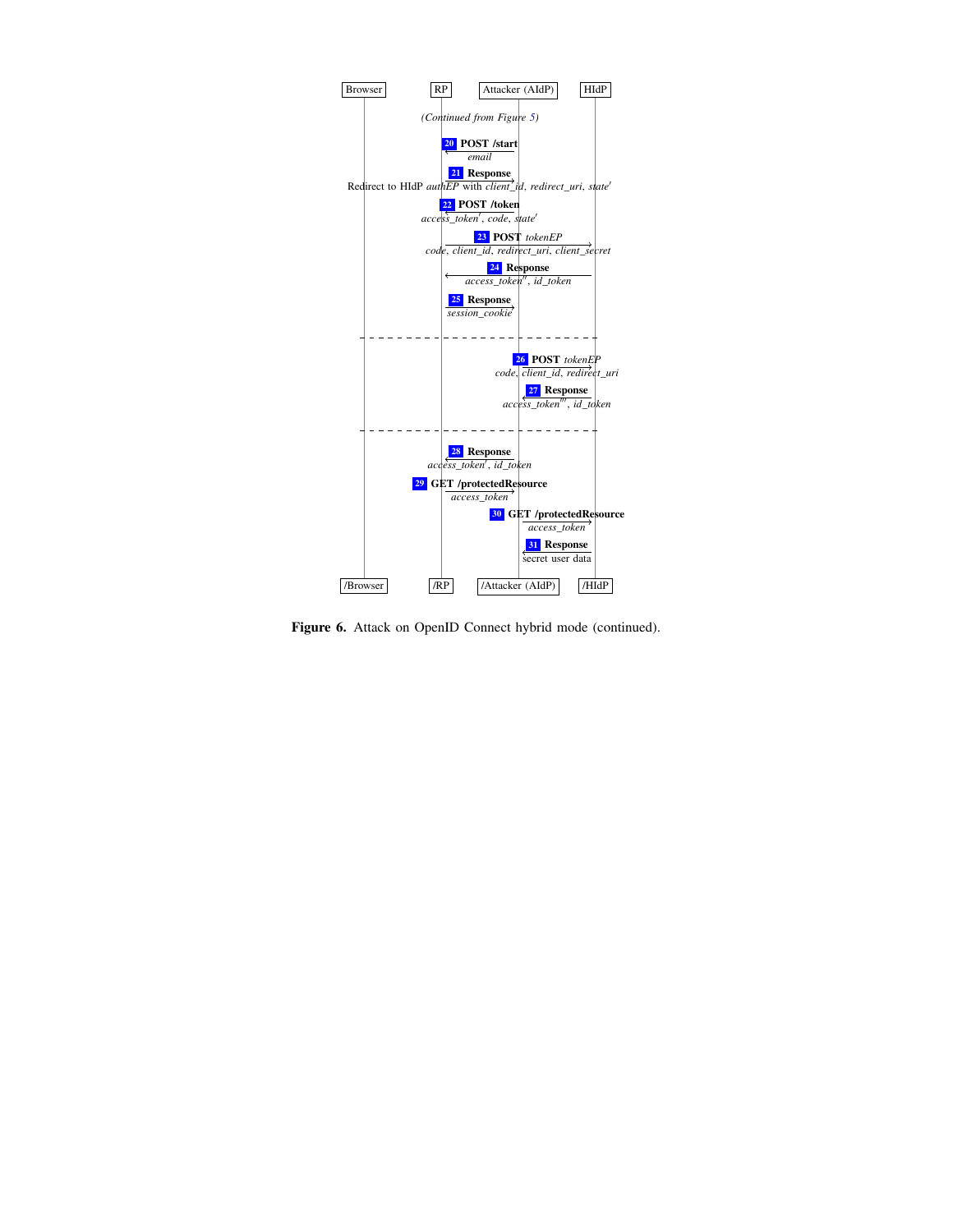$$
\text{dec}_a(\text{enc}_a(x, \text{pub}(y)), y) = x \tag{1}
$$

$$
\text{dec}_s(\text{enc}_s(x, y), y) = x \tag{2}
$$

- <span id="page-18-1"></span> $\text{checksig}(\text{sig}(x, y), \text{pub}(y)) = \top$  (3)
	- $extracting(sig(x, y)) = x$  (4)

$$
\pi_i(\langle x_1,\ldots,x_n\rangle)=x_i \ \text{ if } 1\leq i\leq n
$$
\n<sup>(5)</sup>

$$
\pi_j(\langle x_1,\ldots,x_n\rangle)=\diamondsuit \text{ if } j\notin\{1,\ldots,n\}
$$
\n(6)

**Figure 7.** Equational theory for  $\Sigma$ .

## <span id="page-18-0"></span>APPENDIX B THE FKS WEB MODEL

In this and the following two sections, we present the FKS model for the web infrastructure as proposed in [\[19\]](#page-12-1), [\[20\]](#page-12-23), and [\[24\]](#page-12-24), along with the addition of a generic model for HTTPS web servers that harmonizes the behavior of such servers and facilitates easier proofs.

#### *A. Communication Model*

We here present details and definitions on the basic concepts of the communication model.

Terms, Messages and Events. The signature  $\Sigma$  for the terms and messages considered in this work is the union of the following pairwise disjoint sets of function symbols:

- constants  $C = \mathsf{IPs} \cup \mathsf{S} \cup \{\top, \bot, \diamond\}$  where the three sets are pairwise disjoint, S is interpreted to be the set of ASCII strings (including the empty string  $\varepsilon$ ), and IPs is interpreted to be a set of (IP) addresses,
- function symbols for public keys, (a)symmetric encryption/decryption, and signatures:  $pub(\cdot)$ ,  $enc_1(\cdot, \cdot)$ ,  $dec_a(\cdot, \cdot)$ ,  $enc_s(\cdot, \cdot)$ ,  $dec_s(\cdot,\cdot)$ ,  $sig(\cdot,\cdot)$ , checksig $(\cdot,\cdot,\cdot)$ , and extractmsg $(\cdot)$ ,
- *n*-ary sequences  $\langle \rangle, \langle \cdot, \rangle, \langle \cdot, \cdot, \cdot \rangle$ , etc., and
- projection symbols  $\pi_i(\cdot)$  for all  $i \in \mathbb{N}$ .

For strings (elements in S), we use a specific font. For example, HTTPReq and HTTPResp are strings. We denote by Doms  $\subseteq$  S the set of domains, e.g., example.com ∈ Doms. We denote by Methods ⊆ S the set of methods used in HTTP requests, e.g., GET,  $POST \in Methods$ .

The equational theory associated with the signature  $\Sigma$  is given in Figure [7.](#page-18-1)

<span id="page-18-2"></span>*Definition 6 (Nonces and Terms).* By  $X = \{x_0, x_1, \dots\}$  we denote a set of variables and by  $\mathcal{N}$  we denote an infinite set of constants (*nonces*) such that  $\Sigma$ , *X*, and  $\mathcal{N}$  are pairwise disjoint. For  $N \subseteq \mathcal{N}$ , we define the set  $\mathcal{T}_N(X)$  of *terms* over  $\Sigma \cup N \cup X$ inductively as usual: (1) If  $t \in N \cup X$ , then *t* is a term. (2) If  $f \in \Sigma$  is an *n*-ary function symbol in  $\Sigma$  for some  $n \ge 0$  and  $t_1, \ldots, t_n$ are terms, then  $f(t_1,...,t_n)$  is a term.

By  $\equiv$  we denote the congruence relation on  $\mathcal{T}_{N}(X)$  induced by the theory associated with  $\Sigma$ . For example, we have that  $\pi_1(\mathsf{dec}_a(\mathsf{enc}_a(\langle a,b \rangle, \mathsf{pub}(k)), k)) \equiv \texttt{a}.$ 

*Definition 7 (Ground Terms, Messages, Placeholders, Protomessages).* By  $T_N = T_N(\emptyset)$ , we denote the set of all terms over Σ∪*N* without variables, called *ground terms*. The set *M* of messages (over *N* ) is defined to be the set of ground terms *T<sup>N</sup>* . We define the set  $V_{\text{process}} = \{v_1, v_2, \dots\}$  of variables (called placeholders). The set  $\mathcal{M}^{\vee} := \mathcal{T}_{\mathcal{N}}(V_{\text{process}})$  is called the set of

*protomessages*, i.e., messages that can contain placeholders.

*Example 1.* For example,  $k \in \mathcal{N}$  and pub(*k*) are messages, where *k* typically models a private key and pub(*k*) the corresponding public key. For constants *a*, *b*, *c* and the nonce  $k \in \mathcal{K}$ , the message enc<sub>a</sub>( $\langle a, b, c \rangle$ , pub( $k$ )) is interpreted to be the message  $\langle a,b,c \rangle$  (the sequence of constants *a*, *b*, *c*) encrypted by the public key pub(*k*).

*Definition 8 (Normal Form).* Let *t* be a term. The *normal form* of *t* is acquired by reducing the function symbols from left to right as far as possible using the equational theory shown in Figure [7.](#page-18-1) For a term *t*, we denote its normal form as *t*↓.

*Definition 9 (Pattern Matching).* Let *pattern*  $\in T_N({*})$  be a term containing the wildcard (variable \*). We say that a term *t matches pattern* iff *t* can be acquired from *pattern* by replacing each occurrence of the wildcard with an arbitrary term (which may be different for each instance of the wildcard). We write *t* ∼ *pattern*. For a sequence of patterns *patterns* we write *t*∼*patterns* to denote that *t* matches at least one pattern in *patterns*.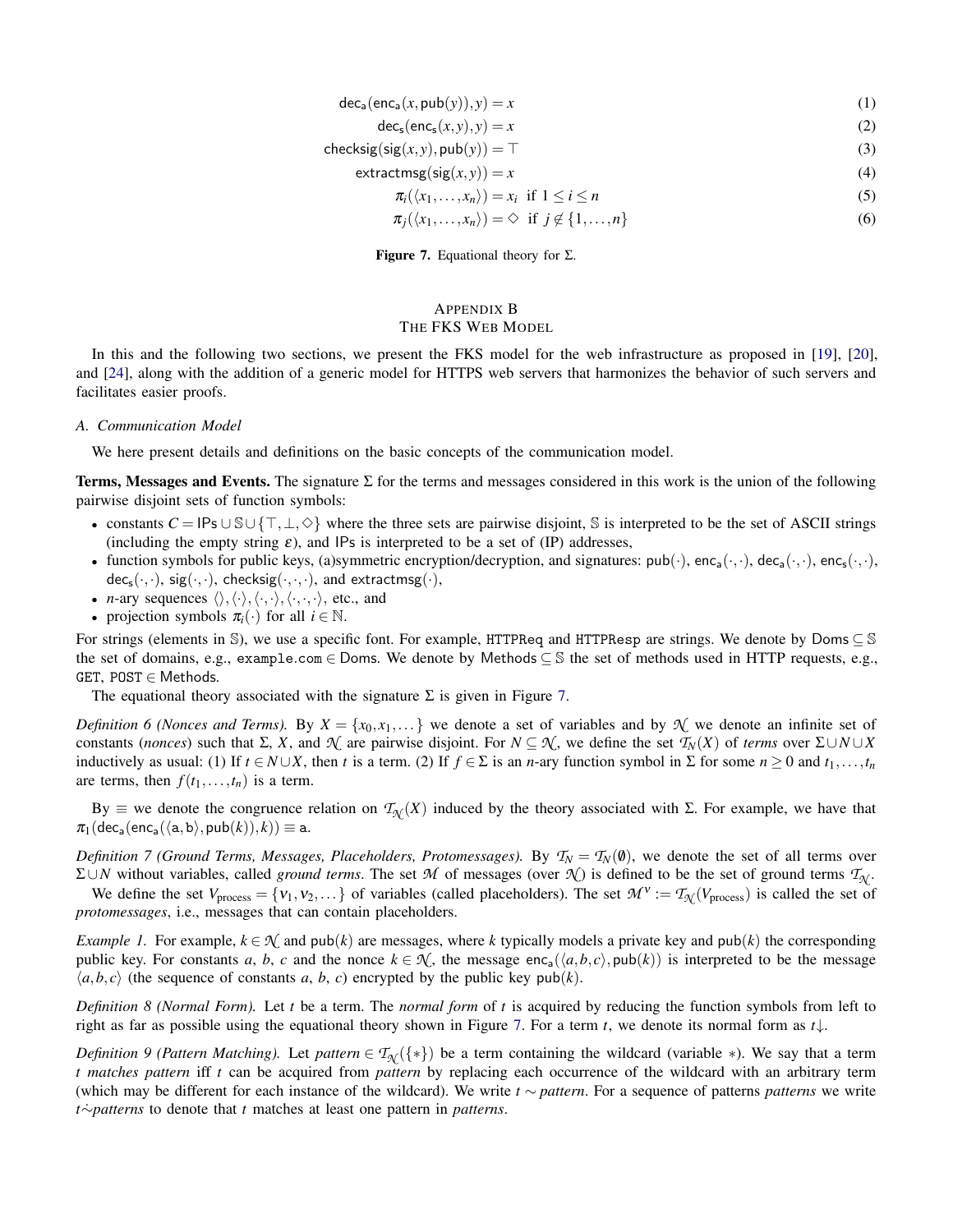For a term  $t'$  we write  $t'|$  *pattern* to denote the term that is acquired from  $t'$  by removing all immediate subterms of  $t'$  that do not match *pattern*.

*Example 2.* For example, for a pattern  $p = \langle \top, *\rangle$  we have that  $\langle \top, 42 \rangle \sim p$ ,  $\langle \bot, 42 \rangle \not\sim p$ , and

$$
\langle\langle \bot,\top\rangle,\langle \top,23\rangle,\langle \mathtt{a},\mathtt{b}\rangle,\langle \top,\bot\rangle\rangle|p=\langle\langle \top,23\rangle,\langle \top,\bot\rangle\rangle.
$$

*Definition 10 (Variable Replacement).* Let  $N \subseteq \mathcal{N}$ ,  $\tau \in \mathcal{T}_N({x_1,...,x_n})$ , and  $t_1,...,t_n \in \mathcal{T}_N$ .

By  $\tau[t_1/x_1,\ldots,t_n/x_n]$  we denote the (ground) term obtained from  $\tau$  by replacing all occurrences of  $x_i$  in  $\tau$  by  $t_i$ , for all  $i \in \{1, \ldots, n\}.$ 

*Definition 11 (Events and Protoevents).* An *event (over* IPs *and M*) is a term of the form  $\langle a, f, m \rangle$ , for  $a, f \in \mathbb{IP}$ s and  $m \in \mathcal{M}$ , where *a* is interpreted to be the receiver address and *f* is the sender address. We denote by  $E$  the set of all events. Events over IPs and  $M^{\nu}$  are called *protoevents* and are denoted  $\mathcal{L}^{\nu}$ . By  $2^{\mathcal{L}\langle}$  (or  $2^{\mathcal{L}'\langle}$ ), respectively) we denote the set of all sequences of (proto)events, including the empty sequence (e.g.,  $\langle \rangle$ ,  $\langle \langle a, f, m \rangle$ ,  $\langle a', f', m' \rangle$ ,...), etc.).

## Notations.

*Definition 12 (Sequence Notations).* For a sequence  $t = \langle t_1, \ldots, t_n \rangle$  and a set *s* we use  $t \subset \{0, s \text{ to say that } t_1, \ldots, t_n \in s$ . We define  $x \in \mathcal{N}$   $t \iff \exists i : t_i = x$ . For a term y we write  $t + \mathcal{N}$  y to denote the sequence  $\langle t_1, \ldots, t_n, y \rangle$ . For a sequence  $r = \langle r_1, \ldots, r_m \rangle$  we write  $t \cup r$  to denote the sequence  $\langle t_1, \ldots, t_n, r_1, \ldots, r_m \rangle$ . For a finite set *M* with  $M = \{m_1, \ldots, m_n\}$  we use  $\langle M \rangle$  to denote the term of the form  $\langle m_1, \ldots, m_n \rangle$ . (The order of the elements does not matter; one is chosen arbitrarily.)

<span id="page-19-1"></span>*Definition 13.* A *dictionary over X and Y* is a term of the form

$$
\langle \langle k_1, v_1 \rangle, \ldots, \langle k_n, v_n \rangle \rangle
$$

where  $k_1,...,k_n \in X$ ,  $v_1,...,v_n \in Y$ . We call every term  $\langle k_i, v_i \rangle$ ,  $i \in \{1,...,n\}$ , an *element* of the dictionary with key  $k_i$  and value  $v_i$ . We often write  $[k_1 : v_1, \ldots, k_i : v_i, \ldots, k_n : v_n]$  instead of  $\langle \langle k_1, v_1 \rangle, \ldots, \langle k_n, v_n \rangle \rangle$ . We denote the set of all dictionaries over *X* and *Y* by  $[X \times Y]$ .

<span id="page-19-0"></span>We note that the empty dictionary is equivalent to the empty sequence, i.e.,  $[] = \langle \rangle$ . Figure [8](#page-19-0) shows the short notation for dictionary operations. For a dictionary  $z = [k_1 : v_1, k_2 : v_2, \dots, k_n : v_n]$  we write  $k \in z$  to say that there exists i such that  $k = k_i$ . We write  $z[k_j]$  to refer to the value  $v_j$ . (Note that if a dictionary contains two elements  $\langle k, v \rangle$  and  $\langle k, v' \rangle$ , then the notations and operations for dictionaries apply non-deterministically to one of both elements.) If  $k \notin z$ , we set  $z[k] := \langle \rangle$ .

$$
[k_1 : v_1, \dots, k_i : v_i, \dots, k_n : v_n][k_i] = v_i
$$
\n<sup>(7)</sup>

$$
[k_1 : v_1, \dots, k_{i-1} : v_{i-1}, k_i : v_i, k_{i+1} : v_{i+1} \dots, k_n : v_n] - k_i =
$$
  

$$
[k_1 : v_1, \dots, k_{i-1} : v_{i-1}, k_{i+1} : v_{i+1} \dots, k_n : v_n]
$$
 (8)

**Figure 8.** Dictionary operators with  $1 \le i \le n$ .

Given a term  $t = \langle t_1, \ldots, t_n \rangle$ , we can refer to any subterm using a sequence of integers. The subterm is determined by repeated application of the projection  $\pi_i$  for the integers *i* in the sequence. We call such a sequence a *pointer*:

<span id="page-19-2"></span>*Definition 14.* A *pointer* is a sequence of non-negative integers. We write  $\tau \bar{p}$  for the application of the pointer  $\bar{p}$  to the term τ. This operator is applied from left to right. For pointers consisting of a single integer, we may omit the sequence braces for brevity.

*Example 3.* For the term  $\tau = \langle a,b,\langle c,d,\langle e,f \rangle \rangle$  and the pointer  $\bar{p} = \langle 3,1 \rangle$ , the subterm of  $\tau$  at the position  $\bar{p}$  is  $c = \pi_1(\pi_3(\tau))$ . Also,  $\tau$ .3. $\langle 3,1 \rangle = \tau$ .3. $\overline{p} = \tau$ .3.3.1 = *e*.

To improve readability, we try to avoid writing, e.g.,  $o.2$  or  $\pi_2(o)$  in this document. Instead, we will use the names of the components of a sequence that is of a defined form as pointers that point to the corresponding subterms. E.g., if an *Origin* term is defined as  $\langle host, protocol \rangle$  and *o* is an Origin term, then we can write *o*.protocol instead of  $\pi_2(o)$  or *o*.2. See also Example [4.](#page-22-0)

Atomic Processes, Systems and Runs. An atomic process takes its current state and an event as input, and then (nondeterministically) outputs a new state and a set of events.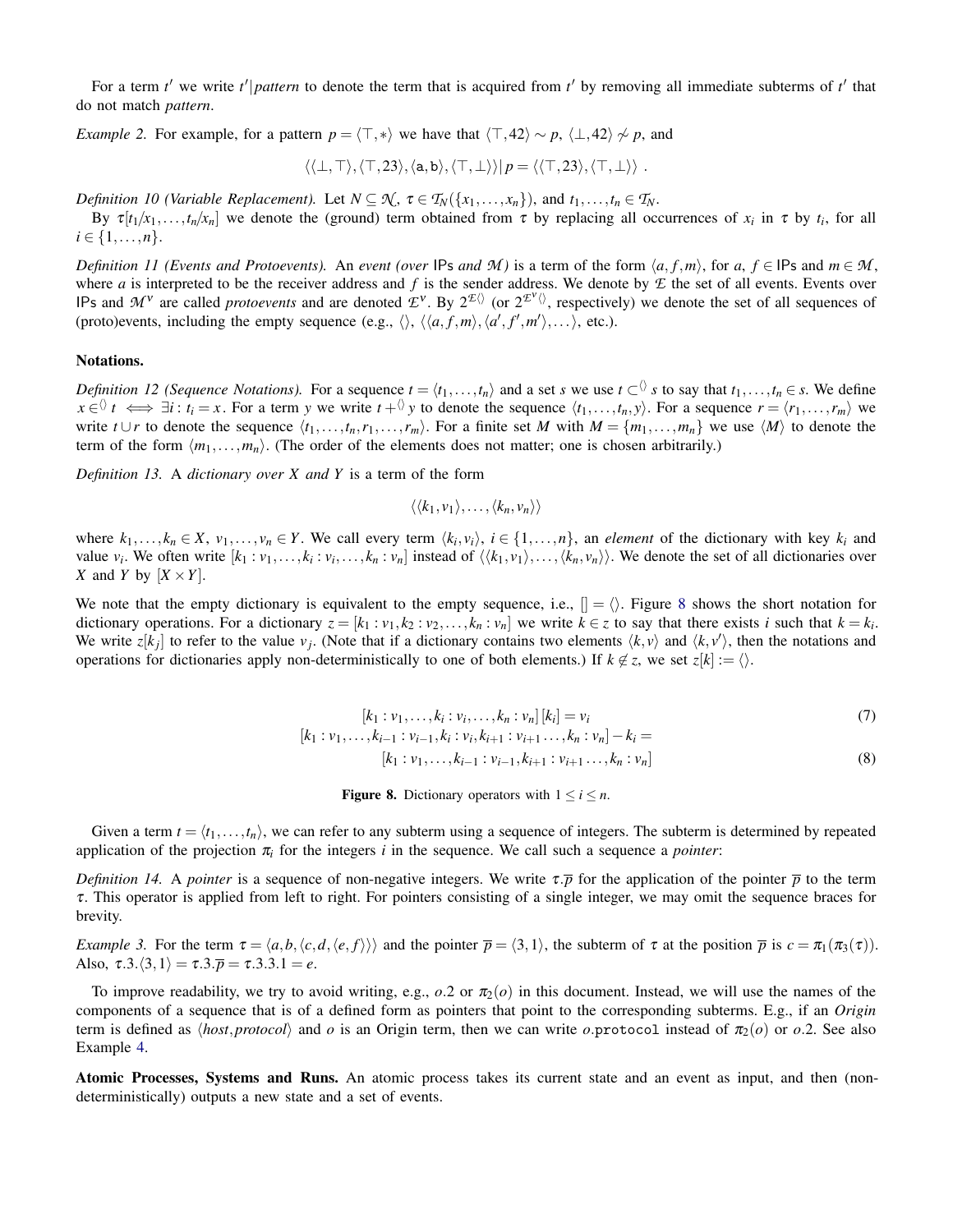*Definition 15 (Generic Atomic Processes and Systems).* A *(generic) atomic process* is a tuple

$$
p = (I^p, Z^p, R^p, s_0^p)
$$

where  $I^p \subseteq \text{IPs}, Z^p \in \mathcal{T}_{\mathcal{N}}$  is a set of states,  $R^p \subseteq (\mathcal{E} \times Z^p) \times (2^{\mathcal{E}^{\vee}} \setminus \mathcal{T}_{\mathcal{N}}(V_{\text{process}}))$  (input event and old state map to sequence of output events and new state), and  $s_0^p \in Z^p$  is the initial state of *p*. For any new state *s* and any sequence of nonces  $(\eta_1, \eta_2, \dots)$ we demand that  $s[\eta_1/\nu_1, \eta_2/\nu_2,...] \in \mathbb{Z}^p$ . A *system*  $\mathcal P$  is a (possibly infinite) set of atomic processes.

*Definition 16 (Configurations).* A *configuration of a system*  $\mathcal P$  is a tuple  $(S, E, N)$  where the state of the system *S* maps every atomic process  $p \in \mathcal{P}$  to its current state  $S(p) \in \mathbb{Z}^p$ , the sequence of waiting events *E* is an infinite sequence<sup>[12](#page-20-0)</sup> (*e*<sub>1</sub>, *e*<sub>2</sub>,...) of events waiting to be delivered, and *N* is an infinite sequence of nonces  $(n_1, n_2,...)$ .

*Definition 17 (Concatenating terms and sequences).* For a term  $a = \langle a_1, \ldots, a_i \rangle$  and a sequence  $b = (b_1, b_2, \ldots)$ , we define the *concatenation* as  $a \cdot b := (a_1, \ldots, a_i, b_1, b_2, \ldots).$ 

*Definition 18 (Subtracting from Sequences).* For a sequence *X* and a set or sequence *Y* we define  $X \ Y$  to be the sequence *X* where for each element in  $Y$ , a non-deterministically chosen occurence of that element in  $X$  is removed.

*Definition 19 (Processing Steps).* A *processing step of the system P* is of the form

$$
(S, E, N) \xrightarrow[p \to E_{\text{out}}]{e_{\text{in}} \to p} (S', E', N')
$$

where

1)  $(S, E, N)$  and  $(S', E', N')$  are configurations of  $\mathcal{P}$ ,

- 2)  $e_{\text{in}} = \langle a, f, m \rangle \in E$  is an event,
- 3)  $p \in \mathcal{P}$  is a process,
- 4) *E*out is a sequence (term) of events

such that there exists

1) a sequence (term)  $E_{\text{out}}^{\text{v}} \subseteq 2^{\mathcal{E}^{\text{v}}} \setminus \text{ of protocols}$ 

- 2) a term  $s^V \in T_{\mathcal{N}}(V_{\text{process}})$ ,
- 3) a sequence  $(v_1, v_2, \ldots, v_i)$  of all placeholders appearing in  $E_{out}^v$  (ordered lexicographically),
- 4) a sequence  $N^{\nu} = (\eta_1, \eta_2, \dots, \eta_i)$  of the first *i* elements in *N*

with

1)  $((e_{\text{in}}, S(p)), (E_{\text{out}}^v, s^v)) \in R^p \text{ and } a \in I^p,$ 2)  $E_{\text{out}} = E_{\text{out}}^{V}[m_1/v_1,...,m_i/v_i]$ 3)  $S'(p) = s^{\nu}[m_1/\nu_1, \ldots, m_i/\nu_i]$  and  $S'(p') = S(p')$  for all  $p' \neq p$ 4)  $E' = E_{\text{out}} \cdot (E \setminus \{e_{\text{in}}\})$ 5)  $N' = N \setminus N^{\dot{V}}$ 

We may omit the superscript and/or subscript of the arrow.

Intuitively, for a processing step, we select one of the processes in *P*, and call it with one of the events in the list of waiting events *E*. In its output (new state and output events), we replace any occurences of placeholders  $v_x$  by "fresh" nonces from *N* (which we then remove from *N*). The output events are then prepended to the list of waiting events, and the state of the process is reflected in the new configuration.

*Definition 20 (Runs).* Let  $P$  be a system,  $E^0$  be sequence of events, and  $N^0$  be a sequence of nonces. A *run*  $\rho$  *of a system*  $P$ *initiated by*  $E^0$  *with nonces*  $N^0$  is a finite sequence of configurations  $((S^0, E^0, N^0), \ldots, (S^n, E^n, N^n))$  or an infinite sequence of configurations  $((S^0, E^0, N^0),...)$  such that  $S^0(p) = s_0^p$  $\int_{0}^{p}$  for all  $p \in \mathcal{P}$  and  $(S^{i}, E^{i}, N^{i}) \to (S^{i+1}, E^{i+1}, N^{i+1})$  for all  $0 \le i < n$  (finite run) or for all  $i \geq 0$  (infinite run).

We denote the state  $S<sup>n</sup>(p)$  of a process *p* at the end of a run  $\rho$  by  $\rho(p)$ .

Usually, we will initiate runs with a set  $E^0$  containing infinite trigger events of the form  $\langle a, a, \text{TRIGGER} \rangle$  for each  $a \in \text{IPs}$ , interleaved by address.

Atomic Dolev-Yao Processes. We next define atomic Dolev-Yao processes, for which we require that the messages and states that they output can be computed (more formally, derived) from the current input event and state. For this purpose, we first define what it means to derive a message from given messages.

<span id="page-20-0"></span><sup>12</sup>Here: Not in the sense of terms as defined earlier.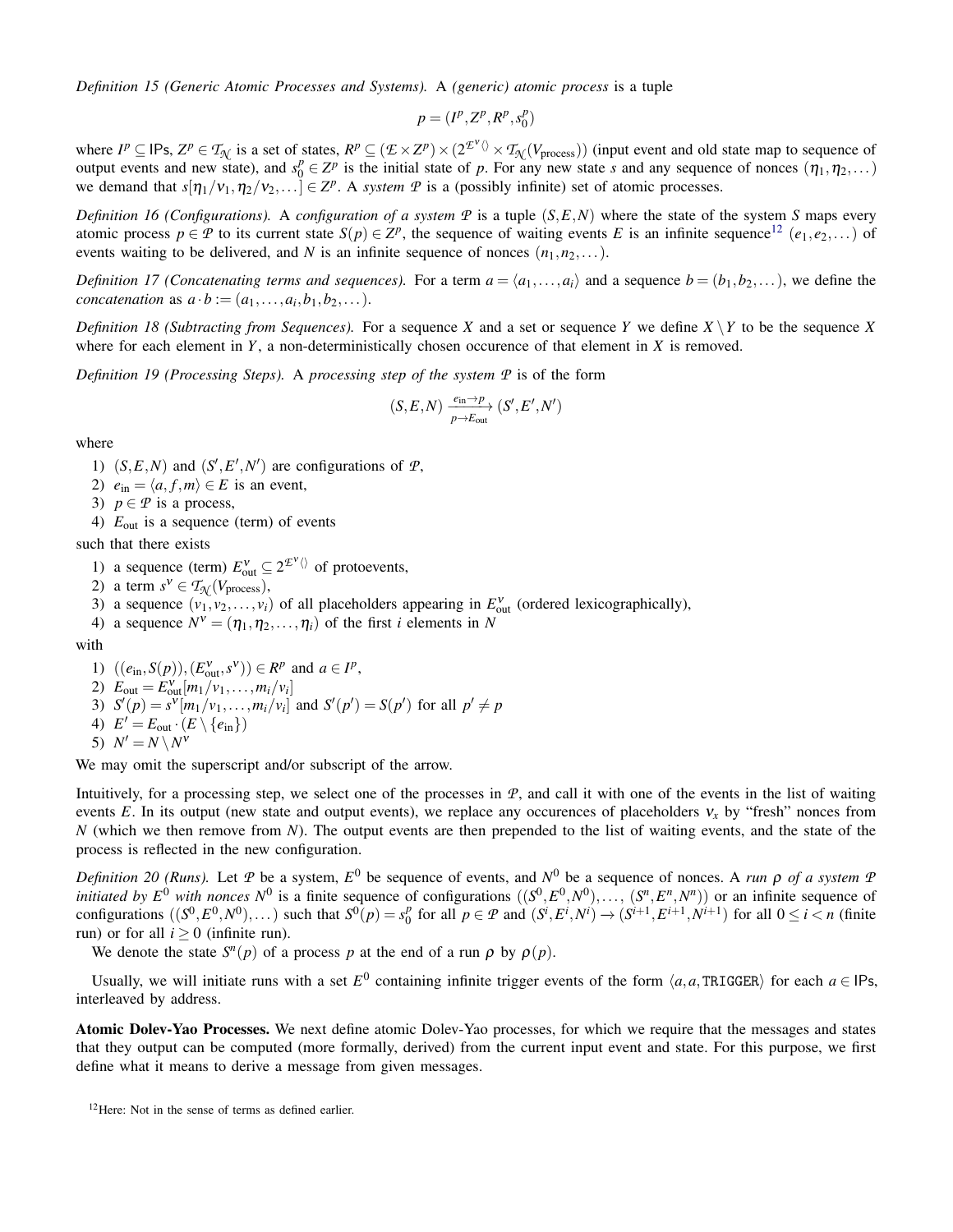*Definition 21 (Deriving Terms).* Let *M* be a set of ground terms. We say that *a term m can be derived from M with placeholders* V if there exist  $n \ge 0$ ,  $m_1, \ldots, m_n \in M$ , and  $\tau \in T_0({x_1, \ldots, x_n} \cup V)$  such that  $m \equiv \tau[m_1/x_1, \ldots, m_n/x_n]$ . We denote by  $d_V(M)$ the set of all messages that can be derived from *M* with variables *V*.

For example,  $a \in d_{\{\}}({\text{enc}_a(\langle a,b,c \rangle, \text{pub}(k)), k}).$ 

*Definition 22 (Atomic Dolev-Yao Process). An <i>atomic Dolev-Yao process (or simply, a DY process)* is a tuple  $p = (I^p, Z^p, Y^p)$  $R^p, s_0^p$  $\binom{p}{0}$  such that  $(I^p, Z^p, R^p, s_0^p)$  $\mathcal{O}_0^p$  is an atomic process and (1)  $Z^p \subseteq T_{\mathcal{N}}$  (and hence,  $s_0^p \in T_{\mathcal{N}}$ ), and (2) for all events  $e \in \mathcal{F}$ , sequences of protoevents  $E, s \in T_{\mathcal{H}}, s' \in T_{\mathcal{H}}(V_{\text{process}})$ , with  $((e, s), (E, s')) \in R^p$  it holds true that  $E, s' \in d_{V_{\text{process}}}(\{e, s\}).$ 

*Definition 23 (Atomic Attacker Process).* An *(atomic) attacker process for a set of sender addresses A* ⊆ IPs is an atomic DY process  $p = (I, Z, R, s_0)$  such that for all events e, and  $s \in T_{\mathcal{N}}$  we have that  $((e, s), (E, s')) \in R$  iff  $s' = \langle e, E, s \rangle$  and  $E = \langle \langle a_1, f_1, m_1 \rangle, \ldots, \langle a_n, f_n, m_n \rangle \rangle$  with  $n \in \mathbb{N}$ ,  $a_1, \ldots, a_n \in \mathsf{IPs}, f_0, \ldots, f_n \in A, m_1, \ldots, m_n \in d_{V_{\text{process}}}(\{e, s\}).$ 

#### *B. Scripts*

We define scripts, which model client-side scripting technologies, such as JavaScript. Scripts are defined similarly to DY processes.

*Definition 24 (Placeholders for Scripts).* By  $V_{\text{script}} = {\lambda_1, \dots}$  we denote an infinite set of variables used in scripts.

Definition 25 (Scripts). A script is a relation  $R \subseteq T_{\mathcal{N}} \times T_{\mathcal{N}}(V_{\text{script}})$  such that for all  $s \in T_{\mathcal{N}}$ ,  $s' \in T_{\mathcal{N}}(V_{\text{script}})$  with  $(s, s') \in R$  it follows that  $s' \in d_{V_{\text{script}}}(s)$ .

A script is called by the browser which provides it with state information (such as the script's last state and limited information about the browser's state) *s*. The script then outputs a term *s'*, which represents the new internal state and some command which is interpreted by the browser. The term  $s'$  may contain variables  $\lambda_1,...$  which the browser will replace by (otherwise unused) placeholders  $v_1, \ldots$  which will be replaced by nonces once the browser DY process finishes (effectively providing the script with a way to get "fresh" nonces).

Similarly to an attacker process, we define the *attacker script*  $R^{\text{att}}$ :

*Definition 26 (Attacker Script).* The attacker script  $R^{\text{att}}$  outputs everything that is derivable from the input, i.e.,  $R^{\text{att}} = \{(s, s') |$  $s \in \mathcal{T}_{\mathcal{N}}, s' \in d_{V_{\text{script}}}(s)$ .

## <span id="page-21-0"></span>*C. Web System*

The web infrastructure and web applications are formalized by what is called a web system. A web system contains, among others, a (possibly infinite) set of DY processes, modeling web browsers, web servers, DNS servers, and attackers (which may corrupt other entities, such as browsers).

*Definition 27.* A *web system*  $W\mathcal{S} = (W, \mathcal{S}, \text{scriptp}, E^0)$  is a tuple with its components defined as follows:

The first component, *W*, denotes a system (a set of DY processes) and is partitioned into the sets Hon, Web, and Net of honest, web attacker, and network attacker processes, respectively.

Every *p* ∈ Web∪Net is an attacker process for some set of sender addresses *A* ⊆ IPs. For a web attacker *p* ∈ Web, we require its set of addresses *I*<sup>p</sup> to be disjoint from the set of addresses of all other web attackers and honest processes, i.e.,  $I^p \cap I^{p'} = \emptyset$ for all  $p'$  ∈ Hon∪Web. Hence, a web attacker cannot listen to traffic intended for other processes. Also, we require that  $A = I^p$ , i.e., a web attacker can only use sender addresses it owns. Conversely, a network attacker may listen to all addresses (i.e., no restrictions on  $I^p$ ) and may spoof all addresses (i.e., the set *A* may be  $IPs$ ).

Every  $p \in$  Hon is a DY process which models either a *web server*, a *web browser*, or a *DNS server*, as further described in the following subsections. Just as for web attackers, we require that *p* does not spoof sender addresses and that its set of addresses  $I^p$  is disjoint from those of other honest processes and the web attackers.

The second component, *S*, is a finite set of scripts such that  $R^{\text{att}} \in S$ . The third component, script, is an injective mapping from *S* to S, i.e., by script every  $s \in S$  is assigned its string representation script(*s*).

Finally,  $E^0$  is an (infinite) sequence of events, containing an infinite number of events of the form  $\langle a,a,\text{TRIGGER}\rangle$  for every  $a \in \bigcup_{p \in \mathcal{W}} I^p$ .

A *run* of *WS* is a run of *W* initiated by  $E^0$ .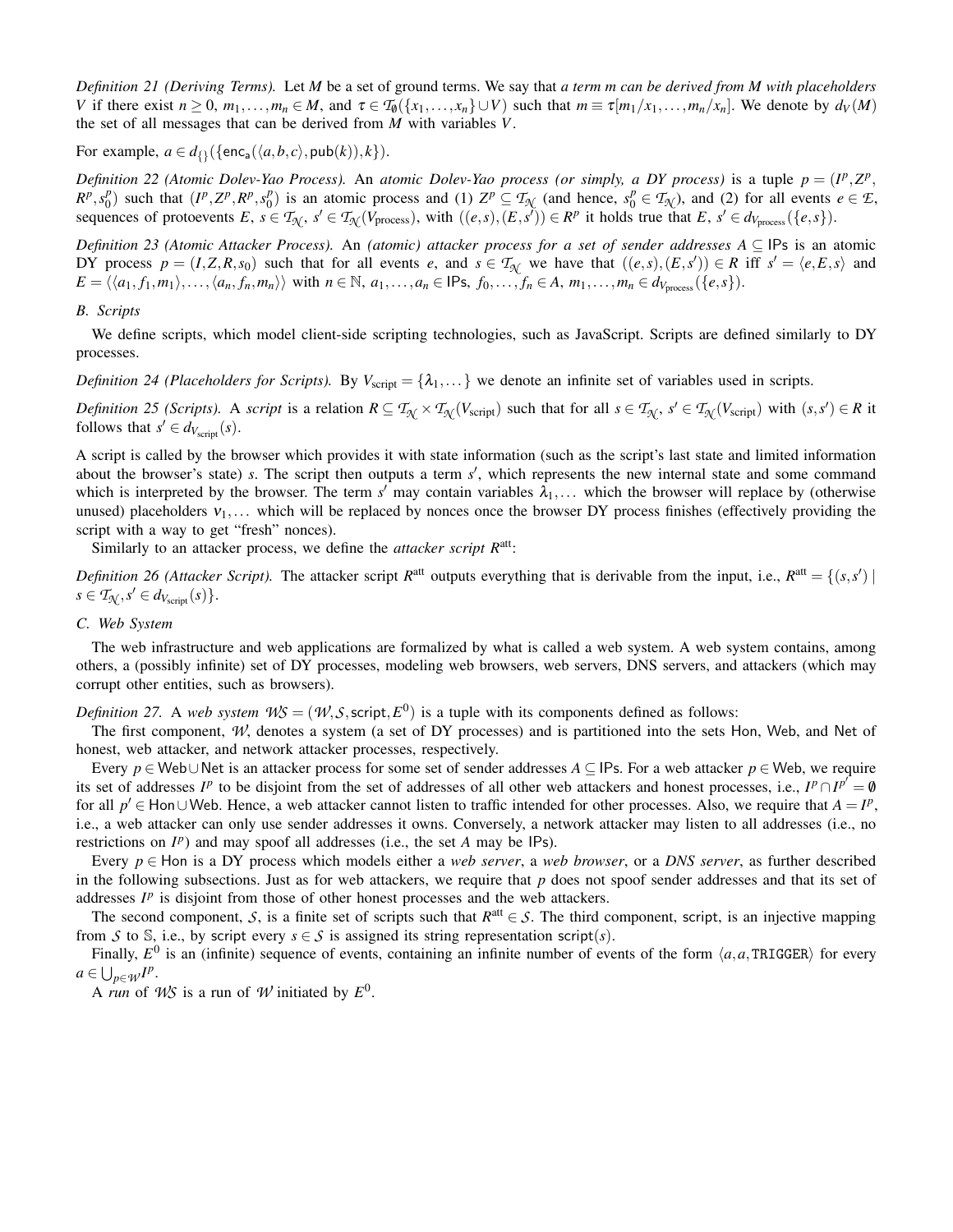## APPENDIX C MESSAGE AND DATA FORMATS

We now provide some more details about data and message formats that are needed for the formal treatment of the web model and the analysis presented in the following.

## *A. URLs*

*Definition 28.* A *URL* is a term of the form

## hURL,*protocol*,*host*,*path*,*parameters*,*fragment*i

with *protocol*  $\in$  {P, S} (for **p**lain (HTTP) and secure (HTTPS)), *host*  $\in$  Doms, *path*  $\in$  S, *parameters*  $\in$  [S  $\times$   $\mathcal{T}_{\mathcal{N}}$ ], and *fragment*  $\in$  $T_N$ . The set of all valid URLs is URLs.

The *fragment* part of a URL can be omitted when writing the URL. Its value is then defined to be ⊥.

<span id="page-22-0"></span>*Example 4.* For the URL  $u = \langle \text{URL}, a, b, c, d \rangle$ , *u*.protocol = *a*. If, in the algorithm described later, we say *u*.path := *e* then  $u = \langle \text{URL}, a, b, c, e \rangle$  afterwards.

## *B. Origins*

*Definition 29.* An *origin* is a term of the form  $\langle host, protocol \rangle$  with  $host \in$  Doms and  $protocol \in \{P, S\}$ . We write Origins for the set of all origins.

*Example 5.* For example,  $\langle F00, S \rangle$  is the HTTPS origin for the domain FOO, while  $\langle BAR, P \rangle$  is the HTTP origin for the domain BAR.

## *C. Cookies*

*Definition 30.* A *cookie* is a term of the form  $\langle name, content \rangle$  where *name*  $\in T_{\mathcal{N}}$ , and *content* is a term of the form h*value*,*secure*,*session*,*httpOnly*i where *value* ∈ *T<sup>N</sup>* , *secure*, *session*, *httpOnly* ∈ {>,⊥}. We write Cookies for the set of all cookies and Cookies<sup>V</sup> for the set of all cookies where names and values are defined over  $T_{\mathcal{N}}(V)$ .

If the *secure* attribute of a cookie is set, the browser will not transfer this cookie over unencrypted HTTP connections. If the *session* flag is set, this cookie will be deleted as soon as the browser is closed. The *httpOnly* attribute controls whether JavaScript has access to this cookie.

Note that cookies of the form described here are only contained in HTTP(S) requests. In responses, only the components *name* and *value* are transferred as a pairing of the form  $\langle name, value \rangle$ .

## *D. HTTP Messages*

*Definition 31.* An *HTTP request* is a term of the form shown in [\(9\)](#page-22-1). An *HTTP response* is a term of the form shown in [\(10\)](#page-22-2).

<span id="page-22-2"></span><span id="page-22-1"></span>

| $\langle$ HTTPReq, nonce, method, host, path, parameters, headers, body $\rangle$ |      |
|-----------------------------------------------------------------------------------|------|
| $\langle$ HTTPResp, nonce, status, headers, body $\rangle$                        | (10) |

The components are defined as follows:

- *nonce*  $\in \mathcal{N}$  serves to map each response to the corresponding request
- *method* ∈ Methods is one of the HTTP methods.
- *host* ∈ Doms is the host name in the HOST header of HTTP/1.1.
- *path* ∈ S is a string indicating the requested resource at the server side
- *status* ∈ S is the HTTP status code (i.e., a number between 100 and 505, as defined by the HTTP standard)
- *parameters*  $\in$  [S  $\times$  *T*<sub> $\mathcal{N}$ ] contains URL parameters</sub>
- *headers*  $\in [\mathbb{S} \times \mathcal{T}_{\mathcal{N}}]$ , containing request/response headers. The dictionary elements are terms of one of the following forms:
	- $\langle$ Origin, $o$ <sup> $\rangle$ </sup> where *o* is an origin,
	- $\langle$ Set-Cookie, *c* $\rangle$  where *c* is a sequence of cookies,
	- $\langle \text{Cookie}, c \rangle$  where  $c \in \left[ \mathbb{S} \times T_{\mathcal{H}} \right]$  (note that in this header, only names and values of cookies are transferred),
	- hLocation,*l*i where *l* ∈ URLs,
	- $\langle$ Referer,*r* $\rangle$  where *r* ∈ URLs,
	- $\langle$ Strict-Transport-Security, $\top$ ),
	- $\langle$ Authorization, $\langle$ *username*, *password* $\rangle$  where *username*, *password*  $\in$  S,
	- $\langle$ ReferrerPolicy, *p* $\rangle$  where  $p \in$  {noreferrer,origin}
- *body*  $\in T_{\mathcal{N}}$  in requests and responses.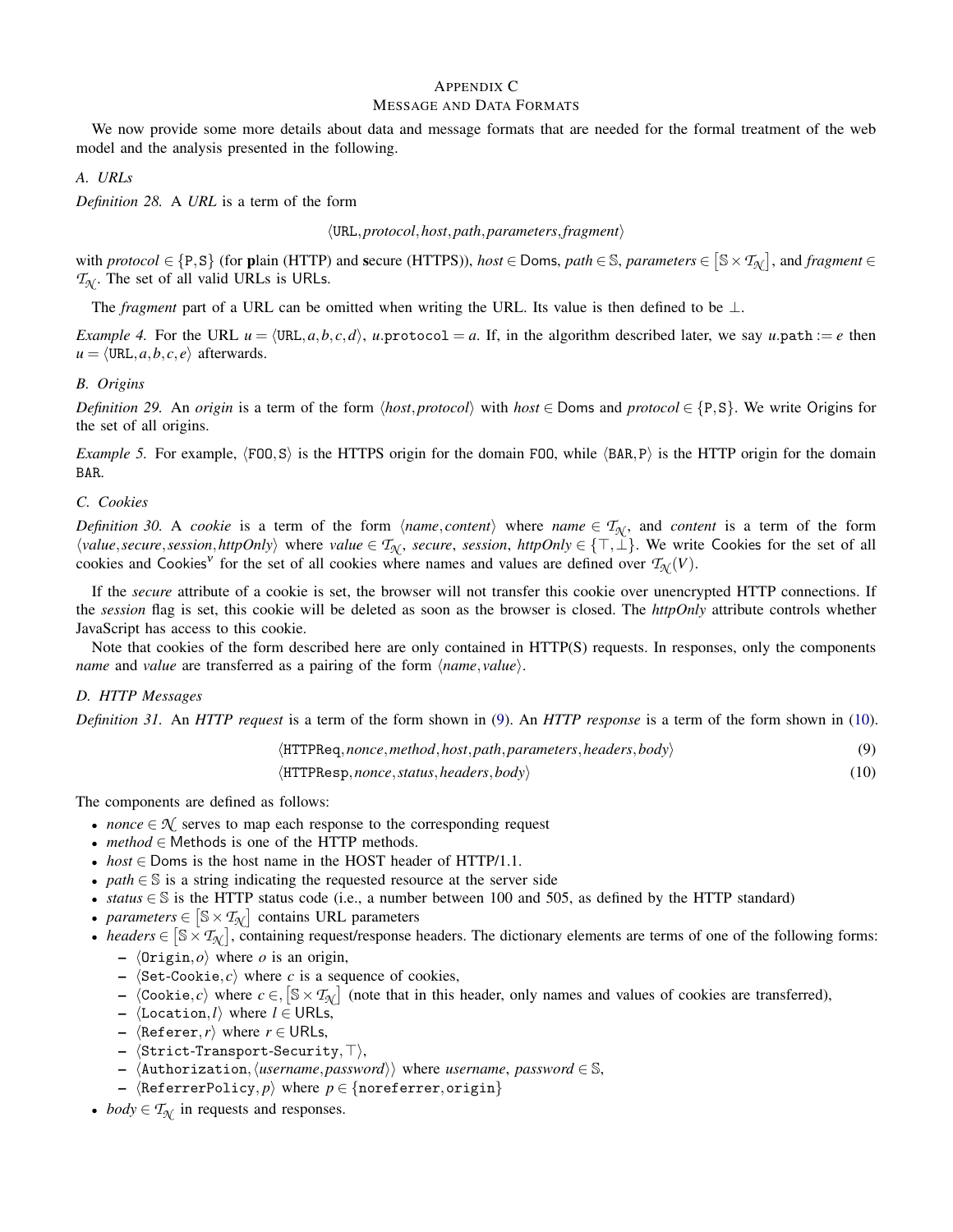We write HTTPRequests/HTTPResponses for the set of all HTTP requests or responses, respectively.

*Example 6 (HTTP Request and Response).*

$$
r := \langle \text{HTTPReq}, n_1, \text{POST}, \text{example.com}, / \text{show}, \langle \langle \text{index}, 1 \rangle \rangle, \\ [\text{Origin}: \langle \text{example.com}, S \rangle], \langle \text{foo}, \text{bar} \rangle \rangle \tag{11}
$$
\n
$$
s := \langle \text{HTTPResp}, n_1, 200, \langle \langle \text{Set-Cookie}, \langle \langle \text{SID}, \langle n_2, \bot, \bot, \top \rangle \rangle \rangle \rangle, \langle \text{somescript}, x \rangle \rangle \tag{12}
$$

An HTTP GET request for the URL <http://example.com/show?index=1> is shown in [\(11\)](#page-23-0), with an Origin header and a body that contains  $\langle$  foo,bar $\rangle$ . A possible response is shown in [\(12\)](#page-23-1), which contains an httpOnly cookie with name SID and value  $n_2$  as well as the string representation somescript of the script script−<sup>1</sup> (somescript) (which should be an element of *S*) and its initial state *x*.

Encrypted HTTP Messages. For HTTPS, requests are encrypted using the public key of the server. Such a request contains an (ephemeral) symmetric key chosen by the client that issued the request. The server is supported to encrypt the response using the symmetric key.

*Definition 32.* An *encrypted HTTP request* is of the form  $enc_a(\langle m, k' \rangle, k)$ , where  $k \in terms, k' \in \mathcal{N}$ , and  $m \in$  HTTPRequests. The corresponding *encrypted HTTP response* would be of the form  $enc_s(m', k')$ , where  $m' \in$  HTTPResponses. We call the sets of all encrypted HTTP requests and responses HTTPSRequests or HTTPSResponses, respectively.

We say that an HTTP(S) response matches or corresponds to an HTTP(S) request if both terms contain the same nonce.

*Example 7.*

$$
enc_a(\langle r, k' \rangle, \text{pub}(k_{example.com})) \tag{13}
$$

<span id="page-23-3"></span><span id="page-23-2"></span><span id="page-23-1"></span><span id="page-23-0"></span>
$$
\mathsf{enc}_{\mathsf{s}}(s,k')\tag{14}
$$

The term [\(13\)](#page-23-2) shows an encrypted request (with *r* as in [\(11\)](#page-23-0)). It is encrypted using the public key pub( $k_{\text{example.com}}$ ). The term [\(14\)](#page-23-3) is a response (with  $s$  as in [\(12\)](#page-23-1)). It is encrypted symmetrically using the (symmetric) key  $k'$  that was sent in the request [\(13\)](#page-23-2).

#### *E. DNS Messages*

*Definition 33.* A *DNS request* is a term of the form  $\langle DNSResolve, domain, n \rangle$  where *domain*  $\in$  *Doms, n*  $\in \mathcal{N}$ . We call the set of all DNS requests DNSRequests.

*Definition 34.* A *DNS response* is a term of the form  $\langle DNSResolved, domain, result, n \rangle$  with *domain* ∈ Doms, *result* ∈ IPs,  $n \in \mathcal{N}$ . We call the set of all DNS responses DNSResponses.

DNS servers are supposed to include the nonce they received in a DNS request in the DNS response that they send back so that the party which issued the request can match it with the request.

#### *F. DNS Servers*

Here, we consider a flat DNS model in which DNS queries are answered directly by one DNS server and always with the same address for a domain. A full (hierarchical) DNS system with recursive DNS resolution, DNS caches, etc. could also be modeled to cover certain attacks on the DNS system itself.

<span id="page-23-4"></span>*Definition 35.* A *DNS server d* (in a flat DNS model) is modeled in a straightforward way as an atomic DY process  $(I^d, \{s_0^d\}, R^d, s_0^d)$ . It has a finite set of addresses  $I^d$  and its initial (and only) state  $s_0^d$  encodes a mapping from domain names to addresses of the form

$$
s_0^d = \langle \langle \texttt{domain}_1, a_1 \rangle, \langle \texttt{domain}_2, a_2 \rangle, \ldots \rangle \ .
$$

DNS queries are answered according to this table (otherwise ignored).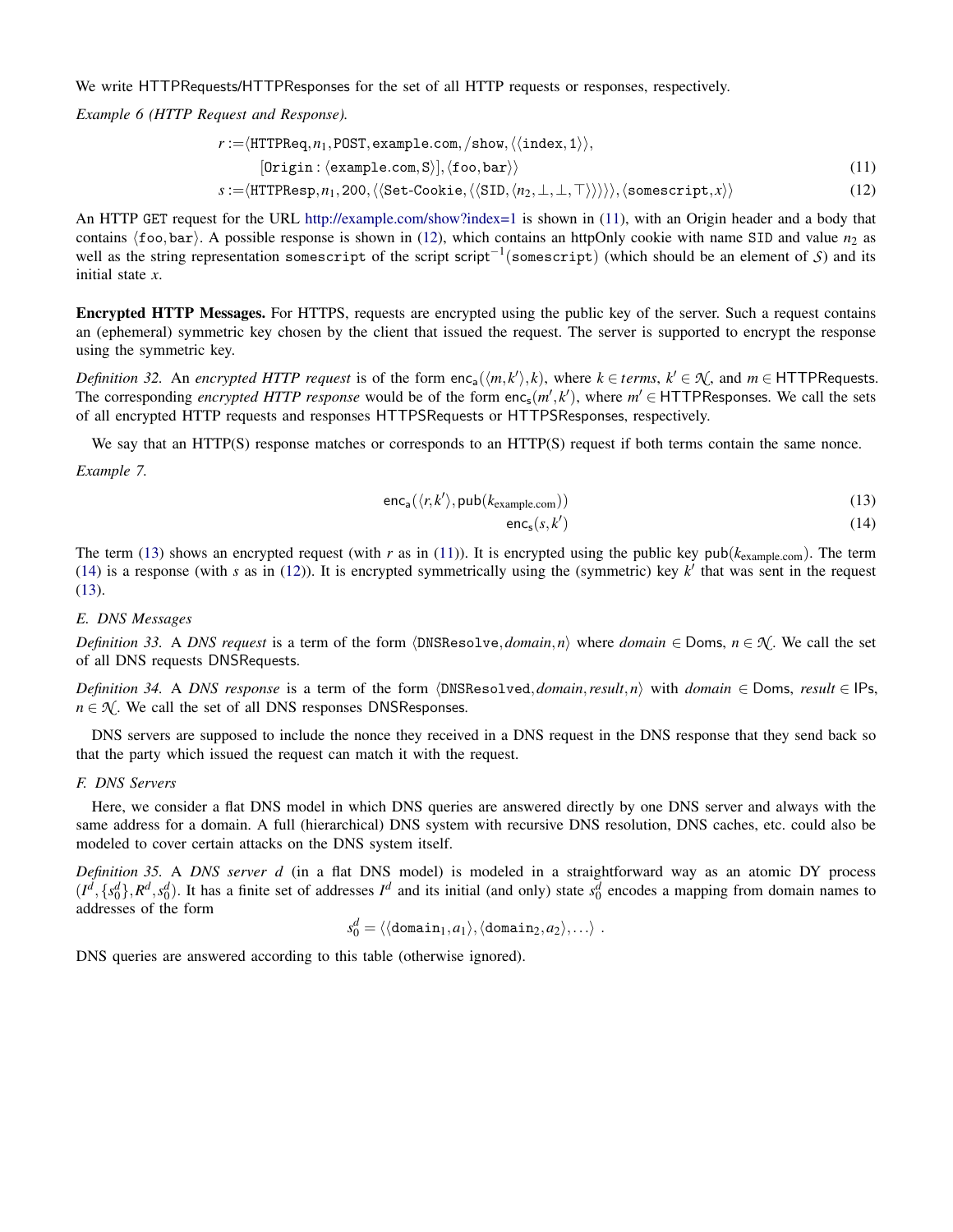## APPENDIX D DETAILED DESCRIPTION OF THE BROWSER MODEL

Following the informal description of the browser model in Section [IV,](#page-6-0) we now present a formal model. We start by introducing some notation and terminology.

## *A. Notation and Terminology (Web Browser State)*

Before we can define the state of a web browser, we first have to define windows and documents.

*Definition 36.* A *window* is a term of the form  $w = \langle$ *nonce*,*documents*,*opener* $\rangle$  with *nonce*  $\in \mathcal{N}$ *, documents*  $\subset$ <sup> $\langle\rangle$ </sup> Documents (defined below), *opener*  $\in \mathcal{N} \cup \{\perp\}$  where *d*.active =  $\top$  for exactly one  $d \in \{0\}$  *documents* if *documents* is not empty (we then call *d* the *active document of w*). We write Windows for the set of all windows. We write *w*.activedocument to denote the active document inside window *w* if it exists and  $\langle \rangle$  else.

We will refer to the window nonce as *(window) reference*.

The documents contained in a window term to the left of the active document are the previously viewed documents (available to the user via the "back" button) and the documents in the window term to the right of the currently active document are documents available via the "forward" button.

A window *a* may have opened a top-level window *b* (i.e., a window term which is not a subterm of a document term). In this case, the *opener* part of the term *b* is the nonce of *a*, i.e., *b*.opener = *a*.nonce.

*Definition 37.* A *document d* is a term of the form

h*nonce*,*location*,*headers*,*referrer*,*script*,*scriptstate*,*scriptinputs*,*subwindows*,*active*i

 $\mathcal{M}$ ,  $\mathcal{M}$ ,  $\mathcal{M}$ ,  $\mathcal{M}$ ,  $\mathcal{M}$ ,  $\mathcal{M}$ ,  $\mathcal{M}$ ,  $\mathcal{M}$ ,  $\mathcal{M}$ ,  $\mathcal{M}$ ,  $\mathcal{M}$ ,  $\mathcal{M}$ ,  $\mathcal{M}$ ,  $\mathcal{M}$ ,  $\mathcal{M}$ ,  $\mathcal{M}$ ,  $\mathcal{M}$ ,  $\mathcal{M}$ ,  $\mathcal{M}$ ,  $\mathcal{M}$  ,  $\mathcal{M}$  ,  $\mathcal{M}$  *T*<sub>N</sub>, *subwindows* ⊂<sup> $\lozenge$ </sup> Windows, *active* ∈ {⊤,⊥}. A *limited document* is a term of the form  $\langle$ *nonce*,*subwindows* $\rangle$  with *nonce*, *subwindows* as above. A window  $w \in \mathbb{N}$  *subwindows* is called a *subwindow* (of *d*). We write Documents for the set of all documents. For a document term *d* we write *d*.origin to denote the origin of the document, i.e., the term  $\langle d.\text{location}.\text{host}, d.\text{location}.\text{protocol}\rangle \in \text{Origins}.$ 

We will refer to the document nonce as *(document) reference*.

*Definition 38*. For two window terms *w* and *w*' we write  $w \xrightarrow{\text{childof}} w'$  if  $w \in \Diamond w'.$ activedocument.subwindows. We write  $\xrightarrow{\text{childof}^+}$  for the transitive closure.

*B. Web Browser State*

We can now define the set of states of web browsers. Note that we use the dictionary notation that we introduced in Definition [13.](#page-19-1)

*Definition 39.* The *set of states Zwebbrowser of a web browser atomic Dolev-Yao process* consists of the terms of the form

h*windows*,*ids*,*secrets*, *cookies*,*localStorage*,*sessionStorage*, *keyMapping*, *sts*,*DNSaddress*,*pendingDNS*,*pendingRequests*,*isCorrupted*i

where

- *windows*  $\subset$  Windows,
- *ids*  $\subset$ <sup> $\langle \rangle$ </sup>  $\mathcal{T}_{\mathcal{N}}$ ,
- *secrets*  $\in$   $[$  Origins  $\times$   $T_{\mathcal{N}}$  $],$
- *cookies* is a dictionary over Doms and sequences of Cookies,
- *localStorage*  $\in$   $[$  Origins  $\times$   $T_{\mathcal{N}}$  $],$
- *sessionStorage* ∈  $[OR \times T_{\mathcal{N}}]$  for  $OR := \{ \langle o, r \rangle | o \in \text{Origins}, r \in \mathcal{N} \},$
- $keyMapping \in [Doms \times T_{\mathcal{N}}],$
- *sts*  $\subset$  Doms,
- *DNSaddress* ∈ IPs,
- *pendingDNS*  $\in$   $[\mathcal{N} \times \mathcal{T}_{\mathcal{N}}]$ ,
- *pendingRequests*  $\in$   $\mathcal{T}_{\mathcal{N}}$ ,
- and *isCorrupted* ∈ {⊥,FULLCORRUPT, CLOSECORRUPT}.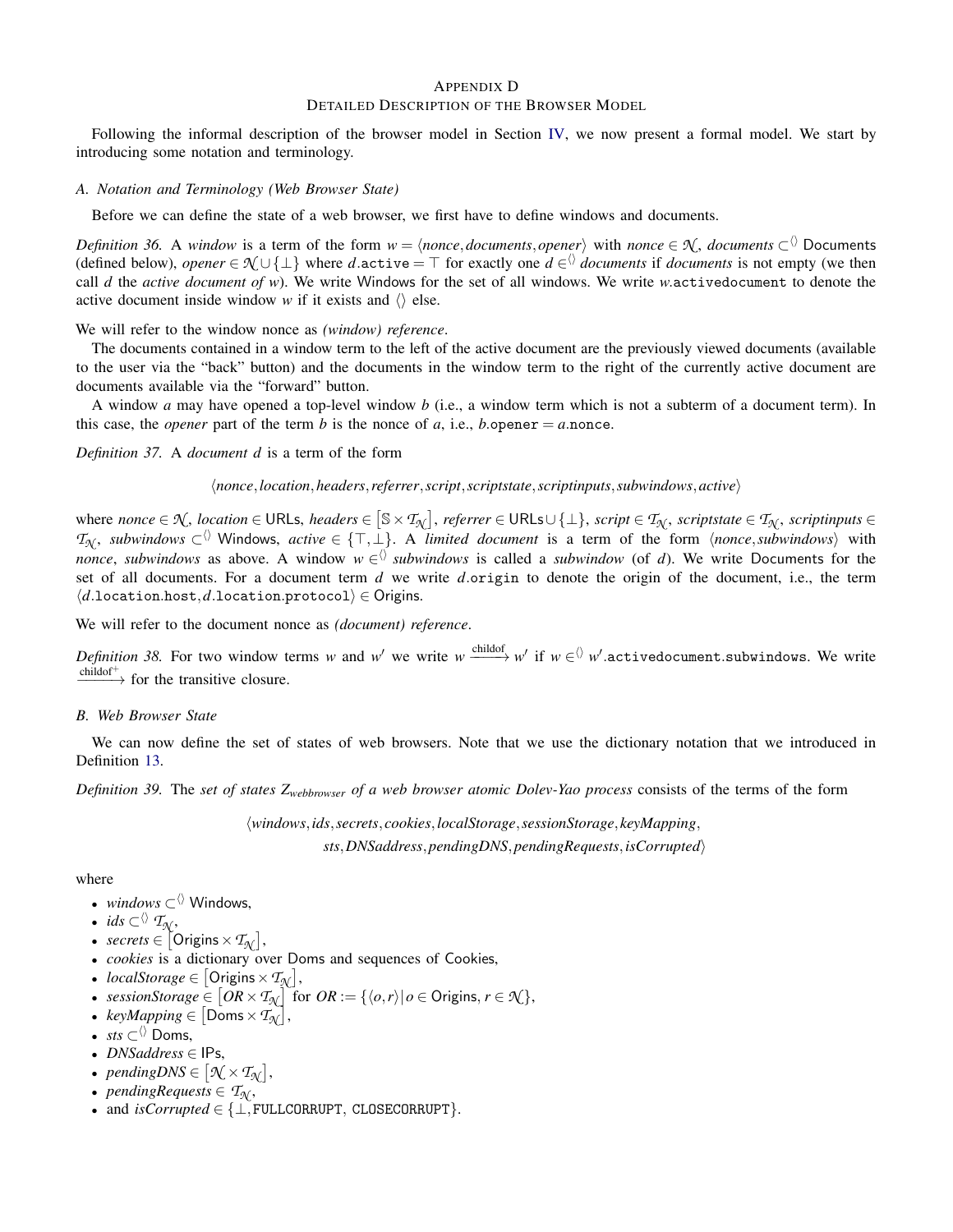## *C. Description of the Web Browser Relation*

We will now define the relation  $R_{webbrowser}$  of a standard HTTP browser. We first introduce some notations and then describe the functions that are used for defining the browser main algorithm. We then define the browser relation.

Helper Functions. In the following description of the web browser relation  $R_{\text{webbrowser}}$  we use the helper functions Subwindows, Docs, Clean, CookieMerge and AddCookie.

*Subwindows.* Given a browser state *s*, Subwindows(*s*) denotes the set of all pointers<sup>[13](#page-25-0)</sup> to windows in the window list *s*.windows, their active documents, and (recursively) the subwindows of these documents. We exclude subwindows of inactive documents and their subwindows. With Docs(*s*) we denote the set of pointers to all active documents in the set of windows referenced by Subwindows(*s*).

*Definition 40.* For a browser state *s* we denote by Subwindows( $s$ ) the minimal set of pointers that satisfies the following conditions: (1) For all windows  $w \in \langle \rangle$  *s*.windows there is a  $\overline{p} \in$  Subwindows(*s*) such that  $s.\overline{p} = w$ . (2) For all  $\overline{p} \in$  Subwindows(*s*), the active document *d* of the window *s*.*p* and every subwindow *w* of *d* there is a pointer  $\overline{p'} \in$  Subwindows(*s*) such that  $s.\overline{p'} = w$ .

Given a browser state *s*, the set Docs(*s*) of pointers to active documents is the minimal set such that for every  $\bar{p} \in$ Subwindows(*s*), there is a pointer  $\overline{p'} \in \text{Docs}(s)$  with  $\overline{s} \cdot \overline{p'} = \overline{s} \cdot \overline{p}$  activedocument.

By Subwindows<sup>+</sup>(s) and  $Docs$ <sup>+</sup>(s) we denote the respective sets that also include the inactive documents and their subwindows.

*Clean.* The function Clean will be used to determine which information about windows and documents the script running in the document *d* has access to.

*Definition 41.* Let *s* be a browser state and *d* a document. By Clean( $s$ ,*d*) we denote the term that equals *s*.windows but with (1) all inactive documents removed (including their subwindows etc.), (2) all subterms that represent non-same-origin documents w.r.t. *d* replaced by a limited document *d'* with the same nonce and the same subwindow list, and (3) the values of the subterms headers for all documents set to  $\langle \rangle$ . (Note that non-same-origin documents on all levels are replaced by their corresponding limited document.)

*CookieMerge.* The function CookieMerge merges two sequences of cookies together: When used in the browser, *oldcookies* is the sequence of existing cookies for some origin, *newcookies* is a sequence of new cookies that was output by some script. The sequences are merged into a set of cookies using an algorithm that is based on the *Storage Mechanism* algorithm described in RFC6265.

*Definition 42.* For a sequence of cookies (with pairwise different names) *oldcookies* and a sequence of cookies *newcookies*, the set CookieMerge(*oldcookies*,*newcookies*) is defined by the following algorithm: From *newcookies* remove all cookies *c* that have *c* content.httpOnly  $\equiv$  T. For any *c*,  $c' \in$  *newcookies, c* name  $\equiv$  *c*' name, remove the cookie that appears left of the other in *newcookies*. Let *m* be the set of cookies that have a name that either appears in *oldcookies* or in *newcookies*, but not in both. For all pairs of cookies  $(c_{old}, c_{new})$  with  $c_{old} \in \Diamond$  *oldcookies*,  $c_{new} \in \Diamond$  *newcookies*,  $c_{old}$  name  $\equiv c_{new}$  name, add  $c_{new}$ to *m* if  $c_{old}$  content.httpOnly  $\equiv \bot$  and add  $c_{old}$  to *m* otherwise. The result of CookieMerge(*oldcookies*,*newcookies*) is *m*.

*AddCookie.* The function AddCookie adds a cookie *c* received in an HTTP response to the sequence of cookies contained in the sequence *oldcookies*. It is again based on the algorithm described in RFC6265 but simplified for the use in the browser model.

*Definition 43.* For a sequence of cookies (with pairwise different names) *oldcookies* and a cookie *c*, the sequence AddCookie(*oldcookies*, *c*) is defined by the following algorithm: Let  $m := oldcookies$ . Remove any  $c'$  from  $m$  that has  $c$ .name  $\equiv c'$ .name. Append *c* to *m* and return *m*.

*NavigableWindows.* The function NavigableWindows returns a set of windows that a document is allowed to navigate. We closely follow [\[29\]](#page-12-25), Section 5.1.4 for this definition.

*Definition 44.* The set NavigableWindows( $\overline{w}, s'$ ) is the set  $\overline{W} \subseteq$  Subwindows( $s'$ ) of pointers to windows that the active document in  $\overline{w}$  is allowed to navigate. The set  $\overline{W}$  is defined to be the minimal set such that for every  $\overline{w'} \in$  Subwindows(s') the following is true:

- If  $s'$ . $\overline{w}'$ .activedocument.origin  $\equiv s'$ . $\overline{w}$ .activedocument.origin (i.e., the active documents in  $\overline{w}$  and  $\overline{w'}$  are sameorigin), then  $\overline{w'} \in \overline{W}$ , and
- If  $s'.\overline{w} \xrightarrow{\text{childof}^*} s'.\overline{w'} \wedge \overline{\#} \overline{w''} \in \text{Subwindows}(s')$  with  $s'.\overline{w'} \xrightarrow{\text{childof}^*} s'.\overline{w''}$  ( $\overline{w'}$  is a top-level window and  $\overline{w}$  is an ancestor window of  $\overline{w'}$ , then  $\overline{w'} \in \overline{W}$ , and

<span id="page-25-0"></span><sup>13</sup>Recall the definition of a pointer in Definition [14.](#page-19-2)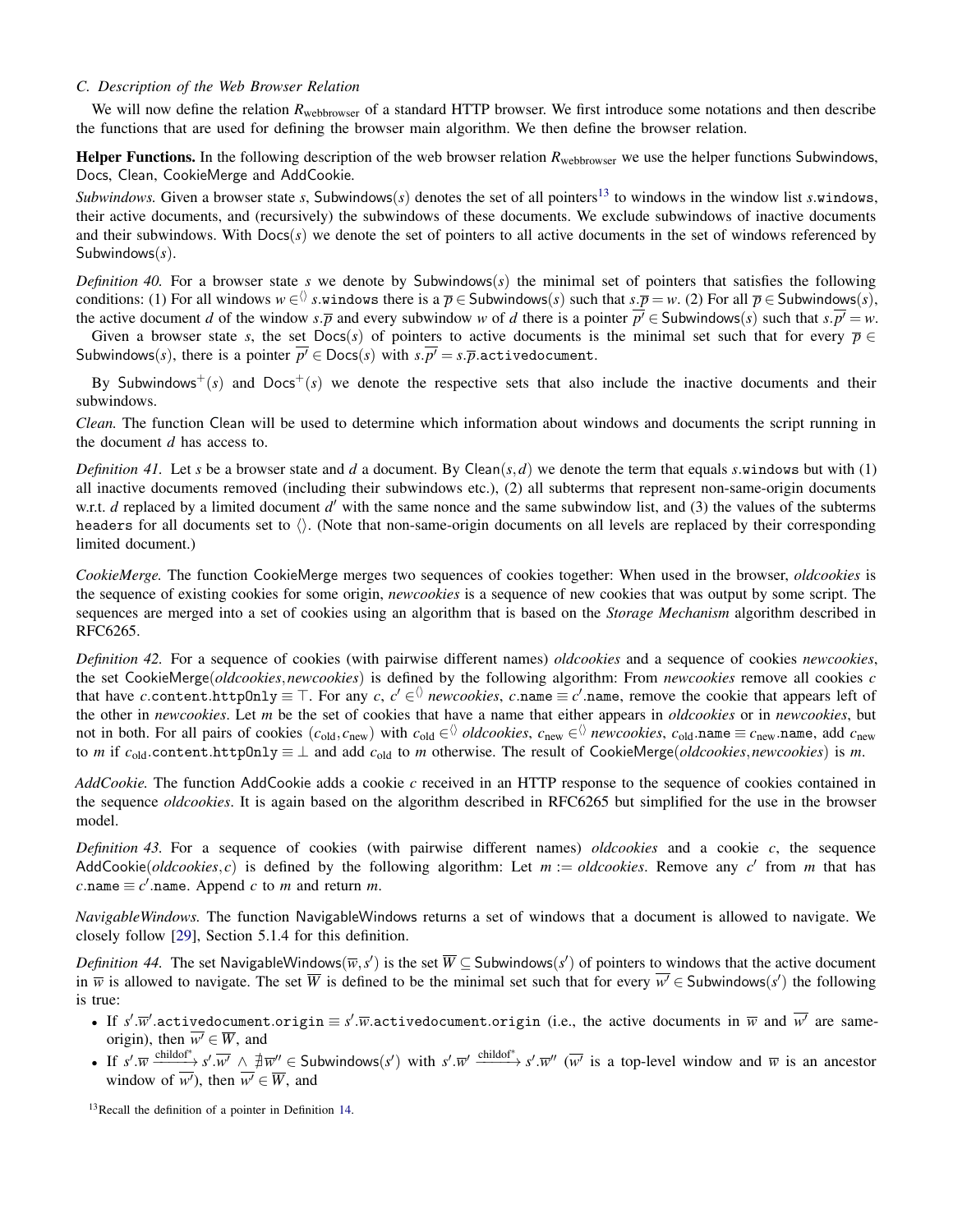- If  $\exists \overline{p} \in$  Subwindows(*s'*) such that  $s'.\overline{w}' \xrightarrow{\text{childof}^+} s'.\overline{p}$
- ∧ *s'.p*.activedocument.origin = *s'*. $\overline{w}$ .activedocument.origin ( $\overline{w'}$  is not a top-level window but there is an ancestor window  $\overline{p}$  of  $\overline{w'}$  with an active document that has the same origin as the active document in  $\overline{w}$ ), then  $\overline{w'} \in \overline{W}$ , and
- If  $\exists \overline{p} \in$  Subwindows(*s'*) such that *s'*.*w'*.opener = *s'*.*p*.nonce ∧  $\overline{p} \in \overline{W}$  ( $\overline{w'}$  is a top-level window—it has an opener—and *w* is allowed to navigate the opener window of  $\overline{w'}$ ,  $\overline{p}$ ), then  $\overline{w'} \in \overline{W}$ .

Notations for Functions and Algorithms. We use the following notations to describe the browser algorithms:

*Non-deterministic chosing and iteration.* The notation let  $n \leftarrow N$  is used to describe that *n* is chosen non-deterministically from the set *N*. We write for each  $s \in M$  do to denote that the following commands (until end for) are repeated for every element in *M*, where the variable *s* is the current element. The order in which the elements are processed is chosen non-deterministically. We write, for example,

let *x*, *y* such that  $\langle$ Constant, *x*, *y* $\rangle \equiv t$  if possible; otherwise doSomethingElse

for some variables *x*, *y*, a string Constant, and some term *t* to express that  $x := \pi_2(t)$ , and  $y := \pi_3(t)$  if Constant  $\equiv \pi_1(t)$  and if  $|\langle \text{Constant}, x, y \rangle| = |t|$ , and that otherwise *x* and *y* are not set and doSomethingElse is executed.

*Stop without output.* We write stop (without further parameters) to denote that there is no output and no change in the state.

*Placeholders.* In several places throughout the algorithms presented next we use placeholders to generate "fresh" nonces as described in our communication model (see Definition [6\)](#page-18-2). Figure [9](#page-26-0) shows a list of all placeholders used.

Functions. In the description of the following functions, we use *a*, *f*, *m*, and *s* as read-only global input variables. All other variables are local variables or arguments.

- The function GETNAVIGABLEWINDOW (Algorithm [1\)](#page-27-0) is called by the browser to determine the window that is *actually* navigated when a script in the window  $s'$ . *w* provides a window reference for navigation (e.g., for opening a link). When it is given a window reference (nonce) *window*, this function returns a pointer to a selected window term in *s'*:
	- If *window* is the string \_BLANK, a new window is created and a pointer to that window is returned.
	- If *window* is a nonce (reference) and there is a window term with a reference of that value in the windows in *s'*, a pointer  $\overline{w'}$  to that window term is returned, as long as the window is navigable by the current window's document (as defined by NavigableWindows above).

In all other cases,  $\overline{w}$  is returned instead (the script navigates its own window).

- The function GETWINDOW (Algorithm [2\)](#page-27-1) takes a window reference as input and returns a pointer to a window as above, but it checks only that the active documents in both windows are same-origin. It creates no new windows.
- The function CANCELNAV (Algorithm [3\)](#page-27-2) is used to stop any pending requests for a specific window. From the pending requests and pending DNS requests it removes any requests with the given window reference *n*.
- <span id="page-26-0"></span>• The function HTTP\_SEND (Algorithm [4\)](#page-27-3) takes an HTTP request *message* as input, adds cookie and origin headers to the message, creates a DNS request for the hostname given in the request and stores the request in *s'* pendingDNS until the DNS resolution finishes. For normal HTTP requests, *reference* is a window reference. For XHRs, *reference* is a value of the form  $\langle document, nonce \rangle$  where *document* is a document reference and *nonce* is some nonce that was chosen by the script that initiated the request. *url* contains the full URL of the request (this is mainly used to retrieve the protocol that should be used for this message, and to store the fragment identifier for use after the document was loaded). *origin* is the origin header value that is to be added to the HTTP request.

| Placeholder     | Usage                                                      |
|-----------------|------------------------------------------------------------|
| $v_1$           | Algorithm 9, new window nonces                             |
| $v_2$           | Algorithm 9, new HTTP request nonce                        |
| $V_3$           | Algorithm 9, lookup key for pending HTTP requests entry    |
| $v_4$           | Algorithm 7, new HTTP request nonce (multiple lines)       |
| $V_5$           | Algorithm 7, new subwindow nonce                           |
| $V_6$           | Algorithm 8, new HTTP request nonce                        |
| $v_7$           | Algorithm 8, new document nonce                            |
| $V_8$           | Algorithm 4, lookup key for pending DNS entry              |
| v <sub>9</sub>  | Algorithm 1, new window nonce                              |
| $v_{10},\ldots$ | Algorithm 7, replacement for placeholders in script output |

Figure 9. List of placeholders used in browser algorithms.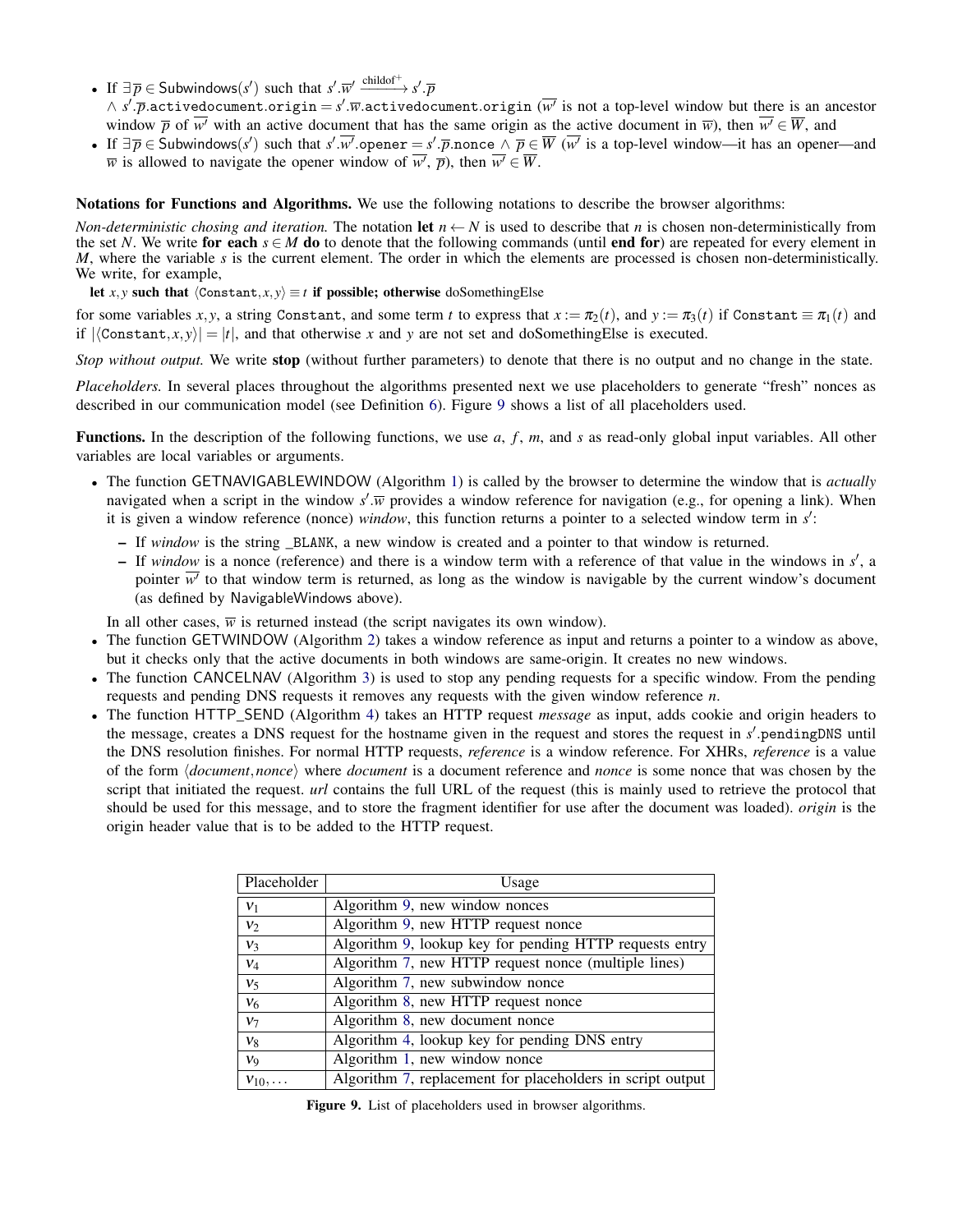## <span id="page-27-0"></span>Algorithm 1 Web Browser Model: Determine window for navigation.

|     | 1: function GETNAVIGABLEWINDOW( $\overline{w}$ , window, noreferrer, s')                                                |
|-----|-------------------------------------------------------------------------------------------------------------------------|
| 2:  | <b>if</b> window $\equiv$ BLANK <b>then</b> $\rightarrow$ Open a new window when BLANK is used                          |
| 3:  | <b>if</b> noreferrer $\equiv \top$ then                                                                                 |
| 4:  | <b>let</b> $w' := \langle v_9, \langle \rangle, \bot \rangle$                                                           |
| 5:  | else                                                                                                                    |
| 6:  | <b>let</b> $w' := \langle v_9, \langle \rangle, s'.\overline{w}.\text{none} \rangle$                                    |
| 7:  | <b>let</b> s' windows := s' windows + $\langle v \rangle w'$                                                            |
|     | $\rightarrow$ and let $\overline{w}'$ be a pointer to this new element in s'                                            |
| 8:  | return $\overline{w}'$                                                                                                  |
| 9:  | let $\overline{w}' \leftarrow$ NavigableWindows $(\overline{w}, s')$ such that $s'.\overline{w}'$ nonce $\equiv$ window |
|     | $\rightarrow$ if possible; otherwise return $\overline{w}$                                                              |
| 10: | return $w$                                                                                                              |

<span id="page-27-1"></span>Algorithm 2 Web Browser Model: Determine same-origin window.

```
1: function GETWINDOW(\overline{w}, window, s')
2: let \overline{w}' \leftarrow Subwindows(s') such that s' \cdot \overline{w}' nonce \equiv window
           \rightarrow if possible; otherwise return \overline{w}3: if s'.\overline{w}'.\overline{\text{activedocument}.\text{origin}} \equiv s'.\overline{w}.\text{activedocument}.\text{origin} then
4: return \overline{w}'5: return \overline{w}
```
<span id="page-27-2"></span>Algorithm 3 Web Browser Model: Cancel pending requests for given window.

```
1: function CANCELNAV(n, s')
2: remove all \langle n, req, key, f \rangle from s' pendingRequests for any req, key, f
3: remove all \langle x, \langle n, \text{message}, \text{url} \rangle \rangle from s' pendingDNS
        \rightarrow for any x, message, url
4: return s
0
```
#### <span id="page-27-3"></span>Algorithm 4 Web Browser Model: Prepare headers, do DNS resolution, save message.

1: function HTTP\_SEND(*reference*, *message*, *url*, *origin*, *referrer*, *referrerPolicy*, *s* 0 ) 2: **if**  $message.host \in \langle \rangle$  *s*'.sts then 3: let *url*.protocol := S  $4:$  **let**  $cookies := \langle \{ \langle c.\mathtt{name}, c.\mathtt{content}.\mathtt{value} \rangle | c \in \mathrel{\Diamond} s'.\mathtt{cookies}[\mathit{message}.\mathtt{host}] \rangle\}$  $\rightarrow \wedge (c.\mathtt{content}.\mathtt{secure} \implies (url.\mathtt{protocol} = \mathtt{S}))\}\rangle$ 5: let *message*.headers[Cookie] := *cookies* 6: **if** *origin*  $\not\equiv \perp$  **then** 7: let *message*.headers[Origin] := *origin* 8: if *referrerPolicy* ≡ noreferrer then 9: **let** *referrer* := ⊥ 10: **if** *referrer*  $\neq \perp$  **then** 11: if *referrerPolicy* ≡ origin then 12: **let** *referrer* :=  $\langle \text{URL}, \text{reference} \rangle$ , *referrer*.protocol, *referrer*.host,  $/$ ,  $\langle \rangle$ , ⊥ $\rangle$  → Referrer stripped down to origin. 13: let *referrer*.fragment := ⊥ → Browsers do not send fragment identifiers in the Referer header. 14: let *message*.headers[Referer] := *referrer* 15: **let** *s'* pendingDNS[ $v_8$ ] :=  $\langle reference, message, url \rangle$ 16: stop  $\langle \langle s'.\text{DNSaddress},a,\langle \text{DNSResolve},\text{message}.\text{host},\text{v}_8 \rangle \rangle \rangle, s'$ 

<span id="page-27-4"></span>Algorithm 5 Web Browser Model: Navigate a window backward.

1: **function** NAVBACK( $\overline{w}$ ,  $s'$ ) 2: if  $\exists \overline{j} \in \mathbb{N}, \overline{j} > 1$  such that  $s'.\overline{w'}$  documents.  $\overline{j}$  active  $\equiv \top$  then 3: let  $s'$ . $\overline{\dot{w'}}$ .documents. *j*.active := ⊥ 4: **let**  $s'.\overline{w'}$ .documents. $(\overline{j}-1)$ .active :=  $\top$ 5: **let**  $s' := \text{CANCELNAV}(s'.\overline{w}'.\text{none}, s')$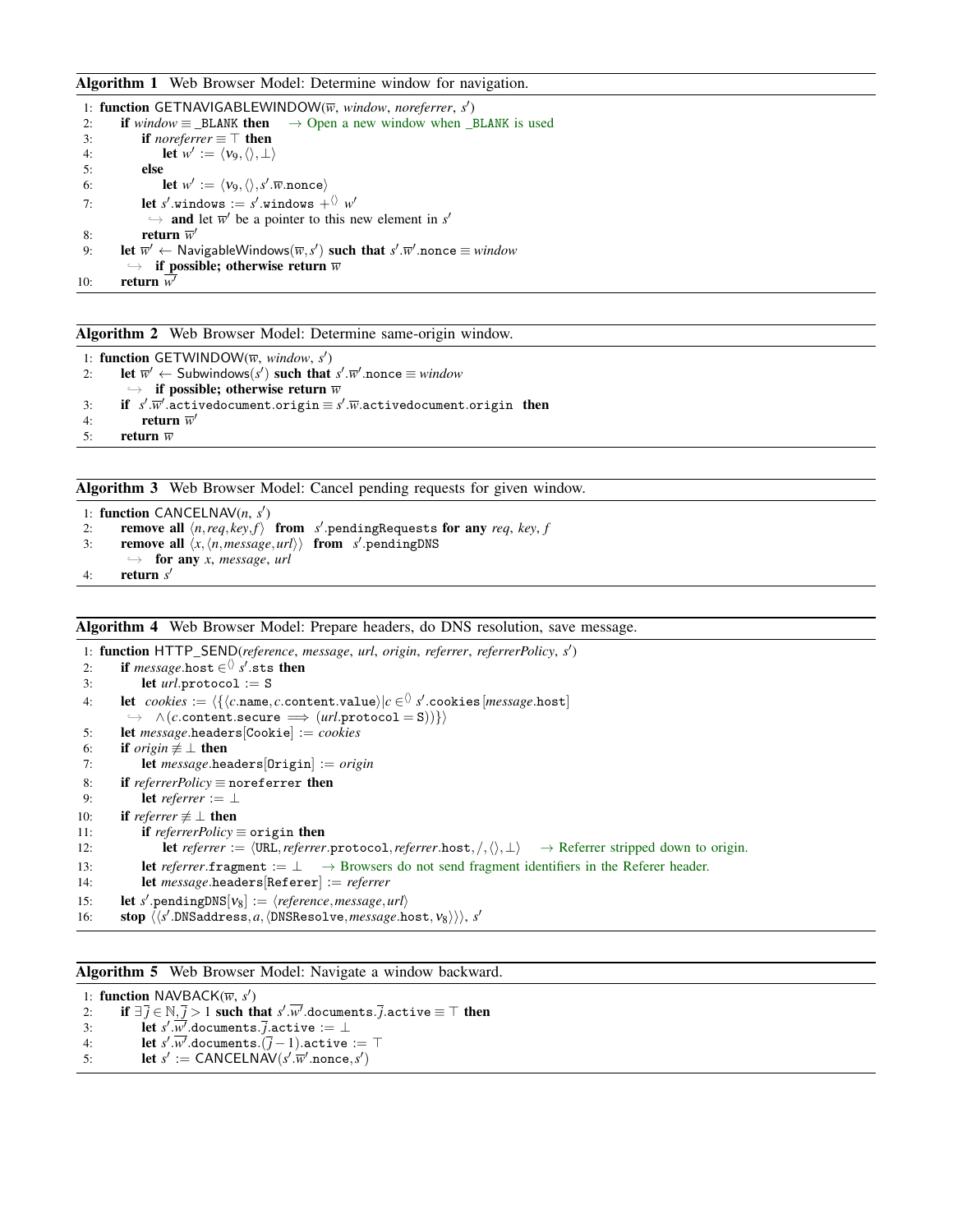## <span id="page-28-0"></span>Algorithm 6 Web Browser Model: Navigate a window forward.

```
1: function NAVFORWARD(\overline{w}, s')
2: if \exists \overline{j} \in \mathbb{N} such that s'.\overline{w'} documents. \overline{j} active \equiv \top\rightarrow \land s'.\overline{w'}.documents.(\overline{j}+1) \in Documents then
3: let s'.w<sup>i</sup>.documents.j.active := ⊥
4: let s'.\overline{w'}.documents.(\overline{j} + 1).active := \top5: let s' := \text{CANCELNAV}(s'.\overline{w}'.\text{none}, s')
```
- The functions NAVBACK (Algorithm [5\)](#page-27-4) and NAVFORWARD (Algorithm [6\)](#page-28-0), navigate a window forward or backward. More precisely, they deactivate one document and activate that document's succeeding document or preceding document, respectively. If no such successor/predecessor exists, the functions do not change the state.
- The function RUNSCRIPT (Algorithm [7\)](#page-29-0) performs a script execution step of the script in the document  $s'$ . $\overline{d}$  (which is part of the window  $s'$ . $\overline{w}$ ). A new script and document state is chosen according to the relation defined by the script and the new script and document state is saved. Afterwards, the *command* that the script issued is interpreted.
- The function PROCESSRESPONSE (Algorithm [8\)](#page-31-0) is responsible for processing an HTTP response (*response*) that was received as the response to a request (*request*) that was sent earlier. In *reference*, either a window or a document reference is given (see explanation for Algorithm [4](#page-27-3) above). *requestUrl* contains the URL used when retrieving the document. The function first saves any cookies that were contained in the response to the browser state, then checks whether a redirection is requested (Location header). If that is not the case, the function creates a new document (for normal requests)

Definition. We can now define the *relation Rwebbrowser of a web browser atomic process* as follows:

or delivers the contents of the response to the respective receiver (for XHR responses).

*Definition 45.* The pair  $((\langle\langle a, f, m \rangle\rangle, s), (M, s'))$  belongs to  $R_{webbrowser}$  iff the non-deterministic Algorithm [9](#page-32-0) (or any of the functions called therein), when given  $(\langle a, f, m \rangle, s)$  as input, terminates with stop *M*, *s*<sup>'</sup>, i.e., with output *M* and *s*<sup>'</sup>.

Recall that  $\langle a, f, m \rangle$  is an (input) event and *s* is a (browser) state, *M* is a sequence of (output) protoevents, and *s'* is a new (browser) state (potentially with placeholders for nonces).

*D. Definition of Web Browsers*

<span id="page-28-1"></span>Finally, we define web browser atomic Dolev-Yao processes as follows:

*Definition 46 (Web Browser atomic Dolev-Yao Process).* A web browser atomic Dolev-Yao process is an atomic Dolev-Yao process of the form  $p = (I^p, Z_{webbrouser}, R_{webbrouser}, s_o^p)$  for a set  $I^p$  of addresses,  $Z_{webbrouser}$  and  $R_{webbrouser}$  as defined above, and an initial state  $s_0^p \in Z_{webbrowser}$ .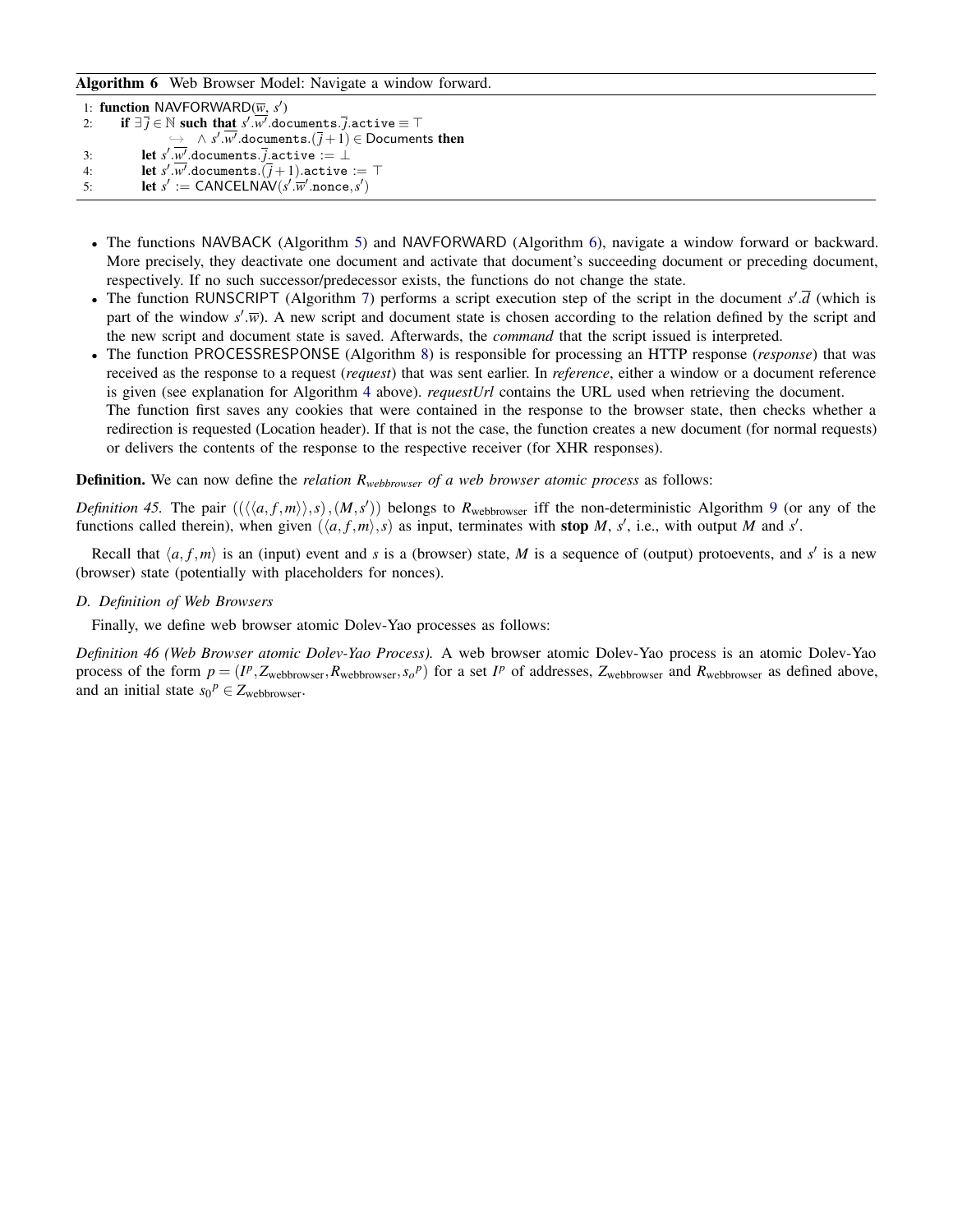<span id="page-29-0"></span>Algorithm 7 Web Browser Model: Execute a script.

```
1: function RUNSCRIPT(\overline{w}, \overline{d}, s')
  2: let tree := Clean(s', s' \cdot \overline{d})
  3: let cookies := \langle \{ \langle c.\mathtt{name}, c.\mathtt{content}.\mathtt{value} \rangle | c \in \langle \rangle \} s'.\mathtt{cookies}\left[s'.\overline{d}.\mathtt{origin}.\mathtt{host}\right],→ ∧c.content.httpOnly = ⊥
             \rightarrow \wedge (c.\mathtt{content}.\mathtt{secure} \implies (s'.\overline{d}.\mathtt{origin}.\mathtt{protocol} \equiv \mathtt{S})))4: let t \cdot l \cdot w \leftarrow s' windows such that t \cdot l \cdot w is the top-level window containing \overline{d}5: let sessionStorage := s'.{\tt sessionStorage} \left [ \langle \hat{s'}. \bar{d}.{\tt origin}, \textit{tlw}.\mathtt{none} \rangle \right ]6: let \text{localStorage} := s'.\text{localStorage}[s'.\overline{d}.\overline{origin}]7: let secrets := s' .secrets \left[s'\right.\overline{d} .origin
  8: let R ← script<sup>-1</sup>(s'.d.script)
  9: let in := \langle tree, s'.\overline{d}.\text{nonce}, s'.\overline{d}.\text{scriptstate}, s'.\overline{d}.\text{scriptinputs}, \text{cookies}, \rangle→ localStorage, sessionStorage, s<sup>7</sup>.ids, secrets)
10: let state<sup>\prime</sup> \leftarrow \mathcal{T}_{\mathcal{N}}(V),
             \rightarrow \ \ \textit{cookies}' \leftarrow \textsf{Cookies}^v,\rightarrow localStorage' \leftarrow \mathcal{T}_{\mathcal{N}}(V),
            \rightarrow sessionStorage' \leftarrow \tilde{\tau}_{\mathcal{N}}(V),
            \hookrightarrow command \leftarrow \mathcal{T}_{\mathcal{N}}(V),
             \rightarrow out<sup>\lambda</sup> := \langle state', \textit{cookies}', \textit{localStorage}', \textit{sessionStorage}', \textit{command}\rangle\hookrightarrow such that (in,out^{\lambda}) \in R11: let out := out^{\lambda} [v_{10}/\lambda_1, v_{11}/\lambda_2, \ldots]12: let s' cookies \left[ s'.\overline{d} origin.host
             \rightarrow := \langle \text{CookieMerge}(s'.\text{cookies}[s'.\bar{d}.\text{origin}.\text{host}], \text{cookies}' \rangle \rangle13: let s'.localStorage [s', \overline{d}.\text{origin}] := localStorage'14: let s' sessionStorage \left[ \langle s', \overline{d} \cdot \overline{d} \cdot \overline{d} \rangle : s \cdot \overline{d} \cdot \overline{d} \rangle \right] := \text{sessionStorage}15: let s' \cdot \overline{d}.scriptstate := state'
16: switch command do
17: case \langle HREF,url,hrefwindow, no referrer \rangle18: let \overline{w}' := \overline{GETNAVIGABLEWINDOW(\overline{w}, \text{hrefwindow, noreferrer, s')}}19: let req := \langle \text{HTTPReq}, \nu_4, \text{GET}, \text{url}.\text{host}, \text{url}.\text{path}, \langle \rangle, \text{url}.\text{parameters}, \langle \rangle \rangle<br>20: if noreferrer = \top then
                     if noreferrer \equiv \top then
21: let referrerPolicy := noreferrer
22: else
23: let referrerPolicy := s'.\overline{d}.headers[ReferrerPolicy]
24: let s' := \text{CANCELNAV}(s'.\overline{w}'.\text{none}, s')25: call HTTP_SEND(s'.\overline{w'} nonce, req, url, \perp, referrer, referrerPolicy, s')
26: case \langle \text{IFRAME}, url, window \rangle27: let \overline{w}' := \overline{\text{GETWINDOW}}(\overline{w}, \text{window}, s')28: let req := \langle \text{HTTPReq}, \nu_4, \text{GET}, url.\text{post}, url.\text{path}, \langle \rangle, url.\text{parameters}, \langle \rangle \rangle<br>29: let referrer := s'.\overline{w'}.\text{activatedscument.location}29: let referrer := s'.\overline{w}'.\overline{\text{activated}}\text{c} \text{c} details a let
30: let referrerPolicy := s'.d.headers[ReferrerPolicy]
31: let w' := \langle v_5, \langle \rangle, \bot \rangle32: let s'.\overline{w}'.activedocument.subwindows
                       \rightarrow := s'.\overline{w}'.activedocument.subwindows+\Diamond w'33: call HTTP_SEND(v_5, req, url, \perp, referrer, referrerPolicy, s')
34: case \langleFORM, url, method, data, hrefwindow)
35: if method \notin \{GET, POST\}14</sup>
36: stop
37: let \overline{w}' := \text{GETNAVIGABLEWINDOW}(\overline{w}, \text{hrefwindow, \_}, s')38: if method = GET then
39: let body := \langle \rangle40: let parameters := data
41: let origin := ⊥
42: else
43: let body := data
44: let parameters := url.parameters
45: let origin := s' \cdot \overline{d} \cdot origin46: let req := \langle \text{HTTPReq}, v_4, \text{method}, \text{url}.\text{host}, \text{url}.\text{path}, \langle \rangle, \text{parameters}, \text{body} \rangle<br>47: let referrer := s'.\overline{d}.\text{location}47: let referrer := s' \cdot \overline{d}.location
48: let referrerPolicy := s'.d.headers[ReferrerPolicy]
49: let s' := \text{CANCELNAV}(s'.\overline{w}'.\text{none}, s')50: call HTTP_SEND(s'.\overline{w}<sup>2</sup> nonce, req, url, origin, referrer, referrerPolicy, s')
```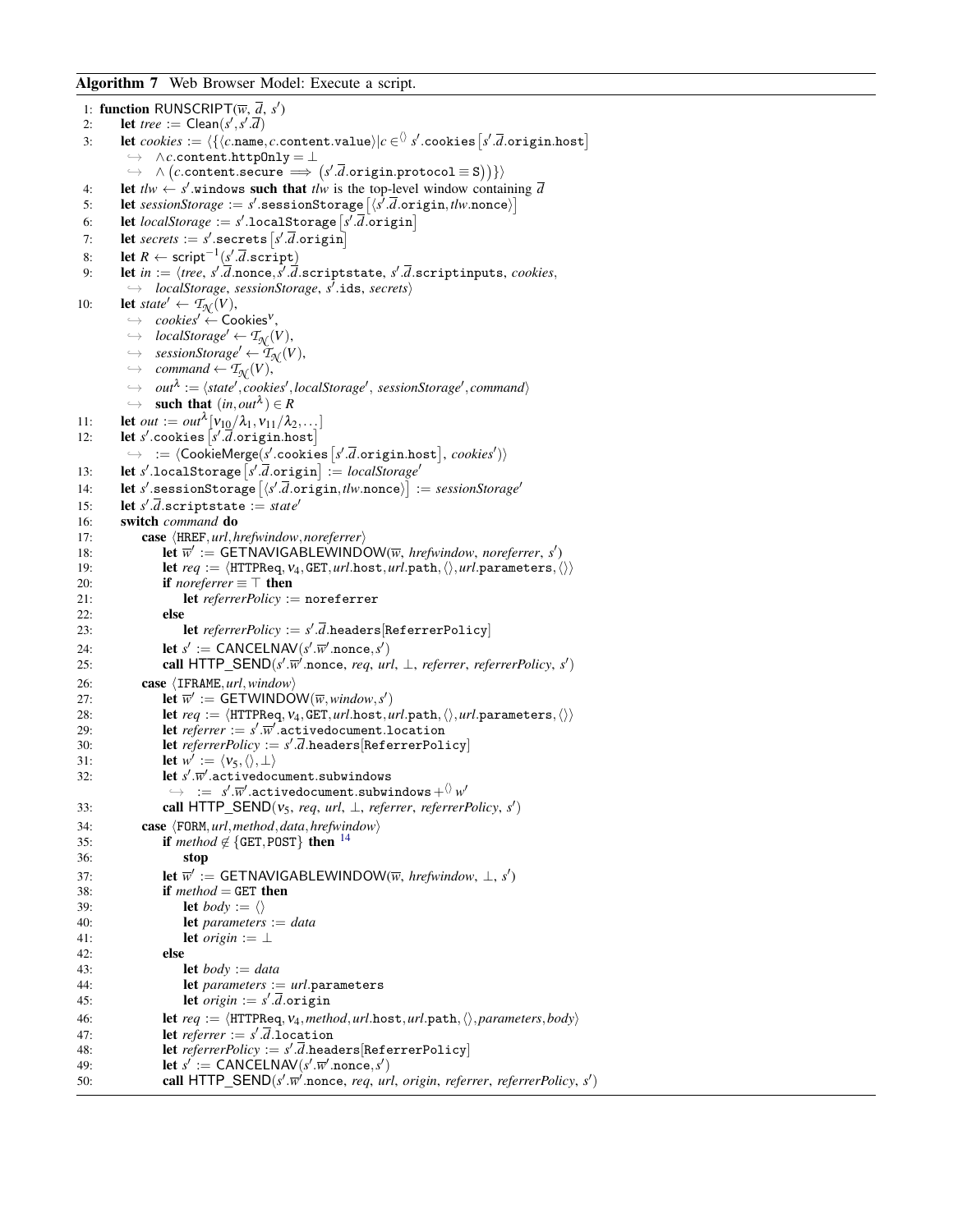| 51:        | case $\langle$ SETSCRIPT, window, script $\rangle$                                                                                                                                                              |
|------------|-----------------------------------------------------------------------------------------------------------------------------------------------------------------------------------------------------------------|
| 52:        | <b>let</b> $\overline{w}' := \text{GETWINDOW}(\overline{w}, \text{window}, s')$                                                                                                                                 |
| 53:        | let $s'.\overline{w}'$ active document script := script                                                                                                                                                         |
| 54:        | stop $\langle \rangle$ , s'                                                                                                                                                                                     |
| 55:        | case<br>SETSCRIPTSTATE, window, scriptstate>                                                                                                                                                                    |
| 56:        | <b>let</b> $\overline{w}' := \text{GETWINDOW}(\overline{w}, \text{window}, s')$                                                                                                                                 |
| 57:        | let $s'.\overline{w}'$ active document scriptstate := scriptstate                                                                                                                                               |
| 58:        | stop $\langle \rangle$ , s'                                                                                                                                                                                     |
| 59:        | case (XMLHTTPREQUEST, url, method, data, xhrreference)                                                                                                                                                          |
| 60:        | <b>if</b> method $\in$ {CONNECT, TRACE, TRACK} $\wedge$ xhrreference $\notin$ { $\mathcal{N}, \perp$ } <b>then</b>                                                                                              |
| 61:        | stop                                                                                                                                                                                                            |
| 62:        | if $url.\text{host} \not\equiv s'.\overline{d}.\text{origin}.\text{host}$                                                                                                                                       |
|            | $\rightarrow$ $\lor$ url $\not\equiv$ s'.d.origin.protocol then                                                                                                                                                 |
| 63:        | stop                                                                                                                                                                                                            |
| 64:        | if $method \in \{\texttt{GET}, \texttt{HEAD}\}\)$ then                                                                                                                                                          |
| 65:        | <b>let</b> data := $\langle \rangle$                                                                                                                                                                            |
| 66:        | <b>let</b> origin := $\perp$                                                                                                                                                                                    |
| 67:        | else                                                                                                                                                                                                            |
| 68:        | let <i>origin</i> := $s'$ . <i>d</i> .origin                                                                                                                                                                    |
| 69:        | let $req := \langle \text{HTTPReq}, \text{V}_4, \text{method}, \text{url}.\text{host}, \text{url}.\text{path}, \text{url}.\text{parameters}, \text{data} \rangle$                                               |
| 70:        | let referrer := $s'.d$ .location                                                                                                                                                                                |
| 71:        | <b>let</b> referrerPolicy := $s'.\overline{d}$ .headers [ReferrerPolicy]<br>call HTTP_SEND( $\langle s'.\overline{d}.\text{nonce},\text{xhrreference}\rangle$ , req, url, origin, referrer, referrerPolicy, s') |
| 72:        |                                                                                                                                                                                                                 |
| 73:        | case $\langle BACK, window \rangle$ 15                                                                                                                                                                          |
| 74:<br>75: | <b>let</b> $\overline{w}' :=$ GETNAVIGABLEWINDOW( $\overline{w}$ , window, $\perp$ , s')<br>NAVBACK $(\overline{w}, s')$                                                                                        |
| 76:        | stop $\langle \rangle$ , s'                                                                                                                                                                                     |
|            |                                                                                                                                                                                                                 |
| 77:        | <b>case</b> $\langle$ FORWARD, window $\rangle$<br><b>let</b> $\overline{w}' :=$ GETNAVIGABLEWINDOW( $\overline{w}$ , window, $\perp$ , s')                                                                     |
| 78:<br>79: | NAVFORWARD( $\overline{w}$ , s')                                                                                                                                                                                |
| 80:        | stop $\langle \rangle$ , s'                                                                                                                                                                                     |
|            |                                                                                                                                                                                                                 |
| 81:<br>82: | case $\langle$ CLOSE, window $\rangle$<br><b>let</b> $\overline{w}' :=$ GETNAVIGABLEWINDOW( $\overline{w}$ , window, $\perp$ , s')                                                                              |
| 83:        | <b>remove</b> $s'.\overline{w'}$ from the sequence containing it                                                                                                                                                |
| 84:        | stop $\langle \rangle$ , s'                                                                                                                                                                                     |
| 85:        | case $\langle$ POSTMESSAGE, window, message, origin $\rangle$                                                                                                                                                   |
| 86:        | let $\overline{w}' \leftarrow$ Subwindows(s') such that s' $\overline{w}'$ nonce $\equiv$ window                                                                                                                |
| 87:        | if $\exists j \in \mathbb{N}$ such that s'.w'.documents.j.active $\equiv \top$                                                                                                                                  |
|            | $\wedge (origin \neq \bot \implies s'.w'.documents. j. origin \equiv origin)$ then<br>$\hookrightarrow$                                                                                                         |
| 88:        | let $s'.\overline{w'}$ .documents.j.scriptinputs                                                                                                                                                                |
|            | $\overline{\mathbf{v}} = s'.\overline{w'}.$ documents.j.scriptinputs                                                                                                                                            |
|            | $\rightarrow$ + $\langle$ \ \the POSTMESSAGE, s'. $\overline{w}$ . nonce, s'. $\overline{d}$ . origin, message \end{bmatrix}                                                                                    |
| 89:        | stop $\langle \rangle$ , s'                                                                                                                                                                                     |
| 90:        | case else                                                                                                                                                                                                       |
| 91:        | stop                                                                                                                                                                                                            |
|            |                                                                                                                                                                                                                 |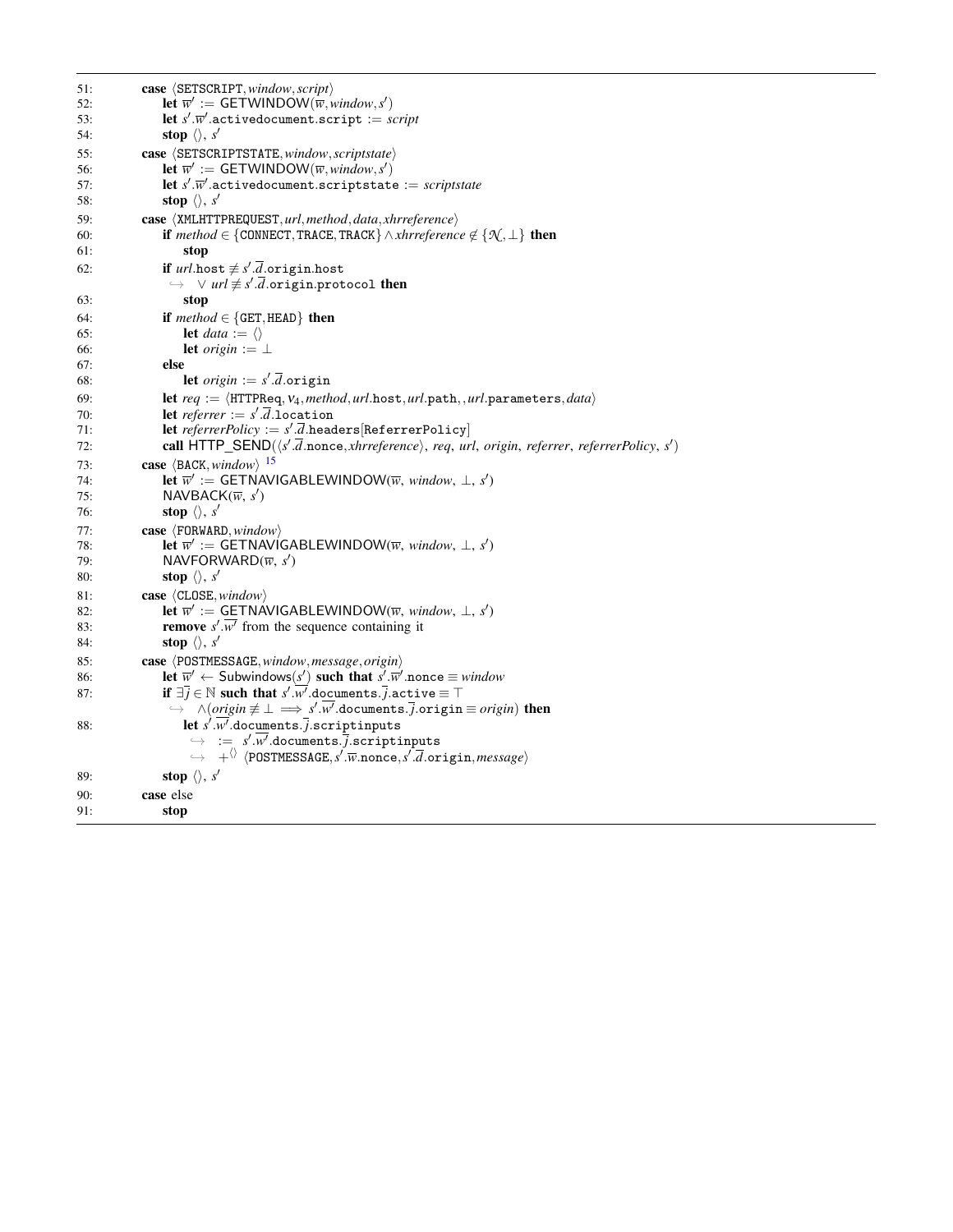## <span id="page-31-0"></span>Algorithm 8 Web Browser Model: Process an HTTP response.

```
1: function PROCESSRESPONSE(response, reference, request, requestUrl, s
0
)
 2: if Set-Cookie ∈ response.headers then
 3: for each c \in \Diamond response.headers [Set-Cookie], c \in Cookies do
 4: let s
0
.cookies[request.host]
                    \rightarrow := AddCookie(s'.cookies[request.host], c)
 5: if Strict-Transport-Security ∈ response.headers \land requestUrl.protocol ≡ S then
 6: let s' sts := s' sts +^{\langle\rangle} request.host
 7: if Referer ∈ request.headers then
 8: let referrer := request.headers[Referer]
 9: else
10: let referrer := ⊥
11: if Location ∈ response.headers∧response.status ∈ {303,307} then
12: let url := response \text{.} \text{headers}[Location]
13: if url.fragment \equiv \perp then
14: let url.fragment := requestUrl.fragment
15: let method' := request.method
16: let body' := request.body
17: if Origin ∈ request.headers then
18: let origin := \langle request \text{.heads}[\text{Original}], \langle request \text{.host}, url.\text{protocol}\rangle\rangle19: else
20: let origin := \perp21: if response.\text{status} \equiv 303 \land request.\text{method} \notin \{\text{GET}, \text{HEAD}\}\) then 22 \cdot22: let method' := GET23: let body' := \langle \rangle24: if \exists \overline{w} \in Subwindows(s') such that s'.\overline{w} nonce \equiv reference then \rightarrow Do not redirect XHRs.
25: let req := \langle \text{HTTPReg}, \text{V}_6, \text{method}', \text{url}.\text{host}, \text{url}.\text{path}, \langle \rangle, \text{url}.\text{parameters}, \text{body}' \rangle26: let referrerPolicy := response.headers[ReferrerPolicy]
27: call HTTP_SEND(reference, req, url, origin, referrer, referrerPolicy, s
0
)
28: if \exists \overline{w} \in \mathsf{Subwindows}(s') such that s'.\overline{w} nonce \equiv \text{reference} then \rightarrow normal response
29: if response.body \overset{\sim}{\sim} \langle *, * \rangle then
30: stop \{ \}, s'
31: let script := \pi_1(response.body)<br>32: let scriptstate := \pi_2(response.b)
32: let scriptstate := \pi_2(response.body)<br>33: let referrer := request.headers[Ref]
             33: let referrer := request.headers[Referer]
34: let d := \langle v_7, \text{request} \rangleresponse.headers, referrer, script, scriptstate, \langle \rangle, \langle \rangle, \top is: if s' \cdot \overline{w}.documents \equiv \langle \rangle then
35: if s' \cdot \overline{w} documents \equiv \langle \rangle then
36: let s' \cdot \overline{w}.documents := \langle d \rangle37: else
38: let \overline{i} \leftarrow \mathbb{N} such that s'.\overline{w}.documents.\overline{i}.active \equiv \top39: let s'.\overline{w}.documents.\overline{i}.active := ⊥
40: remove s' \cdot \overline{w}.documents.(\overline{i}+1) and all following documents
                    \hookrightarrow from s'.\overline{w}.documents
41: let s'.\overline{w}.documents := s'.\overline{w}.documents +^{\langle\rangle}d42: stop {}, s
0
43: else if \exists \overline{w} \in \text{Subwindows}(s'), \overline{d} \text{ such that } s'.\overline{d} \text{.nonce} \equiv \pi_1(\text{reference})\rightarrow \land s'.\overline{d} = s'.\overline{w}.\text{activedocument then } \rightarrow \text{process XHR response}44: let headers := response.headers−Set-Cookie
45: let s'.\overline{d}.scriptinputs := s'.\overline{d}.scriptinputs +\langle\overline{\rangle}hXMLHTTPREQUEST,headers,response.body,π2(reference)i
```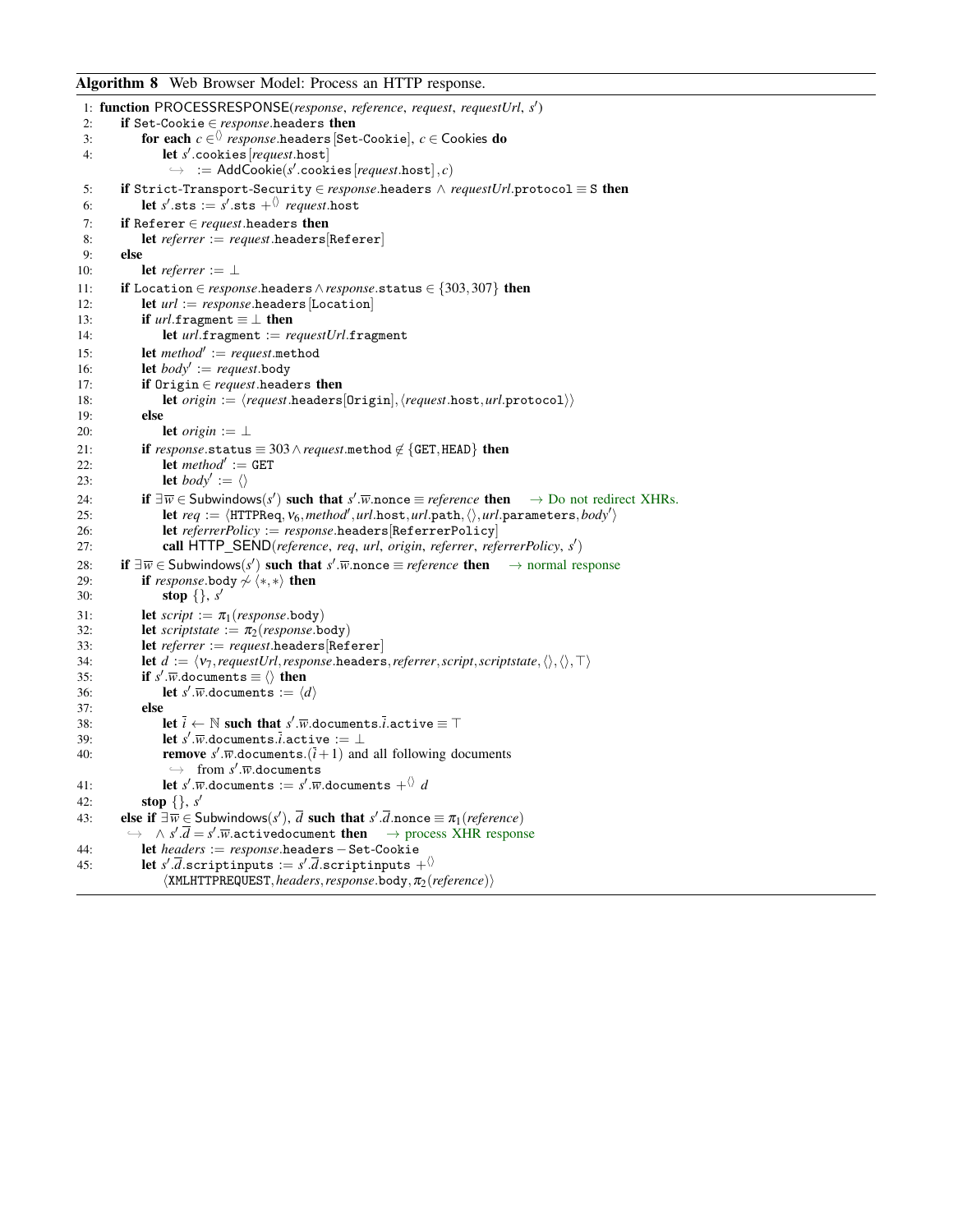## <span id="page-32-0"></span>Algorithm 9 Web Browser Model: Main Algorithm

```
Input: \langle a, f, m \rangle, s
 1: let s' := s2: if s.isCorrupted \neq \bot then
 3: let s' pendingRequests := \langle m, s \rangle pendingRequests \rangle \rightarrow Collect incoming messages
 4: let m' \leftarrow d_V(s')5: let a' \leftarrow \text{IPs}6: stop \langle \langle a', a, m' \rangle \rangle, s'
 7: if m \equiv \text{TRIGGER} then \rightarrow A special trigger message.
 8: let switch ← {script,urlbar,reload,forward,back}
 9: let \overline{w} \leftarrow Subwindows(s') such that s' w.documents \neq \langle \rangle\rightarrow if possible; otherwise stop \rightarrow Pointer to some window.
10: let \overline{t l w} \leftarrow \mathbb{N} such that s'.\overline{t l w}.documents \neq \langle \rangle\rightarrow if possible; otherwise stop \rightarrow Pointer to some top-level window.
11: if switch \equiv script then \rightarrow Run some script.
12: let \overline{d} := \overline{w} + \overline{\lambda} activedocument
13: call RUNSCRIPT(\overline{w}, \overline{d}, s')
14: else if switch \equiv urlbar then \rightarrow Create some new request.
15: let newwindow ← \{\top, \bot\}16: if newwindow \equiv \top then \rightarrow Create a new window.
17: let windownonce := v_118: let w' := \langle windownone, \langle \rangle, \bot \rangle19: let s' windows := s' windows +\langle \rangle w'20: else \rightarrow Use existing top-level window.<br>21: let windownonce := s'.\overline{t w}.nonce
21: let windownonce := s'.tlw.nonce
22: let \text{protocol} \leftarrow \{P, S\}23: let host \leftarrow Doms
24: let path \leftarrow \mathbb{S}25: let fragment \leftarrow S
26: let parameters \leftarrow [\mathbb{S} \times \mathbb{S}]27: let url := \langle \text{URL}, protocol, host, path, parameters, fragment \rangle28: let req := \langle \text{HTPRed}, \nu_2, \text{GET}, \text{host}, \text{path}, \langle \rangle, \text{parameters}, \langle \rangle \rangle<br>29. call HTTP SEND(windownonce, reg. url. \mid \cdot \mid \cdot \mid \cdot \rangle)
29: call HTTP_SEND(windownonce, req, url, ⊥, ⊥, ⊥, s')
30: else if switch \equiv reload then \rightarrow Reload some document.
31: let \overline{w} \leftarrow Subwindows(s') such that s'.\overline{w}.documents \neq \langle \rangle\rightarrow if possible; otherwise stop
32: let url := s'.\overline{w}.\overline{a}ctivedocument.location33: let req := \langle \text{HTTPReq}, \nu_2, \text{GET}, \text{url}.\text{host}, \text{url}.\text{path}, \langle \rangle, \text{url}.\text{parameters}, \langle \rangle \rangle<br>34: let referrer := s'.\overline{w}.\text{activedocument}.\text{referrer}34: let referrer := s'.\overline{w}.activedocument.referrer
35: let s' := \text{CANCELNAV}(s'.\overline{w}.\text{nonce}, s')36: call HTTP_SEND(s'.\overline{w}.nonce, req, url, ⊥, referrer, ⊥, s')
37: else if switch ≡ forward then
38: NAVFORWARD(\overline{w}, s')39: else if switch ≡ back then
40: NAVBACK(\overline{w}, s')41: else if m \equiv FULLCORRUPT then \rightarrow Request to corrupt browser
42: let s'.isCorrupted := FULLCORRUPT
43: stop \langle \rangle, s'
44: else if m \equiv CLOSECORRUPT then \rightarrow Close the browser
45: let s'.secrets := \langle \rangle46: let s' windows := \langle \rangle47: let s'.pendingDNS := \langle \rangle48: let s<sup>'</sup>.pendingRequests := \langle \rangle49: let s' sessionStorage := \langle \rangle50: let s'.cookies ⊂<sup>()</sup> Cookies such that
           ,→ (c ∈
hi s
0
.cookies) ⇐⇒ (c ∈
hi s.cookies∧c.content.session ≡ ⊥)
51: let s'.isCorrupted := CLOSECORRUPT
52: stop \langle \rangle, s'
```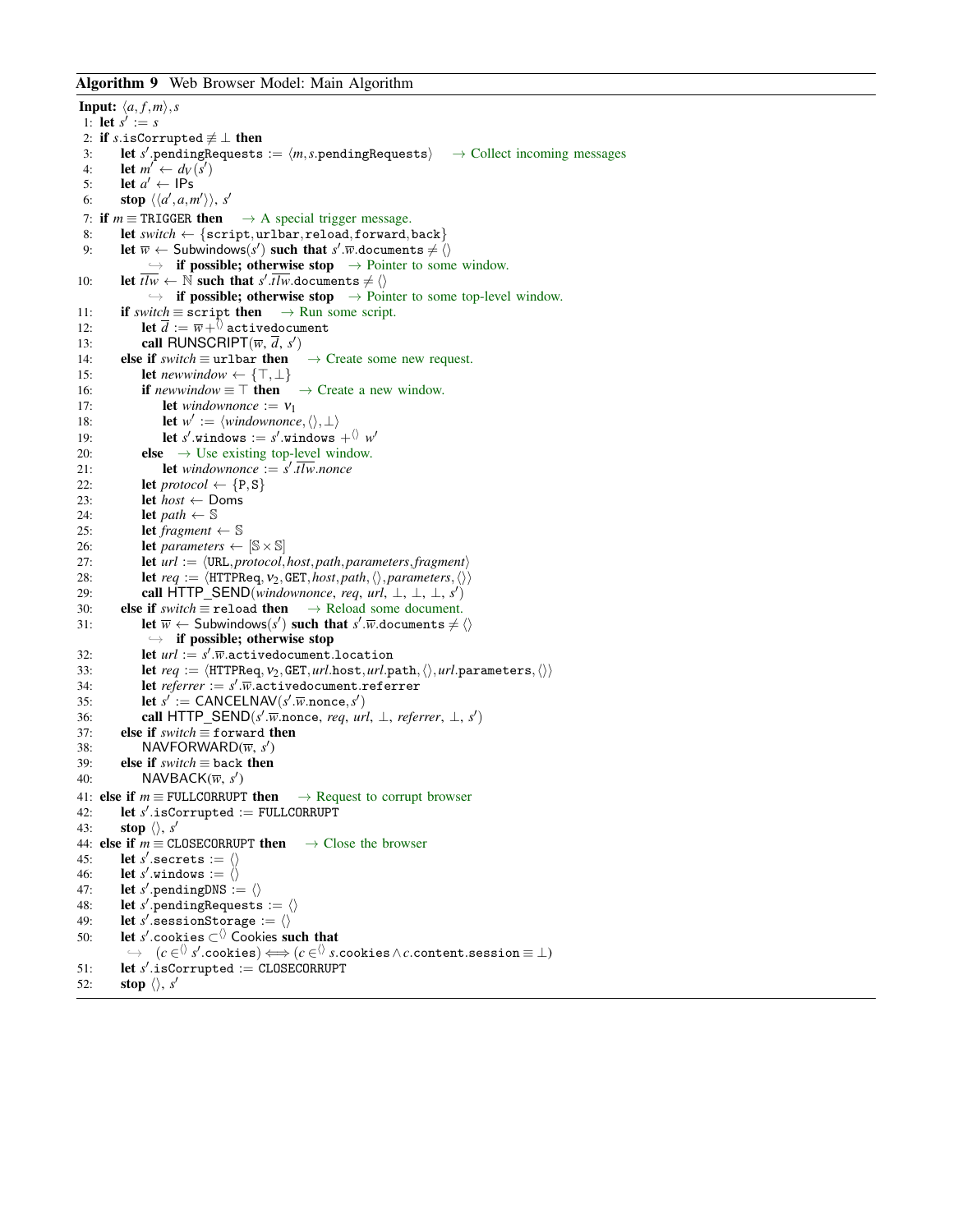```
53: else if ∃ hreference,request,url, key, fi ∈hi s
0
.pendingRequests
     \rightarrow such that \pi_1(\text{dec}_s(m, key)) \equiv \text{HTTP}Resp then \rightarrow Encrypted HTTP response
54: let m' := \text{dec}_s(m, \text{key})55: if m' nonce \neq request nonce then
56: stop
57: remove \langle reference, request, url, key, f \rangle from s'.pendingRequests
58: call PROCESSRESPONSE(m', reference, request, url, s<sup>t</sup>)
59: else if \pi_1(m) \equiv HTTPResp \land \exists {reference, request, url, \bot, f \rangle \in \Diamond s' .pendingRequests
      \rightarrow such that m' nonce \equiv request.key then
60: remove hreference,request,url,⊥, fi from s
0
.pendingRequests
61: call PROCESSRESPONSE(m, reference, request, url, s
0
)
62: else if m \in \text{DNSResponse} then \rightarrow Successful DNS response
63: if m.nonce ∉ s.pendingDNS ∨ m.result ∉ IPs ∨ m.domain \neq \pi_2 (s.pendingDNS).host then 64:
            stop
65: let \langle reference, message, url \rangle := s.\text{pendingDNS}[m.\text{none}]66: if url.\text{protocol} \equiv S then
67: let s' pendingRequests := s' pendingRequests
              \leftrightarrow + \langle /reference, message, url, v<sub>3</sub>, m.result)
68: let message := enc_{a}(\langle message, v_3 \rangle, s'.\nkeyMapping[message.host])69: else
70: let s' pendingRequests := s' pendingRequests
              ,→ +hi hreference, message, url, ⊥, m.resulti
71: let s'.pendingDNS := s'.pendingDNS − m.nonce
72: stop \langle \langle m.\text{result}, a, message \rangle \rangle, s^{\delta}73: else \rightarrow Some other message<br>74: call PROCESS OTHER
74: call PROCESS_OTHER(m, a, f, s')75: stop
```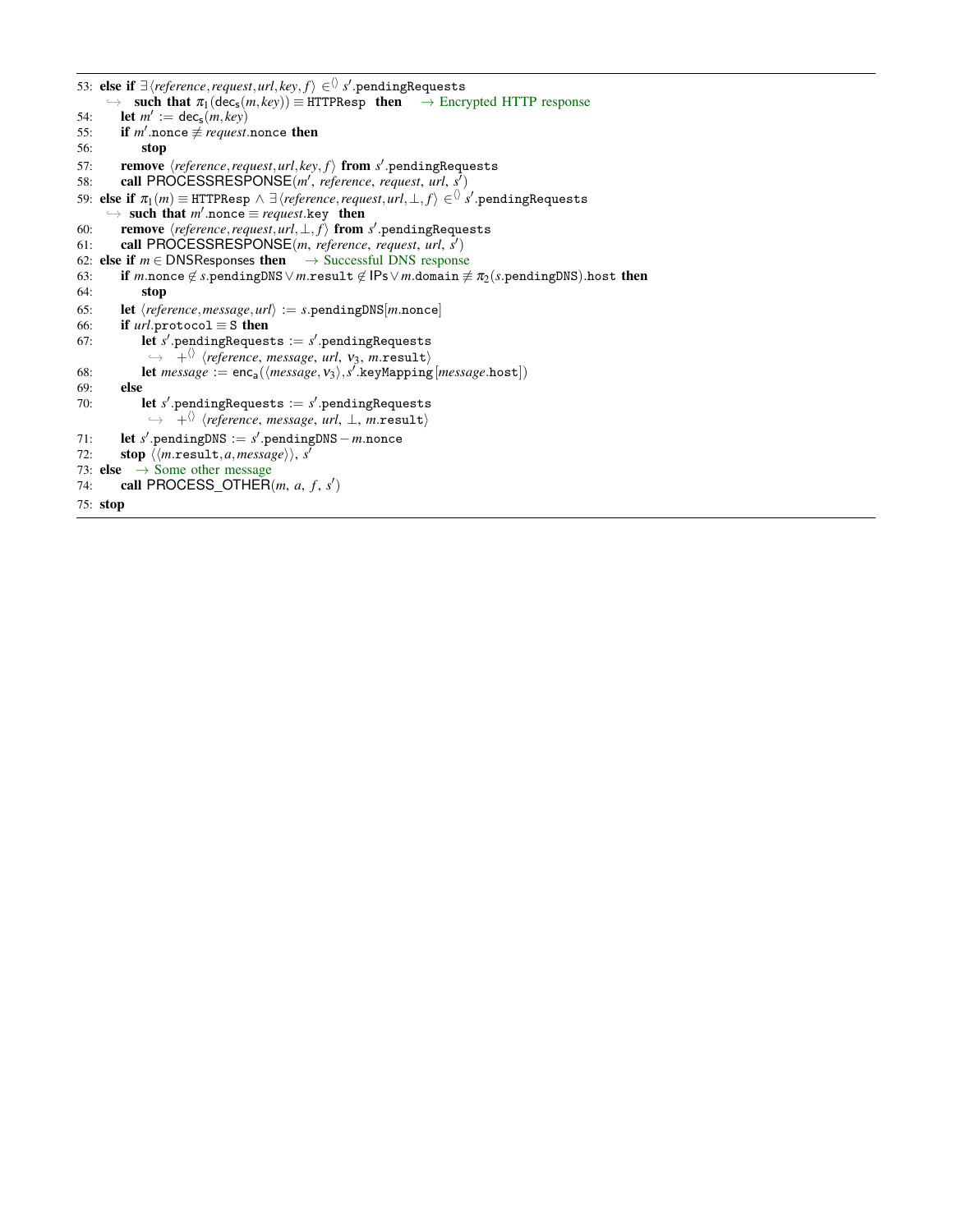## <span id="page-34-3"></span>APPENDIX E GENERIC HTTPS SERVER MODEL

This model will be used as the base for all servers in the following. It makes use of placeholder algorithms that are later superseded by more detailed algorithms to describe a concrete relation for an HTTPS server.

<span id="page-34-2"></span>*Definition 47 (Base state for an HTTPS server.).* The state of each HTTPS server that is an instantiation of this relation must contain at least the following subterms:  $pendingDNS \in [\mathcal{N} \times \mathcal{T}_{\mathcal{N}}]$ ,  $pendingRequests \in [\mathcal{N} \times \mathcal{T}_{\mathcal{N}}]$  (both containing arbitrary terms), *DNSaddress*  $\in$  IPs (containing the IP address of a DNS server), *keyMapping*  $\in$  [Doms  $\times$   $\mathcal{T}_{\mathcal{N}}$ ] (containing a mapping from domains to public keys), *tlskeys*  $\in$  [Doms  $\times \mathcal{N}$ ] (containing a mapping from domains to private keys), and *corrupt*  $\in T_{\mathcal{N}}$ (either  $\perp$  if the server is not corrupted, or an arbitrary term otherwise).

We note that in concrete instantiations of the generic HTTPS server model, there is no need to extract information from these subterms or alter these subterms.

Let  $v_{n0}$  and  $v_{n1}$  denote placeholders for nonces that are not used in the concrete instantiation of the server. We now define the default functions of the generic web server in Algorithms [10](#page-34-0)[–14,](#page-34-1) and the main relation in Algorithm [15.](#page-35-0)

<span id="page-34-0"></span>Algorithm 10 Generic HTTPS Server Model: Sending a DNS message (in preparation for sending an HTTPS message).

1: function HTTPS\_SIMPLE\_SEND(*reference*, *message*, *s* 0 )

2: **let** *s*<sup> $\prime$ </sup> pendingDNS[ $v_{n0}$ ] :=  $\langle reference, message \rangle$ 

3: stop  $\langle \langle s'.$ DNSaddress, a,  $\langle$ DNSResolve, *message*.host,  $v_{n0} \rangle \rangle$ , *s'* 

Algorithm 11 Generic HTTPS Server Model: Default HTTPS response handler.

- 1: function PROCESS\_HTTPS\_RESPONSE(*m*, *reference*, *request*, *key*, *a*, *f* , *s* 0 )
- 2: stop

Algorithm 12 Generic HTTPS Server Model: Default trigger event handler.

1: function TRIGGER(s')

2: stop

Algorithm 13 Generic HTTPS Server Model: Default HTTPS request handler.

1: function PROCESS\_HTTPS\_REQUEST(m, k, a, f, s')

2: stop

<span id="page-34-1"></span>Algorithm 14 Generic HTTPS Server Model: Default handler for other messages.

1: function PROCESS\_OTHER( $m$ ,  $a$ ,  $f$ ,  $s'$ )

2: stop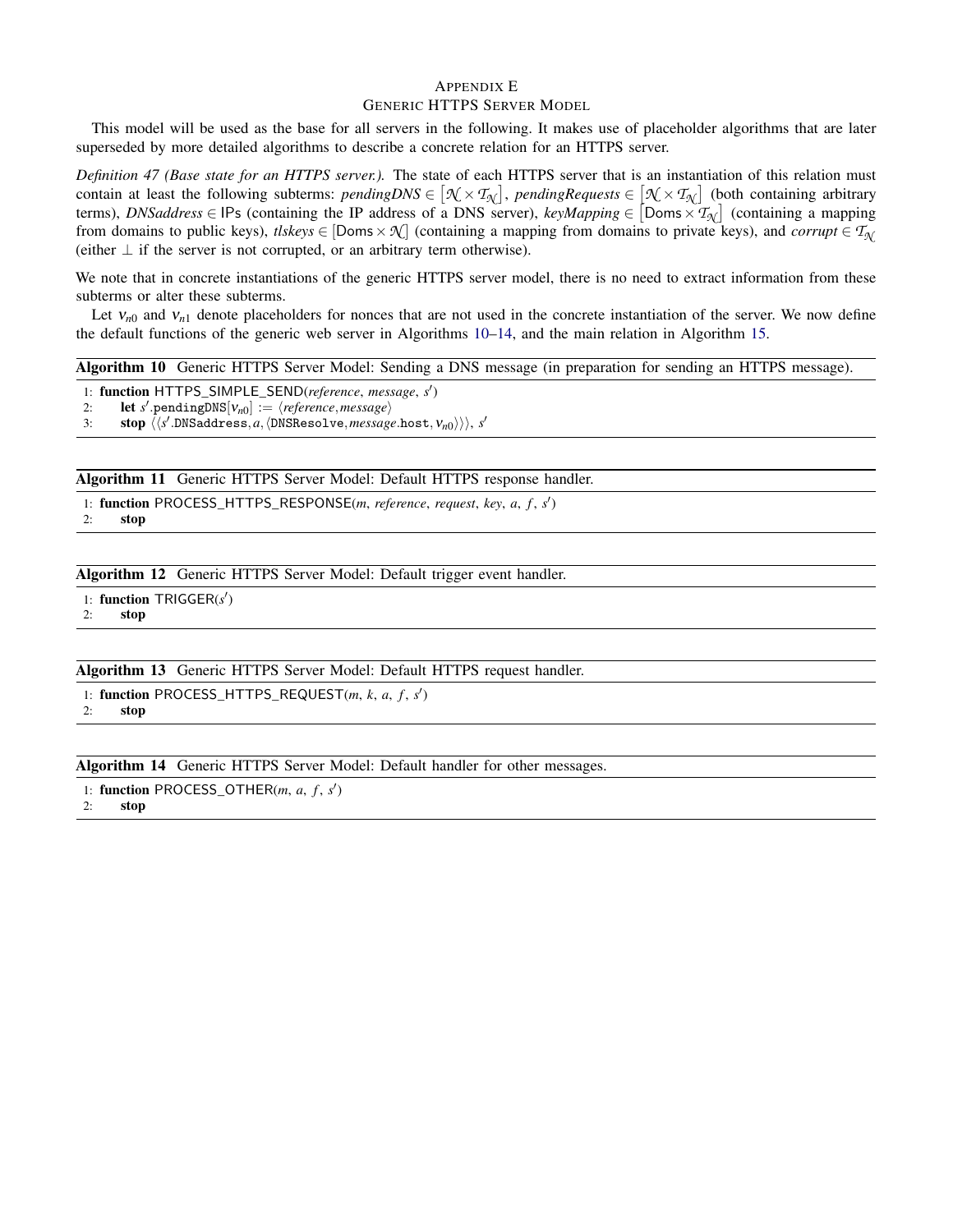<span id="page-35-0"></span>Algorithm 15 Generic HTTPS Server Model: Main relation of a generic HTTPS server

```
Input: \langle a, f, m \rangle, s
  1: if s' corrupt \not\equiv \perp \vee m \equiv \text{CORRUPT} then
  2: let s'.corrupt := \langle \langle a, f, m \rangle, s'.corrupt)
  3: let m' \leftarrow d_V(s')4: let a' \leftarrow \text{IPs}5: stop \langle \langle a', a, m' \rangle \rangle, s'
  6: if \exists m_{dec}, k, k', inDomain such that \langle m_{dec}, k \rangle \equiv dec_a(m, k') \wedge \langle inDomain, k' \rangle \in s.tlskeys then
 7: let n, method, path, parameters, headers, body such that
      \rightarrow \langleHTTPReq,n,method,inDomain,path,parameters,headers,body) \equiv m_{dec}\rightarrow if possible; otherwise stop
  8: call \widehat{P} \text{ROCESS\_HTTS\_REQUEST}(m_{dec}, k, a, f, s')9: else if m \in DNSResponses then \rightarrow Successful DNS response
10: if m.nonce \notin s.pendingDNS \lor m.result \notin IPs \lor m.domain \notin s.pendingDNS[m.nonce].2.host then
11: stop
12: let \langle reference, request \rangle := s.\text{pendingDNS}[m.nonce]<br>13: let s'.\text{pendingReadeests := s'.\text{pendingReadeests}13: let s' pendingRequests := s' pendingRequests
                \leftrightarrow +^{\langle\rangle} \langlereference, request, v_{n1}, m.result\rangle14: let message := enc_a(\langle request, v_{n1} \rangle, s'.\nkeyMapping[request.\nhost])15: let s'.pendingDNS := s'.pendingDNS − m.nonce
16: stop \langle \langle m.\text{result}, a, message \rangle \rangle, s^T17: else if ∃\reference,request, key, f) ∈<sup>\Diamond</sup> s'.pendingRequests
      \rightarrow such that \pi_1(\text{dec}_s(m, key)) \equiv \text{HTTP}Resp then \rightarrow Encrypted HTTP response
18: let m' := \text{dec}_s(m, \text{key})19: if m' nonce \neq request nonce then
20: stop
21: remove \langle reference, request, key, f \rangle from s'.pendingRequests
22: call PROCESS_HTTPS_RESPONSE(m<sup>1</sup>, reference, request, key, a, f, s')
23: stop
24: else if m \equiv \text{TRIGGER} then \rightarrow Process was triggered
25: call PROCESS_TRIGGER(s')
26: stop
```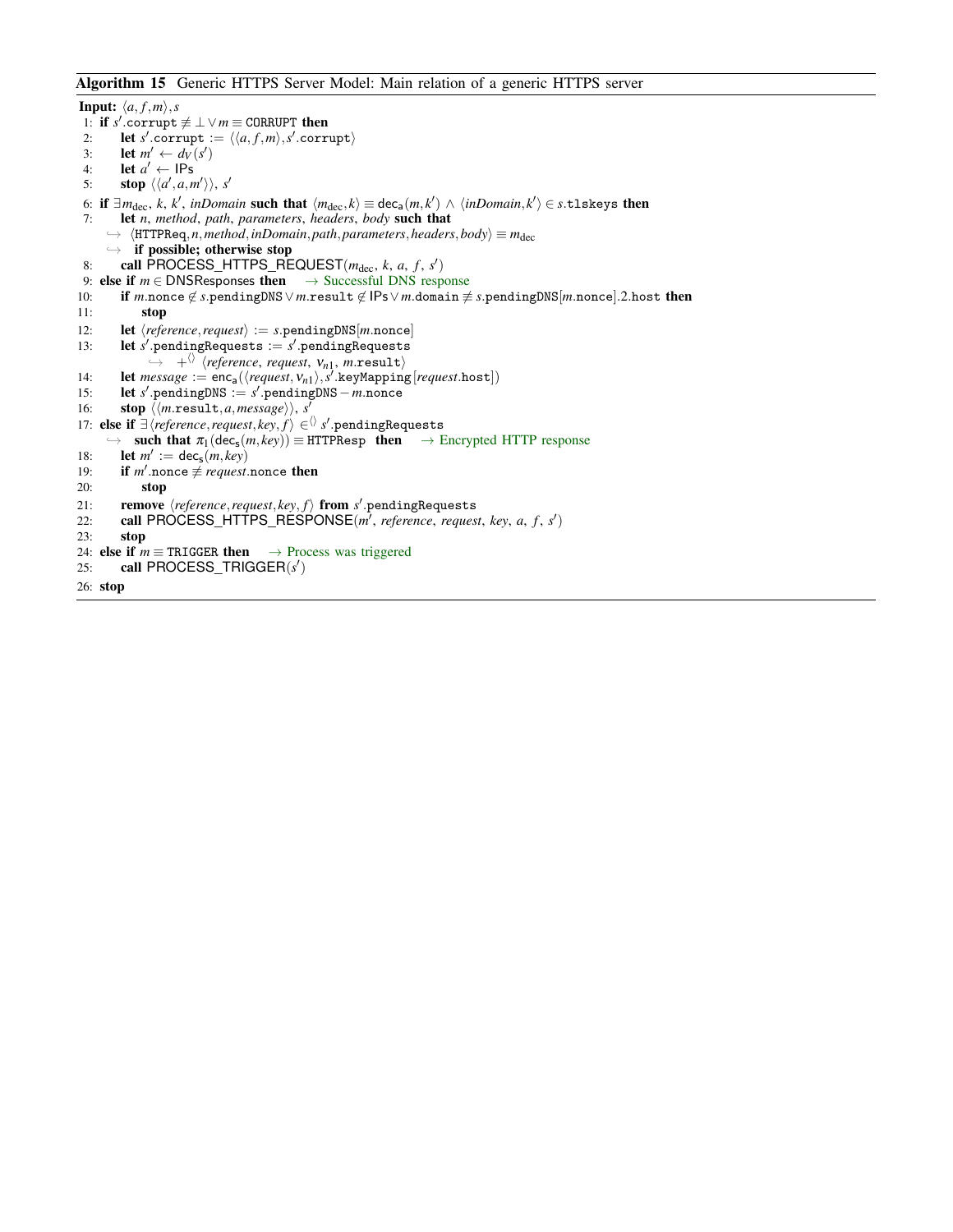#### <span id="page-36-0"></span>APPENDIX F

## FORMAL MODEL OF OPENID CONNECT WITH A NETWORK ATTACKER

We here present the full details of our formal model of OIDC which we use to analyze the authentication and authorization properties. This model contains a network attacker. We will later derive from this model a model where the network attacker is replaced by a web attacker. We use this modified model for the session integrity properties.

We model OIDC as a web system (in the sense of Appendix [B-C\)](#page-21-0). We call a web system  $OIDC^n = (W, S, script, E^0)$  and *OIDC web system with a network attacker* if it is of the form described in what follows.

#### *A. Outline*

<span id="page-36-1"></span>The system *W* = Hon∪Net consists of a network attacker process (in Net), a finite set B of web browsers, a finite set RP of web servers for the relying parties, a finite set IDP of web servers for the identity providers, with Hon := B∪RP∪IDP. More details on the processes in  $W$  are provided below. We do not model DNS servers, as they are subsumed by the network attacker. Figure [10](#page-36-1) shows the set of scripts *S* and their respective string representations that are defined by the mapping script. The set  $E^0$  contains only the trigger events as specified in Appendix [B-C.](#page-21-0)

| $s \in \mathcal{S}$    | script(s)           |
|------------------------|---------------------|
| $R^{\text{att}}$       | att_script          |
| $script\_rp\_index$    | script_rp_index     |
| script_rp_get_fragment | script_get_fragment |
| script_idp_form        | script_idp_form     |

Figure 10. List of scripts in *S* and their respective string representations.

This outlines  $OIDC<sup>n</sup>$ . We will now define the DY processes in  $OIDC<sup>n</sup>$  and their addresses, domain names, and secrets in more detail.

#### <span id="page-36-2"></span>*B. Addresses and Domain Names*

The set IPs contains for the network attacker in Net, every relying party in RP, every identity provider in IDP, and every browser in B a finite set of addresses each. By addr we denote the corresponding assignment from a process to its address. The set Doms contains a finite set of domains for every relying party in RP, every identity provider in IDP, and the network attacker in Net. Browsers (in B) do not have a domain.

By addr and dom we denote the assignments from atomic processes to sets of IPs and Doms, respectively.

#### *C. Keys and Secrets*

The set  $\mathcal{N}$  of nonces is partitioned into five sets, an infinite sequence *N*, an finite set  $K_{\text{TLS}}$ , an finite set  $K_{\text{sign}}$ , and a finite set Passwords. We therefore have  $\mathcal{N} =$  $\dot{\cup}$   $K_{\mathrm{TLS}} \dot{\cup} K_{\mathrm{sign}} \dot{\cup}$  Passwords.

$$
\begin{array}{ccc}\n\bullet & \bullet & \bullet & \bullet \\
\hline\n\text{infinite} & \text{finite} & \text{finite}\n\end{array}
$$

These sets are used as follows:

- The set *N* contains the nonces that are available for each DY process in *W* (it can be used to create a run of *W*).
- The set  $K_{\text{TLS}}$  contains the keys that will be used for TLS encryption. Let tlskey: Doms  $\rightarrow K_{\text{TLS}}$  be an injective mapping that assigns a (different) private key to every domain. For an atomic DY process p we define  $tlskeys^p =$  $\langle \{ \langle d, \mathsf{t} \vert \mathsf{skey}(d) \rangle \mid d \in \mathsf{dom}(p) \} \rangle.$
- The set  $K_{\text{sign}}$  contains the keys that will be used by IdPs for signing id tokens. Let signkey: IDP  $\rightarrow K_{\text{sign}}$  be an injective mapping that assigns a (different) signing key to every IdP.
- The set Passwords is the set of passwords (secrets) the browsers share with the identity providers. These are the passwords the users use to log in at the IdPs.

#### *D. Identities and Passwords*

Identites consist, similar to email addresses, of a user name and a domain part. For our model, this is defined as follows:

*Definition 48.* An *identity* (email address) *i* is a term of the form  $\langle \textit{name}, \textit{domain} \rangle$  with  $\textit{name} \in S$  and  $\textit{domain} \in Doms$ .

Let ID be the finite set of identities. We say that an ID is *governed* by the DY process to which the domain of the ID belongs. Formally, we define the mapping governor :  $ID \to W$ ,  $\langle name, domain \rangle \mapsto dom^{-1}(domain)$ . By  $ID^y$  we denote the set governor−<sup>1</sup> (*y*).

The governor of an ID will usually be an IdP, but could also be the attacker. Besides governor, we define the following mappings: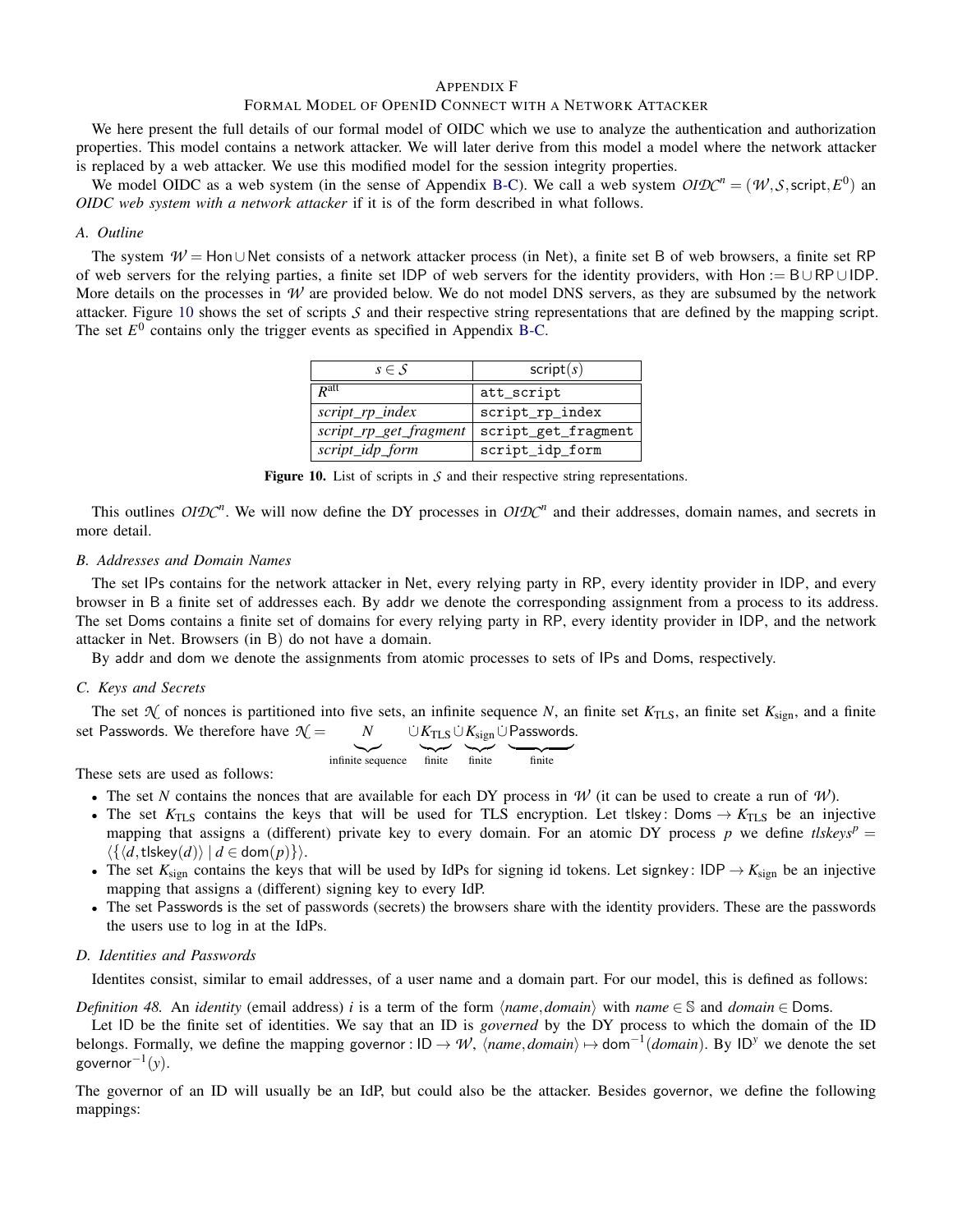- By secretOfID :  $ID \rightarrow$  Passwords we denote the bijective mapping that assigns secrets to all identities.
- Let ownerOfSecret : Passwords → B denote the mapping that assigns to each secret a browser that *owns* this secret. Now, we define the mapping ownerOfID :  $ID \rightarrow B$ ,  $i \mapsto$  ownerOfSecret(secretOfID(*i*)), which assigns to each identity the browser that owns this identity (we say that the identity belongs to the browser).

#### *E. Corruption*

RPs and IdPs can become corrupted: If they receive the message CORRUPT, they start collecting all incoming messages in their state and (upon triggering) send out all messages that are derivable from their state and collected input messages, just like the attacker process. We say that an RP or an IdP is *honest* if the according part of their state (*s*.corrupt) is ⊥, and that they are corrupted otherwise.

We are now ready to define the processes in  $W$  as well as the scripts in  $S$  in more detail.

#### *F. Network Attackers*

As mentioned, the network attacker *na* is modeled to be a network attacker as specified in Appendix [B-C.](#page-21-0) We allow it to listen to/spoof all available IP addresses, and hence, define  $I^{na} = \text{IPs}$ . The initial state is  $s_0^{na} = \langle$  attdoms, tlskeys, signkeys $\rangle$ , where *attdoms* is a sequence of all domains along with the corresponding private keys owned by the attacker *na*, *tlskeys* is a sequence of all domains and the corresponding public keys, and *signkeys* is a sequence containing all public signing keys for all IdPs.

## *G. Browsers*

Each  $b \in B$  is a web browser atomic Dolev-Yao process as defined in Definition [46,](#page-28-1) with  $I^b := \text{addr}(b)$  being its addresses. To define the inital state, first let  $ID_b := ownerOfID^{-1}(b)$  be the set of all IDs of *b*. We then define the set of passwords that a browser *b* gives to an origin *o*: If the origin belongs to an IdP, then the user's passwords of this IdP are contained in the set. To define this mapping in the initial state, we first define for some process *p*

$$
\mathsf{Secrets}^{b,p} = \left\{ s \mid b = \text{ownerOfSecret}(s) \land (\exists i : s = \text{secretOfID}(i) \land i \in \mathsf{ID}^p) \right\}.
$$

Then, the initial state  $s_0^b$  is defined as follows: the key mapping maps every domain to its public (TLS) key, according to the mapping tlskey; the DNS address is an address of the network attacker; the list of secrets contains an entry  $\langle\langle d, S \rangle, \langle S\epsilon\epsilon_0| \epsilon_0| \rangle$ for each  $p \in \mathsf{RP} \cup \mathsf{IDP}$  and  $d \in \mathsf{dom}(p)$ ; *ids* is  $\langle \mathsf{ID}_b \rangle$ ; *sts* is empty.

#### *H. Relying Parties*

A relying party  $r \in \mathbb{RP}$  is a web server modeled as an atomic DY process  $(I^r, Z^r, R^r, s_0^r)$  with the addresses  $I^r := \text{addr}(r)$ . Next, we define the set  $Z^r$  of states of *r* and the initial state  $s_0^r$  of *r*.

<span id="page-37-0"></span>*Definition 49.* A *state*  $s \in Z^r$  *of an RP r* is a term of the form  $\langle DNSAddress, pendingDNS, pendingRequests, corrupt,$ *keyMapping*, *tlskeys*, *sessions*, *issuerCache*, *oidcConfigCache*, *jwksCache*, *clientCredentialsCache*i with *DNSaddress* ∈ IPs, pendingDNS  $\in$   $[\mathcal{N}\times T_{\mathcal{N}}]$ , pendingRequests  $\in$   $[\mathcal{N}\times T_{\mathcal{N}}]$ , corrupt  $\in$   $T_{\mathcal{N}}$ , keyMapping  $\in$   $[$  Doms  $\times$   $T_{\mathcal{N}}]$  , tlskeys  $\in$   $[$  Doms  $\times$   $K_{\rm TLS}]$ (all former components as in Definition [47\)](#page-34-2), *sessions*  $\in [\mathcal{N} \times \mathcal{T}_{\mathcal{N}}]$ , *issuerCache*  $\in [\mathcal{T}_{\mathcal{N}} \times \mathcal{T}_{\mathcal{N}}]$ , *oidcConfigCache*  $\in [\mathcal{T}_{\mathcal{N}} \times \mathcal{T}_{\mathcal{N}}]$ , and *jwksCache*  $\in$   $[T_{\mathcal{N}} \times T_{\mathcal{N}}]$ .

An *initial state*  $s_0'$  *of r* is a state of *r* with  $s_0'$  pendingDNS  $\equiv$   $\langle\rangle$ ,  $s_0'$  pendingRequests  $\equiv$   $\langle\rangle$ ,  $s_0'$  corrupt  $\equiv$   $\perp$ ,  $s_0'$  keyMapping being the same as the keymapping for browsers above,  $s_0^r$  tlskeys  $\equiv$  *tlskeys<sup>r</sup>*,  $s_0^r$  sessions  $\equiv \langle \rangle$ ,  $s_0^r$  issuerCache  $\equiv \langle \rangle$ ,  $s_0^r$ .oidcConfigCache  $\equiv$   $\langle$   $\rangle$ ,  $s_0^r$ .jwksCache  $\equiv$   $\langle$   $\rangle$ , and  $s_0^r$ .clientCredentialsCache  $\equiv$   $\langle$   $\rangle$ .

We now specify the relation  $R^r$ : This relation is based on our model of generic HTTPS servers (see Appendix [E\)](#page-34-3). Hence we only need to specify algorithms that differ from or do not exist in the generic server model. These algorithms are defined in Algorithms [16–](#page-38-0)[21.](#page-41-0) (Note that in several places throughout these algorithms we use placeholders to generate "fresh" nonces as described in our communication model (see Definition [6\)](#page-18-2). Figure [11](#page-38-1) shows a list of all placeholders used.)

The scripts that are used by the RP are described in Algorithms [22](#page-42-0) and [23.](#page-42-1) In these scripts, to extract the current URL of a document, the function GETURL(*tree*,*docnonce*) is used. We define this function as follows: It searches for the document with the identifier *docnonce* in the (cleaned) tree *tree* of the browser's windows and documents. It then returns the URL *u* of that document. If no document with nonce *docnonce* is found in the tree *tree*,  $\diamond$  is returned.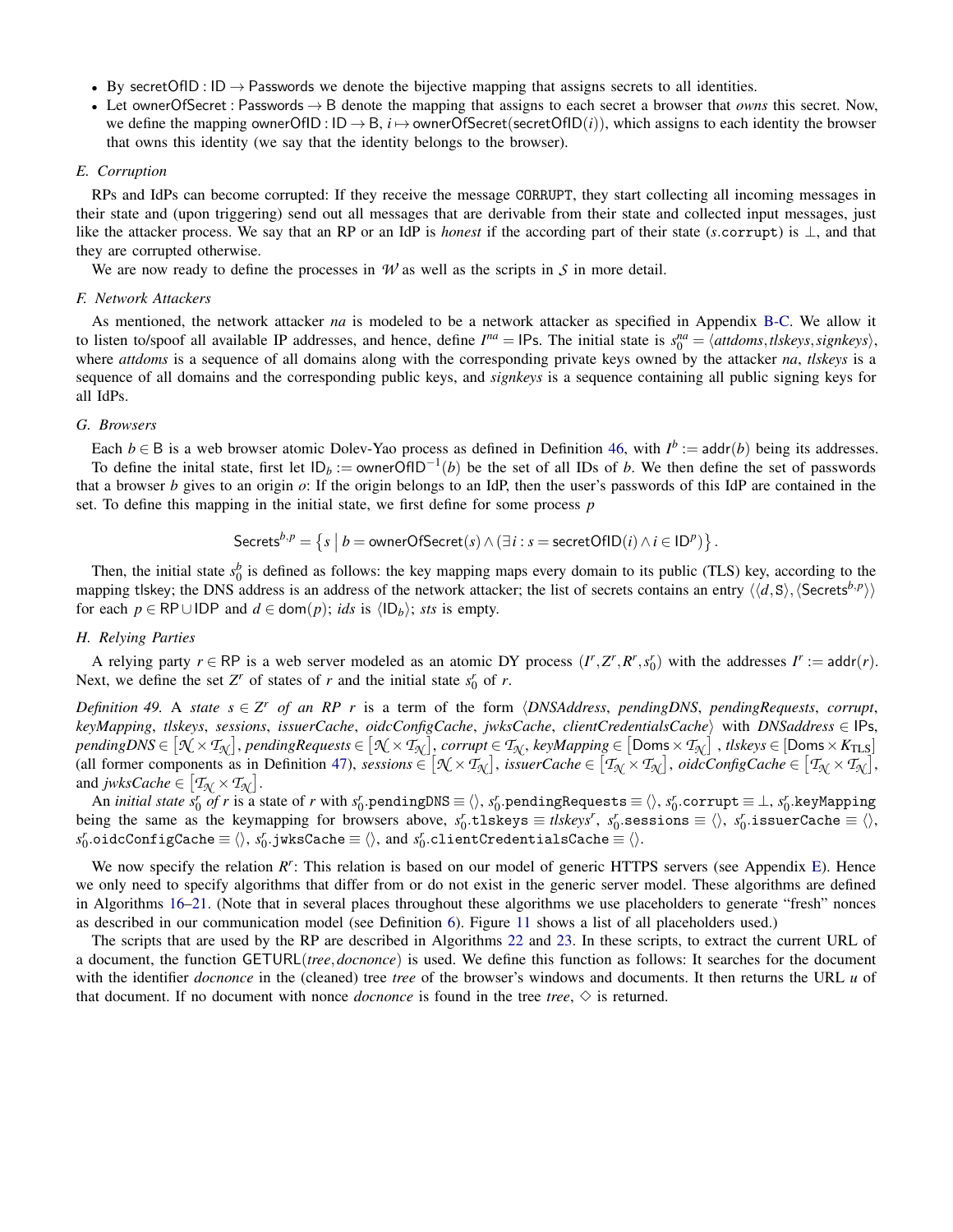<span id="page-38-0"></span>Algorithm 16 Relation of a Relying Party *R <sup>r</sup>* – Processing HTTPS Responses

|     | 1: <b>function</b> PROCESS_HTTPS_RESPONSE( <i>m, reference, request, key, a, f, s'</i> )     |
|-----|----------------------------------------------------------------------------------------------|
| 2:  | let session := $s'$ sessions $reference$ [session]]                                          |
| 3:  | let $id := session[identity]$                                                                |
| 4:  | let <i>issuer</i> := $s'$ issuerCache[ <i>id</i> ]                                           |
| 5:  | if reference $[responseTo] \equiv \text{WEBFINGER}$ then                                     |
| 6:  | <b>let</b> $wf := m$ body                                                                    |
| 7:  | <b>if</b> wf subject $\not\equiv id$ then                                                    |
| 8:  | stop                                                                                         |
| 9:  | if $wf[1\text{inks}][rel] \neq 0\text{IDC}_i$ issuer then                                    |
| 10: | stop                                                                                         |
| 11: | let s'issuerCache[id] := $wf[1\text{inks}][\text{href}]$                                     |
| 12: | call START_LOGIN_FLOW(reference[session], s')                                                |
| 13: | else if $reference[$ responseTo $] \equiv$ CONFIG then                                       |
| 14: | let $\textit{oidcc} := m.\text{body}$                                                        |
| 15: | if <i>oidcc</i> [issuer] $\neq$ <i>issuer</i> then                                           |
| 16: | stop                                                                                         |
| 17: | let $s'$ .oidcConfigCache[issuer] := oidcc                                                   |
| 18: | call START_LOGIN_FLOW(reference[session], s')                                                |
| 19: | else if $reference[$ responseTo $] \equiv$ JWKS then                                         |
| 20: | <b>let</b> s'.jwksCache[issuer] := m.body                                                    |
| 21: | call START_LOGIN_FLOW(reference[session], s')                                                |
| 22: | else if $reference[$ responseTo $]$ = REGISTRATION then                                      |
| 23: | let s'.clientCredentialsCache[issuer] := m.body                                              |
| 24: | call START_LOGIN_FLOW(reference[session], s')                                                |
| 25: | else if $reference[$ responseTo $] \equiv$ TOKEN then                                        |
| 26: | if token $\in$ $\Diamond$ session response_type $\Diamond$ useAccessTokenNow $\equiv$ T then |
| 27: | call USE_ACCESS_TOKEN(reference[session], m.body[access_token], s')                          |
| 28: | call CHECK ID TOKEN(reference[session], m.body[id_token], s')                                |
| 29: | stop                                                                                         |

<span id="page-38-1"></span>

| Placeholder      | Usage                                          |
|------------------|------------------------------------------------|
| $v_1$            | new login session id                           |
| $v_2$            | new HTTP request nonce                         |
| $\overline{v_3}$ | new HTTP request nonce                         |
| $v_4$            | new service session id                         |
| $\overline{v_5}$ | new HTTP request nonce                         |
| $\overline{v_6}$ | new state value                                |
| v <sub>7</sub>   | new <i>nonce</i> value (for the implicit flow) |

Figure 11. List of placeholders used in the relying party algorithm.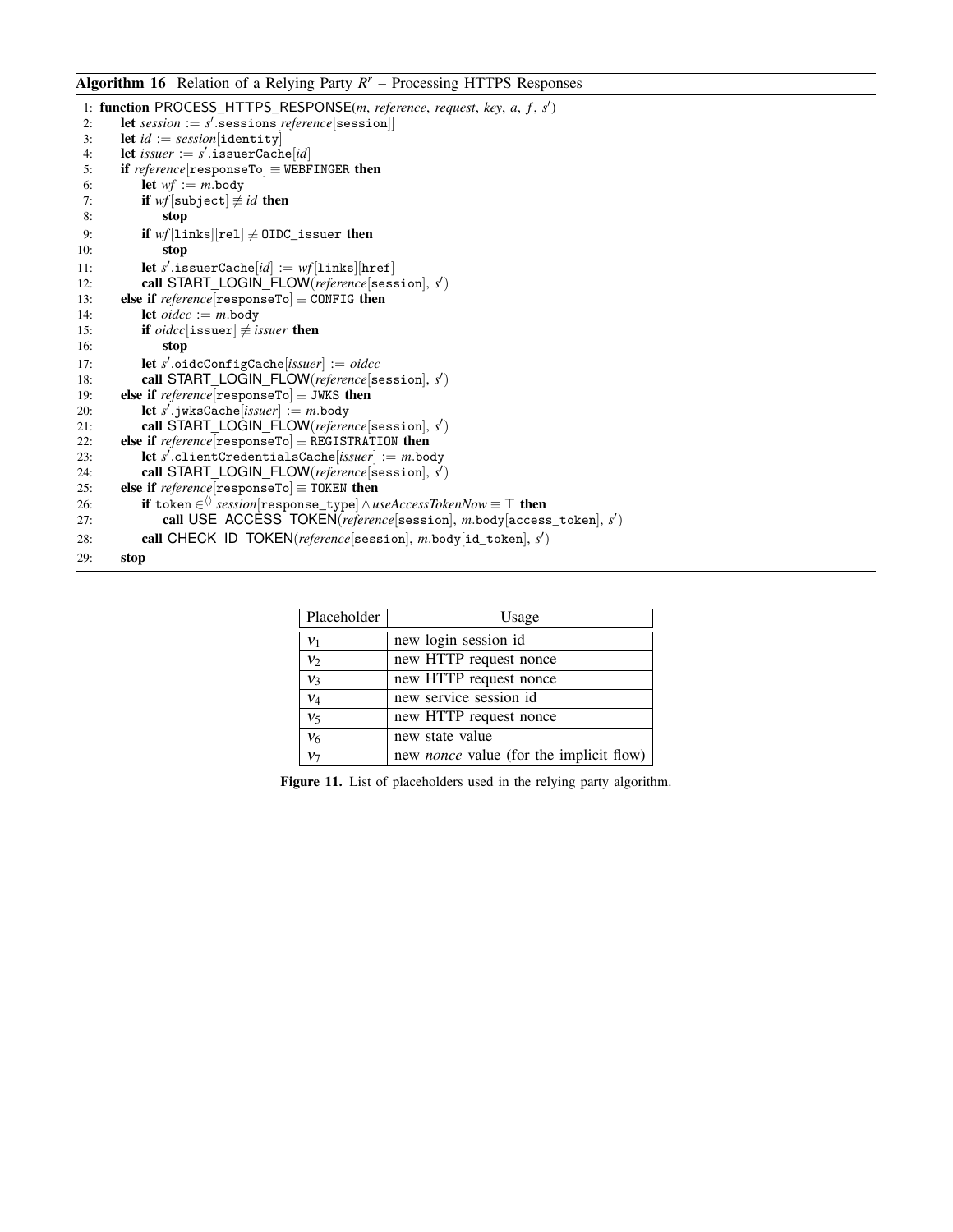# <span id="page-39-0"></span>Algorithm 17 Relation of a Relying Party *R <sup>r</sup>* – Processing HTTPS Requests

```
1: function PROCESS_HTTPS_REQUEST(m, k, a, f, s<sup>\prime</sup>) \rightarrow Process an incoming HTTPS request. Other message types are handled
   in separate functions. m is the incoming message, k is the encryption key for the response, a is the receiver, f the sender of the message.
    s' is the current state of the atomic DY process r.
 2: if m.path \equiv / then \rightarrow Serve index page.
 3: let headers := [ReferrerPolicy:origin] \rightarrowIII-A).
 4: let m' := enc<sub>s</sub>(\langleHTTPResp,m.nonce,200,headers,\langlescript_rp_index,\langle \rangle)), k) → Send script_rp_index in HTTP response.
 5: stop \langle \langle f, a, m' \rangle \rangle, s'
 6: else if m.path \equiv /startLogin \land m.method \equiv POST then \rightarrow Serve the request to start a new login.
 7: if m.headers[Origin] \neq \langle m.\text{host}, S \rangle then
 8: stop \rightarrow Check the Origin header for CSRF protection.
 9: let id := m \cdot body<br>0: let sessionId := v_110: let sessionId := v_1 \rightarrow Session id is a freshly chosen nonce.<br>11: let s' sessions[sessionId] := [startRequest:[message:m.ke
11: let s'.sessions[sessionId] := [startRequest:[message:m,key:k,receiver:a,sender: f],identity: id] → Create new ses-
                                                                                                                      sion record.
12: call START_LOGIN_FLOW(sessionId, s
0
                                                      \rightarrow Call the function that starts or proceeds with a login flow. Runs discov-
                                                         ery/registration/etc.
13: else if m.path \equiv /redirect_ep then \rightarrow User is being redirected after authentication to the IdP.
14: let sessionId := m.headers[Cookie][sessionId]
15: if sessionId \notin s' sessions then
16: stop
17: let \text{session} := s'→ Retrieve session data.
18: let id := session[i]19: let issuer := s'\rightarrow Issuer cache contains mappings from identites to issuers. Caches are being filled during
                                                    discovery/registration in the function START_LOGIN_FLOW.
20: if m.parameters[iss] \neq issuer then
21: stop \rightarrowIII-A).
22: let oidcConfig := s'→ Retrieve OIDC configuration for issuer.
23: let responseType := session[response_type]
           \rightarrow Determines the OIDC flow to use, e.g., code id_token token for a hybrid flow.
24: if responseType \equiv \langle code \rangle then \rightarrow Authorization code mode: Take data from URL parameters.
25: let data := m.parameters
26: else → Hybrid or implicit mode: Send the script script_rp_get_fragment to the browser to retrieve data from URL fragment
27: if m.method \equiv GET then
28: let headers := \langle \langle \text{ReferencePolicy}, \text{origin} \rangle \rangle29: let m' := \textsf{enc}_\mathsf{s}(\langle \text{HTTPResp}, m.\textsf{nonce}, 200, \textit{headsers}, \langle \textsf{script\_rp\_get\_fragment}, \bot \rangle \rangle, k)30: stop \langle \langle f, a, m' \rangle \rangle, s'
31: else \rightarrow If this is a POST request, the script script_rp_get_fragment is sending the data from URL fragment.
32: let data := m \cdot body33: if data[state] \neq session[state] then
34: stop → Check state value.
35: let s'.sessions[sessionId][redirectEpRequest] :=
           ,→ [message:m,key:k,receiver:a,sender: f ] → Store incoming request for later use in CHECK_ID_TOKEN (Algo-
                                                              rithm 20).
36: if id_token \in \Diamond responseType then \rightarrow Check if the chosen response type contains id_token.
37: if code \in \Diamond responseType then \rightarrowA).
38: let checkIdTokenNow ← { \top, \bot} → Non-deterministically decide whether to check first or second id token to capture all
                                                     potential choices in real-world implementations (cf. Appendix A).
39: else
40: let checkIdTokenNow := \top \rightarrow In non-hybrid modes, the id token is always checked.
41: if checkIdTokenNow \equiv \top then16</sup>
42: call CHECK_ID_TOKEN(sessionId, data[id_token], s
0
                                                                          \rightarrow Check the id token and (if successful) log the user in. See
                                                                              Algorithm 20.
43: let useAccessTokenNow ← {T, ⊥} → Non-det. decide whether to use access token (authorization) or not.
44: if token ∈<sup>()</sup> responseType ∧useAccessTokenNow \equiv \top then
45: call USE_ACCESS_TOKEN(sessionId, m.body[access_token], s') \rightarrow Use the access token at the IdP.
46: if code \in \Diamond responseType then
47: call SEND_TOKEN_REQUEST(sessionId, m.body[code], s') \rightarrow Retrieve a token from the token endpoint of the IdP.
48: stop
```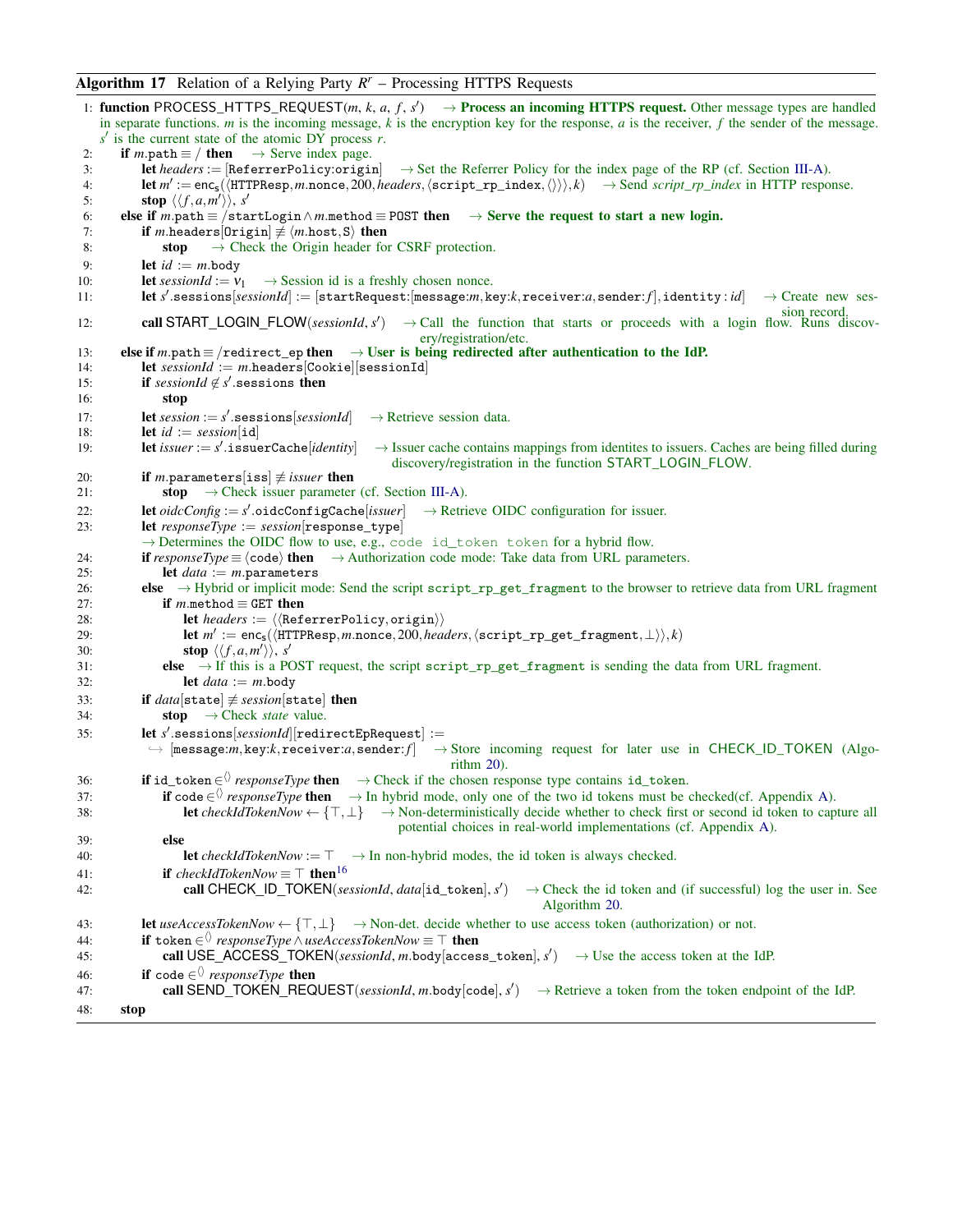# <span id="page-40-1"></span>Algorithm 18 Relying Party *R r* : Request to token endpoint.

|  |  |  |  | 1: function SEND_TOKEN_REQUEST(sessionId, code, s') |  |  |  |  |
|--|--|--|--|-----------------------------------------------------|--|--|--|--|
|--|--|--|--|-----------------------------------------------------|--|--|--|--|

- 2: **let** *session* :=  $s'$  **sessions**[*sessionId*]
- 3: let *identity* := *session*[identity]
- 4: **let** *issuer* :=  $s'$  issuerCache[*identity*]
- 5: let *credentials* := *s'*.clientCredentialsCache[*issuer*]
- 6: **let** *headers* :=  $\parallel$
- 7: let *body* := [grant\_type:authorization\_code,code:*code*,redirect\_uri:*session*[redirect\_uri]]
- 8: **let** *clientId* := *credentials* $[client_id]$ <br>9. **let** *clientSecret* := *credentials* $[client]$
- 9: let *clientSecret* := *credentials*[client\_secret]
- 10: **if** *clientSecret*  $\equiv \langle \rangle$  **then**

11: let *body*[client\_id] := *clientId*

12: else

- 13: **let** *headers*[Authorization] :=  $\langle clientId, clientSecret \rangle$
- 14: **let**  $url := s'.\text{oideConfigCache}[issuer][\text{token\_ep}]$
- 15: **let** *message* :=  $\langle \text{HTTPReq}, v_2, \text{POST}, \text{url}.\text{domain}, \text{url}.\text{path}, \text{url}.\text{parameters}, \text{headers}, \text{body}\rangle$ <br>16: **call HTTPS SIMPLE SEND**([responseTo:T0KEN.session:*session.ld*]. *message.s'*)
- 16: call HTTPS\_SIMPLE\_SEND([responseTo:TOKEN, session:*sessionId*], message, s')

<span id="page-40-2"></span>Algorithm 19 Relying Party R<sup>r</sup>: Using the access token (no response expected).

1: function USE\_ACCESS\_TOKEN(*sessionId*, *token*, *s* 0 )

- 2: **let**  $session := s'$ **.sessions**[ $sessionId$ ]
- 3: let *identity* := *session*[identity]
- 4: **let** *issuer* :=  $s'$  issuerCache[*identity*]
- 5: **let** *headers* :=  $[$ Authorization :  $\langle$ Bearer,*token* $\rangle$
- 6: **let**  $url := s'.\text{oideConfigCache}[issuer][\text{token\_ep}]$
- 7: **let**  $url.path \leftarrow \mathbb{S}$
- 8: **let**  $message := \langle \text{HTPRed}, \mathbf{v}_3, \text{POST}, \text{url.domain}, \text{url.path}, \text{url.parameters}, \text{headers}, \langle \rangle \rangle$ <br>9: **call HTTPS**, SIMPLE, SEND([responseTo:RESQURCE, USAGE, session:sessionId], n
- 9: call HTTPS\_SIMPLE\_SEND([responseTo:RESOURCE\_USAGE, session:*sessionId*], *message, s'*)

# <span id="page-40-0"></span>Algorithm 20 Relying Party *R r* : Check id token.

1: function CHECK\_ID\_TOKEN(*sessionId*, *id\_token*,  $s'$ )  $\rightarrow$  Check id token validity and create service session. 2: **let** *session* :=  $s'$  **.sessions**  $[sessionId] \rightarrow$  Retrieve session data. 3: **let** *identity* :=  $session[identity]$ <br>4. **let**  $issuer = s'$  **issuerCacheliden** 4: **let** *issuer* :=  $s'$ . **issuerCache**[*identity*]  $\rightarrow$  Retrieve issuer. 5: **let**  $oidcConfig := s'.\text{oidcConfigCase}$ **igCache**[*issuer*]  $\rightarrow$  Retrieve OIDC configuration for that issuer. 6: let *credentials* :=  $s'$ .clientCredentialsCache[*issuer*]  $\rightarrow$  Retrieve OIDC credentials for issuer. 7: **let** *jwks* :=  $s'$  **.** jwksCache[*issuer*]  $\rightarrow$  Retrieve signing keys for issuer. 8: **let**  $data :=$  extractmsg( $id\_token$ )  $\rightarrow$  Extract contents of signed id token. 9: **if** *data*[iss]  $\neq$  *issuer* then<br>10: **stop**  $\rightarrow$  Check the is  $\rightarrow$  Check the issuer. 11: **if**  $data[aud] \neq credentials[client_id]$  **then**<br>12: **stop**  $\rightarrow$  Check the audience against ov 12: **stop**  $\rightarrow$  Check the audience against own client id. 13: **if** checksig(*id\_token*,*jwks*)  $\not\equiv$   $\top$  then 14: **stop**  $\rightarrow$  Check the signature of the id token. 15: if *nonce* ∈ *session*∧*data*[nonce] 6≡ *session*[nonce] then 16: **stop**  $\rightarrow$  If a nonce was used, check its value. 17: **let** *s'* sessions[*sessionId*][loggedInAs] :=  $\langle issuer, data[sub] \rangle \rightarrow User$  is now logged in. Store user identity and issuer. 18: **let** s' sessions *sessionId*  $\left| \text{sexyices}\right|$  serviceSessionId] :=  $v_4 \rightarrow$  Choose a new service session id. 19: let *request* := *session*[redirectEpRequest] → Retrieve stored meta data of the request from the browser to the redir. endpoint in order to respond to it now. The request's meta data was stored in PROCESS\_HTTPS\_REQUEST (Algorithm [17\)](#page-39-0). 20: **let** *headers* := [ReferrerPolicy:origin]<br>21: **let** *headers*[Set-Cookie] := [serviceSess] 21: **let** *headers*[Set-Cookie] := [serviceSessionId: $\langle v_4, \top, \top, \top \rangle$ ]  $\rightarrow$  Create a cookie containing the service session id.<br>22: **let**  $m' := \text{enc}_s(\langle \text{HTPResp}, \text{request} | \text{message} | \text{none}, 200, \text{heads} | \text{else} \rangle, \text{regular} | \text{key} |) \rightarrow$  Respond t 22: **let**  $m' := \texttt{enc}_{s}(\langle \texttt{HTTPResp}, \textit{request}[\texttt{message}].\texttt{none}, 200, \textit{heads} \rangle, \textit{request}[\texttt{key}]) \rightarrow \text{Respond to browser's request to the redirect$ tion endpoint. 23: stop  $\langle \langle request[\texttt{sender}],request[\texttt{receiver}],m' \rangle \rangle,$  *s'*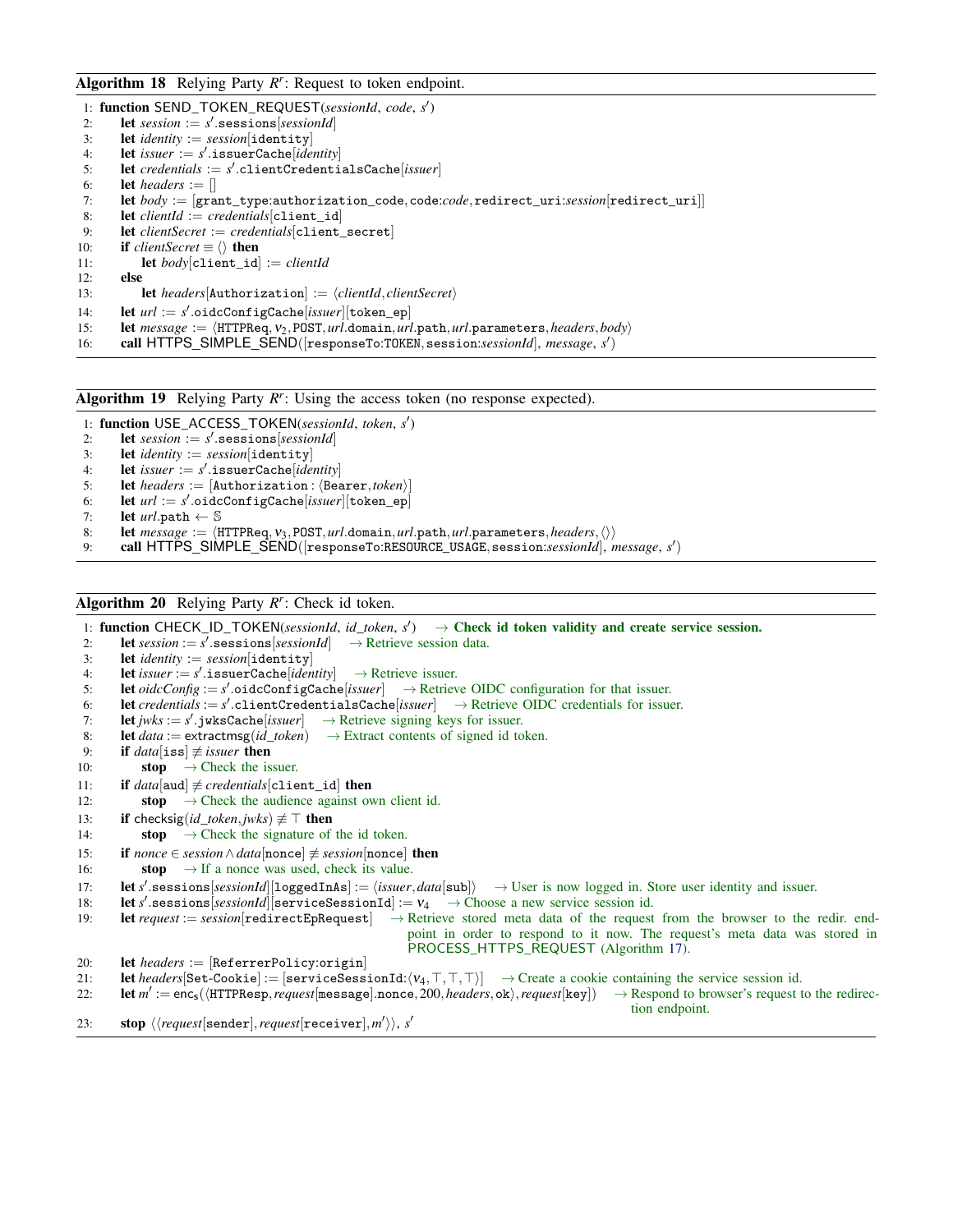# <span id="page-41-0"></span>Algorithm 21 Relying Party R<sup>r</sup>: Continuing in the login flow.

```
1: function START_LOGIN_FLOW(sessionId, s')
 2: let redirectUris := {\langle \text{URL}, S, d, \text{/redirect} \rangle = \rho, \langle \rangle, \langle \rangle | d \in \text{dom}(r)} \rightarrow Set of redirect URIs for all domains.
 3: let session := s' sessions[sessionId]
 4: let identity := session[identity]<br>5: if identity \notin s' issuerCache then
 5: if identity ∉ s' issuerCache then
 6: let host := identity.domain
 7: let path := /.\warkappa/webfinger
 8: let parameters := [resource : identity]<br>9. let message := \langleHTTPReq vs GET host
9: let message := \langle \text{HTPRed}, V_5, \text{GET}, \text{host}, \text{path}, \text{parameters}, \langle \rangle, \langle \rangle \rangle<br>10: call HTTPS SIMPLE SEND(\text{[responseTo:WERFINGER, sess}10: call HTTPS_SIMPLE_SEND([responseTo:WEBFINGER, session:sessionId], message, s')
11: let issuer := s' .issuerCache[identity]
12: if issuer \notin s' oidcConfigCache then
13: let host := issuer
14: let path := /.wk/openid-configuration
15: let message := \langle HTTPReq, v_5, GET, host, path, [], \langle \rangle, \langle \rangle \rangle<br>16: call HTTPS SIMPLE SEND([responseTo:CONFIC
16: call HTTPS_SIMPLE_SEND([responseTo:CONFIG,session:sessionId], message, s
0
)
17: let oidcConfig := s'.oidcConfigCache[issuer]
18: if issuer \notin s' jwksCache then
19: let url := oidcConfig[jwks_uri]
20: let message := \langle \text{HTTPReg}, v_5, \text{GET}, url.\text{host}, url.\text{path},[],\langle\rangle, \langle\rangle \rangle<br>21: call HTTPS SIMPLE SEND([responseTo:JWKS, session:
21: call HTTPS_SIMPLE_SEND([responseTo:JWKS, session:sessionId], message, s')
22: if \emph{issuer}\not\in s'.\emph{clientCredential}sCache then
23: let url := \text{oidcConfig}[\text{reg\_ep}]24: let message := \langle \text{HTTPReq}, v_5, \text{POST}, \text{url}.\text{host}, \text{url}.\text{path}, \langle \rangle, \langle \text{redirect\_uris} : \langle \text{redirectUris} \rangle \rangle \rangle25: call HTTPS_SIMPLE_SEND([responseTo:REGISTRATION, session : sessionId], message, s')
26: let credentials := s'.clientCredentialsCache[issuer]
27: let responseType \leftarrow {\lbrace\langle code \rangle, \langle id\_token \rangle, \langle id\_token, token \rangle, \langle code, id\_token \rangle}\rightarrow \langle \text{code}, \text{token}\rangle, \langle \text{code}, \text{id\_token}, \text{token}\rangle\}28: let redirectUri ← redirectUris
29: let data := [response_type:responseType,redirect_uri:redirectUri,
                                   \rightarrow client_id:credentials[client_id], state:v_6]
30: if code \notin \langle \rangle responseType then \rightarrow Implicit flow requires nonce.
31: let data[nonce] := v_732: let s
0
.sessions[sessionId] := s
0
.sessions[sessionId]∪data
33: let authEndpoint := oidcConfig[auth_ep]
34: let authEndpoint.parameters := authEndpoint.parameters∪data
35: let headers := [Location:authEndpoint,ReferrerPolicy:origin]<br>36: let headers[Set-Cookie] := [sessionId:(sessionId,T,T,T)]
         \textbf{let} \text{ headers}[\texttt{Set-Cookie}] := [\texttt{sessionId:}\langle \text{sessionId}, \top, \top, \top \rangle]37: let request := s'.sessions[sessionId][startRequest]
38: let m' := \mathsf{enc}_\mathsf{s}(\langle \texttt{HTTPResp}, \textit{request}[\texttt{message}].\texttt{nnce}, 303, \textit{heads}r, \bot \rangle, \textit{request}[\texttt{key}])39: stop \langle \langle request[\texttt{sender}],request[\texttt{receiver}]\texttt{,}m'\rangle\rangle, s'
```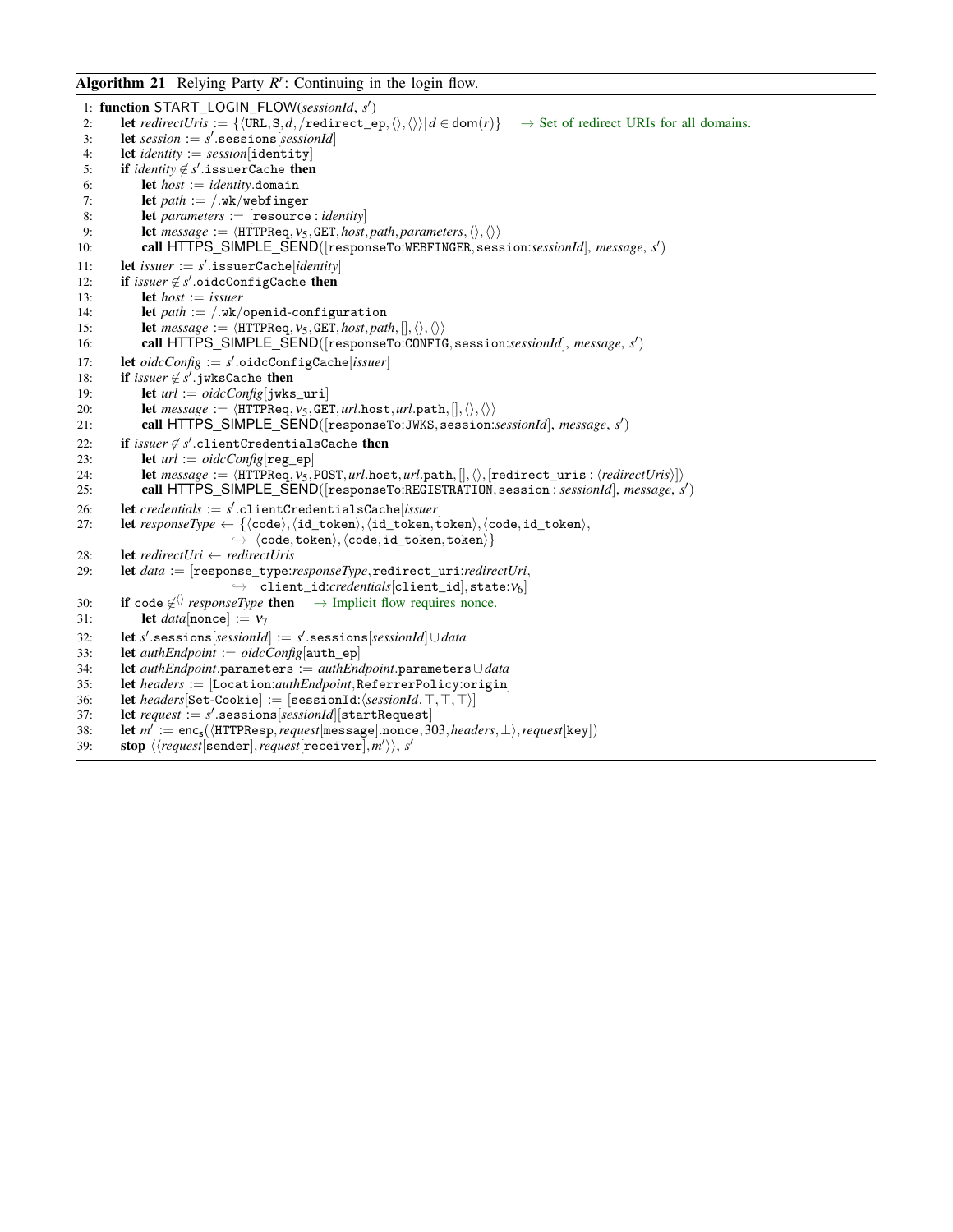## <span id="page-42-0"></span>Algorithm 22 Relation of *script*\_*rp*\_*index*

**Input:**  $\langle$ *tree*, *docnonce*, *scriptstate*, *scriptinputs*, *cookies*, *localStorage*, *sessionStorage*, *ids*, *secrets*)  $\rightarrow$  **Script that models the index page of a relying party.** Users can initiate the login flow or follow arbitrary links. The script receives various information about the current browser state, filtered according to the access rules (same origin policy and others) in the browser.

- 1: **let** *switch* ← {auth, link}  $\rightarrow$  Non-deterministically decide whether to start a login flow or to follow some link.
- 2: if *switch*  $\equiv$  auth then  $\rightarrow$  Start login flow.
- 3: **let**  $url := GETURL(tree, dochoose) \rightarrow Retrieved$  own URL.
- 4: **let**  $id \leftarrow ids$   $\rightarrow$  Retrieve one of user's identities.
- 5: **let**  $url' := \langle \text{URL}, \text{S}, url.\text{host}, / \text{startLogin}, \langle \rangle, \langle \rangle \rangle \rightarrow \text{Assemble URL}.$
- 6: **let** *command* :=  $\langle$ FORM,  $url'$ , POST,  $id$ , ⊥)
	- $\rightarrow$  Post a form including the identity to the RP.
- 7: **stop**  $\langle s, \text{cookies}, \text{localStorage}, \text{sessionStorage}, \text{command} \rangle$   $\rightarrow$  Finish script's run and instruct the browser to follow the command (form post).
- 8: else  $\rightarrow$  Follow link.
- 9: **let**  $\text{protocol} \leftarrow \{P, S\} \rightarrow \text{Non-deterministically select protocol (HTTP or HTTPS).}$
- 10: **let**  $host \leftarrow$  Doms  $\rightarrow$  Non-det. select host.
- 11: **let**  $path \leftarrow \mathbb{S} \rightarrow Non-det.$  select path.
- 12: **let** *fragment*  $\leftarrow$  S  $\rightarrow$  Non-det. select fragment part.
- 13: **let** *parameters*  $\leftarrow$   $[S \times S]$   $\rightarrow$  Non-det. select parameters.
- 14: **let**  $url := \langle \text{URL}, \text{protocol}, \text{host}, \text{path}, \text{parameters}, \text{fragment} \rangle \rightarrow \text{Assemble URL}.$
- 15: **let** *command* :=  $\langle \text{HREF}, url, \perp, \perp \rangle \rightarrow$  Follow link to the selected URL.
- 16: **stop**  $\langle s, \text{cookies}, \text{localStorage}, \text{sessionStorage}, \text{common} \rangle \rightarrow$  Finish script's run and instruct the browser to follow the command
	- (follow link).

<span id="page-42-1"></span>Algorithm 23 Relation of *script*\_*rp*\_*get*\_*fragment*

- Input: h*tree*, *docnonce*, *scriptstate*, *scriptinputs*, *cookies*, *localStorage*, *sessionStorage*, *ids*, *secrets*i
- 1: let *url* := GETURL(*tree*,*docnonce*)
- 2: let  $\mathit{url'} := \langle \mathtt{URL}, \mathtt{S}, \mathit{url}.\mathtt{host}, \texttt{/redirect\_ep},[\mathtt{iss}:\mathit{url}.\mathtt{parameters}[\mathtt{iss}]], \langle \rangle \rangle$
- 3: let  $command := \langle FORM, url',$ POST,*url*.fragment,⊥
- 4: stop h*s*, *cookies*,*localStorage*,*sessionStorage*, *command*i

## *I. Identity Providers*

An identity provider  $i \in \text{IDP}$  is a web server modeled as an atomic process  $(I^i, Z^i, R^i, s_0^i)$  with the addresses  $I^i := \text{addr}(i)$ . Next, we define the set  $Z^i$  of states of *i* and the initial state  $s_0^i$  of *i*.

*Definition 50.* A *state s* ∈ *Z <sup>i</sup> of an IdP i* is a term of the form h*DNSAddress*, *pendingDNS*, *pendingRequests*, *corrupt*, *keyMapping*,  $t$ *lskeys*, *registrationRequests*, (sequence of terms) *clients*, (dict from nonces to terms) *records*, (sequence of terms)  $jwk$ )  $\{ \text{signing key (only one)} \}$  with *DNSaddress*  $\in$  IPs,  $\text{pendingDNS} \in [\mathcal{N} \times \mathcal{T}_{\mathcal{N}}],$   $\text{pendingRequests} \in [\mathcal{N} \times \mathcal{T}_{\mathcal{N}}],$   $\text{corrupt} \in \mathcal{T}_{\mathcal{N}},$  $keyMapping \in [Doms \times T_{N}]$ ,  $tlskeys \in [Doms \times K_{TLS}]$  (all former components as in Definition [47\)](#page-34-2), *registrationRequests*  $\in T_{N}$ ,  $\mathcal{C}$ *clients*  $\in$   $[T_{\mathcal{N}} \times T_{\mathcal{N}}]$ , *records*  $\in$   $T_{\mathcal{N}}$ , and *jwk*  $\in$   $K_{\text{sign}}$ .

An *initial state*  $s_0^l$  *of i* is a state of *i* with  $s_0^i$  pendingDNS  $\equiv$   $\langle \rangle$ ,  $s_0^i$  pendingRequests  $\equiv$   $\langle \rangle$ ,  $s_0^i$  corrupt  $\equiv$   $\perp$ ,  $s_0^i$  keyMapping being the same as the keymapping for browsers above,  $s_0^i$ .tlskeys ≡  $\mathit{tlskeys}$ ,  $s_0^i$ .registrationRequests  $\equiv \langle \rangle$ ,  $s_0^i$ .clients  $\equiv$  $an, s_0^i$ .records  $\equiv \langle \rangle$ , and  $s_0^i$ .jwk  $\equiv$  signkey $(i)$ .

<span id="page-42-2"></span>We now specify the relation  $R^i$ : As for the RPs above, this relation is based on our model of generic HTTPS servers (see Appendix [E\)](#page-34-3). We specify algorithms that differ from or do not exist in the generic server model in Algorithms [24](#page-43-0) and [25.](#page-45-0) As above, Figure [12](#page-42-2) shows a list of all placeholders used. Algorithm [26](#page-45-1) shows the script *script*\_*idp*\_*form* that is used by IdPs.

| Placeholder | Usage                  |
|-------------|------------------------|
| V1          | new authorization code |
| $v_2, v_3$  | new access tokens      |
| V٨          | new client secret      |

Figure 12. List of placeholders used in the identity provider algorithm.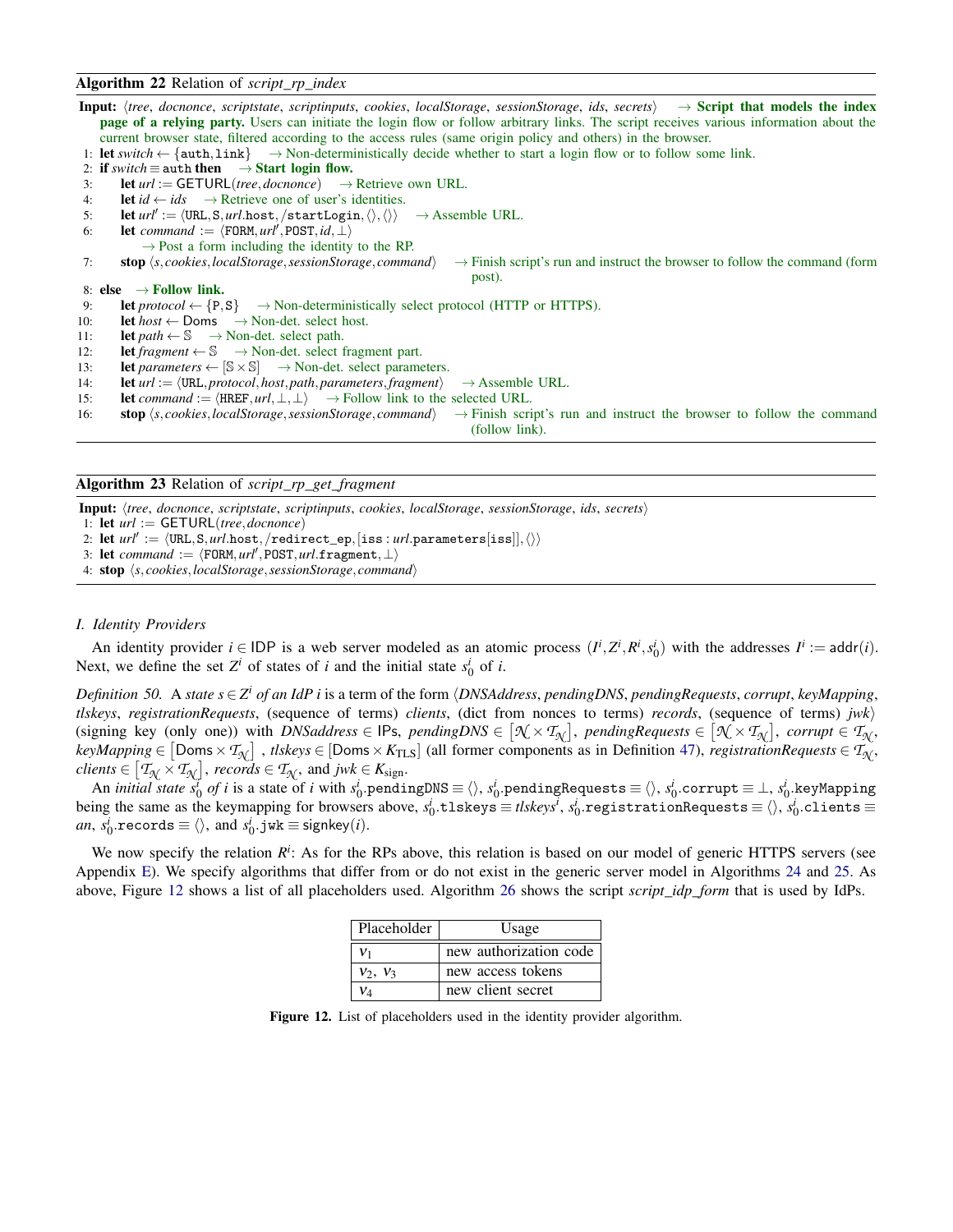# <span id="page-43-0"></span>**Algorithm 24** Relation of IdP  $R^i$  – Processing HTTPS Requests

```
1: function PROCESS_HTTPS_REQUEST(m, k, a, f, s')
 2: if m.path \equiv /.wk/webfinger then
 3: let user, domain such that \langleuser,domain\rangle \equiv m.parameters[resource]∧\langleuser,domain\rangle \in ID<sup>i</sup> if possible; otherwise stop
 4: let descriptor := [\text{subject} : \langle user, domain \rangle, \text{links} : [\text{rel} : \text{OIDC\_issuer}, \text{href} : m.\text{host}]]5: let m' := \textsf{enc}_\mathsf{s}(\langle \texttt{HTTPResp}, m.\texttt{none}, 200, \langle \rangle, \textit{descriptiver} \rangle, k)6: stop \langle \langle f, a, m' \rangle \rangle, s'
 7: else if m.path \equiv /.wk/openid-configuration then
 8: let 17}9: let metaData[auth\_ep] := \langle URL, S, m.host, /auth, \langle \rangle, \langle \rangle \rangle10: let metaData[token\_ep] := \langle \text{URL}, S, m.host, /token, \langle \rangle, \langle \rangle \rangle11: let metaData[jwks\_uri] := \langle \text{URL}, \text{S}, m.\text{host}, /jwks, \langle \rangle, \langle \rangle \rangle12: let metaData[\text{reg\_ep}] := \langle \text{URL}, \text{S}, m.\text{host}, / \text{reg}, \langle \rangle, \langle \rangle \rangle<br>13: let m' := \text{enc.}(\langle \text{HTTPResn } m \text{ none} \rangle, 200 \langle \rangle \text{ metaData}13: let m' := \text{enc}_s(\langle \text{HTTPResp}, m.\text{nonce}, 200, \langle \rangle, \text{metalData}\rangle, k)14: stop \langle \langle f, a, m' \rangle \rangle, s'
15: else if m.path \equiv /jwks then
16: let m' := \text{enc}_s(\langle \text{HTTPResp}, m.\text{nonce}, 201, \langle \rangle, \text{pub}(s'.jwk) \rangle, k)17: stop \langle \langle f, a, m' \rangle \rangle, s'
18: else if m.path \equiv /reg \land m.method \equiv POST then
19: let s' registrationRequests := s' registrationRequests +^{\langle\rangle} \langle m, k, a, f \rangle20: stop \rightarrow Stop here to let attacker choose the client id.
21: else if m.path \equiv /auth then
22: if m.method \equiv GET then
23: let data := m.parameters<br>24: else if m.method \equiv POST then
             else if m.method \equiv POST then
25: let data := m \cdot body26: let m':= \mathsf{enc}_\mathsf{S}(\langle \texttt{HTTPResp}, m.\texttt{nonce}, 200, \langle \langle \texttt{Refer} \texttt{erPolicy}, \texttt{origin} \rangle \rangle, \langle \texttt{script\_idp\_form}, \textit{data} \rangle \rangle, k)27: stop \langle \langle f, a, m' \rangle \rangle, s'
28: else if m.path \equiv /auth2∧m.method \equiv POST∧m.headers [0rigin] \equiv \langle m \text{.host}, S \rangle then
29: let identity := m.body [identity]
30: let password := m.body[password]
31: if identity.domain \notin dom(i) then
32: stop
33: if password \neq secretOfID(identity) then
34 \cdot stop
35: let responseType := m.body[response_type]
36: let clientId := m.body[client_id]
37: let redirectUri := m.body[redirect_uri]
38: let state := m.body \left[state\right]39: let nonce := m.body[nonce]
40: if clientId ∉ s' clients then
41: stop
42: let clientInfo := s'.clients[clientId]
43: if redirectUri ∉<sup>()</sup> clientInfo[redirect_uris] then
44: stop
45: let record := [client_id : clientId]
46: let record[redirect_uri] := redirectUri
47: let record[subject] := identity
48: let record[issuer] := m.host
49: let record[nonce] := nonce
50: let record[code] := v_151: let 18}52: let s' records := s' records +\langle\rangle record
```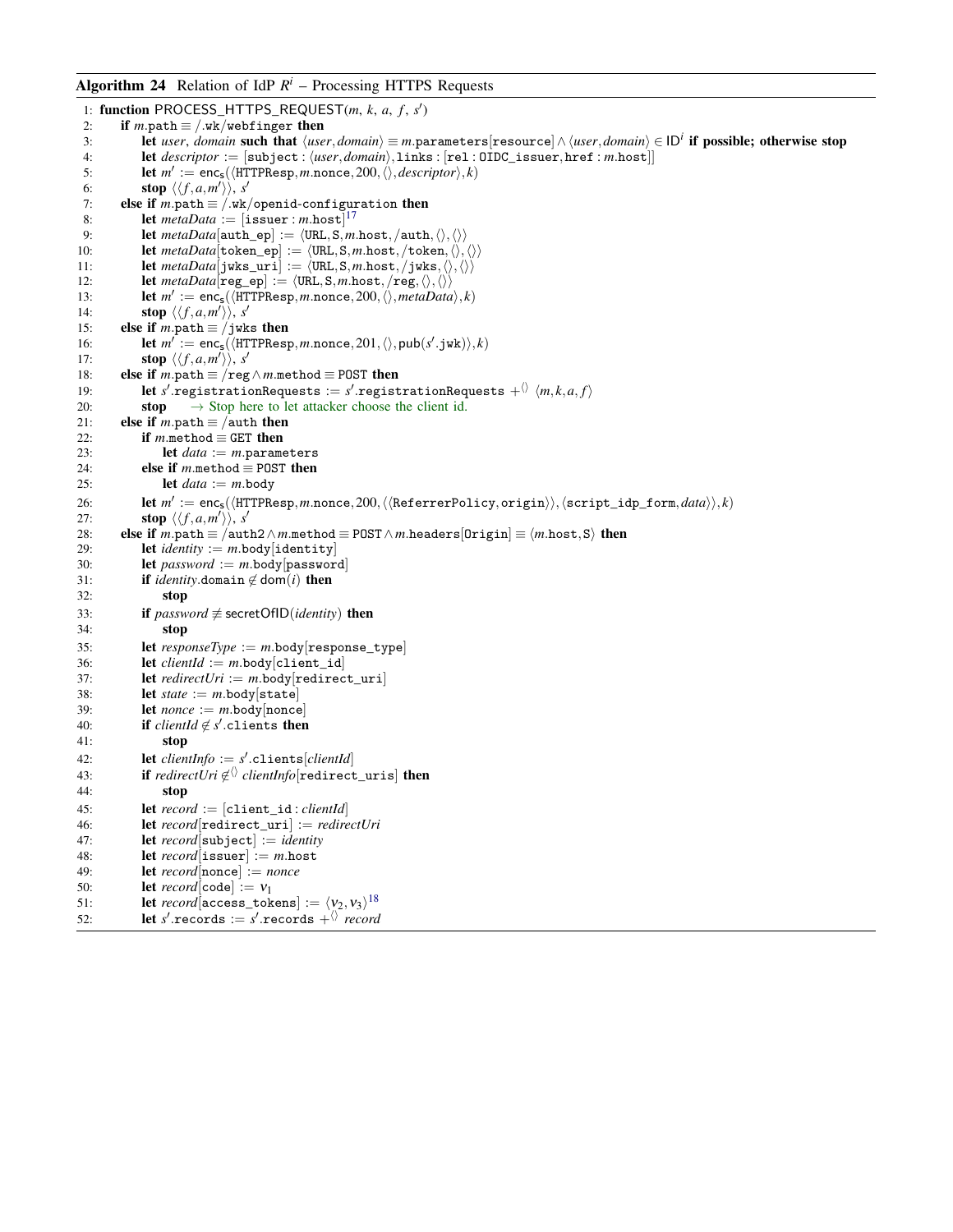```
53: let responseData := []
54: if code \in responseType then
55: let responseData[code] := v_156: if \texttt{token} \in \langle \rangle\text{ responseType} then
57: let responseData[access\_token] := v_258: let responseData[token_type] := bearer
59: if id_token ∈<sup>()</sup> responseType then
60: let idTokenBody := [iss : record[issuer],sub : record[subject],
                                         \rightarrow aud: record[client_id], nonce: record[nonce]]
61: let responseData[id_token] := sig(idTokenBody,s'.jwk)
62: if state \neq \langle \rangle then
63: let responseData[state] := state
64: if responseType \equiv \langle code \rangle then \rightarrow Authorization Code Mode
65: let redirectUri.parameters := redirectUri.parameters∪responseData
66: else \rightarrow Implicit/Hybrid Mode
67: if \texttt{code} \not\in^{\langle\rangle} \mathit{responseType} \land \texttt{id\_token} \in^{\langle\rangle} \mathit{responseType} \land \mathit{nonee} \equiv \langle\rangle then
68: stop \rightarrow Nonce is required in implicit mode.
69: let redirectUri.fragment := redirectUri.fragment∪responseData
70: let redirectUri.parameters[iss] := record[issuer]<br>71: let m' := enc ((HTTPBesp m nonce 303 ((Location)
\mathcal{F}1: let m' := \mathsf{enc}_\mathsf{s}(\langle \texttt{HTTPResp}, m.\texttt{nonce}, 303, \langle \langle \texttt{Location}, \textit{redirectUni} \rangle \rangle, \langle \rangle, k)72: stop \langle \langle f, a, m' \rangle \rangle, s'
73: else if m.path \equiv /token\wedge m.method \equiv POST then
74: if client_id \in m.body then \rightarrow Only client id is provided, no client secret.
75: let clientId := m.body[client_id]
76: let clientSecret := \langle \rangle77: else
78: let clientId := m.headers[Authorization].username
79: let clientSecret := m.headers|Authorization|.password
80: let clientInfo := s'.clients[clientId]
81: if clientInfo \equiv \langle \rangle \vee clientInfo[client\_secret] \neq clientSecret then
82: stop
83: let code := m.\text{body}[\text{code}]<br>84: let record, ptr such that n
84: let record, ptr such that record \equiv s'.records.ptr \land record \text{[code]} \equiv code \land code \not\equiv \bot if possible; otherwise stop
85: if record[client_id] \neq clientId then
86: stop
87: if not (record[redirect_uri] ≡ m.body[redirect_uri] ∨(|clientInfo[redirect_uris]| = 1∧redirect_uri ∉ m.body)) then
88: stop \rightarrow If only one redirect URI is registered, it can be omitted.
89: let s' records.ptr[code] := \perp → Invalidate code
90: let accessTokenChoice \leftarrow \{1,2\}91: let accessToken := record[access_tokens].accessTokenChoice
92: let idTokenBody := [iss: record[issuer]]
93: let idTokenBody[sub] := record[subject]<br>94: let idTokenBody[aud] := record[climit94: let idTokenBody[aud] := record[client_id]
95: let idTokenBody[nonce] := record[nonce]
96: let id\_token := sig(idTokenBody, s'.jwk)97: let m^\top:=\sf{enc}_s(\langle \text{HTTPResp}, m.\text{none}, 200, \langle \rangle, [\text{access\_token}.accessToken, \text{token\_type}:\text{bearer}, id\_token:id\_token]\rangle, k)98: stop \langle \langle f, a, m' \rangle \rangle, s'
```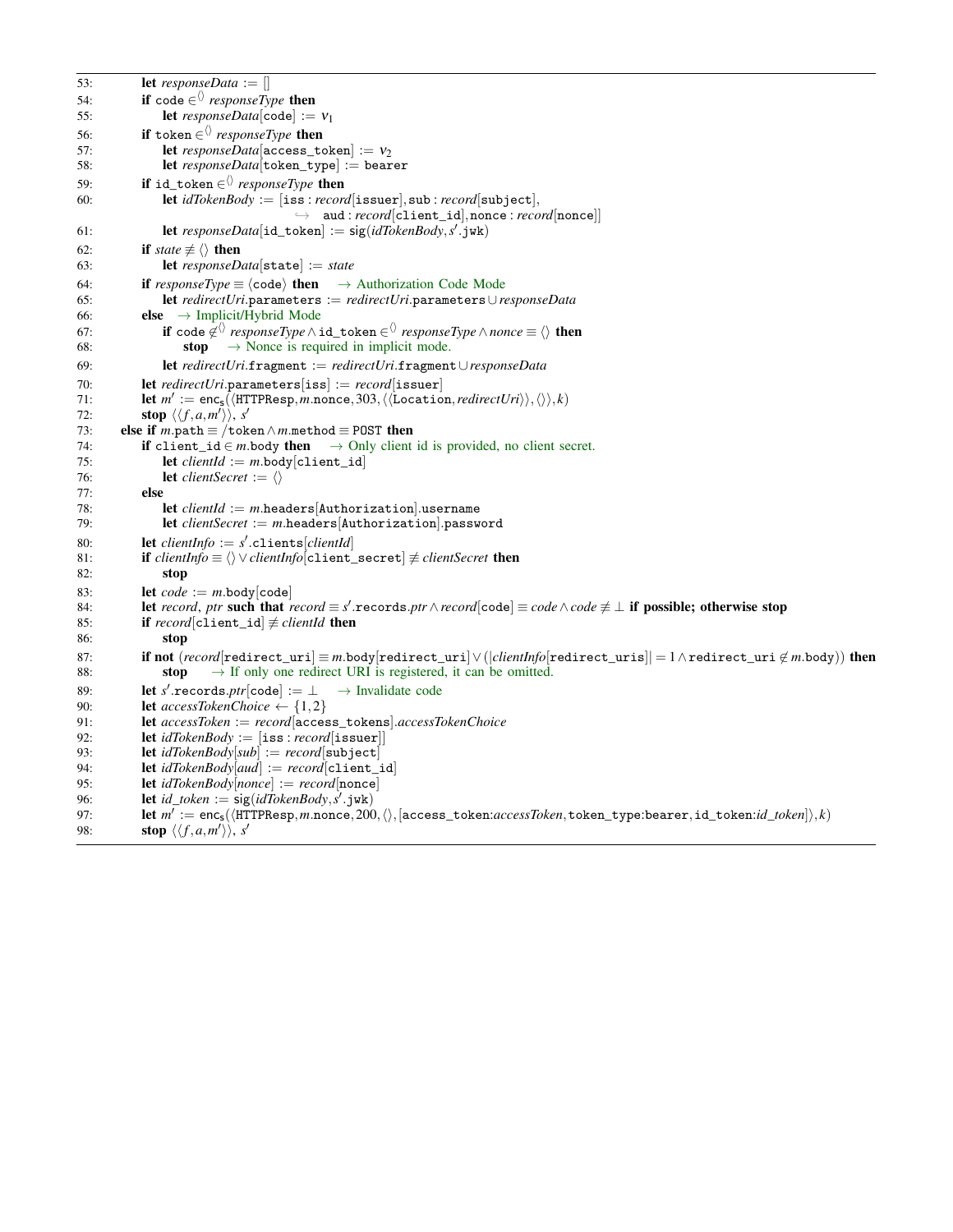# <span id="page-45-0"></span>Algorithm 25 Relation of IdP  $R^i$  – Processing other messages.

1: function PROCESS\_OTHER( $m$ ,  $a$ ,  $f$ ,  $s'$ ) 2: **let** *clientId* :=  $m \rightarrow m$  is client id chosen by and sent by an attacker process. 3: if  $clientId \in s'.\text{ clients then}$ 4: stop 5: let *m*, *k*, *a*, *f* such that  $\langle m, k, a, f \rangle \in \mathcal{O}$  *s'* registrationRequests if possible; otherwise stop 6: remove  $\langle m, k, a, f \rangle$  from *s*' registrationRequests 7: **let** *redirectUris* := *m*.body[redirect\_uris]<br>8: **let** *regResponse* := [client id: *clientId*] 8: let *regResponse* := [client\_id : *clientId*] 9: **let** *issueSecret* ←  $\{\top, \bot\}$ 10: **if** *issueSecret*  $\equiv \top$  **then** 11: **let** *clientSecret* :=  $v_4$ <br>12: **let** *regResponse* [clien 12: let *regResponse*[client\_secret] := *clientSecret* 13: let *clientInfo* := *regResponse* 14: **let** *clientInfo*[redirect\_uris] := *redirectUris*<br>15: **let** *s'* clients[*clientId*] := *clientInfo* 15: let *s* 0 .clients[*clientId*] := *clientInfo* 16: **let**  $m' := \text{enc}_s(\langle \text{HTTPResp}, m.\text{nonce}, 201, \langle \rangle, \text{regResponse} \rangle, k)$ 17: **stop**  $\langle \langle f, a, m' \rangle \rangle$ , *s'* 

# <span id="page-45-1"></span>Algorithm 26 Relation of *script*\_*idp*\_*form*

Input: h*tree*, *docnonce*, *scriptstate*, *scriptinputs*, *cookies*, *localStorage*, *sessionStorage*, *ids*, *secrets*i 1: let *url* := GETURL(*tree*,*docnonce*) 2: let  $\textit{url}':=\langle \texttt{URL}, \texttt{S}, \textit{url}.\texttt{host}, \texttt{/author2}, \langle \rangle, \langle \rangle \rangle$ 3: let *formData* := *scriptstate* 4: let *identity* ← *ids* 5: let *secret* ← *secrets* 6: let *formData*[identity] := *identity* 7: let *formData*[password] := *secret* 8: let  $\overline{\mathit{command}} := \langle \text{FORM}, \mathit{url}', \text{POST}, \mathit{formData}, \bot \rangle$ 9: **stop**  $\langle s, \textit{cookies}, \textit{localStorage}, \textit{sessionStorage}, \textit{command}\rangle$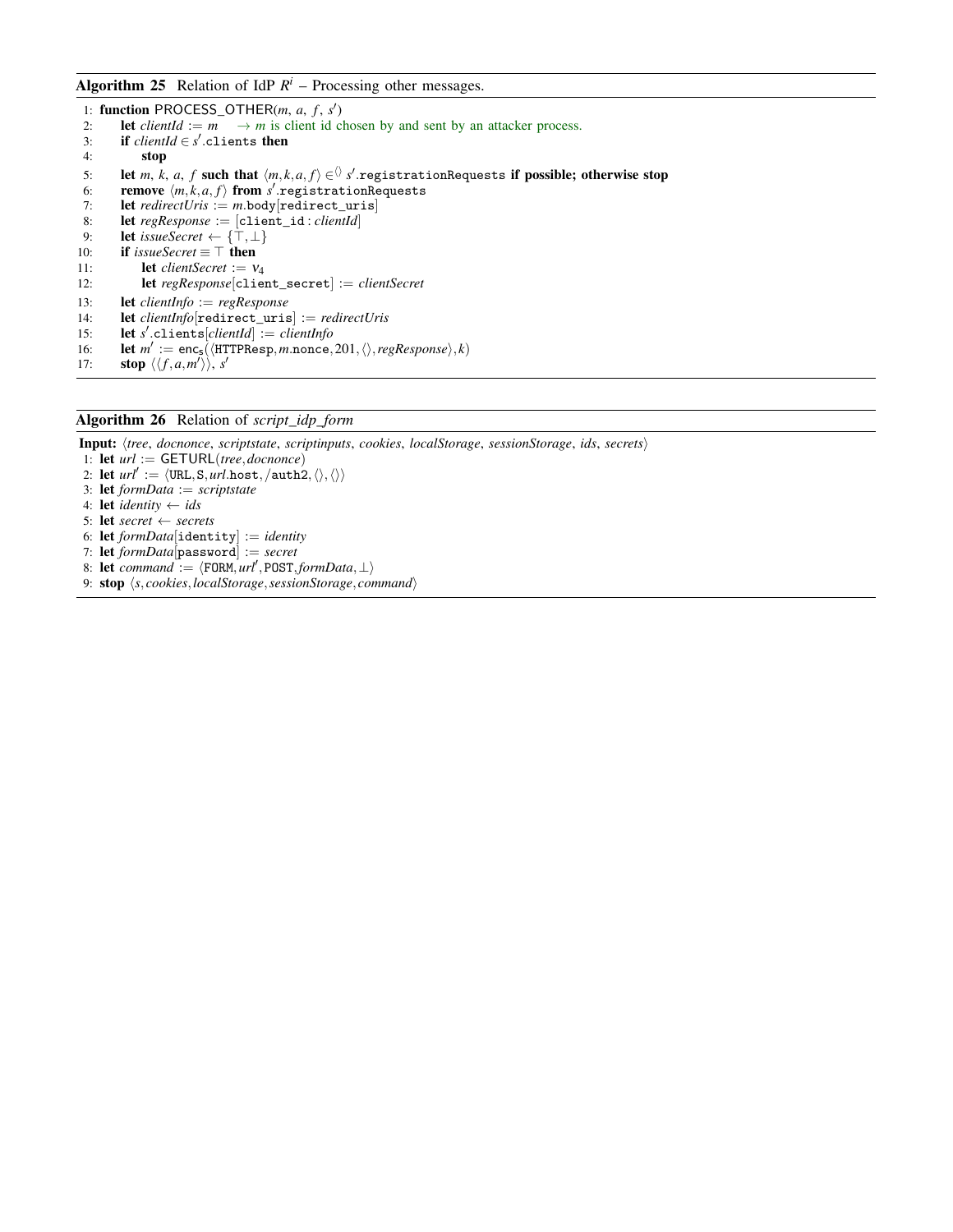## <span id="page-46-0"></span>APPENDIX G

## FORMAL MODEL OF OPENID CONNECT WITH WEB ATTACKERS

We now derive *OIDC<sup>w</sup>* (an *OIDC web system with web attackers*) from *OIDC<sup>n</sup>* by replacing the network attacker with a finite set of web attackers. (Note that we more generally speak of an *OIDC web system* if it is not important what kind of attacker the web system contains.)

*Definition 51.* An *OIDC web system with web attackers, OIDC*<sup>*w*</sup>, is an OIDC web system  $OIDC^n = (W, S, script, E^0)$  with the following changes:

- We have  $W =$ Hon∪Web, in particular, there is no network attacker. The set Web contains a finite number of web attacker processes. The set Hon is as described above, and additionally contains a DNS server *d* as defined below.
- The set of IP addresses IPs contains no IP addresses for the network attacker, but instead a finite set of IP addresses for each web attacker.
- The set of Domains Doms contains no domains for the network attacker, but instead a finite set of domains for each web attacker.
- All honest parties use the DNS server *d* as their DNS server.

## *A. DNS Server*

The DNS server *d* is a DNS server as defined in Definition [35.](#page-23-4) Its initial state  $s_0^d$  contains only pairings  $\langle D, i \rangle$  such that *i* ∈ addr(dom<sup>-1</sup>(D)), i.e., any domain is resolved to an IP address belonging to the owner of that domain (as defined in Appendix [F-B\)](#page-36-2).

#### *B. Web Attackers*

Web attackers, as opposed to network attackers, can only use their own IP addresses for listening to and sending messages. Therefore, for any web attacker process *w* we have that  $I^w = \text{addr}(w)$ . The inital states of web attackers are defined parallel to those of network attackers, i.e., the initial state for a web attacker process *w* is  $s_0^w = \langle$  *attdoms*<sup>*w*</sup>, *tlskeys*, *signkeys*), where *attdoms<sup>w</sup>* is a sequence of all domains along with the corresponding private keys owned by the attacker *w*, *tlskeys* is a sequence of all domains and the corresponding public keys, and *signkeys* is a sequence containing all public signing keys for all IdPs.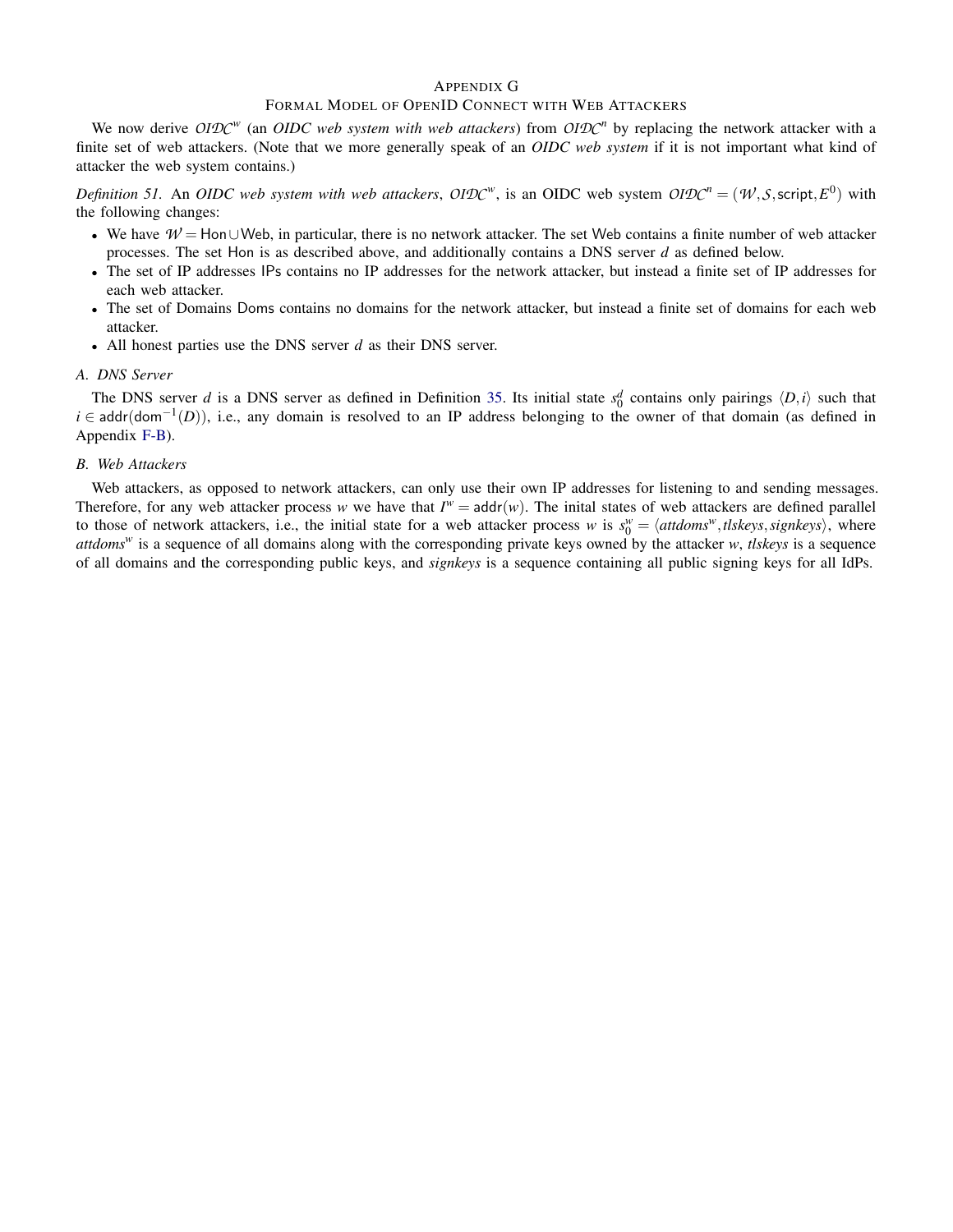## <span id="page-47-0"></span>APPENDIX H FORMAL SECURITY PROPERTIES

The security properties for OIDC are formally defined as follows.

## *A. Authentication*

Intuitively, authentication for *OIDC<sup>n</sup>* means that an attacker should not be able to login at an (honest) RP under the identity of a user unless certain parties involved in the login process are corrupted. As explained above, being logged in at an RP under some user identity means to have obtained a service token for this identity from the RP.

<span id="page-47-3"></span>*Definition 52 (Service Sessions).* We say that there is a *service session identified by a nonce n for an identity id at some RP r* in a configuration  $(S, E, N)$  of a run  $\rho$  of an OIDC web system iff there exists some session id *x* and a domain  $d \in \text{dom}(\text{governor}(id))$  such that  $S(r)$ .sessions[*x*][loggedInAs]  $\equiv \langle d, id \rangle$  and  $S(r)$ .sessions[*x*][serviceSessionId]  $\equiv n$ .

*Definition 53 (Authentication Property).* Let *OIDC<sup>n</sup>* be an OIDC web system with a network attacker. We say that *OIDC<sup>n</sup> is secure w.r.t. authentication* iff for every run  $\rho$  of *OIDC*<sup>*n*</sup>, every configuration (*S,E,N*) in  $\rho$ , every  $r \in \mathsf{RP}$  that is honest in *S*, every browser *b* that is honest in *S*, every identity  $id \in ID$  with governor(*id*) being an honest IdP, every service session identified by some nonce *n* for *id* at *r*, *n* is not derivable from the attackers knowledge in *S* (i.e.,  $n \notin d_0(S(\text{attack})))$ .

#### <span id="page-47-2"></span>*B. Authorization*

Intuitively, authorization for *OIDC<sup>n</sup>* means that an attacker should not be able to obtain or use a protected resource available to some honest RP at an IdP for some user unless certain parties involved in the authorization process are corrupted.

<span id="page-47-1"></span>*Definition 54.* We say that a client id *c has been issued to r by i* iff *i* has sent a response to a registration request from *r* in Line [17](#page-45-0) of Algorithm [25](#page-45-0) and this response contains  $c$  in its body under the dictionary key client<sub>id</sub>.

*Definition 55 (Authorization Property).* Let *OIDC<sup>n</sup>* be an OIDC web system with a network attacker. We say that *OIDC<sup>n</sup> is secure w.r.t. authorization* iff for every run  $\rho$  of *OIDC*<sup>*n*</sup>, every configuration (*S,E,N*) in  $\rho$ , every  $r \in \mathsf{RP}$  that is honest in *S*, every  $i \in \text{IdP}$  that is honest in *S*, every browser *b* that is honest in *S*, every identity  $id \in \text{ID}^i$  owned by *b*, every nonce *n*, every term  $x\in$   $\Diamond$   $S(i).$ records with  $x[$ subject]  $\equiv$  *id, n*  $\in$   $\Diamond$   $x[$ access\_tokens], and the client id  $x[$ client\_id] has been issued by *i* to *r*, we have that *n* is not derivable from the attackers knowledge in *S* (i.e.,  $n \notin d_{\theta}(S(\text{attack}))$ ).

## *C. Session Integrity for Authentication and Authorization*

The two session integrity properties capture that an attacker should be unable to forcefully log a user in to some RP. This includes attacks such as CSRF and session swapping.

Session Integrity Property for Authentication. This security property captures that (a) a user should only be logged in when the user actually expressed the wish to start an OIDC flow before, and (b) if a user expressed the wish to start an OIDC flow using some honest identity provider and a specific identity, then user is not logged in under a different identity.

We first need to define notations for the processing steps that represent important events during a flow of an OIDC web system.

<span id="page-47-4"></span>*Definition 56 (User is logged in).* For a run  $\rho$  of an OIDC web system with web attacker OIDC<sup>*w*</sup> we say that a browser *b* was authenticated to an RP *r* using an IdP *i* and an identity *u* in a login session identified by a nonce *lsid* in processing step *Q* in ρ with

$$
Q = (S, E, N) \xrightarrow[r \to E_{\text{out}}]{} (S', E', N')
$$

(for some *S*, *S'*, *E*, *E'*, *N*, *N'*) and some event  $\langle y, y', m \rangle \in E_{\text{out}}$  such that *m* is an HTTPS response matching an HTTPS request sent by *b* to *r* and we have that in the headers of *m* there is a header of the form  $\langle$ Set-Cookie, [serviceSessionId: $\langle s\dot{s}d, \top, \top, \top \rangle$ ]) for some nonce *ssid* and we have that there is a term *g* such that  $S(r)$ .sessions[*lsid*]  $\equiv$  *g*, *g*[serviceSessionId]  $\equiv$  *ssid*, and  $g[log{\texttt{gcdInAs}}] \equiv \langle d, u \rangle$  with  $d \in \text{dom}(i)$ . We then write loggedIn $_p^Q(b, r, u, i, Isid)$ .

*Definition 57 (User started a login flow).* For a run *ρ* of an OIDC web system with web attacker *OIDC<sup>w</sup>* we say that the user of the browser *b* started a login session identified by a nonce *lsid* at the RP *r* in a processing step *Q* in  $\rho$  if (1) in that processing step, the browser *b* was triggered, selected a document loaded from an origin of *r*, executed the script *script*\_*rp*\_*index* in that document, and in that script, executed the Line [7](#page-42-0) of Algorithm [22,](#page-42-0) and (2) *r* sends an HTTPS response corresponding to the HTTPS request sent by *b* in *Q* and in that response, there is a header of the form  $\langle$ Set-Cookie, [sessionId: $\langle$ *lsid*, $\top$ , $\top$ , $\top$ }]). We then write started $_{\rho}^{\mathcal{Q}}(b,r,lsid)$ .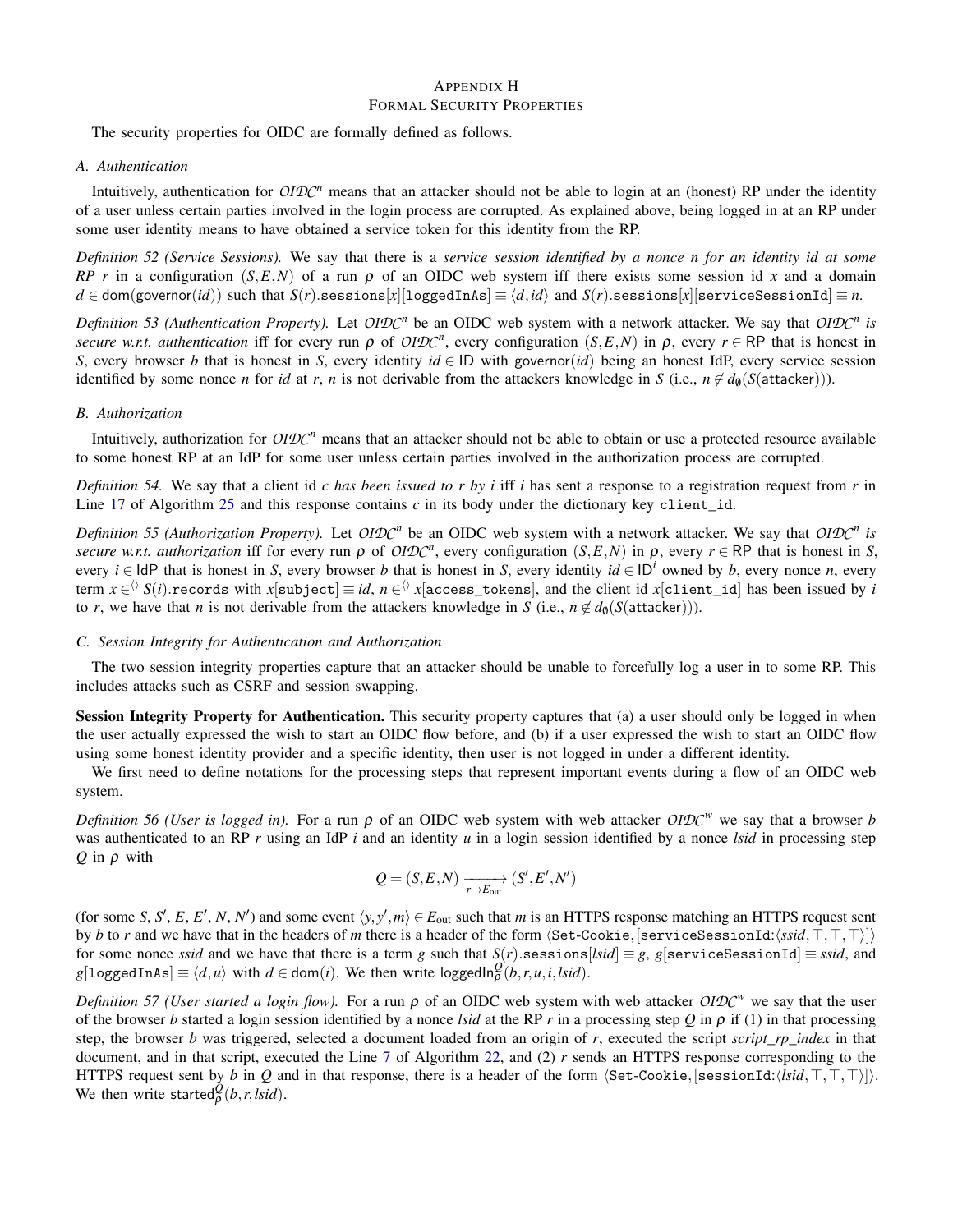*Definition 58 (User authenticated at an IdP).* For a run ρ of an OIDC web system with web attacker *OIDC<sup>w</sup>* we say that the user of the browser *b* authenticated to an IdP *i* using an identity *u* for a login session identified by a nonce *lsid* at the RP *r* if there is a processing step *Q* in ρ with

$$
Q = (S, E, N) \rightarrow (S', E', N')
$$

(for some *S*, *S'*, *E*, *E'*, *N*, *N'*) in which the browser *b* was triggered, selected a document loaded from an origin of *i*, executed the script *script idp* form in that document, and in that script, (1) in Line [4](#page-45-1) of Algorithm [26,](#page-45-1) selected the identity  $u$ , and (2) we have that the *scriptstate* of that document, when triggered, contains a nonce *s* such that *scriptstate*[state]  $\equiv s$  and  $S(r)$ .sessions $[Isid][\text{state}] \equiv s$ . We then write authenticated $\bar{Q}^{\bar{Q}}(b,r,u,i,lsid)$ .

<span id="page-48-1"></span>*Definition 59 (RP uses an access token).* For a run  $\rho$  of an OIDC web system with web attacker  $OIDC^w$  we say that the RP *r* uses some access token *t* in a login session identified by the nonce *lsid* established with the browser *b* at an IdP *i* if there is a processing step *Q* in ρ with

$$
Q = (S, E, N) \rightarrow (S', E', N')
$$

(for some *S*, *S'*, *E*, *E'*, *N*, *N'*) in which (1) *r* calls the function USE\_ACCESS\_TOKEN with the first two parameters being *lsid* and  $f$ , (2)  $S(r)$ .issuerCache $[S(r)$ .sessions $[Isid][\texttt{identity}]]\in$  dom $(i)$ , and (3)  $\langle$ sessionid, $\langle Isid, y, z, z'\rangle\rangle\in$   $\!\Diamond$   $S(b)$ .cookies $[d]$  for  $d \in \text{dom}(r)$ ,  $y, z, z' \in T_{\mathcal{N}}$ . We then write usedAuthorization $\frac{\partial}{\partial}(b, r, i, l \text{,} l)$ .

<span id="page-48-0"></span>*Definition 60 (RP acts on the user's behalf).* For a run ρ of an OIDC web system with web attacker *OIDC<sup>w</sup>* we say that the RP *r* acts on behalf of the user with the identity *u* at an honest IdP *i* in a login session identified by the nonce *lsid* established with the browser *b* if there is a processing step  $Q$  in  $\rho$  with

$$
Q = (S, E, N) \rightarrow (S', E', N')
$$

(for some *S*, *S'*, *E*, *E'*, *N*, *N'*) in which (1) *r* calls the function USE\_ACCESS\_TOKEN with the first two parameters being *lsid* and *t*, (2) we have that there is a term *g* such that  $g\in^{\Diamond}S(i).$ records with  $t\in^{\Diamond}g[$ access\_tokens] and  $g[$ subject]  $\equiv$  *u*, and (3)  $\langle \texttt{sessionid}, \langle \mathit{Isid}, y, z, z' \rangle \rangle \in \langle 0 \rangle$   $S(b).$ cookies $[d]$  for  $d \in \textsf{dom}(r),$   $y, z, z' \in \mathcal{T}_{\mathcal{N}}.$  We then write actsOnUsersBehalf ${}^{\mathcal{Q}}_{\mathcal{P}}(b,r,u,i, \mathit{Isid}).$ 

For session integrity for authentication we say that a user that is logged in at some RP must have expressed her wish to be logged in to that RP in the beginning of the login flow. If the IdP is honest, then the user must also have authenticated herself at the IdP with the same user account that RP uses for her identification. This excludes, for example, cases where (1) the user is forcefully logged in to an RP by an attacker that plays the role of an IdP, and (2) where an attacker can force a user to be logged in at some RP under a false identity issued by an honest IdP.

*Definition 61 (Session Integrity for Authentication).* Let *OIDC<sup>w</sup>* be an OIDC web system with web attackers. We say that *OIDC<sup>w</sup>* is secure w.r.t. session integrity for authentication iff for every run ρ of *OIDC<sup>w</sup>*, every processing step *Q* in ρ with

$$
Q = (S, E, N) \rightarrow (S', E', N')
$$

(for some *S*, *S'*, *E*, *E'*, *N*, *N'*), every browser *b* that is honest in *S*, every *i* ∈ IdP, every identity *u* that is owned by *b*, every  $r \in \mathsf{RP}$  that is honest in *S*, every nonce *lsid*, and loggedIn $^Q_p(b, r, u, i, Isid)$  we have that (1) there exists a processing step  $Q'$  in  $\rho$  (before *Q*) such that started $\frac{\partial^2}{\partial^2}(b, r, l\dot{s}d)$ , and (2) if *i* is honest in *S*, then there exists a processing step *Q*<sup>*n*</sup> in  $\rho$  (before *Q*)  $\text{such that } \text{authenticated}^{Q''}_{\rho}(b,r,u,i,lsid).$ 

For session integrity for authorization we say that if an RP uses some access token at some IdP in a session with a user, then that user expressed her wish to authorize the RP to interact with some IdP. If the IdP is honest, and the RP acts on the user's behalf at the IdP (i.e., the access token is bound to the user's identity), then the user authenticated to the IdP using that identity.

*Definition 62 (Session Integrity for Authorization).* Let *OIDC<sup>w</sup>* be an OIDC web system with web attackers. We say that  $OIDC<sup>w</sup>$  is secure w.r.t. session integrity for authentication iff for every run ρ of  $OIDC<sup>w</sup>$ , every processing step *Q* in ρ with

$$
Q = (S, E, N) \rightarrow (S', E', N')
$$

(for some *S*, *S'*, *E*, *E'*, *N*, *N'*), every browser *b* that is honest in *S*, every *i* ∈ IdP, every identity *u* that is owned by *b*, every  $r \in \mathsf{RP}$  that is honest in *S*, every nonce *lsid*, we have that (1) if usedAuthorization $\frac{\partial}{\partial}(b, r, i, Isid)$  then there exists a processing step  $Q'$  in  $\rho$  (before Q) such that started  $\frac{Q'}{P}(b,r,lsid)$ , and (2) if i is honest in S and actsOnUsersBehalf  $\frac{Q}{P}(b,r,u,i,lsid)$  then there exists a processing step  $Q''$  in  $\rho$  (before *Q*) such that authenticated $\frac{Q''}{\rho}(b, r, u, i, Isid)$ .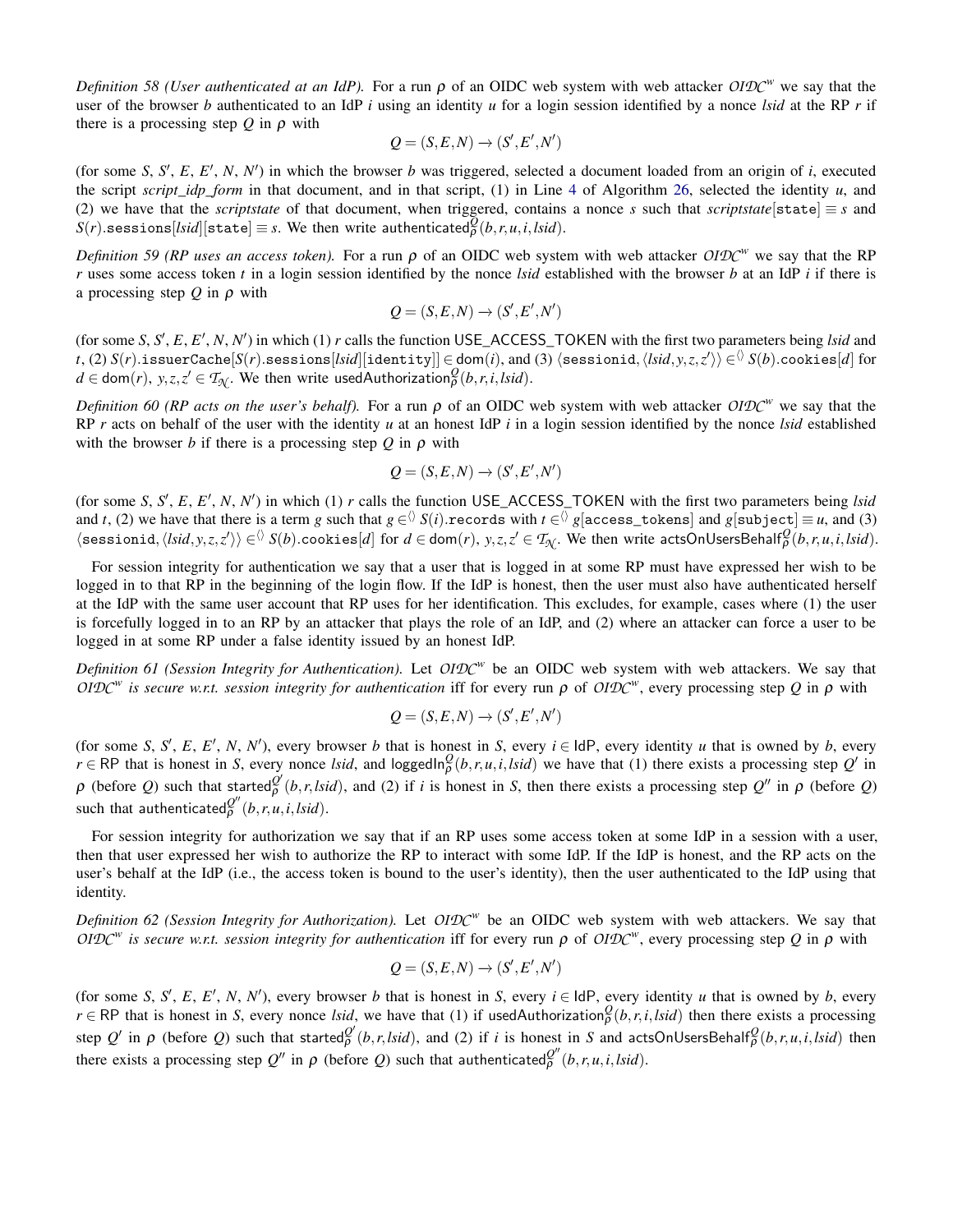## <span id="page-49-0"></span>APPENDIX I PROOF OF THEOREM [1](#page-11-3)

Before we prove Theorem [1,](#page-11-3) in order to provide a quick overview, we first provide a proof sketch. We then show some general properties of OIDC web systems with a network attacker, and then proceed to prove the authentication, authorization, and session integrity properties separately.

## *A. Proof Sketch*

For authentication and authorization, we first show that the secondary security properties from Section [V-C](#page-10-0) hold true (see Lemmas [1](#page-49-2)[–6](#page-50-0) below). We then assume that the authentication/authorization properties do not hold, i.e., that there is a run  $\rho$  of  $OIDC<sup>n</sup>$  that does not satisfy authentication or authorization, respectively. Using Lemmas [1–](#page-49-2)[6,](#page-50-0) it then only requires a few steps to lead the respective assumption to a contradication and thereby show that *OIDC<sup>n</sup>* enjoys authentication/authorization.

For the session integrity properties, we follow a similar scheme. We first show Lemma [9,](#page-54-1) which essentially says that a web attacker is unable to get hold of the *state* value that is used in a session between an honest browser *b*, an honest RP *r*, and an honest IdP *i*. (Recall that the *state* value is essential for session integrity.) We then show session integrity for authentication/authorization by starting from the latest "known" processing steps in the respective flows (e.g., for authentication, loggedIn $_{\rho}^{\Omega}(b,r,u,i,Isid)$ ) and tracking through the OIDC flows to show the existence of the earlier processing steps (e.g., started $\frac{Q'}{P}(b, r, \text{Isid})$  and their respective properties.

# *B. Properties of OIDC<sup>n</sup>*

Let  $OIDC^n = (W, S, script, E^0)$  be an OIDC web system with a network attacker. Let  $\rho$  be a run of  $OIDC^n$ . We write  $s_x = (S^x, E^x, N^x)$  for the states in  $\rho$ .

Definition 63. We say that a term *t is derivably contained in (a term) t' for (a set of DY processes) P (in a processing step*  $s_i \rightarrow s_{i+1}$  *of a run*  $\rho = (s_0, s_1, \ldots)$  *if t* is derivable from *t*<sup>'</sup> with the knowledge available to *P*, i.e.,

$$
t \in d_{\emptyset}(\{t'\} \cup \bigcup_{p \in P} S^{i+1}(p))
$$

*Definition 64.* We say that *a set of processes P leaks a term t (in a processing step*  $s_i \to s_{i+1}$ ) to *a set of processes*  $P'$  if there exists a message *m* that is emitted (in  $s_i \rightarrow s_{i+1}$ ) by some  $p \in P$  and *t* is derivably contained in *m* for *P'* in the processing step  $s_i \rightarrow s_{i+1}$ . If we omit *P*<sup>*i*</sup>, we define  $P' := \mathcal{W} \setminus P$ . If *P* is a set with a single element, we omit the set notation.

*Definition 65.* We say that an DY process *p created* a message *m* (at some point) in a run if *m* is derivably contained in a message emitted by *p* in some processing step and if there is no earlier processing step where *m* is derivably contained in a message emitted by some DY process  $p'$ .

*Definition 66.* We say that *a browser b accepted* a message (as a response to some request) if the browser decrypted the message (if it was an HTTPS message) and called the function PROCESSRESPONSE, passing the message and the request (see Algorithm [8\)](#page-31-0).

*Definition 67.* We say that an atomic DY process *p knows a term t* in some state  $s = (S, E, N)$  of a run if it can derive the term from its knowledge, i.e.,  $t \in d_{\emptyset}(S(p)).$ 

*Definition 68.* We say that a *script initiated a request r* if a browser triggered the script (in Line [10](#page-29-0) of Algorithm [7\)](#page-29-0) and the first component of the *command* output of the script relation is either HREF, IFRAME, FORM, or XMLHTTPREQUEST such that the browser issues the request *r* in the same step as a result.

The following lemma captures properties of RP when it uses HTTPS. For example, the lemma says that other parties cannot decrypt messages encrypted by RP.

## <span id="page-49-1"></span>*C. Proof of Authentication*

We here want to show that every OIDC web system is secure w.r.t. authentication, and therefore assume that there exists an OIDC web system that is not secure w.r.t. authentication. We then lead this to a contradiction, thereby showing that all OIDC web systems are secure w.r.t. authentication. In detail, we assume:

<span id="page-49-2"></span>*Lemma 1 (Integrity of Issuer Cache).* For any run  $\rho$  of an OIDC web system *OIDC<sup>n</sup>* with a network attacker or an OIDC web system *OIDC*<sup>*w*</sup> with web attackers, every configuration  $(S, E, N)$  in  $\rho$ , every IdP *i* that is honest in *S*, every identity  $id \in ID^i$ , every relying party *r* that is honest in *S*, we have that  $S(r)$ .issuerCache[*id*]  $\equiv$   $\langle \rangle$  (not set) or  $S(r)$ .issuerCache[*id*]  $\in$  dom(*i*).

PROOF. Initially, the issuer cache of an honest relying party is empty (according to Definition [49\)](#page-37-0). This issuer cache can only be modified in Line [11](#page-38-0) of Algorithm [16.](#page-38-0) There, the value of  $S^l(r)$  issuerCache[*id*<sup>'</sup>] (for some  $l < j$ ) is taken from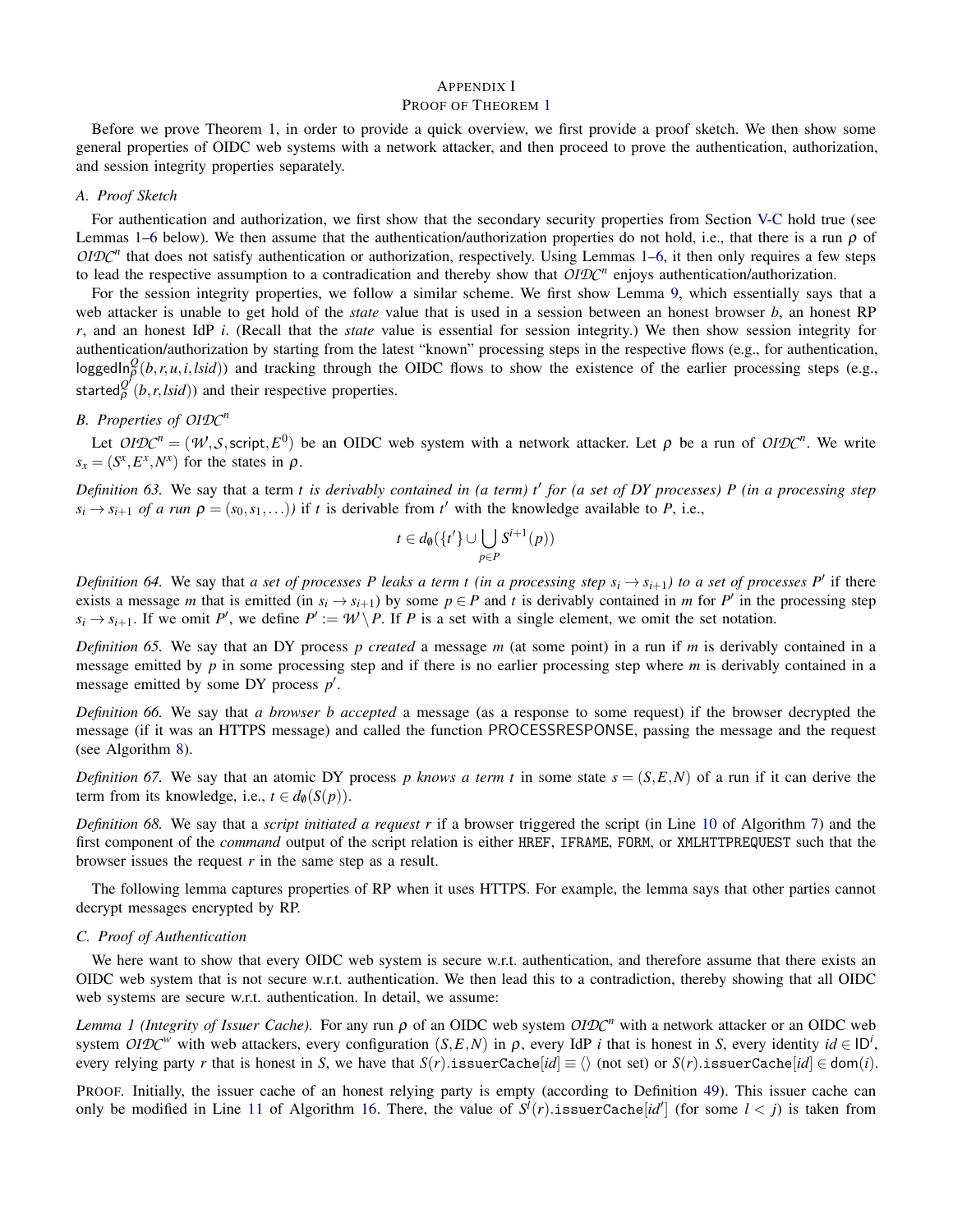an HTTPS response. The value of *id'* is taken from session data (Line [3\)](#page-38-0) which is identified by a session id that is taken from the internal reference data of the incoming message. This internal reference data must have been created previously in Algorithm [10](#page-34-0) (HTTPS\_SIMPLE\_SEND) which must have been called in Line [10](#page-41-0) of Algorithm [21](#page-41-0) (since this is the only place where the reference data for a webfinger request is created). In this algorithm, it is easy to see that the request to which the request is sent (see Line [6\)](#page-41-0) is the domain part of the identity. We therefore have that a webfinger request must have been sent (using HTTPS) to the IdP *i*. (Note that an attacker can neither decrypt any information from this request, nor spoof a response to this request. The request must therefore have been responded to by the honest IdP. )

Since the path of this request is /.wk/webfinger, the IdP can respond to this request only in Lines [3f](#page-43-0)f. of Algorithm [24.](#page-43-0) Since the IdP there chooses an issuer value that is one of its own domains (see Line [4\)](#page-43-0), we finally have that  $S(r)$ .issuerCache $id \equiv \langle \rangle$ (if the response is blocked or the webfinger request was never sent) or we have that  $S(r)$ .issuerCache[*id*]  $\in$  dom(*i*), which proves the lemma.

<span id="page-50-1"></span>*Lemma 2 (Integrity of oidcConfigCache).* For any run  $\rho$  of an OIDC web system  $OIDC^n$  with a network attacker or an OIDC web system *OIDC<sup>w</sup>* with web attackers, every configuration (*S, E, N*) in *ρ*, every IdP *i* that is honest in *S*, every domain *d* ∈ dom(*i*), every relying party *r* that is honest in *S*, *l* ∈ {1,2,3,4} we have that *S*(*r*).oidcConfigCache[*d*] ≡  $\langle$  \ (not set) or  $S(r)$ .oidcConfigCache[*d*] = [issuer: *d*, authep: *u*<sub>1</sub>, tokenep: *u*<sub>2</sub>, jwks ep: *u*<sub>3</sub>, regep: *u*<sub>4</sub>] with *u*<sub>*l*</sub> being URLs,  $u_l$ .host  $\in$  dom $(i)$ , and  $u_l$ .protocol  $\equiv$  S.

PROOF. This proof proceeds analog to the one for Lemma [1](#page-49-2) with the following changes: First, the OIDC configuration cache is filled only in Line [17](#page-38-0) of Algorithm [16.](#page-38-0) It requires a request that was created in Line [16](#page-41-0) of Algorithm [21.](#page-41-0) This request was not sent to the domain contained in an ID (as above) but instead to the issuer (in this case, *d*). The issuer responds to this request in Lines [8f](#page-43-0)f. of Algorithm [24.](#page-43-0) There, the issuer only choses the redirection endpoint URIs such that the host is the domain of the incoming request and the protocol is HTTPS (S). This proves the lemma.

*Lemma 3 (Integrity of JWKS Cache).* For any run  $\rho$  of an OIDC web system *OIDC<sup>n</sup>* with a network attacker or an OIDC web system *OIDC*<sup>*w*</sup> with web attackers, every configuration  $(S, E, N)$  in  $\rho$ , every IdP *i* that is honest in *S*, every domain  $d \in dom(i)$ , every relying party *r* that is honest in *S*, we have that  $S(r)$ . jwksCache[ $d$ ]  $\equiv \langle \rangle$  (not set) or  $S(r)$ . jwksCache[ $d$ ]  $\equiv$  pub( $S(i)$ . jwks).

PROOF. This proof proceeds analog to the one for Lemma [2.](#page-50-1) The relevant HTTPS request by *r* is created in Line [21](#page-41-0) of Algorithm [21,](#page-41-0) and responded to by the IdP *i* in Lines [15f](#page-43-0)f. of Algorithm [24.](#page-43-0) There, the IdP chooses its own signature verification key to send in the response. This proves the lemma.

<span id="page-50-3"></span>*Lemma 4 (Integrity of Client Registration).* For any run ρ of an OIDC web system *OIDC<sup>n</sup>* with a network attacker or an OIDC web system *OIDC<sup>w</sup>* with web attackers, every configuration (*S, E, N*) in *ρ*, every IdP *i* that is honest in *S*, every domain  $d \in \text{dom}(i)$ , every relying party r that is honest in *S*, every client id c that has been issued to r by *i*, every URL  $u \in \langle\!\!\!\langle~ S(i). \texttt{clients}[c] [\texttt{redirect\_uris}] \text{ we have that } u.\texttt{host} \in \texttt{dom}(r) \text{ and } u.\texttt{protocol} \equiv \texttt{S}.$ 

PROOF. From Definition [54](#page-47-1) it follows that an HTTPS request must have been sent from *r* to *i* in Lines [23f](#page-41-0)f. of Algorithm [21.](#page-41-0) This request must have been processed by *i* in Lines [18f](#page-43-0)f. of Algorithm [24,](#page-43-0) and, after receiving the client id from some other party (usually the attacker), in Algorithm [25.](#page-45-0) From the latter algorithm it is easy to see that the redirection endpoint data must have been taken from *r*'s initial registration request to create the dictionary stored in  $S(i)$ .clients[*c*]. This data, however, was chosen by *r* in Line [2](#page-41-0) of Algorithm [21](#page-41-0) such that  $u.$ host ∈ dom $(r)$  and  $u.$ protocol ≡ S for every  $u\in$   $\lozenge$   $S(i).$ clients $[c]$ [redirect\_uris].∎

<span id="page-50-2"></span>*Lemma 5 (Other parties do not learn passwords).* For any run ρ of an OIDC web system *OIDC<sup>n</sup>* with a network attacker or an OIDC web system  $OIDC^w$  with web attackers, every configuration  $(S, E, N)$  in  $\rho$ , every IdP *i* that is honest in *S*, every identity  $id \in ID^i$ , every browser *b* with  $b =$  ownerOfID(*id*) that is honest in *S*, every  $p \in W \setminus \{b, i\}$  we have that  $\mathsf{secretOfID}(\mathit{id}) \not\in d_{\emptyset}(S^l(p)).$ 

<span id="page-50-0"></span>PROOF. Let  $s :=$  secretOfID(*id*). Initially, in  $S^0$ ,  $s$  is only contained in  $S^0(b)$  secrets[ $\langle d, S \rangle$ ] with  $d \in$  dom(*i*) and in no other states of any atomic processes (or in any waiting events). By the definition of the browser, we can see that only scripts loaded from the origins  $\langle d, S \rangle$  can access *s*. We know that *i* is an honest IdP. Now, the only script that an honest IdP sends to the browser is *script idp form*. This scripts sends the form data only to its own origin, which means, that the form data is sent over HTTPS and to the honest IdP. In this request, the script uses the path /auth2. There, identity and password are checked, but not used otherwise. Therefore, the form data cannot leak from the honest IdP. It could, however, leak from the browser itself. The form data is sent via POST, and therefore, not used in any referer headers. A redirection response from the server contains the status code 303, which implies that the browser does not send the form data again when following the redirection. Since there are also no other scripts from the same origin running in the browser which could access the form data, the password *s* cannot leak from the browser either. This proves Lemma [5.](#page-50-2)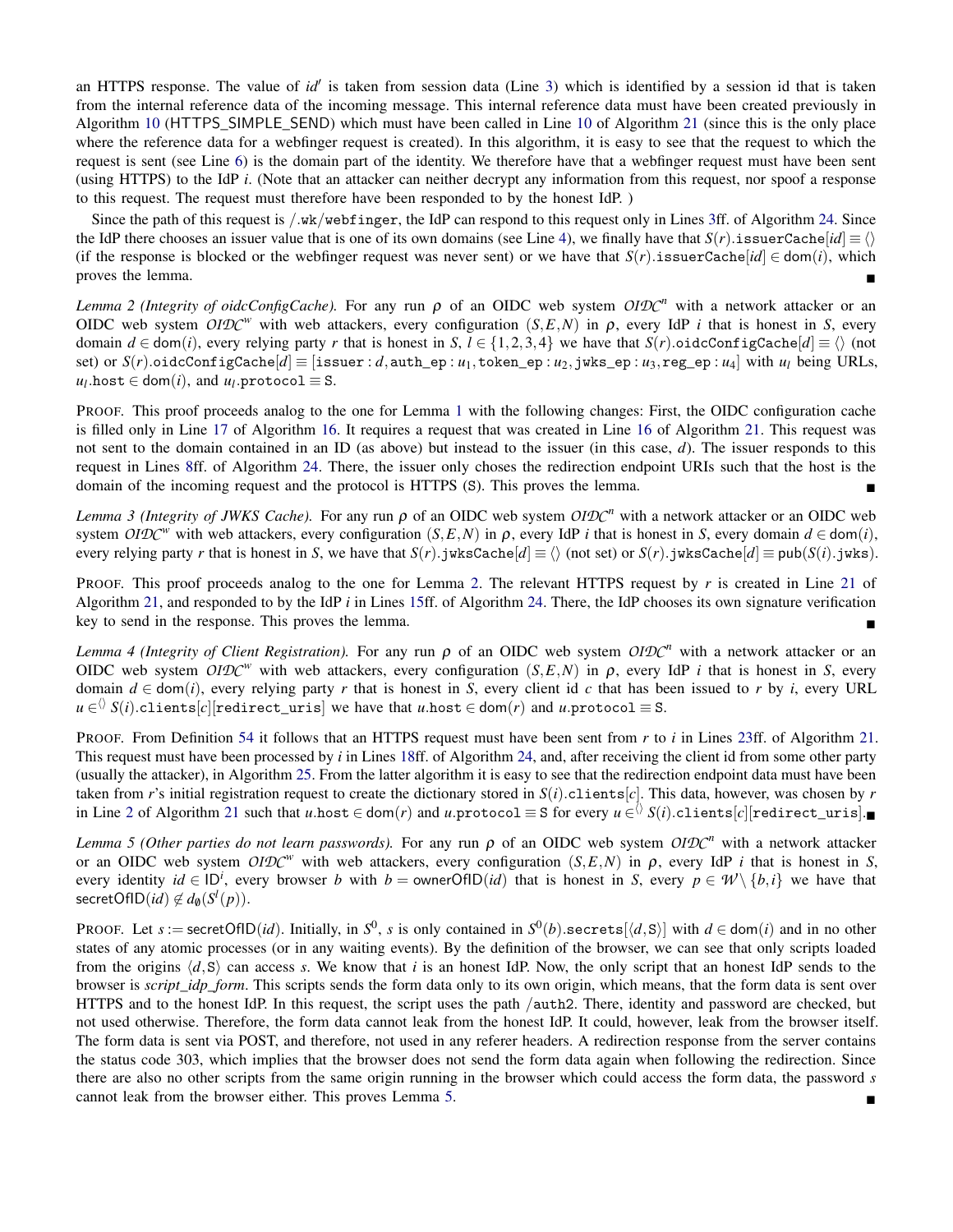*Lemma 6 (Attacker does not Learn ID Tokens).* For any run  $\rho$  of an OIDC web system  $OIDC^n$  with a network attacker or an OIDC web system *OIDC<sup>w</sup>* with web attackers, every configuration (*S*,*E*,*N*) in ρ, every IdP *i* that is honest in *S*, every domain *d* ∈ dom(*i*), every identity *id* ∈ ID<sup>*i*</sup> with *b* = ownerOfID(*id*) being an honest browser (in *S*), every relying party *r* that is honest in *S*, every client id *c* that has been issued to *r* by *i*, every term *y*, every id token  $t = \text{sig}([$ iss : *d*, sub : *id*, aud : *c*, nonce : *y*|, *k*) with  $k = S(i)$ . jwks, every attacker process *a* we have that  $t \notin d_{\theta}(S(a))$ .

PROOF. The signing key *k* is only known to *i* initially and at least up to *S* (since *i* is honest). Therefore, only *i* can create *t*. There are two places where an honest IdP can create such a token in Algorithm [24:](#page-43-0) In Line [60](#page-43-0) (immediately after receiving the user credentials) and in Lines [92f](#page-43-0)f. (after receiving an access token).

We now distinguish between these two cases to show that in either case, the attacker cannot get hold of an id token. We start with the first case.

ID token was created in Line [60.](#page-43-0)

To create *t*, the IdP *i* must have received a request to the path /auth2 in Lines [28f](#page-43-0)f. of Algorithm [24.](#page-43-0) It is clear that *i* sends the response to this request to the sender of the request, and, if that sender is honest, the response cannot be read by an attacker. The request must contain secretOfId(*id*). Only *b* and *i* know this secret (per Lemma [5\)](#page-50-2). Since *i* does not send requests to itself, the request must have been sent from *b*. Since the origin header in the request must be a domain of *i*, we know that the request was not initiated by a script other than *i*'s own scripts, in particular, it must have been initiated by *script*\_*idp*\_*form*.

Now it is easy to see that this script does not use the token *t* in any way after the token was returned from *i*, since the script uses a form post to transmit the credentials to *i*, and the window is subsequently navigated away. Instead, *i* provides an empty script in its response to *b*. This response contains a location redirect header. It is now crucial to check that this location redirect does not cause the id token to be leaked to the attacker: With Lemma [4](#page-50-3) we have that the redirection URIs that are registered at  $i$  for the client id  $c$  only point to domains of  $r$  (and use HTTPS).

We therefore know that *b* will send an HTTPS request (say *m*) containing *t* to *r*. We have to check whether *r* or a script delivered by *r* to *b* will leak *t*. Algorithm [17](#page-39-0) processes all HTTPS requests delivered to *r*. As *i* redirected *b* using the 303 status code, the request to *r* must be a GET request. Hence, *r* does not process this request in Lines [6f](#page-39-0)f. of Algorithm [17.](#page-39-0) Lines [2f](#page-39-0)f. do only respond with a script and do not use *t* in any way. We are left with Lines [13f](#page-39-0)f. to be analyzed.

As in *m* the id token *t* is always contained in a dictionary under the key id\_token and this dictionary is either in the parameters, the fragment, or the body of *m*, it is now easy to see that *r* does not store or send out *t* in any way. We now have to check if a script delivered by *r* to *b* leads to *t* being leaked. First note that *r* always sets the header ReferrerPolicy to origin in every HTTP(S) response *r* sends out. Hence, *t* can never leak using the Referer header.

There are only two scripts that *r* may deliver: (1) The script *script*\_*rp*\_*index* either issues a FORM command to the browser, which does not contain *t*, or this script issues a HREF command to the browser for some URL, which also does not contain *t*. (2) The script *script*\_*rp*\_*get*\_*fragment* takes the fragment of the current URL (which may be a dictionary that contains *t* under the key id token) and the iss parameter and issues an HTTPS request to *r* for the path /redirect ep, which will be processed by *r* in Lines [13f](#page-39-0)f. of Algorithm [17.](#page-39-0) Now, the same reasoning as above applies.

ID token was created in Lines [92f](#page-43-0)f.

In this case, the id token is created by *i* only when an HTTPS request was received by *i* that matches the following criteria: (a) it must be for the path /token, (b) it must contain the client id *c* in the body (under the key client\_id), and (c) it must contain a authorization code in the body (under the key code) that occurs in one of *i*'s internal records with a matching subject, issuer, and nonce. To be more precise, the request must contain a code *code* such that there is a record  $rec$  with  $rec \in$   $\Diamond$   $S(i)$ .records and  $rec[\texttt{issuer}] \equiv d, rec[\texttt{subject}] \equiv id, rec[\texttt{client_id}] \equiv c,$ and  $rec[code] \equiv c$ . Such a record can only be created and the authorization code *code* issued under exactly the same circumstances that allow an id token (of the above form) to be created in Line [92.](#page-43-0) With exactly the same reasoning as above, this time for the code instead of the id token, we can follow that *code* does not leak to the attacker.

We have therefore shown that no attacker process can get hold of the id token *t*. This proves the lemma.

<span id="page-51-0"></span>*Assumption 1.* There exists an OIDC web system  $OIDC^n$  with a network attacker such that there exists a run  $\rho$  of  $OIDC^n$ , a configuration  $(S, E, N)$  in  $\rho$ , some  $r \in \mathbb{RP}$  that is honest in *S*, some identity *id* ∈ ID with governor(*id*) being an honest IdP (in *S*) and ownerOfID(*id*) being an honest browser (in *S*), some service session identified by some nonce *n* for *id* at *r*, and *n* is derivable from the attackers knowledge in *S* (i.e.,  $n \notin d_{\theta}(S(\text{attacker})))$ .

<span id="page-51-1"></span>*Lemma 7.* Assumption [1](#page-51-0) is a contradiction.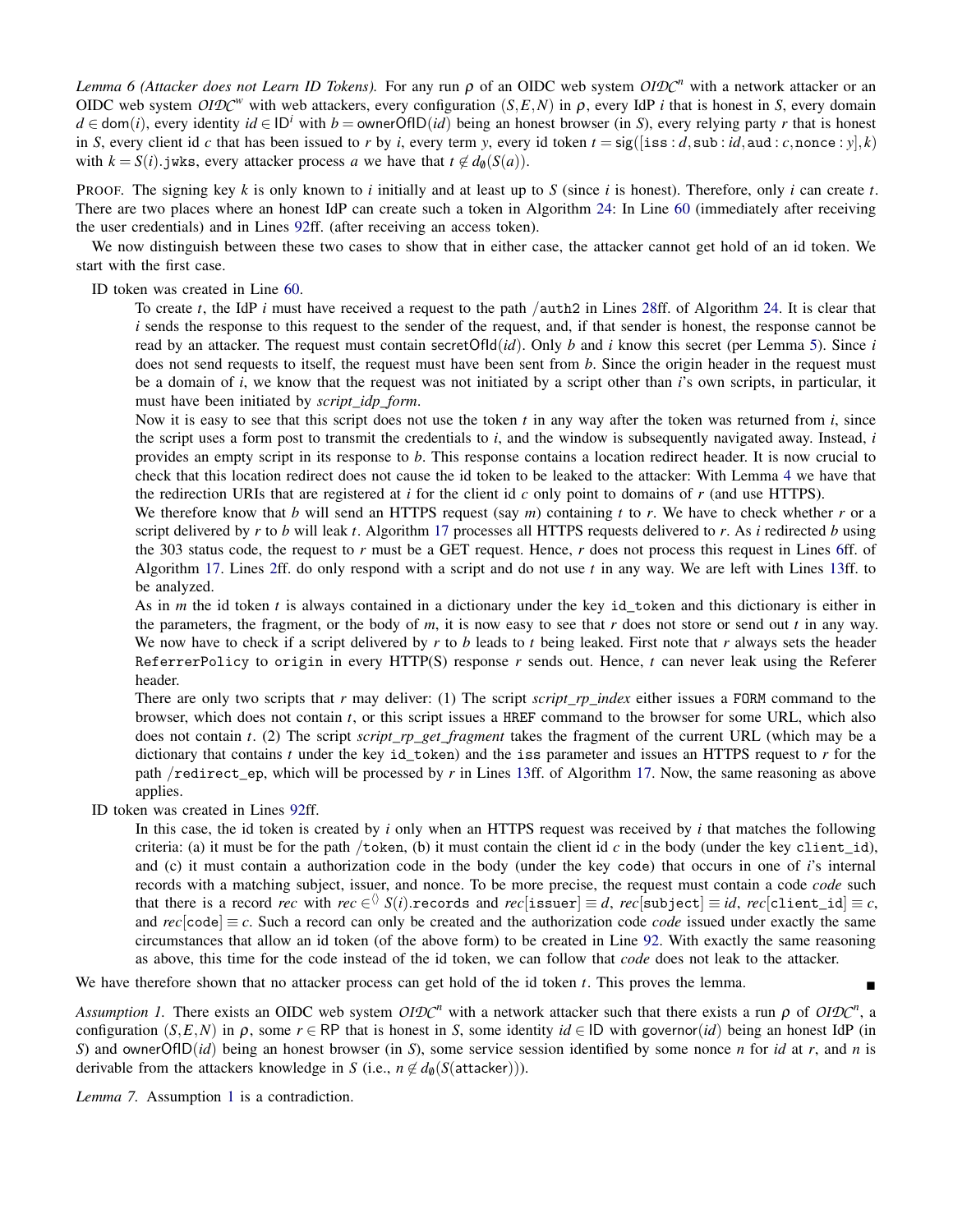PROOF. We first recall how the service session identified by some nonce *n* for *id* at *r* is defined. It means that there is some session id *x* and a domain  $d \in \text{dom}(\text{governor}(id))$  with  $S(r)$ .sessions[*x*][loggedInAs]  $\equiv \langle d, id \rangle$  and  $S(r)$ .sessions[*x*][serviceSessionId]  $\equiv n$ . Now the assumption is that *n* is derivable from the attacker's knowledge. Since we have that  $S(r)$ .sessions[*x*][serviceSessionId]  $\equiv n$ , we can check where and how, in general, service session ids can be created. It is easy to see that this can only happen in Algorithm [20,](#page-40-0) where, in Line [18,](#page-40-0) the RP chooses a fresh nonce as the value for the service session id, in this case x. In the line before, it sets the value for  $S(r)$  sessions[x][loggedInAs], in this case  $\langle d, id \rangle$ . In the Lines [9f](#page-40-0)f., *r* performs several checks to ensure the integrity and authenticity of the id token.

The function function CHECK ID TOKEN can be called in either (a) Line [42](#page-39-0) of Algorithm [17](#page-39-0) or (b) in Line [28](#page-38-0) of Algorithm [16.](#page-38-0)

We can now distinguish between these two cases.

Case (a).

In this case, we can easily see that the same party that finally receives the service session id *x*, must have provided, in an HTTPS request, an id token (say,  $t'$ ) with the following properties (for some  $l < j$ ):

 $\mathsf{extractmsg}(t')[\mathtt{iss}] \equiv d$ 

 $\textsf{extractmsg}(t')[\textsf{sub}] \equiv \textit{id}$ 

 $\textsf{extractmsg}(t')[\textsf{aud}] \equiv S^l(r).\textsf{clientCredentialsCache}[d][\textsf{client_id}]$ 

 $\mathsf{checksig}(t', \mathsf{pub}(S^l(i).j\mathtt{wks})) \equiv \top$  .

The attacker (and, by extension, any other party except for *i*, *b*, and *r*), however, cannot know such an id token (see Lemma [6\)](#page-50-0). Since *r* and *i* do not send requests to *r*, the id token must have been sent by *b* to *r*. As the service session id *x* is only contained in a set-cookie header with the httpOnly and secure flags set, *b* will only ever send the service session id *x* to *r* (contained in a cookie header). As *b* does not leak *x* in any other way and as *r* does not leak information sent in cookie headers, the service session id *x* does not leak.

Case (b).

Otherwise, the party that finally receives the service session id *x* needs to provide a code *c* such that, when this code is sent to the token endpoint of *i* (Algorithm [18\)](#page-40-1), *i* responds with an id token matching the criteria listed in Case (a). This, however, would mean that an attacker, knowing this code, could do the same, violating Lemma [6.](#page-50-0) (Note that for every run where a client secret is associated with the client id there is also a run where the client secret is not used; the client secret does not prevent the attacker from requesting an id token at the token endpoint for a valid code.)

We therefore have shown that the attacker cannot know x, proving the lemma and showing that Assumption [1](#page-51-0) is, in fact, a contradiction.

## *D. Proof of Authorization*

As above, we assume that there exists an OIDC web system that is not secure w.r.t. authorization and lead this to a contradiction.

<span id="page-52-0"></span>*Assumption 2.* There exists an OIDC web system with a network attacker  $OIDC^n$ , a run  $\rho$  of  $OIDC^n$ , a state  $(S^j, E^j, N^j)$  in  $\rho$ , a relying party  $r \in \mathsf{RP}$  that is honest in  $S^j$ , an identity provider  $i \in \mathsf{IdP}$  that is honest in  $S^j$ , a browser *b* that is honest in  $S^j$ , an  $\text{identity } id \in \text{ID}^i \text{ owned by } b, \text{ a nonce } n, \text{ a term } x \in \overset{\wedge}{\vee} S^j(i).$ records with  $x[\text{subject}] \equiv id, \, n \in \overset{\wedge}{\vee} x[\text{access\_ tokens}],$  and the client id *x*[client\_id] has been issued by *i* to *r*, and *n* is derivable from the attackers knowledge in  $S^j$  (i.e.,  $n \in d_\emptyset(S^j(\text{attacker})))$ .

<span id="page-52-1"></span>*Lemma 8.* Assumption [2](#page-52-0) is a contridiction.

PROOF. We have that  $n \in d_\emptyset(S^j(\text{attacker}))$  and therefore, there must have been a message from a third party to attacker (or any other corrupted party, which could have forwarded *n* to the attacker) that contained *n*. We can now distinguish between the parties that could have sent  $n$  to the attacker (or to the corrupted party):

#### The access token *n* was sent by the browser *b*:

We now track different cases in which the access token *n* can get into *b*'s knowledge. We will omit the cases in which *b* learns *n* from any dishonest party as in such a case there is a different run  $\rho'$  of  $OIDC^n$  in which this dishonest party immediately sends *n* to the attacker.

(I) First, we analyze the case in which *b* has learned *n* from an honest (in  $S^j$ ) identity provider, say *i*'. In this case, *b* must have received an HTTPS response from *i'* (honest identity providers do not send out unencrypted HTTP responses). Honest identity providers send out HTTPS responses in Lines [6,](#page-43-0) [14,](#page-43-0) [17,](#page-43-0) [27,](#page-43-0) [72,](#page-43-0) and [98](#page-43-0) of Algorithm [24](#page-43-0) and Line [17](#page-45-0) of Algorithm [25.](#page-45-0) It is easy to see that *i'* does not send out *n* in Lines [6,](#page-43-0) [14,](#page-43-0) [17,](#page-43-0) and [27](#page-43-0) of Algorithm [24](#page-43-0) and Line [17](#page-45-0) of Algorithm [25](#page-45-0) (given that the attacker does not know *n*), leaving Lines [72,](#page-43-0) and [98](#page-43-0) of Algorithm [24](#page-43-0) to analyze.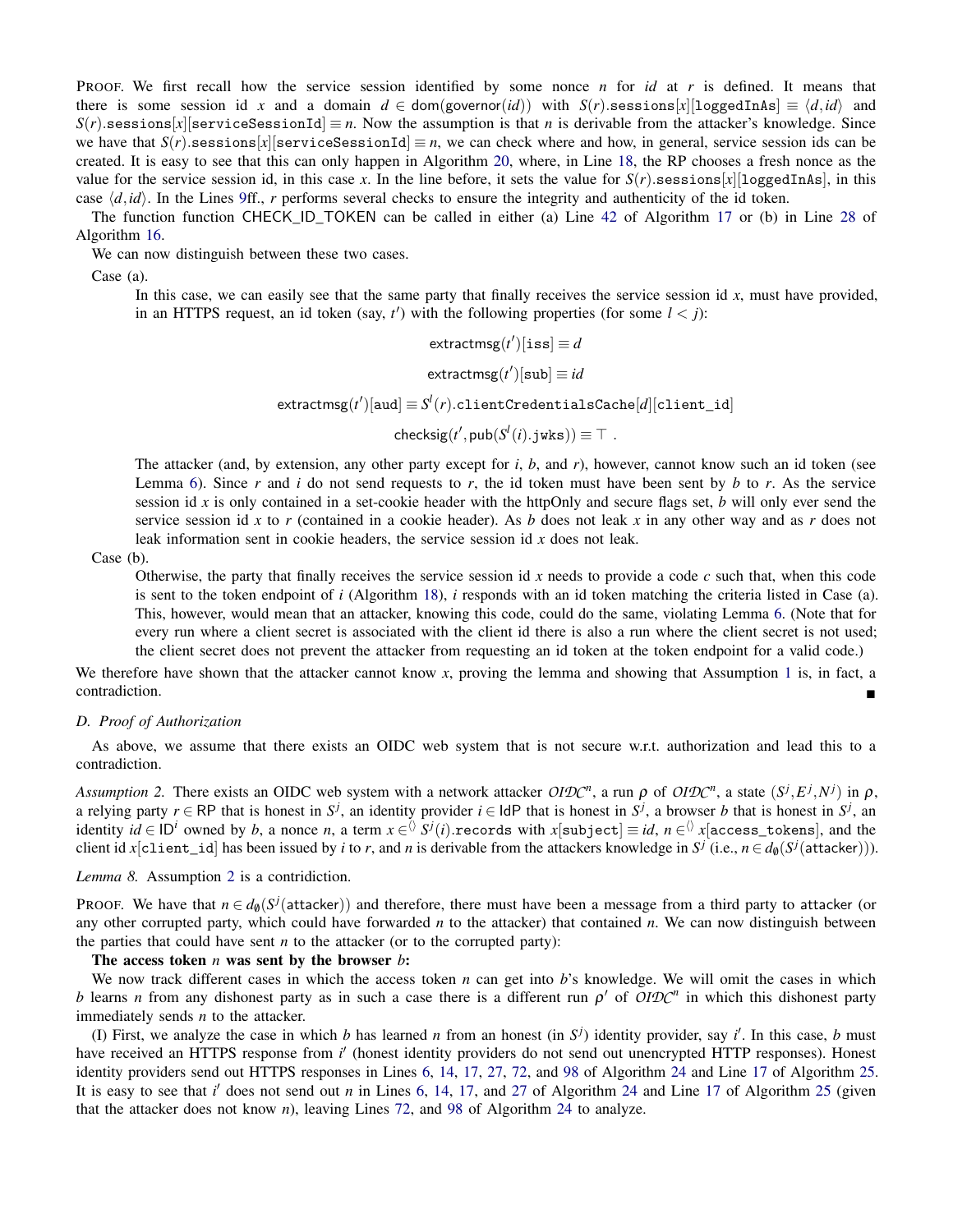(a) If  $i'$  sends out  $n$  in Line [72](#page-43-0) of Algorithm [24,](#page-43-0)  $b$  must have sent an HTTPS POST request bearing an Origin header for one of the domains of *i'* to *i'*. As *i'* only delivers the script *script\_idp\_form*, only this script could have caused this request (using a FORM command). Hence, *b* will navigate the corresponding window to the location indicated in the Location header of the HTTPS response assembled in Lines [28f](#page-43-0)f. of Algorithm [24.](#page-43-0) The body of this response can consist of an authorization code (a fresh nonce), an access token (a fresh nonce), and an id token consisting of one domain of *i*, a valid user name for *i'*, a client id, and a nonce (say  $n'$ ) from the request.

We now reason why  $i'$  must be  $i$ , and the access token in the response must be  $n$ . In the id token, only the client id and the nonce  $n'$  could be  $n$ . As the client id is always set by the attacker during registration, the client id cannot be  $n$ . The nonce *n*<sup>'</sup> originates from the request sent by *b* on the command of *script\_idp\_form*. In this request, the nonce *n*<sup>'</sup> must be contained in the URL, which is the URL from which the script was loaded before. Hence, the browser must have been navigated to this URL. As the attacker does not know *n* at this point, only honest scripts or honest web servers could have navigated the browser to such an URL (containing *n*). Honest relying parties only populate the parameter nonce (bearing *n'*) in such a redirect with a fresh nonce, honest identity providers do not populate such an URL parameter by themselves, but could have used this parameter in a redirect based on a registered redirect URL. As honest parties never register such a redirect URL, *n'* cannot be *n*. Hence, only the access token in the response above can be *n*. As the access token is a fresh nonce, we must have that *i*' is *i* and that *i* creates the term  $x \in$   $\Diamond$   $S^j(i)$ .records with  $x[$ subject]  $\equiv$  *id*,  $n \in$   $\Diamond$   $x[$ access\_tokens] (*i* will never create such a term at any other time), and the client id *x*[client\_id] has been issued by *i* to *r*. Hence, the location redirect issued by *i* must point to an URL of *r* with the path /redirect\_ep (see Lemma [4\)](#page-50-3) and this URL contains the parameter iss with a domain of *i*. The access token *n* is only contained in the fragment of this URL under the key access\_token.

Now, *b* sends an HTTPS request to *r*. This request does not contain *n* (as it is placed in the fragment part of the URL). The relying party *r* can (regardless of the path) send out only the scripts *script\_rp\_index* and *script\_rp\_get\_fragment* as a response to such a request. The script *script*\_*rp*\_*index* ignores the fragment of its URL. The script *script*\_*rp*\_*get*\_*fragement* takes the fragment of the URL and uses it as the body of a POST request to its own origin (which is *r*) with path /redirect\_uri. When *r* processes this POST request, *r* only ever uses *n* in Line [45](#page-39-0) of Algorithm [17.](#page-39-0) There, the access token *n* and the value of the parameter iss (a domain of *i*) is processed by Algorithm [19.](#page-40-2) From Lemma [2,](#page-50-1) we know that *r* will only send *n* to the token endpoint of *i* in an HTTPS request. This request is then processed by *i* in Lines [73f](#page-43-0)f. of Algorithm [24.](#page-43-0) There, *i* only checks *n*, but does not send out *n*.

If *b* sends out a response, the same reasoning as above applies. Hence, we have that *n* does not leak to the attacker in this case.

(b) If *i'* sends out *n* in Line [98](#page-43-0) of Algorithm [24,](#page-43-0) we have that the response does not contain a script or a redirect. The browser would only interpret such a response if the request was caused by an XMLHTTPREQUEST command of a script. Honest scripts do not issue such a command, leaving only the attacker script as the only possible source for such a request. If *i'* is not *i*, it is easy to see that this response cannot contain *n*. The identity provider *i* only sends out *n* (taken from the subterm records from its state) if the request contains a valid authorization code for this access token. With the same reasoning as for the authentication property above, the attacker cannot know a valid id token for any user id owned by *b*. If the attacker would know a valid authorization code, he could retrieve a valid id token (for such a user id) from *i*. Hence, the attacker cannot know a valid authorization code. As this reasoning also applies for the attacker script, the attacker script could not have caused a request to *i* revealing *n*.

(II) Now, we analyze the case in which *b* received *n* from some honest (in  $S^j$ ) relying party, say *r'*. In this case, *b* must have received an HTTPS response from r' (honest relying parties do not send out unencrypted HTTP responses). Honest relying parties only send out such HTTPS responses in Lines [5](#page-39-0) and [29](#page-39-0) of Algorithm [17,](#page-39-0) Line [23](#page-40-0) of Algorithm [20,](#page-40-0) and Line [39](#page-41-0) of Algorithm [21.](#page-41-0) In the former three cases,  $r'$  only sends out fixed information and fresh nonces (either chosen by  $r'$  directly before sending out the message or the HTTPS nonce and key chosen by *b* when creating the request). In the latter case, *r'* (besides the pieces of information as before) also adds information from its OpenID Connect configuration cache (i.e., client id and authorization URL). From Lemma [2](#page-50-1) and [4](#page-50-3) we know that if  $r'$  gathered this information from an honest party, this information cannot contain *n*. As the attacker does not know *n* at this point, this registration information cannot contain *n* if  $r'$ gathered this information from a dishonest party. Hence,  $b$  cannot have learned  $n$  from any  $r'$ .

(III) *b* cannot have learned *n* from a different honest (in  $S<sup>j</sup>$ ) browser as honest browsers do not create messages that can be interpreted by honest browsers.

(IV) *b* cannot have learned *n* from the attacker, as the attacker does not know *n* at this point.

The access token *n* was sent by the IdP *i*: We can see that access tokens are sent by the IdP only after a request to the path (endpoints) / $\alpha$ uth2 or to the path and /token.

In case of a request to the path /auth2, a pair of access tokens is created and the first access token in the pair is returned from the endpoint. If the attacker would be able to learn *n* from this endpoint such that there exists a record  $x \in (0, S^j(i))$ .records with  $x$ [subject]  $\equiv id$ , then the attacker would need to provide the user's credentials to the IdP *i*. The attacker cannot know these credentials (Lemma [5\)](#page-50-2), therefore the attacker cannot request *n* from this endpoint.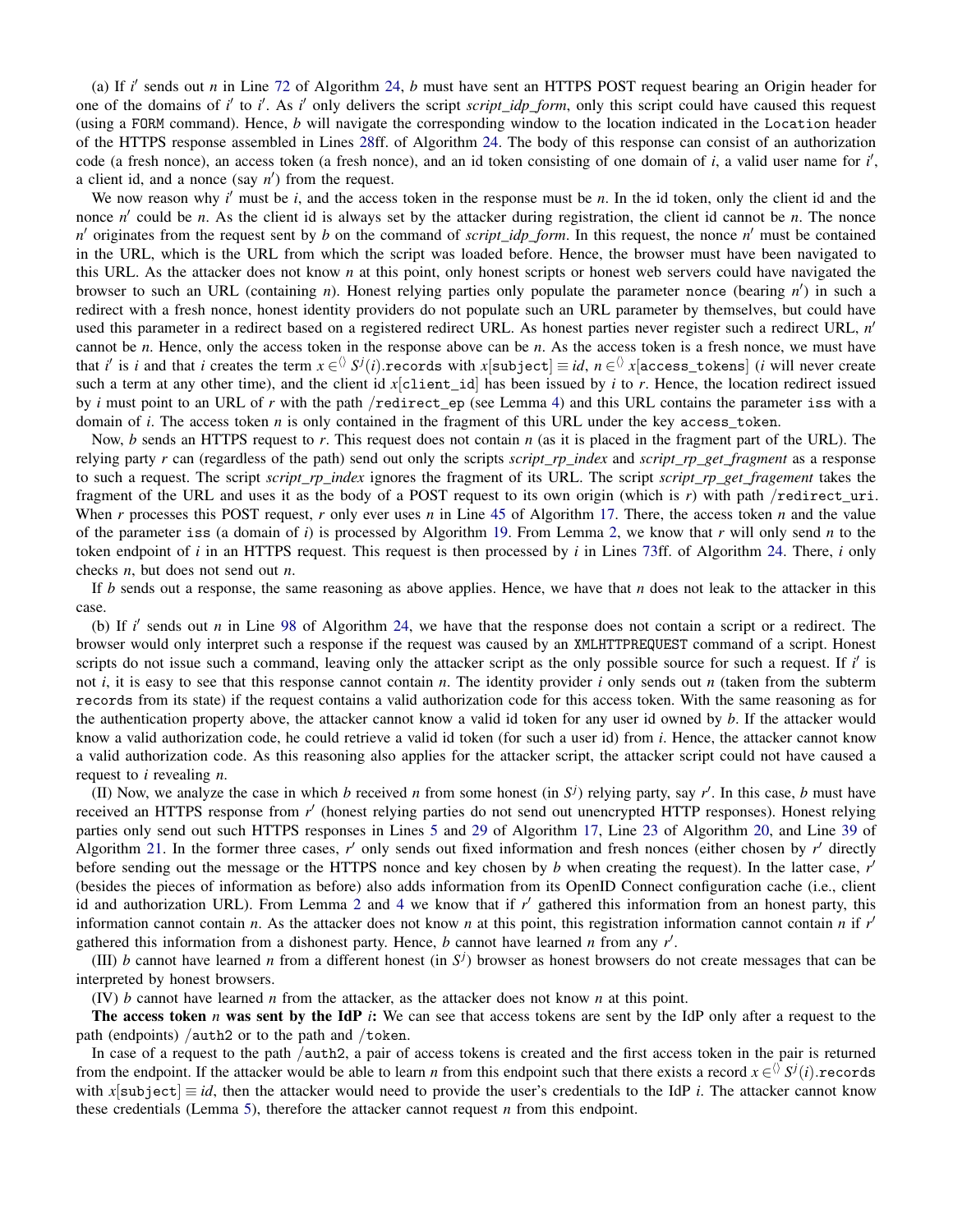In case of a request to the path /token, the attacker would need to provide an authorization code that is contained in the same record (in this case *x*) as *n*. Now, recall that we have that  $x$ [subject]  $\equiv id$  and  $c := x$ [client\_id] has been issued to *r* by *i*. We can now see that if the attacker would be able to send a request to the endpoint /token which would cause a response that contains *n*, the attacker would also be able to learn an id token of the form shown in Lemma [6](#page-50-0) (the issuer is a domain of *i*, the subject is *id*, and the audience is *c*). This would be a contradiction to Lemma [6.](#page-50-0)

We can conclude that the access token *n* was not sent by the IdP *i*.

## The access token *n* was sent by the RP *r*:

The only place where the (honest) RP uses an access token is in Algorithm [19.](#page-40-2) There, the access token is sent to the domain of the token endpoint (compare Algorithm [18,](#page-40-1) where the authorization code is sent to that endpoint). We can now see that the access token is always sent to *i*: If the access token would be sent to the attacker, so would the authorization code in Algorithm [18,](#page-40-1) and Lemma [6](#page-50-0) would not hold true.

#### <span id="page-54-0"></span>*E. Proof of Session Integrity*

Before we prove this property, we highlight that in the absence of a network attacker and with the DNS server as defined for *OIDC<sup>w</sup>*, HTTP(S) requests by (honest) parties can only be answered by the owner of the domain the request was sent to, and neither the requests nor the responses can be read or altered by any attacker unless he is the intended receiver.

We further show the following lemma, which says that an attacker (under the assumption above) cannot learn a *state* value that is used in a login session between an honest browser, an honest IdP, and an honest RP.

<span id="page-54-1"></span>*Lemma 9 (Third parties do not learn state). There exists no run*  $\rho$  *of an OIDC web system with web attackers OIDC<sup><i>w*</sup>, no configuration  $(S, E, N)$  of  $\rho$ , no  $r \in \mathbb{RP}$  that is honest in *S*, no *i* ∈ IDP that is honest in *S*, no browser *b* that is honest in *S*, no nonce  $lsid \in \mathcal{N}$ , no domain  $h \in \text{dom}(r)$  of r, no terms g, x, y,  $z \in \mathcal{T}_{\mathcal{N}}$ , no cookie  $c := \langle \text{sessionId}, \langle lsid, x, y, z \rangle \rangle$ , no atomic DY process  $p \in \mathcal{W}\setminus\{b,i,r\}$  such that (1)  $S(r)$  sessions [lsid]  $\equiv g$ , (2)  $g$  [state]  $\in d_{\emptyset}(S(p))$ , (3)  $S(r)$  issuer Cache [g [identity]]  $\in$  dom(i), and (4)  $c \in \langle S \rangle$   $S(b)$ .cookies[*h*].

PROOF. To prove Lemma [9,](#page-54-1) we track where the login session identified by *lsid* is created and used.

Login session ids are only chosen in Line [10](#page-39-0) of Algorithm [17.](#page-39-0) After the session id was chosen, its value is sent over the network to the party that requested the login (in Line [39](#page-41-0) of Algorithm [21\)](#page-41-0). We have that for *lsid*, this party must be *b* because only *r* can set the cookie *c* for the domain *h* in the state of  $b^{19}$  $b^{19}$  $b^{19}$  and Line [39](#page-41-0) of Algorithm [21](#page-41-0) is actually the only place where *r* does so.

Since *b* is honest, *b* follows the location redirect contained in the response sent by *r*. This location redirect contains *state* (as a URL parameter). The redirect points to some domain of *i*. (This follows from Lemma [2.](#page-50-1)) The browser therefore sends (among others) *state* in a GET request to *i*. Of all the endpoints at *i* where the request can be received, the authorization endpoint is the only endpoint where *state* could potentially leak to another party. (For all other endpoints, the value is dropped.) If the request is received at the authorization endpoint, *state* is only sent back to *b* in the initial scriptstate of *script*\_*idp*\_*form*. In this case, the script sends *state* back to *i* in a POST request to the authorization endpoint. Now, *i* redirects the browser *b* back to the redirection URI that was passed alongside *state* from *r* via the browser to *i*. This redirection URI was chosen in Line [2](#page-41-0) of Algorithm [21](#page-41-0) and therefore points to one of *r*'s domains. The value *state* is appended to this URI (either as a parameter or in the fragment). The redirection to the redirection URI is then sent to the browser *b*. Therefore, *b* now sends a GET request to *r*.

If *state* is contained in the parameter, then *state* is immediately sent to *r* where it is compared to the stored login session records but neither stored nor sent out again. In each case, a script is sent back to *b*. The scripts that *r* can send out are *script*\_*rp*\_*index* and *script*\_*rp*\_*get*\_*fragment*, none of which cause requests that contain *state* (recall that we are in the case where *state* is contained in the URI parameter, not in the fragment). Also, since both scripts are always delivered with a restrictive Referrer Policy header, any requests that are caused by these scripts (e.g., the start of a new login flow) do not contain *state* in the referer header.<sup>[20](#page-54-3)</sup>

If *state* is contained in the fragment, then *state* is not immediately sent to *r*, but instead, a request without *state* is sent to *r*. Since this is a GET request, *r* either answers with a response that only contains the string ok but no script (Lines [23f](#page-40-0)f. of Algorithm [20\)](#page-40-0), a response containing *script*\_*rp*\_*index* (Lines [2f](#page-39-0)f. of Algorithm [17\)](#page-39-0), or a response containing *script*\_*rp*\_*get*\_*fragment* (Line [29](#page-39-0) of Algorithm [17\)](#page-39-0). In case of the ok response, *state* is not used anymore by the browser. In case of *script*\_*rp*\_*index*, the fragment is not used. (As above, there is no other way in which *state* can be sent out, also because the fragment part of an URL is stripped in the referer header.) In the case of *script*\_*rp*\_*get*\_*fragment* being loaded into the browser, the script sends *state* in the body of an HTTPS request to *r* (using the path /redirect\_ep). When *r* receives this request, it does not send out *state* to any party (see Lines [13f](#page-39-0)f. of Algorithm [17\)](#page-39-0).

This shows that *state* cannot be known to any party except for *b*, *i*, and *r*.

<span id="page-54-2"></span><sup>19</sup>Note that we have only web attackers.

<span id="page-54-3"></span><sup>20</sup>We note that, as discussed earlier, without the Referrer Policy, *state* could leak to a malicious IdP or other parties.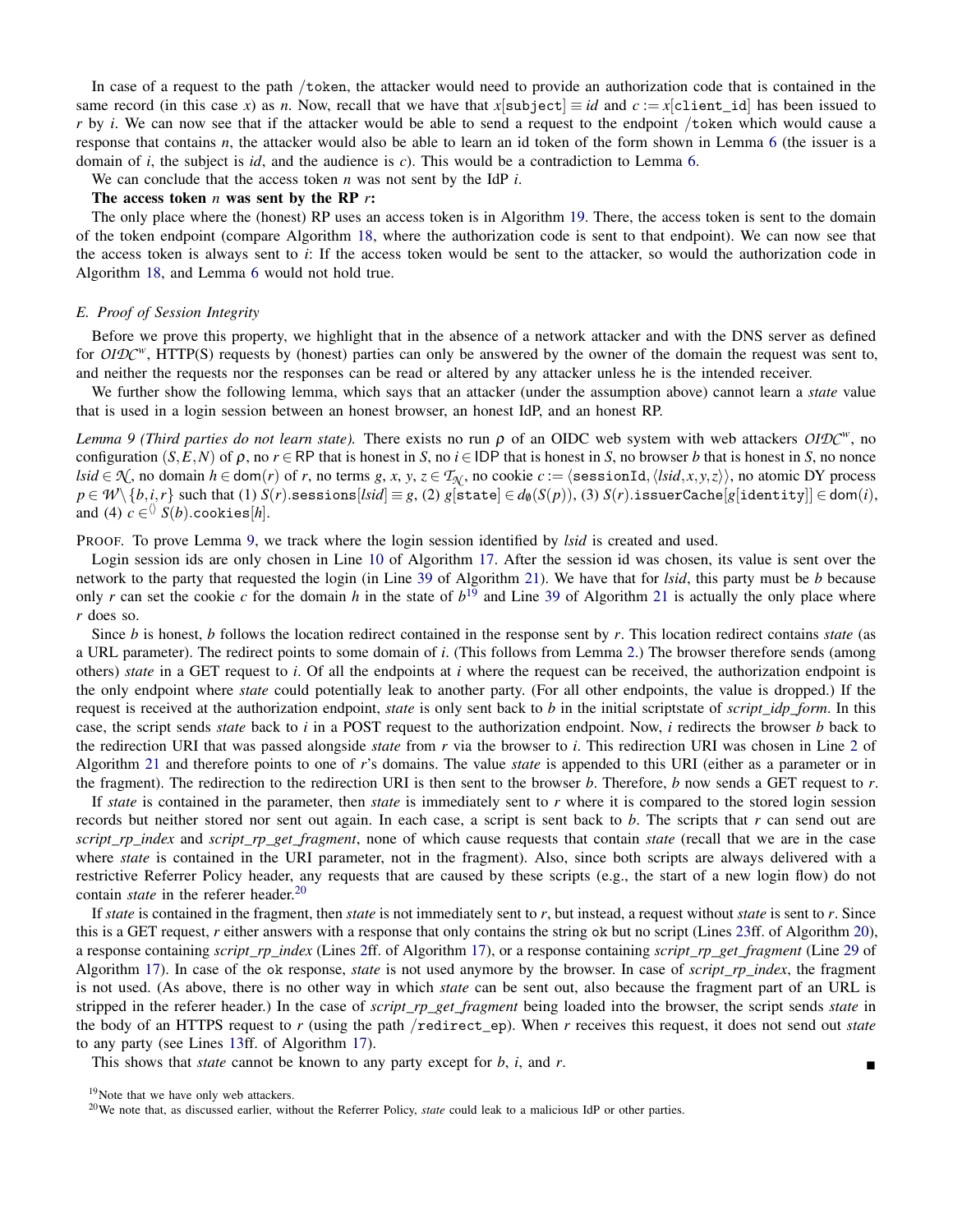**Proof of Session Integrity for Authentication.** To prove that every OIDC web system with web attackers is secure w.r.t. session integrity for authentication, we assume that there exists an OIDC web system with web attackers which is not secure w.r.t. session integrity for authentication and lead this to a contradiction.

<span id="page-55-0"></span>*Assumption 3.* There exists an *OIDC<sup>w</sup>* be an OIDC web system with web attackers, a run ρ of *OIDC<sup>w</sup>* , a processing step *Q* in  $\rho$  with

$$
Q = (S, E, N) \rightarrow (S', E', N')
$$

(for some *S*, *S'*, *E*, *E'*, *N*, *N'*), a browser *b* that is honest in *S*, an IdP  $i \in$  IdP, an identity *u* that is owned by *b*, an RP  $r \in \mathbb{RP}$  that is honest in *S*, a nonce *lsid*, with loggedIn $^Q_\rho(b, r, u, i, Isid)$  and (1) there exists no processing step  $Q'$  in  $\rho$  (before *Q*) such that started $\frac{\partial^{\prime}}{\partial}(b, r, \text{Isid})$ , or (2) *i* is honest in *S*, and there exists no processing step *Q*<sup>n</sup> in *ρ* (before *Q*) such that  $\mathsf{a}$ uthenticated $\varphi''(b,r,u,i,lsid)$ .

<span id="page-55-1"></span>*Lemma 10.* Assumption [3](#page-55-0) is a contradiction.

PROOF. (1) We have that loggedIn $_{\rho}^Q(b,r,u,i,Isid)$ . With Definition [56](#page-47-4) we have that *r* sent out the service session id belonging to *lsid* to *b*. (This can only happen when the function CHECK\_ID\_TOKEN (Algorithm [20\)](#page-40-0) was called with *lsid* as the first parameter.) This means that *r* must have received a request from *b* containing a cookie with the name sessionId and the value *lsid*: The response by *r* (which we know was sent to *b*) was sent in Line [23](#page-40-0) in Algorithm [20.](#page-40-0) There, *r* looks up the address of *b* using the login session record under the key redirectEpRequest. This key is only ever created in Line [35](#page-39-0) of Algorithm [17.](#page-39-0) This line is only ever called when *r* receives an HTTPS request from *b* with the cookie as described.

We can now track how the cookie was stored in *b*: Since the cookie is stored under a domain of *r* and we have no network attacker, the cookie must have been set by *r*. This can only happen in Line [39](#page-41-0) in Algorithm [21.](#page-41-0) Similar to the redirectEpRequest session entry above, *r* sends this cookie as a response to a stored request, in this case, using the key startRequest in the session data. This key is only ever created in Lines [6f](#page-39-0)f. of Algorithm [17.](#page-39-0) Hence, there must have been a request from *b* to *r* containing a POST request for the path /startLogin with an origin header for an origin of *r*. There are only two scripts which could potentially send such a request, *script*\_*rp*\_*index* and *script*\_*rp*\_*get*\_*fragment*. It is easy to see that only the former send requests of the kind described. We therefore have a processing step  $Q'$  that happens before  $Q$  in  $\rho$ with started $_{\rho}^{Q'}(b,r,lsid)$ .

(2) Again, we have that  $\log \text{gcd ln}_{\rho}^{\mathcal{Q}}(b, r, u, i, l \cdot \text{sid})$ . Now, however, *i* is honest.

We first highlight that if *r* receives an HTTPS request, say *m*, which contains *state* such that  $S(r)$ .sessions[*lsid*][state]  $\equiv$ *state* and contains a cookie with the name sessionId and the value *lsid* then this request must have come from the browser *b* and be caused by a redirection from *i* or a script from *r*. From loggedIn $_{\rho}^{Q}(b,r,u,i,lsid)$  it follows that there is a term *g* such that  $S(r)$ .sessions[*lsid*]  $\equiv g$ , and  $g[log \text{gcdInAs}] \equiv \langle d, u \rangle$  with  $d \in \text{dom}(i)$ . From the Algorithm [20](#page-40-0) we have that  $S(r)$ .issuerCache[*g*[identity]]  $\equiv d$ . With Lemma [9](#page-54-1) we have that only *b*, *r*, and *i* know *state*.

We can now show that *m* must have been caused by *i* by means of a Location redirect that was sent to *b* or by the script *script*\_*rp*\_*get*\_*fragment*. First, neither *r* nor *i* send requests that contain cookies. The request must therefore have originated from *b*. Since no attacker knows *state*, the request cannot have been caused by any attacker scripts or by redirects from parties other than *r* or *i* (otherwise, there would be runs where the attacker learns *state*).

Redirects from *r* can be excluded, since *r* only sends a redirection in Line [39](#page-41-0) in Algorithm [21](#page-41-0) but there, a freshly chosen state value is used, hence, there is only one processing step in which *r* uses *state* for this redirect. This is the processing step where *r* adds *state* to the session data stored under the key *lsid*. Since this is a session in which the honest IdP *i* is used, and with Lemma [2,](#page-50-1) we have that *r* does not redirect to itself (but to *i* instead).

The scripts *script\_rp\_index* and *script\_idp\_form* do not send requests with the *state* parameter. Therefore, the remaining causes for the request *m* are either the script *script*\_*rp*\_*get*\_*fragment* or a location redirect from *i*.

If the request *m* was caused by *script*\_*rp*\_*get*\_*fragment*, then it is easy to see from the definition of *script*\_*rp*\_*get*\_*fragment* (Algorithm [23\)](#page-42-1) that this script only sends data from the fragment part of its own URI (except for the iss parameter) and it sends this data only to its own origin. This script therefore must have been sent to *b* by *r*, which only sends this script after receiving HTTPS request to the redirection endpoint (/redirect\_ep). With the same reasoning as above this must have been caused by a location redirect from *i*.

For clarity, by  $m_{\text{redir}}$  we denote the response by *i* to the browser *b* containing this redirection. We now show that for  $m_{\text{redir}}$ to take place, there must have been a processing step  $Q''$  (before *Q*) with authenticated $Q''(b,r,u',i,lsid)$  for some identity *u'*.

In the honest IdP *i*, there is only one place where a redirection happens, namely in Line [72](#page-43-0) in Algorithm [24.](#page-43-0) To reach this point, *i* must have received the login data for *u'* in the HTTPS request corresponding to  $m_{\text{redir}}$ . This must be a POST request with an origin header containing an origin of *i*. As *i* only uses *script\_idp\_form*, the request must have been caused by this script. Hence, we have authenticated $\varrho^{\alpha}$ <sup>o</sup> $(b, r, u', i, Isid)$ .

We now only need to show that  $u' = u$ .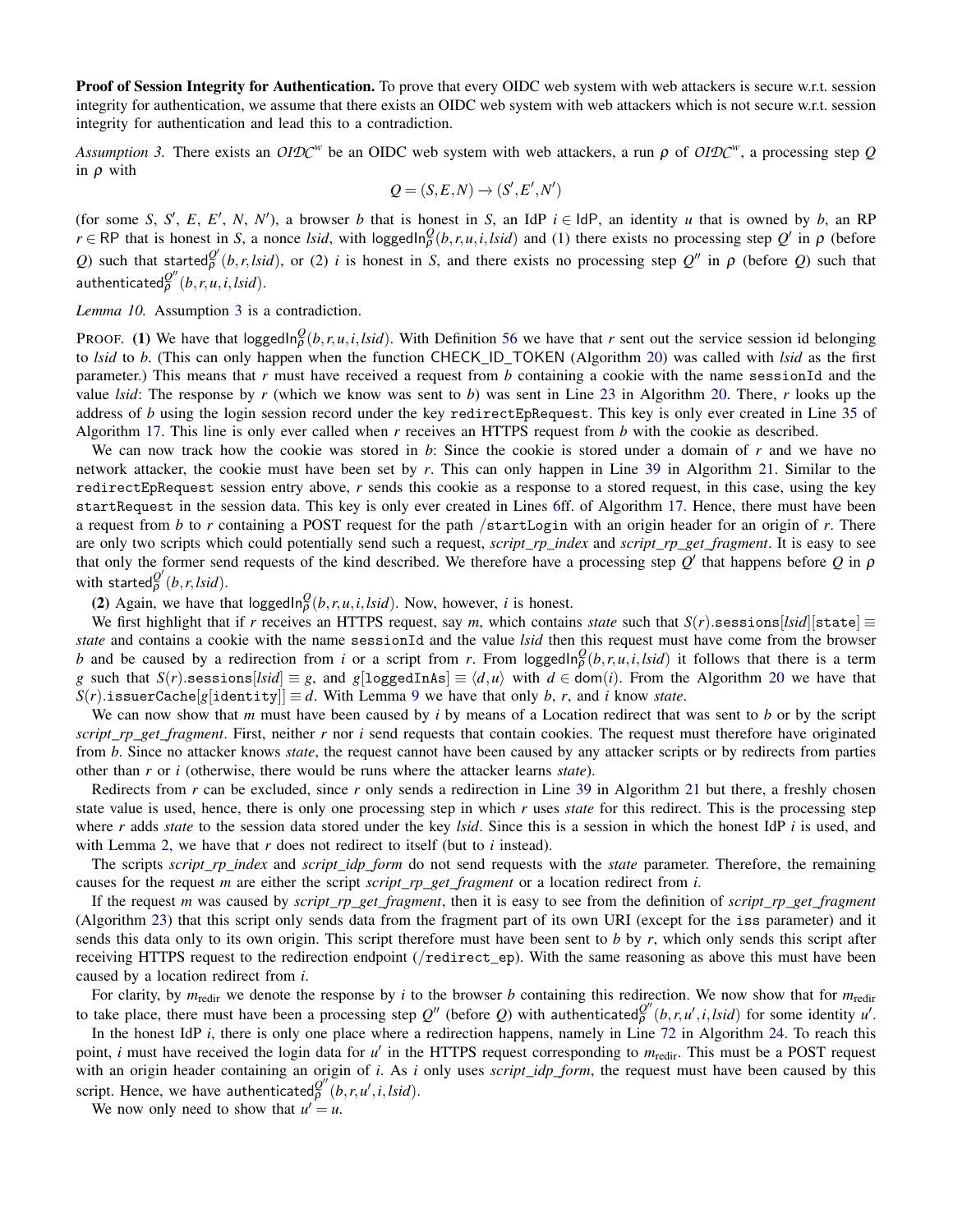With loggedIn $_{\rho}^Q(b,r,u,i,Isid)$ , we know that *r* must have called the function CHECK\_ID\_TOKEN (Algorithm [20\)](#page-40-0). We further have that  $S(r)$ .sessions[*lsid*][loggedInAs]  $\equiv \langle d, u \rangle$ . We therefore have that *i* must have created an id token with the issuer *d* and the identity *u*. CHECK ID TOKEN can be called in Line [28](#page-38-0) in Algorithm [16](#page-38-0) and in Line [42](#page-39-0) in Algorithm [17.](#page-39-0) We now distinguish between these two cases.

CHECK*\_*ID*\_*TOKEN *was called in Line [28](#page-38-0) in Algorithm [16:](#page-38-0)* When the function is called in this line, there must have been an HTTPS request reference with the string TOKEN (cf. generic web server model, Algorithm [10\)](#page-34-0). Such a reference is only created in Line [16](#page-40-1) of Algorithm [18.](#page-40-1) With Lemma [2](#page-50-1) we know that this HTTPS request was sent to the token endpoint (path /token) of *i* (because the issuer, stored in the login session record, is *i*). Since the token endpoint returned an id token of the form described above, and *i* is honest, there must have been a record in *i*, say *v*, with  $v[\text{subject}] \equiv u$ . In the request to the token endpoint, *r* must have sent a nonce *c* such that  $v[\text{code}] \equiv c$ . This request, as already mentioned, must have been sent in Line [16](#page-40-1) of Algorithm [18.](#page-40-1) This means, that there must have been an HTTPS request to *i* containing the session id *lsid* as a cookie, *c*, and *state*. Such a request can only be the request *m* as shown above, hence there must have been the HTTPS response  $m_{\text{redir}}$  containing the values c and *state*. Recall that we have the record  $v$  as shown above in the state of *i*. Such a record is only created in *i* if authenticated $\varphi''(b,r,u,i,lsid)$ . Therefore,  $u = u'$  in this case.

CHECK*\_*ID*\_*TOKEN *was called in Line [42](#page-39-0) in Algorithm [17:](#page-39-0)* In this case, the id token must have been contained in *m* and  $m_{\text{redir}}$  as above. Such an id token is only sent out in  $m_{\text{redir}}$  by *i* if authenticated $Q''(b, r, u, i, Isid)$ . Therefore,  $u = u'$  in every case.

**Proof of Session Integrity for Authorization.** To prove that every OIDC web system with web attackers is secure w.r.t. session integrity for authorization, we assume that there exists an OIDC web system with web attackers which is not secure w.r.t. session integrity for authorization and lead this to a contradiction.

<span id="page-56-0"></span>*Assumption 4.* There is a OIDC web system *OIDC<sup>w</sup>* with web attackers, a run ρ of *OIDC<sup>w</sup>* , a processing step *Q* in ρ with

$$
Q = (S, E, N) \rightarrow (S', E', N')
$$

(for some *S*, *S'*, *E*, *E'*, *N*, *N'*) a browser *b* that is honest in *S*, an IdP  $i \in$  IdP, an identity *u* that is owned by *b*, an RP  $r \in$  RP that is honest in *S*, a nonce *lsid*, with (1) usedAuthorization $\frac{\partial}{\partial}(b,r,i,lsid)$  and there exists no processing step  $Q'$  in  $\rho$  (before *Q*) such that started $\frac{Q'}{P}(b, r, l\dot{ s} d)$ , or (2) *i* is honest in *S* and actsOnUsersBehalf $\frac{Q}{P}(b, r, u, i, l\dot{s} d)$  and there exists no processing step  $Q''$  in  $\rho$  (before  $Q$ ) such that authenticated $\frac{Q''}{\rho}(b,r,u,i,lsid)$ .

<span id="page-56-1"></span>*Lemma 11.* Assumption [4](#page-56-0) is a contradiction.

PROOF. (1) We have that usedAuthorization $^Q_\rho(b,r,i,lsid)$ . With Definition [59](#page-48-1) we have that *r* sent out the access token belonging to *lsid* to *i*. This can only happen when the function USE\_ACCESS\_TOKEN (Algorithm [19\)](#page-40-2) was called with *lsid*. This function is called in Line [45](#page-39-0) of Algorithm [17](#page-39-0) and in Line [27](#page-38-0) of Algorithm [16.](#page-38-0)

In both cases, there must have been a request, say *m*, to *r* containing a cookie with the session id *lsid*. In the former case, this is the request that is processed in the same processing step as calling the function USE\_ACCESS\_TOKEN. In the latter case, there must have been an HTTPS request reference with the string TOKEN (cf. generic web server model, Algorithm [10\)](#page-34-0). Such a reference is only created in Line [16](#page-40-1) of Algorithm [18.](#page-40-1) To get to this point in the algorithm, a request as described above must have been received. Since we have web attackers (and no network attacker), it is easy to see that this request must have been sent by *b*. With the same reasoning as in the proof for session integrity for authentication, we now have that there exists a processing step  $Q'$  in  $\rho$  (before  $Q$ ) such that started $\frac{Q'}{\rho}(b, r, l \sin \theta)$ .

(2) We have that *i* is honest and actsOnUsersBehalf $\frac{\hat{Q}}{\rho}(b,r,u,i,lsid)$ . From (1) we know that *r* must have received a request *m* from *b* containing a cookie with the session id *lsid*. Therefore, we know that *m*redir exists just as in the proof for Lemma [10](#page-55-1) (2). As in that proof, we have that authenticated $\frac{Q''}{\rho}(b, r, u', i, Isid)$  for some identity *u'*. We therefore need to show that  $u = u'$ .

With actsOnUsersBehalf $^Q_\rho(b,r,u,i,lsid)$ , we know that *r* must have called the function USE\_ACCESS\_TOKEN with some access token *t* (Algorithm [19\)](#page-40-2). We further have that there is a term *g* such that  $g \in 'S(i)$ .records with  $t \in 'S$  g[access\_tokens] and  $g[\text{subject}] \equiv u$ .

USE ACCESS TOKEN can be called in Line [27](#page-38-0) in Algorithm [16](#page-38-0) and in Line [45](#page-39-0) in Algorithm [17.](#page-39-0) We now distinguish between these two cases.

USE*\_*ACCESS*\_*TOKEN *was called in Line [27](#page-38-0) in Algorithm [16:](#page-38-0)* When the function is called in this line, there must have been an HTTPS request reference with the string TOKEN (cf. generic web server model, Algorithm [10\)](#page-34-0). Such a reference is only created in Line [16](#page-40-1) of Algorithm [18.](#page-40-1) With Lemma [2](#page-50-1) we know that this HTTPS request was sent to the token endpoint (path /token) of *i* (because the issuer, stored in the login session record, is *i*). Since the token endpoint returned the access token *t*, and *i* is honest, there must have been a record in *i*, say *v*, with *v*[subject]  $\equiv u$ . In the request to the token endpoint, *r* must have sent a nonce *c* such that  $v[\text{code}] \equiv c$ . This request, as already mentioned, must have been sent in Line [16](#page-40-1) of